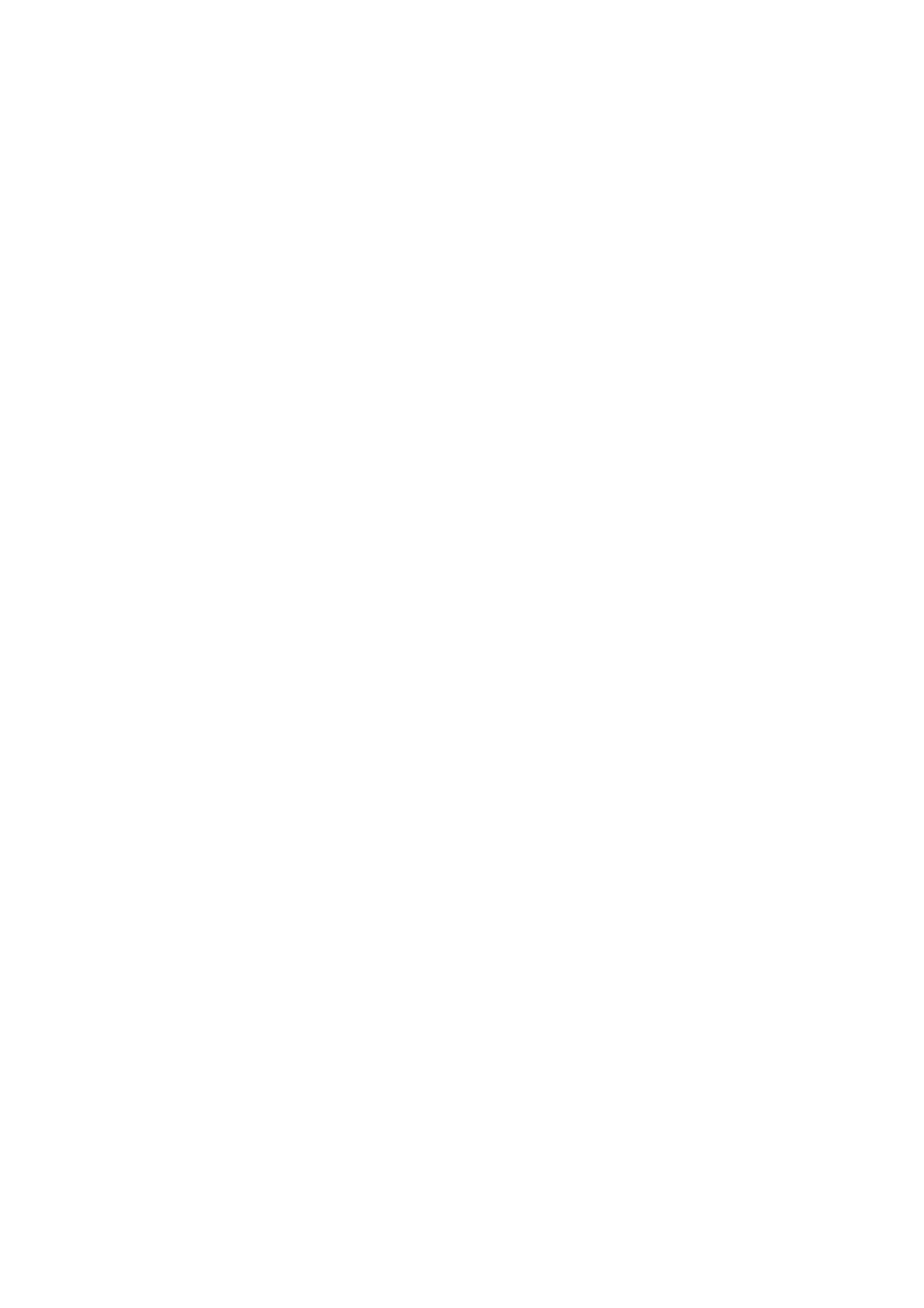**Transport Research Laboratory** 



# **PUBLISHED PROJECT REPORT PPR438**

# **Analysis of police collision files for pedal cyclist fatalities in London, 2001 - 2006**

**by M Keigan, R Cuerden and A Wheeler (TRL)** 

# **Prepared for: Project Record: 3100194717 Analysis of police fatal collision files Client: TfL, London Road Safety Unit (John Devenport)**

Copyright Transport Research Laboratory October 2009

This Published Report has been prepared for TfL. Published Project Reports are written primarily for the Client rather than for a general audience and are published with the Client's approval.

The views expressed are those of the author(s) and not necessarily those of TfL

|                                    | <b>Name</b>            | <b>Date</b><br><b>Approved</b> |
|------------------------------------|------------------------|--------------------------------|
| <b>Project</b><br><b>Manager</b>   | Maureen Keigan         | 02/10/2009                     |
| <b>Technical</b><br><b>Referee</b> | <b>Richard Cuerden</b> | 02/10/2009                     |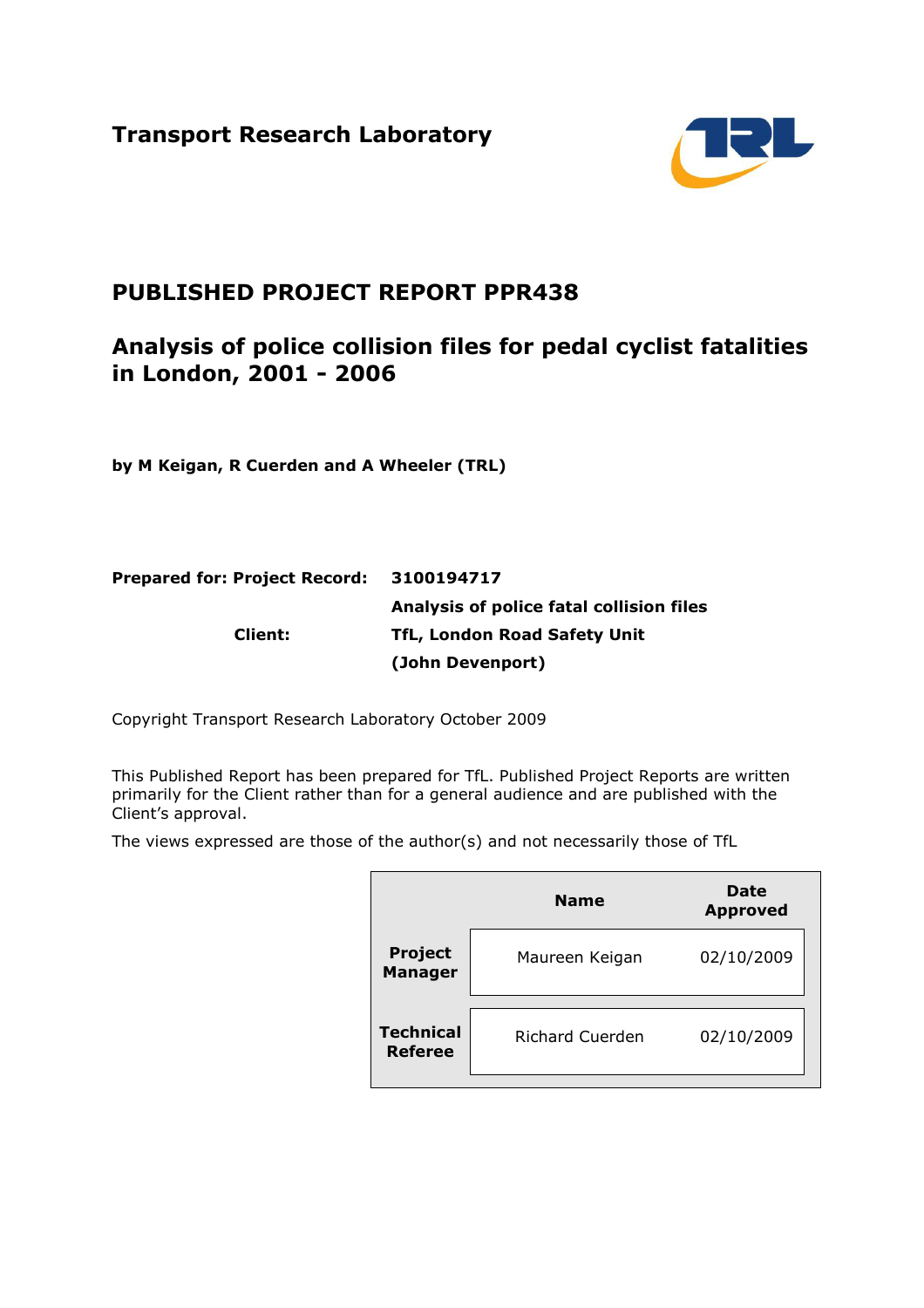When purchased in hard copy, this publication is printed on paper that is FSC (Forestry Stewardship Council) and TCF (Totally Chlorine Free) registered.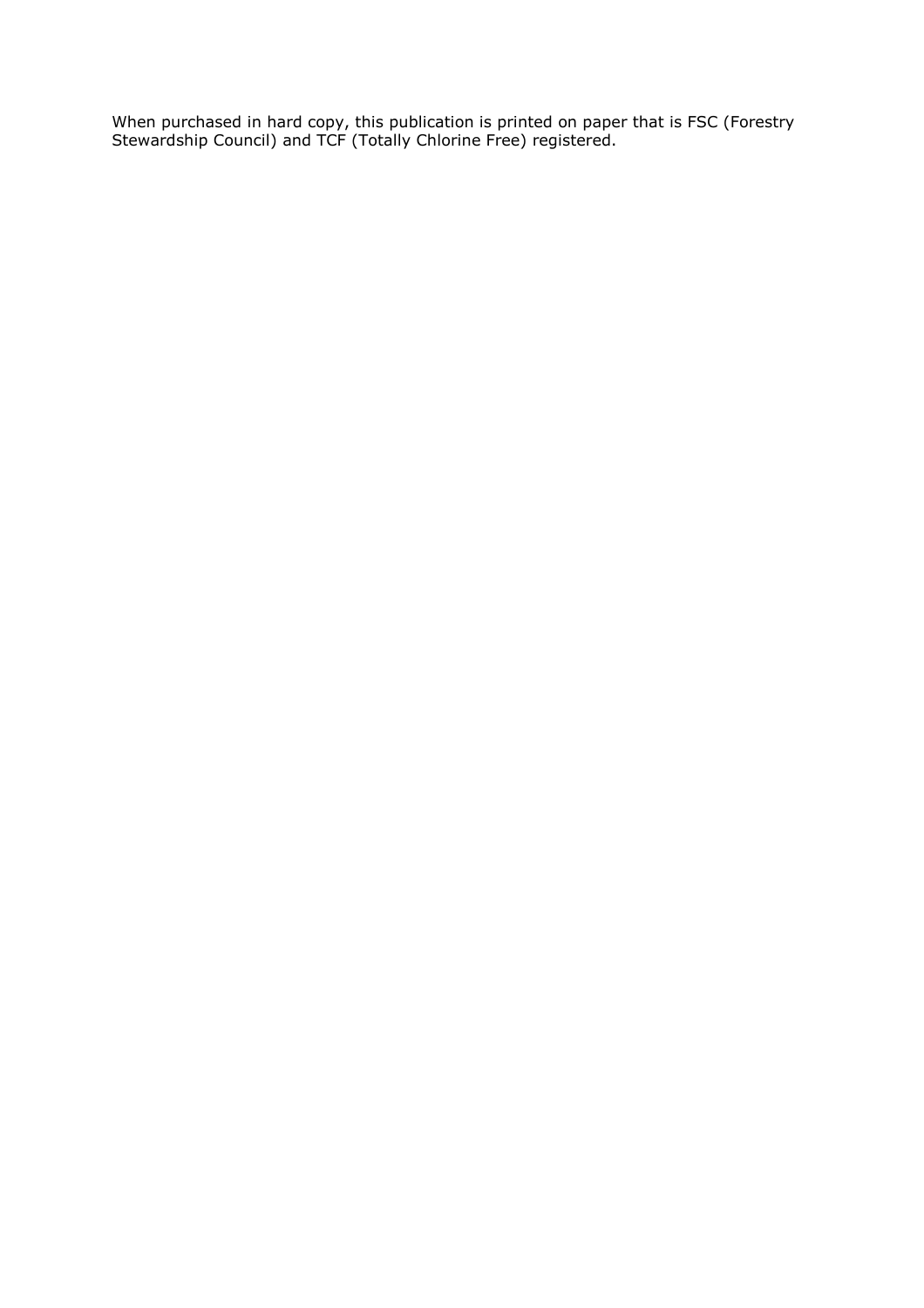# **Contents**

|                         |                     | <b>Executive summary</b>              |                                                                                                                                              | iii                  |
|-------------------------|---------------------|---------------------------------------|----------------------------------------------------------------------------------------------------------------------------------------------|----------------------|
| 1                       | <b>Introduction</b> |                                       |                                                                                                                                              | 1                    |
|                         | 1.1                 |                                       | Investigation of a road traffic fatality                                                                                                     | $\overline{2}$       |
|                         | 1.2                 |                                       | Comparison of pedal cyclist fatalities in London and Great Britain.                                                                          | $\overline{2}$       |
|                         | 1.3                 |                                       | Interventions for pedal cyclist safety                                                                                                       | $\overline{4}$       |
| $\overline{\mathbf{2}}$ |                     | <b>Research methods</b>               |                                                                                                                                              | 5                    |
|                         | 2.1                 | Finding the files                     |                                                                                                                                              | 5                    |
|                         | 2.2                 |                                       | File analysis approach and development                                                                                                       | 6                    |
|                         | 2.3                 | 2.3.1<br>2.3.2<br>2.3.3               | A peer review of the research methods<br>TRL's method and findings<br>The Nottingham group's method and findings<br>Discussion of approaches | 9<br>10<br>10<br>11  |
|                         | 2.4                 | Finding                               |                                                                                                                                              | 12                   |
| 3                       | <b>Results</b>      |                                       |                                                                                                                                              | 13                   |
|                         | 3.1                 | <b>Collision Types</b>                |                                                                                                                                              | 13                   |
|                         | 3.2                 | Pre-event<br>3.2.1<br>3.2.2<br>3.2.3  | The pedal cyclist fatalities<br>The other vehicles and their drivers<br>The road environment                                                 | 14<br>14<br>17<br>23 |
|                         | 3.3                 | The Event<br>3.3.1<br>3.3.2<br>3.3.3  | The pedal cyclist fatalities<br>The other vehicles and their drivers / occupants<br>The road environment                                     | 26<br>26<br>27<br>29 |
|                         | 3.4                 | Post event<br>3.4.1<br>3.4.2<br>3.4.3 | The pedal cyclist fatalities<br>The other vehicles and their drivers<br>The road environment                                                 | 35<br>35<br>38<br>39 |
| 4                       |                     |                                       | <b>Interventions for pedal cyclist safety</b>                                                                                                | 41                   |
|                         | 4.1                 | 4.1.1<br>4.1.2<br>4.1.3               | How could the collision have been prevented?<br>Engineering interventions<br><b>Education interventions</b><br>Enforcement interventions     | 41<br>41<br>43<br>44 |
|                         | 4.2                 |                                       | How could the fatal injury have been prevented?                                                                                              | 44                   |
| 5                       | <b>Discussion</b>   |                                       |                                                                                                                                              | 47                   |
| 6                       |                     | <b>Recommendations</b>                |                                                                                                                                              | 49                   |
|                         | <b>Appendix A</b>   |                                       | More detail on broad collision types used in Table 3-1                                                                                       | 57                   |
|                         | <b>Appendix B</b>   |                                       | Interventions considered beneficial to cases studied                                                                                         | 61                   |
|                         | <b>Appendix C</b>   |                                       | The catalogue of available interventions                                                                                                     | 75                   |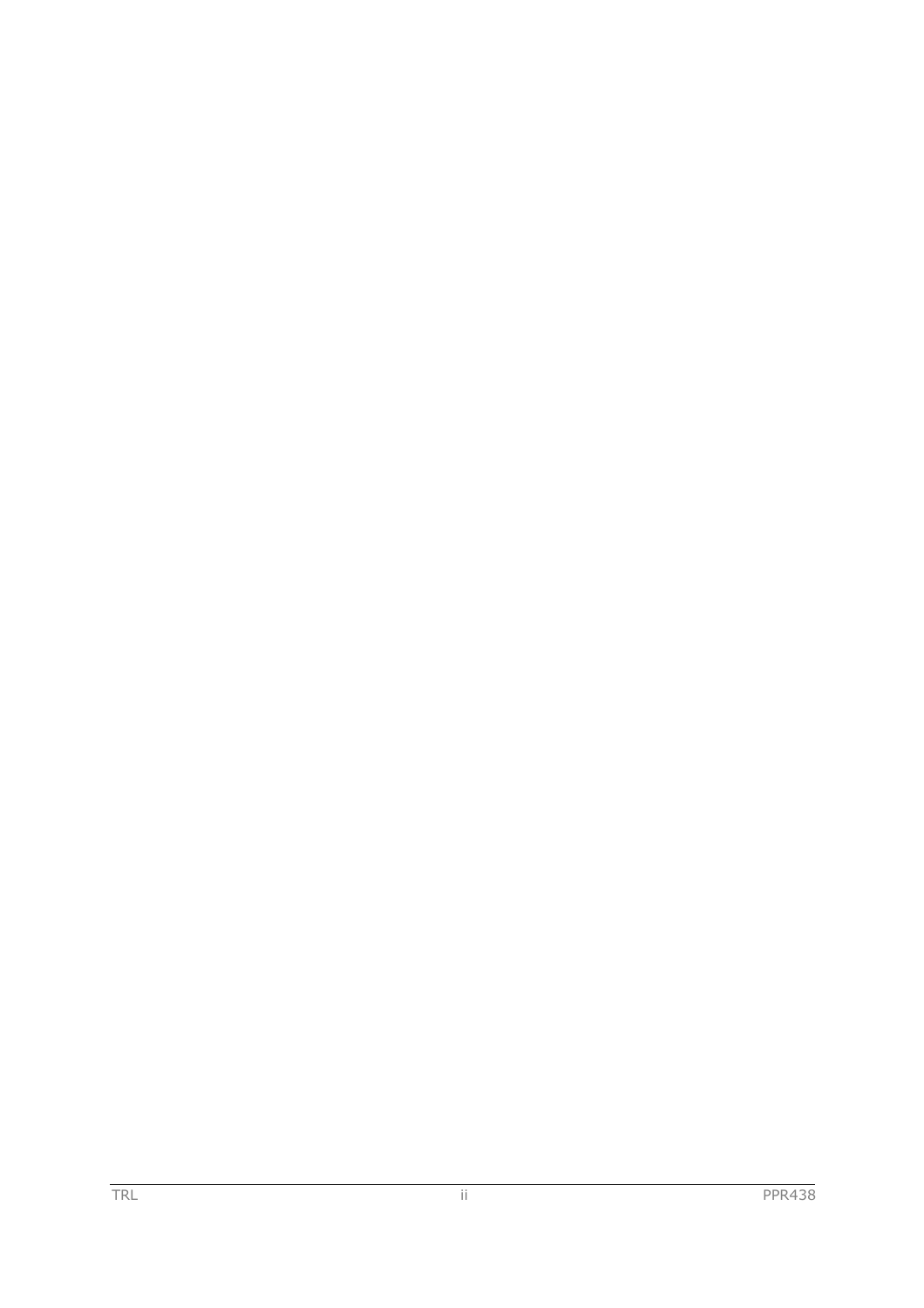# **Executive summary**

The numbers of pedal cyclist fatalities in London have varied over the years from 1986 to 2006; averaging 18 per year, the maximum was 33 in 1989 and the minimum was 8 in 2004. There has been a substantial increase in cycling, particularly in central and inner London. The London Travel Report 2007 (Transport for London, 2007a) reported that in 2006 the cycle flows on London's major roads were almost twice as many as in 2000. During the period January 2001 to December 2006 a total of 108 pedal cyclists were killed in London.

This study has described the in-depth characteristics of 92 fatal pedal cyclist collisions in London between 2001 and 2006. These small numbers are not statistically reliable; however, this study provides very detailed qualitative data. An almost complete set of police collision investigation files were located (85%) which has reduced the potential for selection bias to distort analysis and findings.

The fatal files used for this research are a rich source of information. They contain much greater detail about the collisions, vehicles and casualties than are routinely available from other sources such as collision and casualty STATS19 data.

A content analysis of the collision files was carried out using the systematic approach to looking at collisions and the factors involved that contributed to the event, using Haddon's Matrix. This illustrates the interaction of the human, the vehicle and the environment during the three phases of the collision; pre event, event and post event. The research methods were peer reviewed by the University of Nottingham.

The following research questions were considered:

- Primary prevention: What factors contributed to the collision? How could the collision have been prevented?
- Secondary and tertiary prevention: What factors contributed to the fatal injury? How could the fatal injury have been prevented?

The analysis considered the pedal cyclist fatalities, the environmental factors, and the other vehicles and drivers (or riders) involved. A collision typology was developed to categorise the collisions and propose interventions. The collisions were categorised into 11 types. The most common (23) of these was when the pedal cyclist fatality was struck by a large vehicle changing lane to the left or turning left. The potential interventions that might have reduced the number or severity of fatalities of pedal cyclists in London are based on the expectations of the research team. Some interventions have a reasonably strong research evidence base, others less so, while for other interventions there is currently no research evidence at all. Reported efficacy is sometimes conflicting and cannot necessarily be expected to be repeated in London where the circumstances (profiles of pedal cyclists, infrastructure etc.) may be different to elsewhere.

The process of reviewing the fatal files and considering the interventions that might have been expected to have reduced their number or injury severity has led to a number of recommendations to reduce cyclist fatalities in London. They do not explicitly take account of the wider context in which decisions about cyclist safety must be made. Transport for London already undertakes varying levels of activity along the lines of some of the interventions described here.

The interventions proposed following the review of the fatal files are neither exhaustive nor presented in any order, but are directly relevant to the collisions investigated in this study. The proposed interventions relate to engineering, education (including training and publicity) and enforcement. Examples of vehicle engineering interventions are improving and installing side guards on all heavy goods vehicles and improved mirror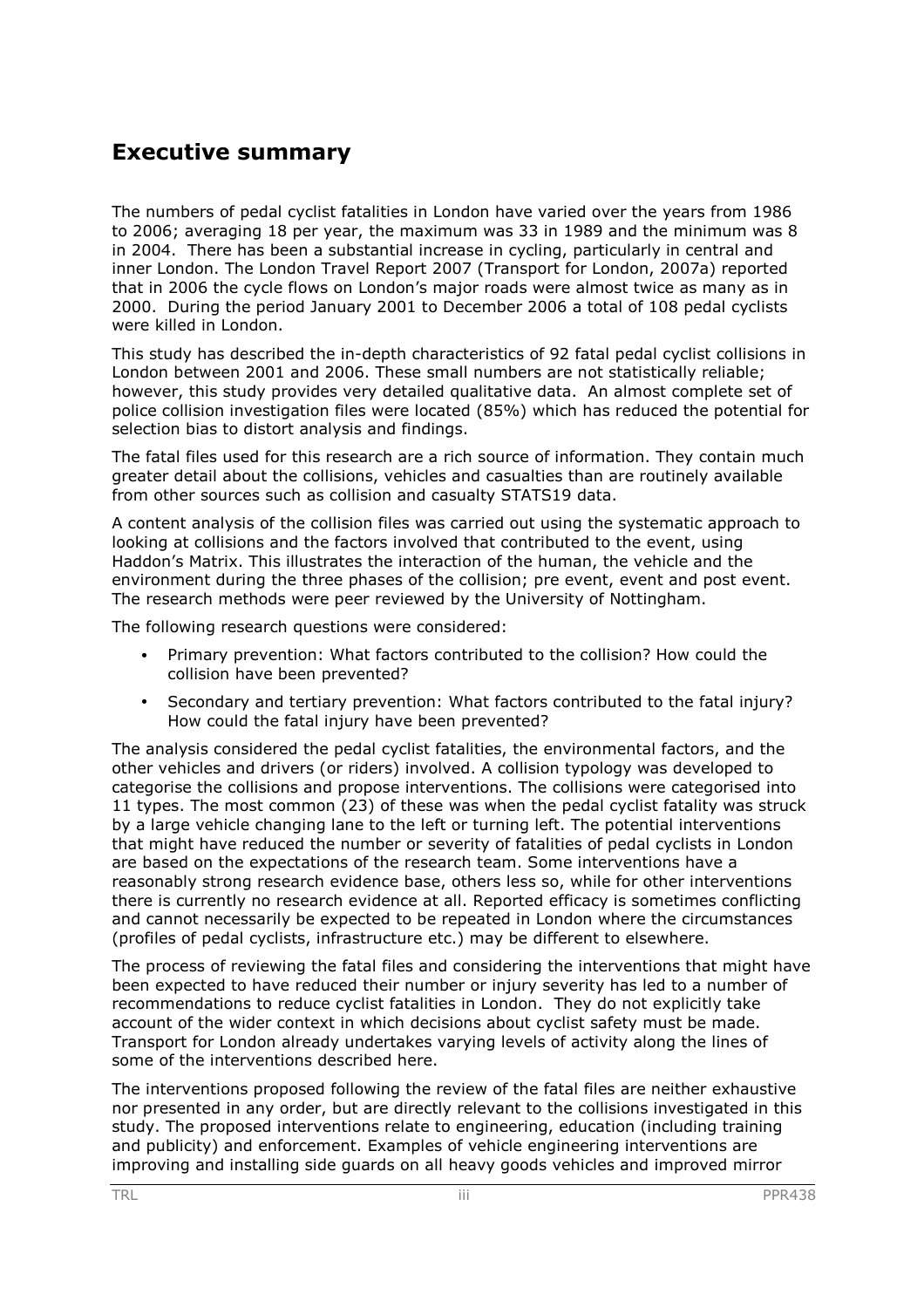configuration on heavy goods vehicles. Both of these vehicle engineering interventions have particular relevance to collisions involving a pedal cyclist fatality and a heavy goods vehicle turning left.

The proposed interventions relating to education (including training and publicity) are to raise awareness of pedal cyclists by drivers and close the gap of opinion that road users hold of themselves and each other as being competent to be walking, riding and driving. These could take the form of education on the need for all road users to be more considerate of the needs of others and the skills required by each class of road user to complete their journey safely. The existing driver training included in driving lessons could be extended. Other potential opportunities for training drivers could be during professional driver training, driving lessons and other driving courses, for example speed awareness courses. Training is an important strand in the wider safety strategy for pedal cyclists. It must go hand in hand with measures to create a safer cycling environment and measures to improve the behaviour of motorists. There is anecdotal evidence that those who have received good cycle training become better drivers.

The improved conspicuity of cyclists was also proposed. Various sources recommend that pedal cyclists wear light-coloured or fluorescent clothing in daylight and poor light, and reflective clothing and/or accessories (belt, arm or ankle bands) in darkness. Further research is required to determine if increasing conspicuity does prevent serious injury and fatalities.

With respect to injury prevention, cycle helmets were identified as a potential intervention in approximately one third of the cases investigated. This work has identified the target population or those who may have been saved if they had worn a cycle helmet. However, without a forensic study of each collision and the associated injury mechanisms, which would involve consideration of impact speeds and likely biomechanical tolerance under given loading conditions, it is not possible to say how effective cycle helmets would have been for these 26 pedal cyclist fatalities. Nonetheless, it is noteworthy that cycle helmets have the potential at least, to reduce the severity of head injury. Whilst it is not compulsory to wear a cycle helmet, it is important that this information is available to cyclists so that they can consider this in conjunction with evidence available from other sources to make an informed personal choice on wearing a helmet.

Speed management was proposed relating to highway engineering and enforcement. The highway engineering intervention was the introduction of 20mph limit on residential roads which could produce a 50% reduction in pedal cyclist killed and seriously injured casualties. Increased levels of enforcement could lower the incidence of speeding and reduce the severity of injury.

Further research is needed to understand the possible benefits from the interventions put forward here on lower injury severity pedal cycle casualties. This study has shown that the fatal collision police investigation files are a valuable source of information that may not be available elsewhere. It may be appropriate to consider research for other road user fatalities, for example, pedestrians and powered two wheeler users in London.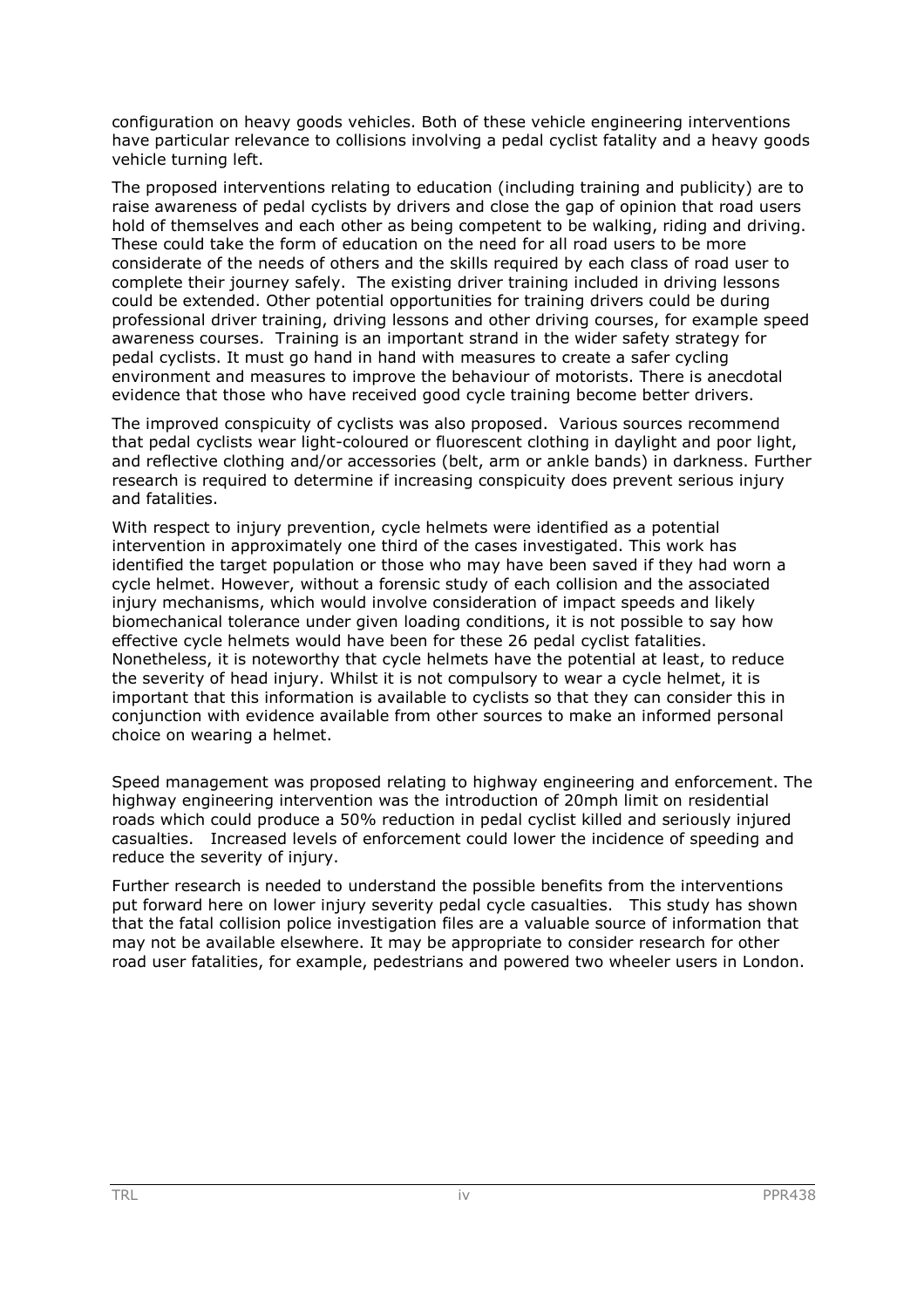# **1 Introduction**

The numbers of pedal cyclist fatalities in London have varied over the years from 1986 to 2006; averaging 18 per year, the maximum was 33 in 1989 and the minimum was 8 in 2004. There has been a substantial increase in cycling, particularly in central and inner London. The London Travel Report 2007 (Transport for London, 2007a) reported that in 2006 the cycle flows on London's major roads were almost twice as many as in 2000. During the period January 2001 to December 2006 a total of 108 pedal cyclists were killed in London.

STATS19 (Department for Transport, 2008) is the national database of records of road casualties involving personal injury. This database holds details of the attendant circumstances (e.g. date, time, location and weather), details of the vehicles (e.g. vehicle type, vehicle manoeuvres and vehicle location) and casualties (e.g. age, gender and casualty severity) involved. For some years a more detailed set of data in the police fatal collision files has been collected at TRL from the police forces in England and Wales for the Department for Transport (Archive of Police Fatal Road Traffic Collision Files). Police fatal road traffic collision reports provide a unique insight into how and why fatal collisions occur on our roads. This archive preserves valuable information and enables research to be carried out into the causes and consequences of fatal collisions. The fatal files in the archive have been linked to STATS19 for this project.

These very comprehensive files include reports by collision investigation and vehicle examination specialists, sketch plans showing pre-impact trajectories and post-impact positions of vehicles, photographs of the scene and vehicles involved, transcriptions of interviews with drivers and witnesses and post mortems and contributory factors (ACPO, 2007). This detailed information is not available from any other source and can be used to gain a fuller understanding of the causes of a collision. Through understanding the nature and causes of the collisions it is then possible to investigate how they could have been prevented. This project has sought to identify the factors or primary interventions which if they had been in place may have prevented the collision occurring. Further, the project has considered the causes of the injuries and where practical identified the secondary interventions which if they had been in place may have reduced their severity. Finally, each case was evaluated with respect to any tertiary interventions such as earlier medical care, which if it had been available may have prevented the loss of life.

This study has analysed a total of 92 police fatal files that were available to the researchers, which represents a sample size of 85%. These files were for the period 2001 to 2006, where a pedal cyclist was fatally injured in a collision, within the Metropolitan and the City of London Police Force areas.

The following research questions were considered:

- Primary prevention: What factors contributed to the collision? How could the collision have been prevented?
- Secondary and tertiary prevention: What factors contributed to the fatal injury? How could the fatal injury have been prevented?

This report supersedes Webster (2006) for pedal cyclist fatalities involving goods vehicles. Webster analysed 49 collisions using STATS19 data from January 1999 to May 2004, the enhanced vehicle registration data and information received from police collision files. Whereas, this study had direct access to the police fatal collision files.

This report begins by setting the context for pedal cyclist fatalities in London and introducing the methods for applying the pedal cyclist safety interventions. This is followed by the research methods used to conduct the content analysis of the information found in the police files for 92 pedal cyclist fatalities in London during the period 2001 to 2006 and for the 95 'other' vehicles involved in the collisions. The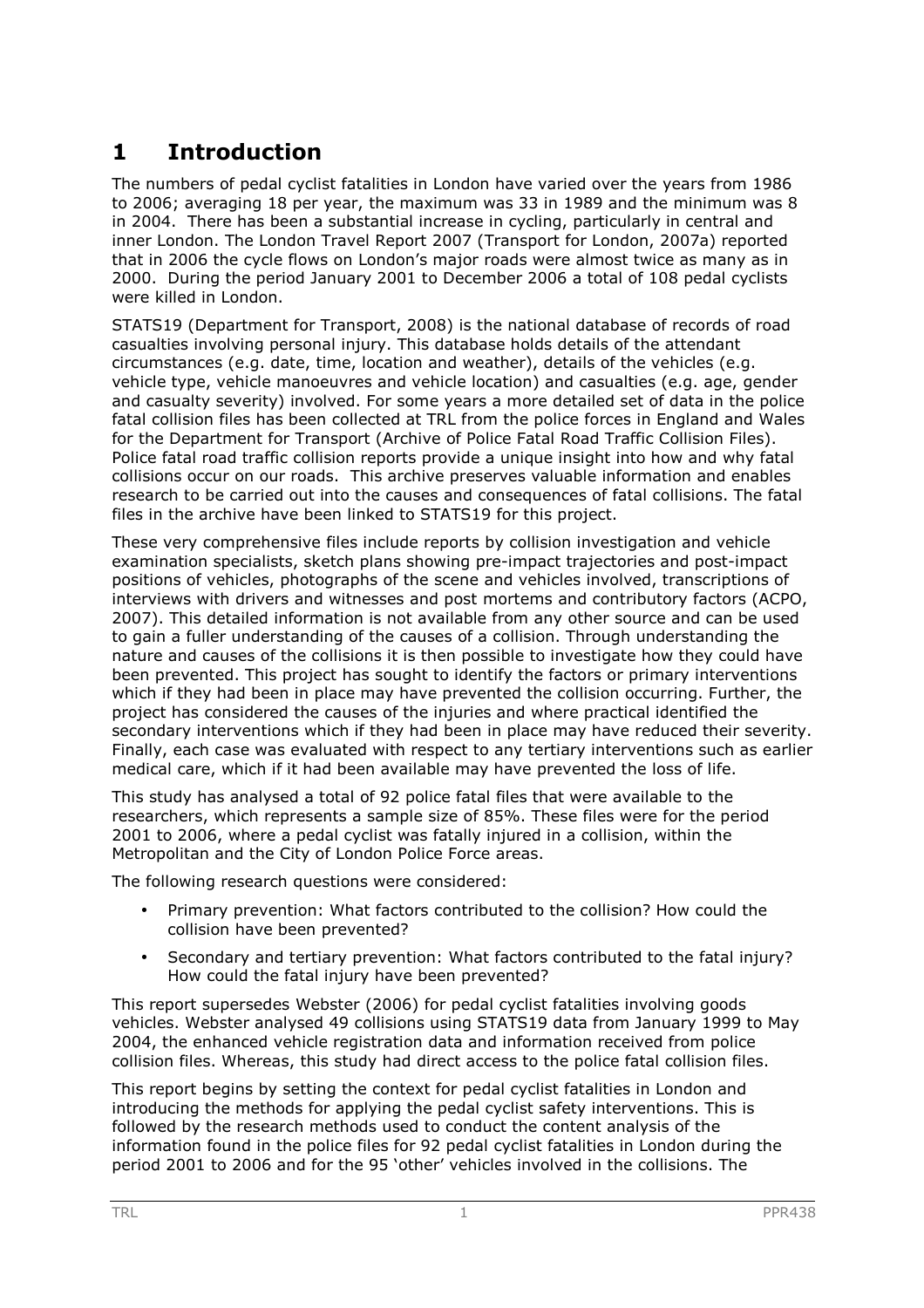research methods presented here do not attempt to repeat the collision investigation carried out by the police. The research method reported in section 2.2 used a systematic approach based on Haddon's Matrix (Haddon, 1999) and the results in section 3 are reported following its structure. The collisions have been categorised into types (see Section 3.1 and Appendix A) and interventions (see section 4, Appendix B and Appendix C) are proposed under the headings of education (including training and publicity), enforcement and engineering.

## **1.1 Investigation of a road traffic fatality**

The steps involved in the investigation of a road death are detailed in the Road Death Investigation Manual (ACPO, 2007). The main stages in an investigation are:

- Notification of the incident
- Identify and secure the scene
- Full scene investigation
- Post scene considerations
- What does the investigation now know?

The manual provides guidance for the dealing with fatal or potentially fatal collisions and is intended as a guide. The logical sequence should mean that all avenues are covered and the investigation produces clear outcomes.

#### **1.2 Comparison of pedal cyclist fatalities in London and Great Britain.**

To set this research in context, the pedal cyclists killed in London have been compared to those killed on built-up<sup>1</sup> roads in Great Britain for the period 2001 to 2006 using data from the national road casualty database, STATS19 (Department for Transport, 2008). Table 1-1 presents the distribution of pedal cyclist fatalities, by gender, and shows that a higher proportion of female pedal cyclists and a lower proportion of male pedal cyclists were killed in London compared to Great Britain (although the distributions are not significantly different using chi-sq test at 5% significance level).

#### **Table 1-1: The distribution of pedal cyclist fatalities by gender in London and Great Britain.**

| Gender                 | Great<br><b>Britain</b> | London |
|------------------------|-------------------------|--------|
| Male                   | 81%                     | 74%    |
| Female                 | 19%                     | 26%    |
| Sample size $(=100\%)$ | 532                     | 108    |

Using the same dataset the proportion of pedal cyclist fatalities by age group is shown in Table 1-2. This shows that the pedal cyclist fatalities in London tended to be older compared to Great Britain (the age distributions in London are significantly different compared to Great Britain using chi-sq test at 5% significance level).

 $1$  Built-up roads have a speed limit of 40mph or less.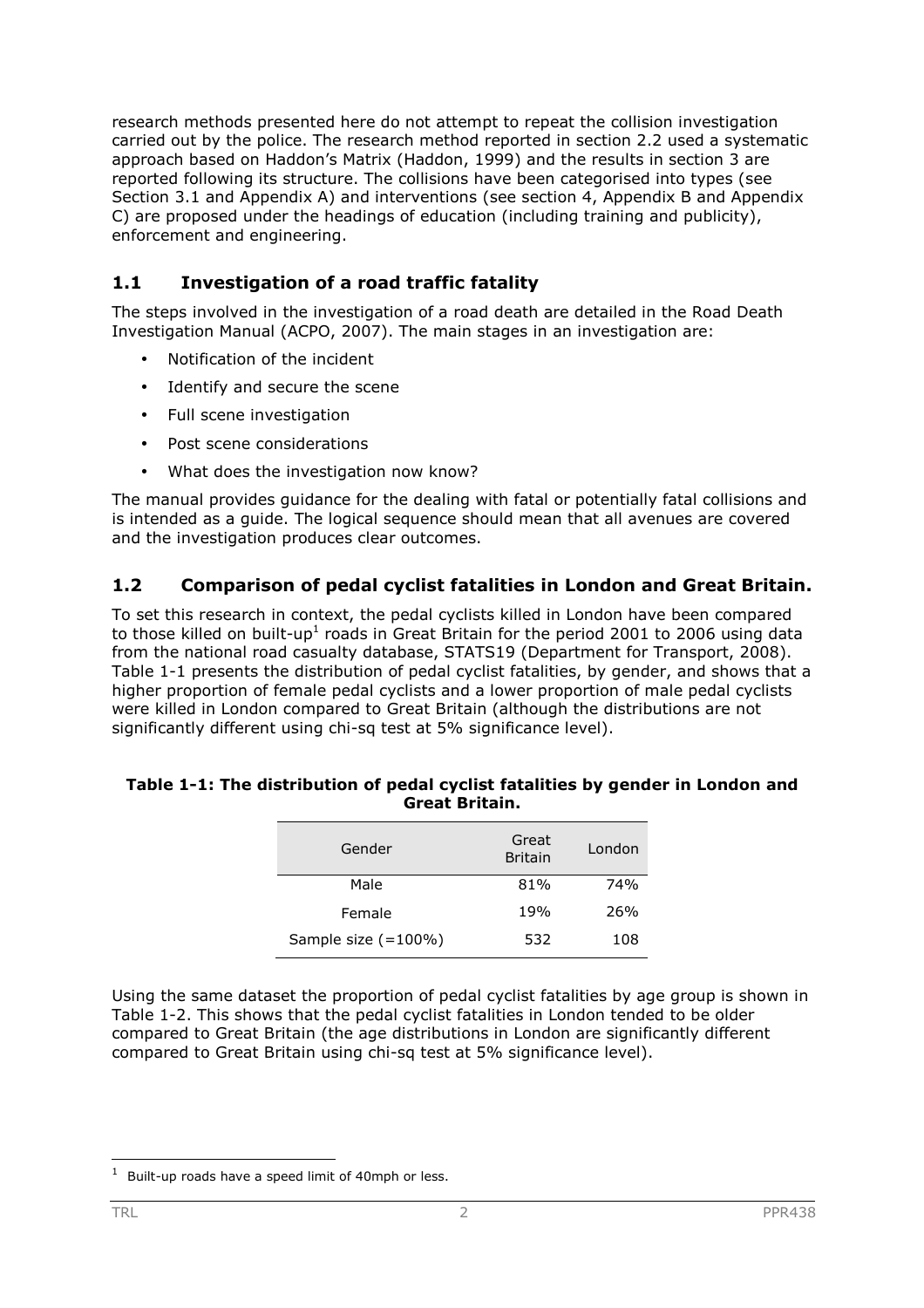#### **Table 1-2: The distribution of pedal cyclist fatalities in London and Great Britain by age group.**

| Age group           | Great<br><b>Britain</b> | London |
|---------------------|-------------------------|--------|
| under 16            | 22%                     | 11%    |
| $16 - 29$           | 19%                     | 26%    |
| $30 - 59$           | 37%                     | 49%    |
| 60+                 | 22%                     | 14%    |
| Sample size (=100%) | 532                     | 108    |

It is important to note that we do not know the exposure data for pedal cyclists in London by age, by gender, by distance travelled, by number or time of trips or by trip characteristics (leisure, commuter etc).

The type of vehicle involved in the collision with the pedal cyclist fatalities in Great Britain and London is shown in Table 1-3. The STATS19 variable that records the 'first contact between each vehicle' has been used to determine the type of other vehicle involved.

#### **Table 1-3: The distribution of pedal cyclist fatalities in London and Great Britain by type of other vehicle involved.**

| Other vehicle involved                                              | Great<br><b>Britain</b> | London |
|---------------------------------------------------------------------|-------------------------|--------|
| Motorcycle                                                          | 3%                      | 5%     |
| Car / taxi                                                          | 56%                     | 35%    |
| Light goods vehicle, $\epsilon$ =3.5t <sup>2</sup> mgw <sup>3</sup> | 8%                      | $11\%$ |
| Heavy goods vehicle $>3.5t$ and $<$ 7.5t mgw                        | 3%                      | 3%     |
| Heavy goods vehicle $>=7.5t$ mgw                                    | 23%                     | 39%    |
| Bus or Coach                                                        | 6%                      | 7%     |
| Others                                                              | 2%                      | $1\%$  |
| Sample size $(=100\%)$                                              | 532                     | 108    |

The distributions for London and Great Britain shown in Table 1-3 are significantly different (chi-sq test at 5% significance level). The most frequent type of vehicle in collision with the pedal cyclist fatalities in Great Britain was a car / taxi and in London this was a heavy goods vehicle  $\ge$  =7.5t mgw.

In summary, the pedal cyclist fatalities in London were principally male, but compared with pedal cyclist fatalities in built-up areas of Great Britain there were proportionally more females (26% killed). The age distribution of pedal cyclists killed in London was different to Great Britain. Fewer older (aged 60+) and younger (aged under 16) pedal cyclist fatalities were recorded in the capital. Heavy goods vehicles (>=7.5t mgw) accounted for 23% of pedal cyclist fatalities in Great Britain and 39% in London. Sixty percent of London's pedal cyclist fatalities had a collision with a goods vehicle or large passenger vehicle (bus or coach), compared with 40% for Great Britain.

 $2$  t=tonnes

<sup>3</sup> mgw = maximum gross weight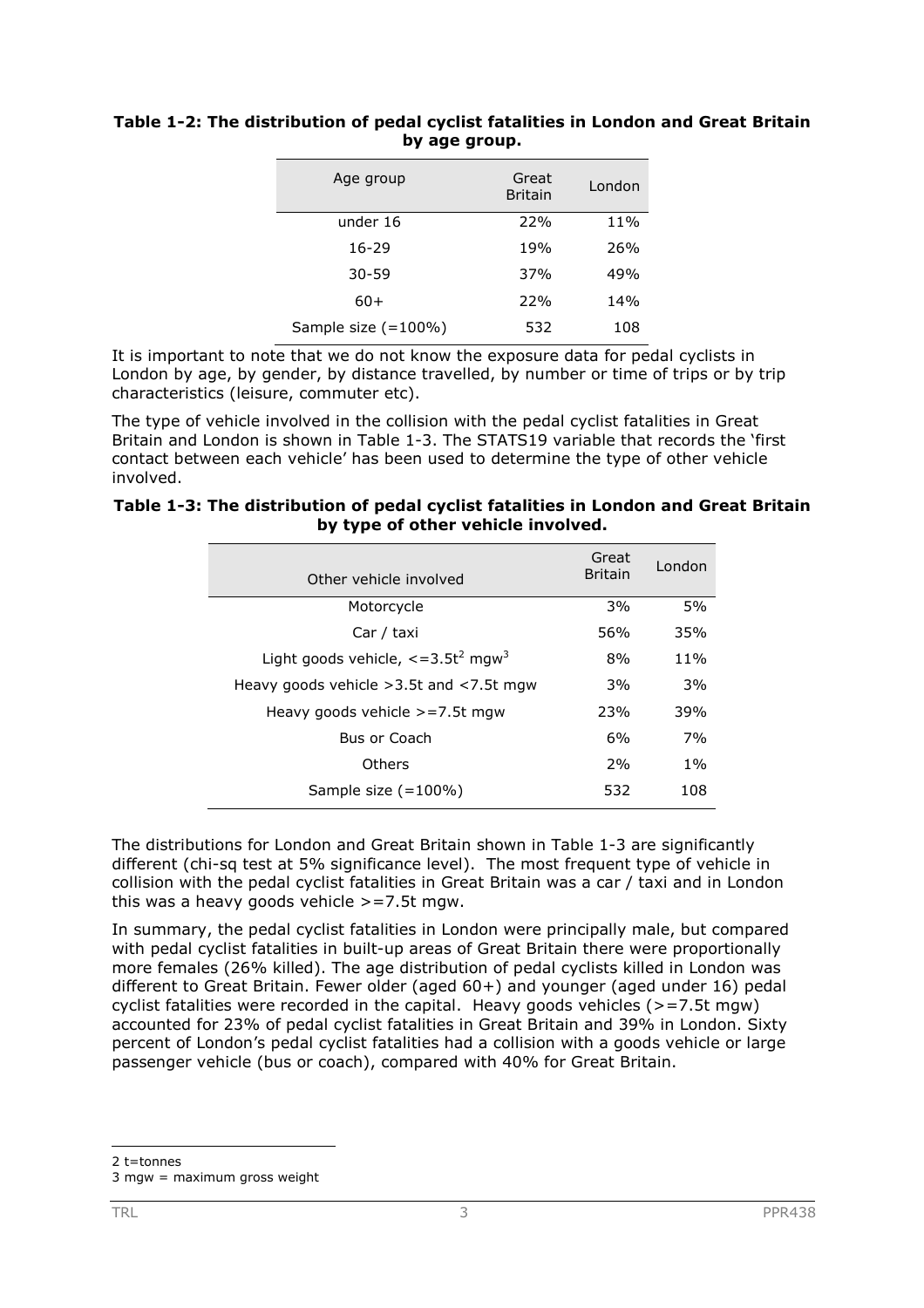This section has shown that there are differences between pedal cyclist fatalities in London and Great Britain. This has motivated the need for further understanding of the fatal collisions in London and the following section explains the methods used to do this.

# **1.3 Interventions for pedal cyclist safety**

The evidence from the fatal collision files was reviewed and suitable pedal cyclist safety interventions suggested from the catalogue in Appendix C. The interventions included in this catalogue are based on published work, readily available grey literature and inputs from TRL and Transport for London cycling and road safety experts.

The interventions are grouped into Engineering, Education (including training and publicity), and Enforcement – the 3 E's. Some interventions include activity in more than one of the three E's.



**Figure 1-1: The process used to apply the interventions.** 

More detail on the potential interventions that have been proposed from the analysis of the police collision files are found in section 4 and those thought to be beneficial based on the evidence in the fatal files in Appendix B.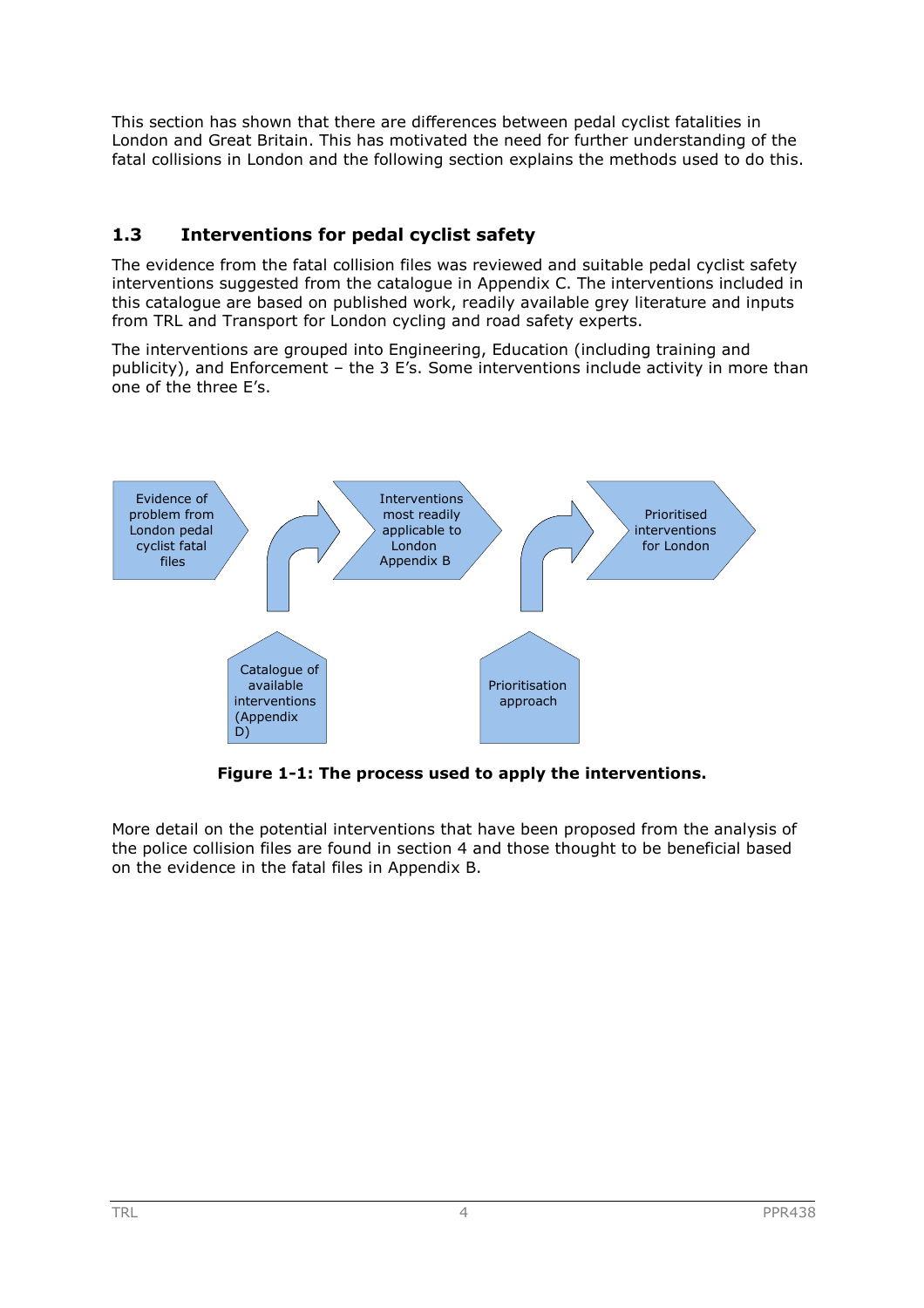# **2 Research methods**

The first stage of the project was to obtain a sample of fatal collision files that were as complete and up to date as possible. Of the total of 108 files for the years 2001 to 2006 85% (92) were available for analysis. This represents a fairly complete sample and the number of files that were unavailable is broadly similar for each year giving a small selection bias. The remaining 16 files were unavailable as they had not been sent to the TRL archive. This could be for a number of reasons, for example, when there was a complex or criminal investigation being carried out and the file was not closed or because the file had been recalled by the Metropolitan Police for further investigation. The circumstances for each of these collisions were different and this means that each fatal collision investigation is unique. The level of detail within the files is high. However, some of the items that were recorded within the file would only be recorded when pertinent to the collision. For example, there is no provision for knowing if the pedal cyclist was for example, wearing a helmet, not wearing a helmet or that it was unknown if a helmet was being worn if it is not mentioned explicitly in the file. This should not however diminish the rich amount of data that has contributed to road safety research.

The second stage in the research method was to analyse the files using the approach described in section 2.2.

# **2.1 Finding the files**

The files for the years 2001 to 2006 were chosen giving 108 files for analysis. Table 2-1 gives the numbers of pedal cyclist fatalities and the number of police files that have been analysed, by year. Of the 108 fatalities 102 were from the Metropolitan and 6 from the City of London Police Force areas.

| Year      | <b>Number of</b><br>pedal cyclist<br>fatalities | Number of<br>police fatal<br>files analysed | <b>Number of</b><br>files not<br>available |
|-----------|-------------------------------------------------|---------------------------------------------|--------------------------------------------|
| 2001      | 21                                              | 18                                          | 3                                          |
| 2002      | 20                                              | 17                                          | 3                                          |
| 2003      | 19                                              | 16                                          | 3                                          |
| 2004      | 8                                               | 8                                           | 0                                          |
| 2005      | 21                                              | 18                                          | 3                                          |
| 2006      | 19                                              | 15                                          | 4                                          |
| All years | 108                                             | 92                                          | 16                                         |

**Table 2-1: Number of pedal cyclist fatalities and police fatal files found by year of collision.** 

The majority (73) of the Metropolitan police fatal files were located in the Archive of Police Fatal Road Traffic Collision Files stored at TRL where the content analysis was carried out. Some of the more recent files were difficult to obtain, usually because there was an outstanding criminal investigation. The police do not release the files for at least one year and possibly two to allow for these investigations to be completed. The Metropolitan Police Traffic Criminal Justice Unit was visited at Marlowe House, Sidcup, Kent to carry out the analysis of a further 13 files.

The City of London Police Force does not send its files to TRL for storage so Wood Street Police Station was visited to carry out the analysis of all six of their files. During the visit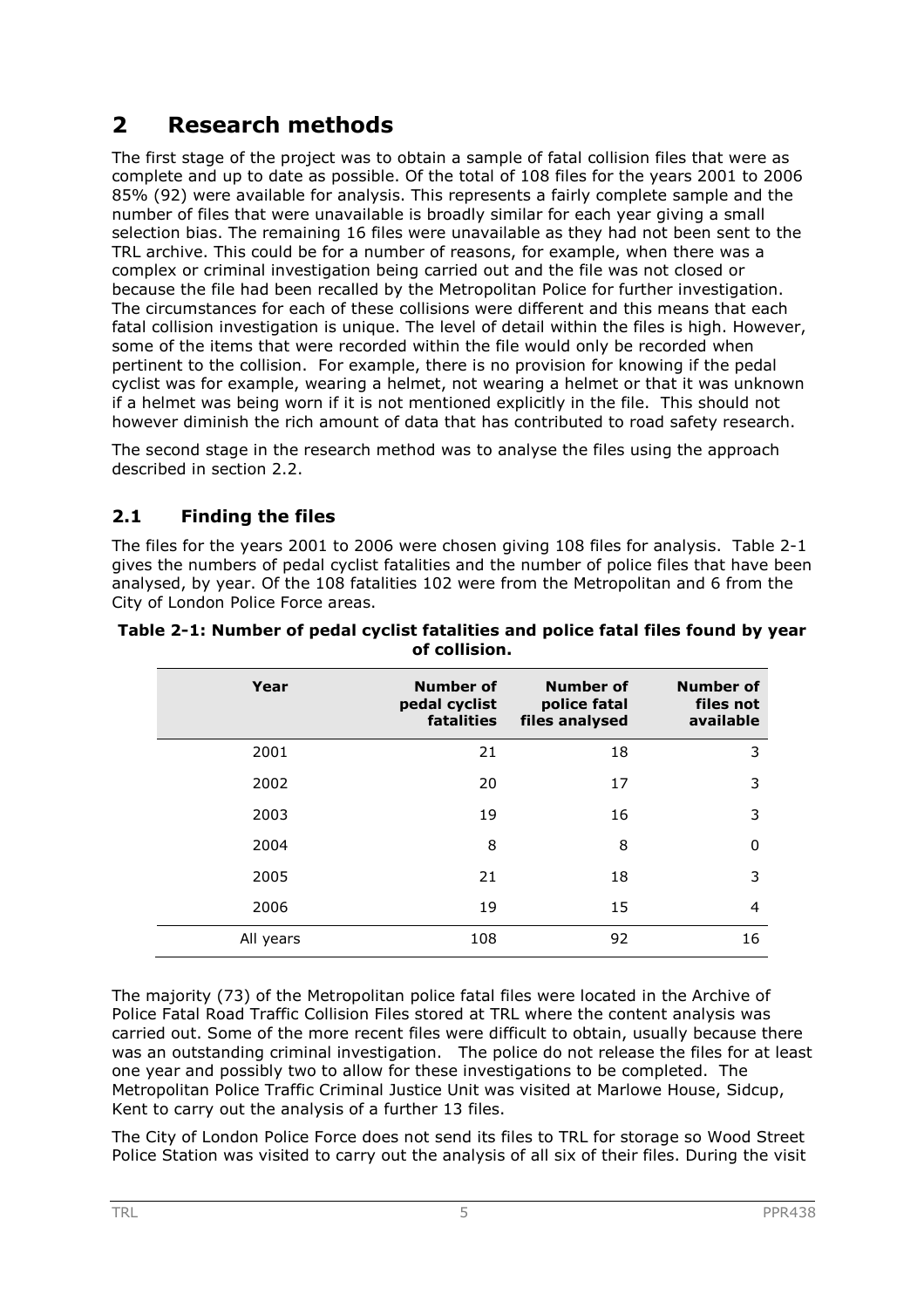one of the collision investigators provided useful insight into some of their cases, particularly in describing the collision location.

All of the interpretation and coding of the police fatal road traffic collision files followed strict data handling and confidentiality guidelines defined in the Department for Transport protocol for accessing the fatal collision files. No personal information was collected or retained by this work programme.

#### **2.2 File analysis approach and development**

Haddon (1999) proposed a systematic approach to looking at collisions and the factors involved that contributed to the event, producing what is known as Haddon's Matrix. This illustrates the interaction of the human, the vehicle and the environment during the three phases of the collision; pre event, event and post event. This is illustrated in Table 2-2 using some general items to exemplify what is considered in each cell.

|              | <b>Human</b>             | Vehicle                  | <b>Environment</b>                                  |
|--------------|--------------------------|--------------------------|-----------------------------------------------------|
| Pre - event  | Education,<br>impairment | Roadworthiness,          | Road design,<br>road<br>maintenance                 |
| Event        | Use of safety<br>devices | Safety systems<br>fitted | Roadside<br>furniture in place<br>- safety barriers |
| Post - event | First aid available      | Vehicle damage           | Traffic congestion                                  |

#### **Table 2-2: Generic Haddon's Matrix.**

More recently Haddon's Matrix (HM) has been used (ACPO, 2004 and World Bank, 2003) to offer a framework for data collection and analysis that adds a chronological aspect, i.e. before, during and after the event, for road collision investigators. After discussion with Transport for London, the decision was taken to use the HM to guide the content analysis of the police fatal files for this project. The HM would detail the items to record from the files. In addition, several text description fields were included in the database to enrich the findings and provide a narrative of the collision.

The structure of HM for this content analysis of police files for pedal cyclist fatalities has been developed after consultation with the project team, Transport for London and other project stakeholders and is reproduced in Table 2-3.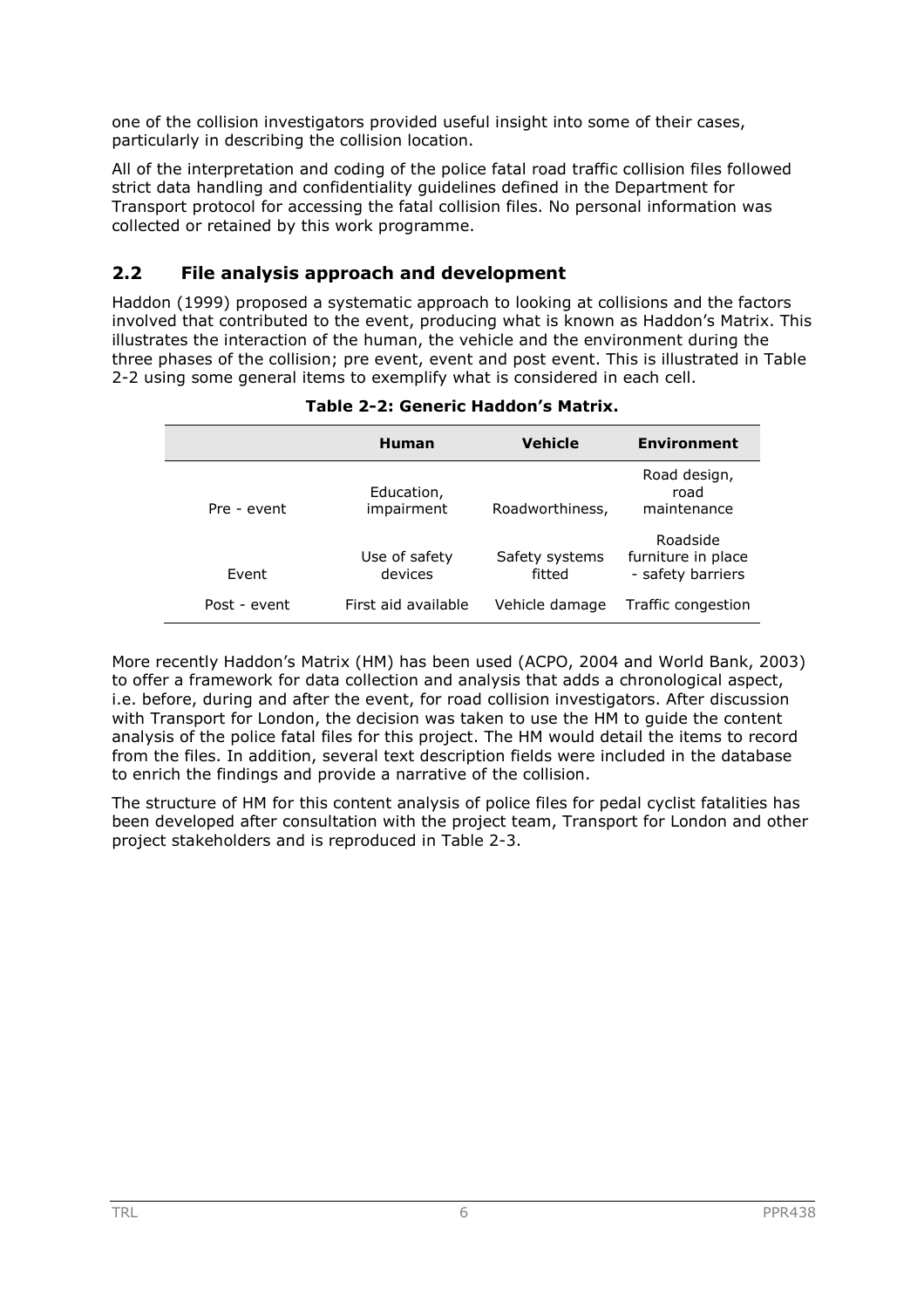## **Table 2-3: Haddon's matrix for pedal cyclist fatalities.**

|               | Pedal Cyclist                                                                                                                                                                                                                                                                                                                                                                                                                                                                                                                                                                                | Other vehicle involved                                                                                                                                                                                                                                                                                                                                                                                                                                          |                                                                                                                                                                                                                                                                                                                                                                                                                                                                                                                                                                                                                                                                                                                                                                                                 | Environment                                                                                                                                                                                                                                                                                                                                                                                                                                                                                                                                                                                                                                                           |
|---------------|----------------------------------------------------------------------------------------------------------------------------------------------------------------------------------------------------------------------------------------------------------------------------------------------------------------------------------------------------------------------------------------------------------------------------------------------------------------------------------------------------------------------------------------------------------------------------------------------|-----------------------------------------------------------------------------------------------------------------------------------------------------------------------------------------------------------------------------------------------------------------------------------------------------------------------------------------------------------------------------------------------------------------------------------------------------------------|-------------------------------------------------------------------------------------------------------------------------------------------------------------------------------------------------------------------------------------------------------------------------------------------------------------------------------------------------------------------------------------------------------------------------------------------------------------------------------------------------------------------------------------------------------------------------------------------------------------------------------------------------------------------------------------------------------------------------------------------------------------------------------------------------|-----------------------------------------------------------------------------------------------------------------------------------------------------------------------------------------------------------------------------------------------------------------------------------------------------------------------------------------------------------------------------------------------------------------------------------------------------------------------------------------------------------------------------------------------------------------------------------------------------------------------------------------------------------------------|
|               |                                                                                                                                                                                                                                                                                                                                                                                                                                                                                                                                                                                              | <b>Vehicle</b>                                                                                                                                                                                                                                                                                                                                                                                                                                                  | <b>Driver</b>                                                                                                                                                                                                                                                                                                                                                                                                                                                                                                                                                                                                                                                                                                                                                                                   |                                                                                                                                                                                                                                                                                                                                                                                                                                                                                                                                                                                                                                                                       |
| Pre<br>event  | Personal characteristics:<br>Age, gender, socio-<br>economic status, ethnicity,<br>postcode, cycling AND<br>driving experience,<br>impairment, relevant<br>personal circumstances.<br>Situation: journey purpose,<br>knowledge of route/location,<br>distractions<br>(phones/earphones), speed,<br>manoeuvres, compliance<br>law/highway code/good<br>practice, communication<br>with other road user (e.g.<br>signalling, eye contact)<br>Vehicle/equipment etc:<br>type/condition bicycle,<br>equipment/clothing (e.g.<br>helmet, lighting, high<br>visibility), carrying<br>luggage/load. | Vehicle/s etc:<br>type, size,<br>age, load,<br>vehicle<br>make/model,<br>vehicle status<br>(insurance,<br>tax), condition<br>(e.g. lights)<br>Situation:<br>Type of<br>company,<br>business<br>sector, size of<br>company, is it<br>a London<br>based<br>company,<br>route type,<br>own account<br>or third party,<br>company<br>policy for<br><b>Heavy Goods</b><br>vehicles in<br>particular. For<br>Heavy goods<br>vehicles details<br>of mirrors<br>fitted. | Personal characteristics:<br>Age, gender, socio-economic<br>status, ethnicity, postcode,<br>driving AND cycling<br>experience, licence<br>status/previous convictions,<br>if professional driver<br>(regular company driver,<br>self-employed,<br>remuneration), impairment,<br>relevant personal<br>circumstances.<br>Situation: journey purpose<br>(e.g. private, work, freight),<br>duration of journey (i.e.<br>start/finish shift), type of<br>route (e.g. number of<br>drops), knowledge of<br>route/location, distractions<br>(phones/passengers),<br>number of occupants,<br>speed, manoeuvres (e.g.<br>over/under-taking),<br>communication with other<br>road users (e.g. signalling,<br>eye contact), compliance<br>law/highway code/good<br>practice, compliance<br>company policy. | Situation: Time, date,<br>day, weather, location,<br>land use and features<br>(e.g. residential,<br>commercial, school),<br>visibility and sight lines,<br>parked vehicles. Traffic<br>conditions (e.g.<br>congested, other road<br>users around, including<br>pedal cyclists and<br>pedestrians), other<br>vehicles<br>involved/contributing to<br>collision (e.g. opening<br>doors), speed limit,<br>vehicle speeds.<br>Road layout: road layout<br>(e.g. confusing road<br>layouts/signing/marking),<br>bus lane, traffic controls,<br>guard rails, cycle<br>infrastructure (e.g. cycle<br>lane, advance stop line,<br>London cycle route<br>network). Road humps. |
| Event         | Situation: Manoeuvres (e.g.<br>evasion, change - including<br>intended manoeuvres),<br>cycling position, speed,<br>accompanied, impairment,<br>distractions, collision<br>/impact with objects (e.g.<br>vehicle, guard railing).<br>Vehicle etc: Cycle<br>lighting/cycle defects,<br>helmet worn (or came off in<br>collision), clothing (colour,<br>reflective).                                                                                                                                                                                                                            | Vehicle etc:<br>condition,<br>roadworthiness<br>(e.g. tyres,<br>brakes),<br>vehicle design,<br>relevant<br>features or<br>modifications<br>(e.g. wheel<br>configuration,<br>mirrors, side<br>protective<br>guards, over-<br>run, bull bars)                                                                                                                                                                                                                     | Situation: Impairment,<br>distractions, seatbelt worn,<br>collision /impact with what,<br>speed, manoeuvres,<br>location/direction of impact,<br>number of impacts, number<br>and types of vehicles<br>involved.                                                                                                                                                                                                                                                                                                                                                                                                                                                                                                                                                                                | Situation: Speed limit,<br>vehicle speeds, if using<br>crossing facility, road<br>surface (quality, state<br>inc. contamination, wet),<br>site maintenance (e.g.<br>potholes, ironwork),<br>scene plan.                                                                                                                                                                                                                                                                                                                                                                                                                                                               |
| Post<br>Event | Outcome: Type and extent<br>of injuries incurred, cause of<br>.Immediate first<br>death.<br>aid at scene, qualified<br>emergency personnel<br>attended, time taken to<br>arrive at scene, access to<br>appropriate care facilities,<br>hospital treatment. Legal,<br>social/counselling for all<br>involved.<br>Significant comments /<br>statements                                                                                                                                                                                                                                         | Outcome:<br>vehicle<br>damage<br>Ease of access<br>for emergency<br>vehicles.<br>Company<br>debriefing and<br>reaction                                                                                                                                                                                                                                                                                                                                          | Outcome: Type and extent<br>of injuries incurred.<br>Extent of investigation (e.g.<br>duration), legal advice,<br>social/counselling,<br>prosecution, conviction<br>(outcome coroner's court),<br>driver education, other<br>consequences (e.g.<br>company policy).<br>Significant comments /<br>statements                                                                                                                                                                                                                                                                                                                                                                                                                                                                                     | Congestion, emergency<br>vehicle access, facilities<br>available in close vicinity,<br>preserve the scene.                                                                                                                                                                                                                                                                                                                                                                                                                                                                                                                                                            |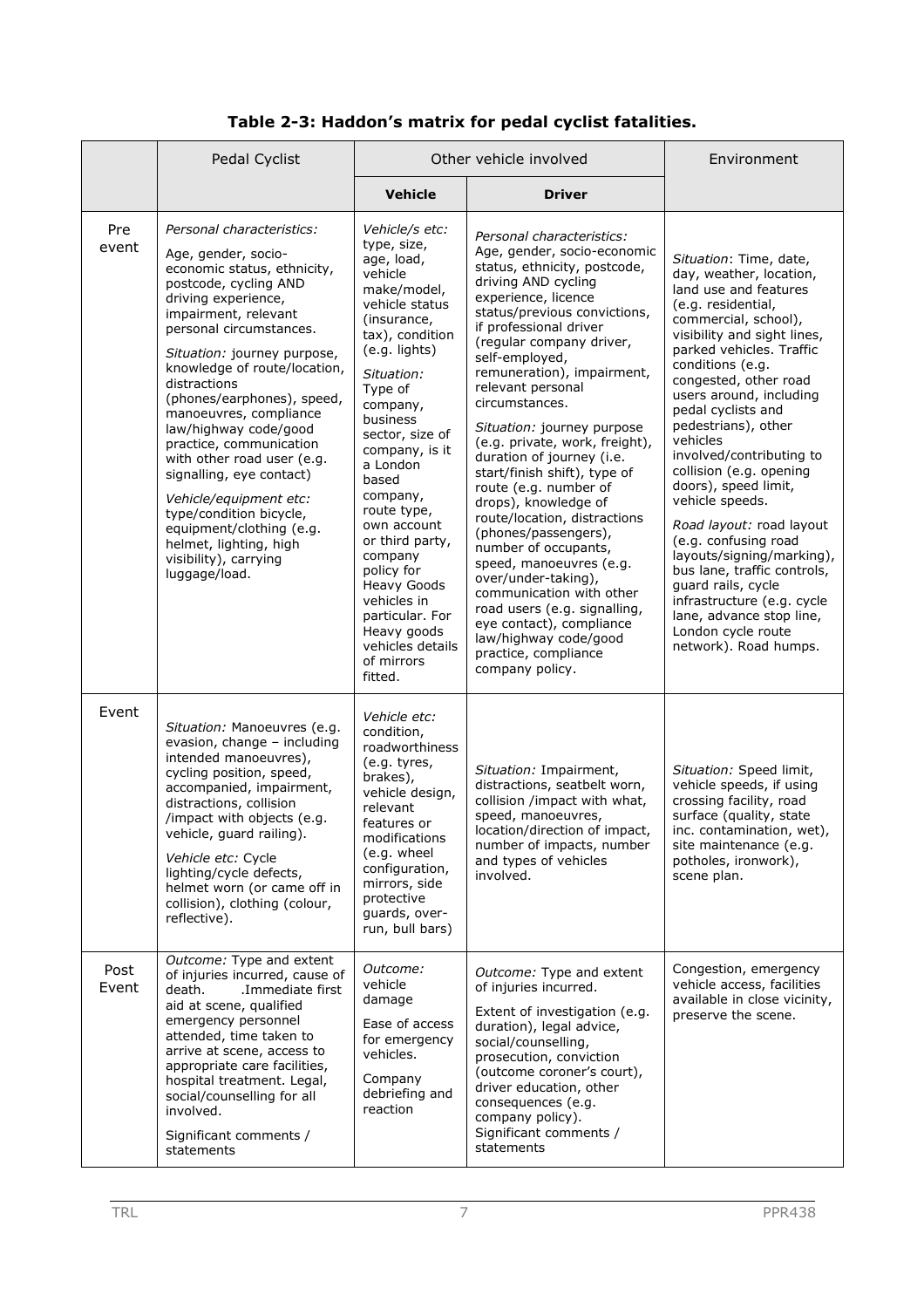During this file analysis phase of the study frequent team meetings were held to discuss the availability of the desired information. Other topics were discussed to clarify information to be included in the database.

The meetings continued to be held regularly throughout the project to discuss various aspects of the files and to ensure good levels of reliability of the coding by the members of the team. Nine of the files were coded by all three members of the team to assess reliability and ensure that the coding was being done in a similar and consistent manner. The team meetings and the topics that were raised for clarification led to the decision to include three descriptive items that would be helpful when placing the cases into 'collision types'. The descriptive items are:

- What was the pedal cyclist doing?
- How did the pedal cyclist and the other vehicle interact?
- What happened next?

The team meetings also provided a useful forum to discuss any areas of concern raised by the team about the nature of information presented within the files. For example, the photographs, the post mortem reports and descriptions of the mechanism of injury could be distressing. This was managed by offering counselling to the team members.

A TRL specialist classified the injuries from the post mortem reports. This was done using the Abbreviated Injury Scale (AIS) (Gennarelli and Wodzin, 2005), which is an internationally recognised method of measuring injury severity. The AIS is based on threat to life.

Each injury description is assigned a unique six digit numerical code in addition to the AIS severity score. The first digit summarises the body region; the second digit identifies the type of anatomical structure; the third and fourth digits identify the specific anatomical structure or, in the case of injuries to the external region, the specific nature of the injury; the fifth and sixth digits identify the level of injury within a specific body region or anatomical structure. Finally, the digit to the right of the decimal point is the AIS severity score.

The AIS code (851812.3) shown in Figure 2-1 represents a fracture of the femur, where the AIS severity score is 3 (serious). This study specifically uses the AIS code for the body region injured and the AIS severity score (see section 3.4.1.1).



**Figure 2-1: Example of an AIS code**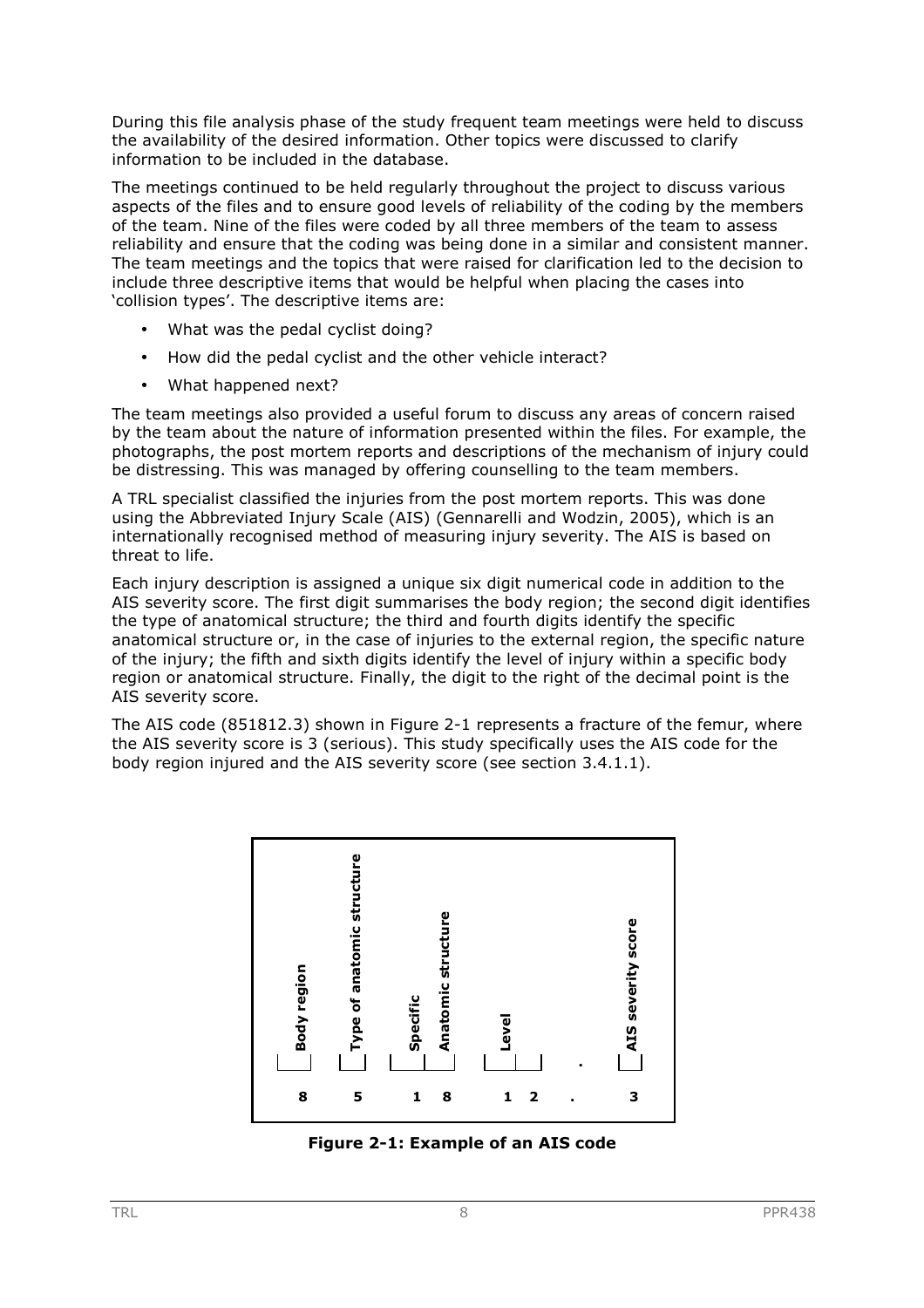The AIS severity score classifies individual injuries by body region on a six point ordinal severity scale ranging from AIS 1 (minor) to AIS 6 (currently untreatable), shown in Table 2-4.

| <b>AIS severity score Description</b> |          |
|---------------------------------------|----------|
| 1                                     | Minor    |
| $\mathcal{P}$                         | Moderate |
| 3                                     | Serious  |
| 4                                     | Severe   |
| 5                                     | Critical |
| 6                                     | Maximum  |
|                                       |          |

**Table 2-4: Description of AIS severity scores** 

MAIS denotes the Maximum AIS severity score of all injuries sustained by a casualty. It is a single number that attempts to describe the seriousness of the injuries suffered by a casualty. The AIS system therefore allows injuries to be coded by their type and severity in terms of threat to life.

The potential factors, based on the information available in the file, contributing to the collision were considered and recorded in the database. Then the possible road safety interventions were reviewed. The Haddon's Matrix was useful in this respect because the evidence from the files may suggest interventions that could apply to pedal cyclist fatalities, the other road users, the vehicles or the road environment or any combination of these.

Each file was different containing elements key to the investigation, for example the collision investigator's report, a plan of the collision scene and witness statements. These documents were not in a specific order within the file. Sometimes information was missing from the files about the pedal cyclist fatalities, for example, their intended direction of travel and journey purpose. This would have created some reporting bias in this work. This valuable information helps to build a complete picture of the circumstances around each of the collisions and is useful when carrying out this type of content analysis. A simple check list included in the files would assure the researcher that the information was sought but could not be found. However, this analysis of the fatal collision files has exploited a source of information that enriches the data available in STATS19 and any reporting bias is not considered to have biased the results. The investigations undertaken by the police during this period followed consistent protocols.

## **2.3 A peer review of the research methods**

The University of Nottingham (UoN) have been reviewing fatal collision files for a number of years and have produced research reports on vehicle occupants (Clarke et al., 2007) and motorcyclists (Clarke et al, 2004). TRL have also carried out research using the fatal collision files into such topics as adolescent pedestrian and cyclists (Sentinella and Keigan, 2005) and motorcyclists (Lynam et al. (2001). The UoN were chosen to conduct a peer review of their methodology and the methodology used by TRL for this project. Both the UoN and TRL reviewed the same three files chosen at random from this sample of 92 and a meeting was held at the UoN to discuss the findings.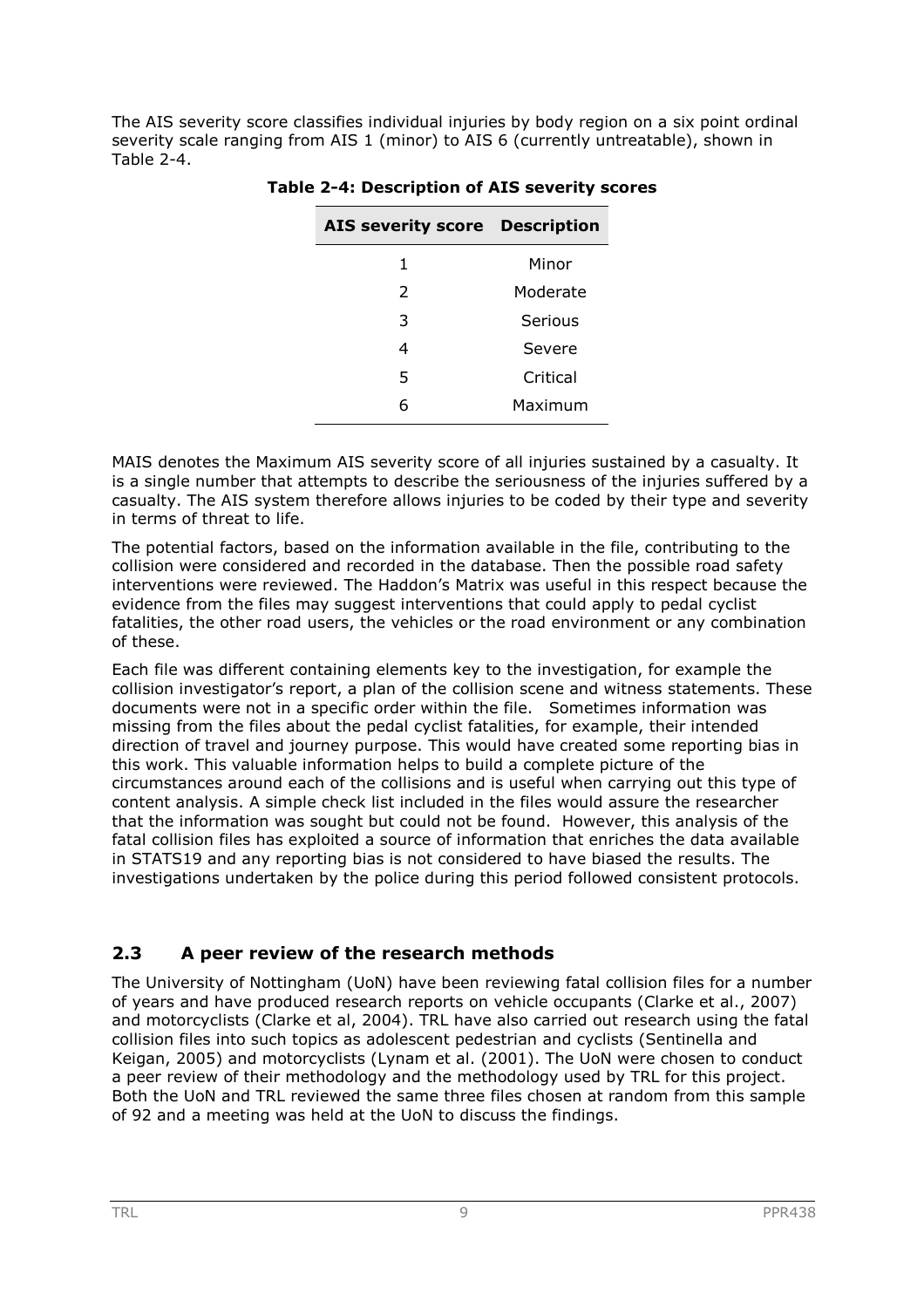## **2.3.1** *TRL's method and findings*

An overview of the project was given followed by detailed analysis for the three chosen cases under review with the opportunity for discussion and finally a summary of 'collision types' and injury patterns. TRL have identified and accessed 92 police files of pedal cyclist fatalities and analysed their content using Haddon's matrix.

A summary of the research methodology detailed in section 2.2 and the three cases were presented. A scanned image of the collision investigator's sketch plan, photographs taken shortly after the collision, a list of key points and recommended interventions were shown for each case.

#### **2.3.2** *The Nottingham group's method and findings*

The method used by the UoN to analyse the police fatal files was presented by Professor David Clarke. Although the UoN have not looked specifically at pedal cyclist fatalities it was thought that the methodology used for motorcyclist fatalities (Clarke et al., 2004) would be most suitable. A member of the University of Nottingham team visited TRL and carried out a review of three chosen cases of the Metropolitan police fatal files currently under review by TRL. Figure 2-2 represents the steps that researchers typically take to move from data on individual cases (top left) to general conclusions (bottom right). Conventional projects follow path A, while the essence of the UoN approach is to follow path B, analysing individual cases and aggregating the conclusions. The TRL methodology is similar since it also follows path B.



**Figure 2-2: Research method showing the analysis process** 

The UoN team have developed their method of dealing with the cases over a number of years. The UoN entered objective data into the FileMaker Pro database, for example, date and time of the collision and class of road user. A prose account of each of the three collisions was produced and entered into the database. This prose account uses consistent terms to provide a step-by-step description of the collision from the viewpoint of the pedal cyclist. The prose account also summarises information available from witness statements and other sources within the police fatal file. Examples of these are the vehicle damage reports and the collision investigator's report. It is possible to search the database for topics of interest using the information within the prose account. An example of this type of search could be 'all collisions in the rain on a Tuesday'. The contributory factors are entered into the database using the system currently adopted by the Police. A schematic diagram of each collision is drawn and included in the database. The coders also determine suitable interventions (up to a total of 30) for each of the drivers involved. These interventions relate to prevention or mitigation of the collision and often refer to driver behaviours. The information is anonymised in order to abide by the principles of the data protection act.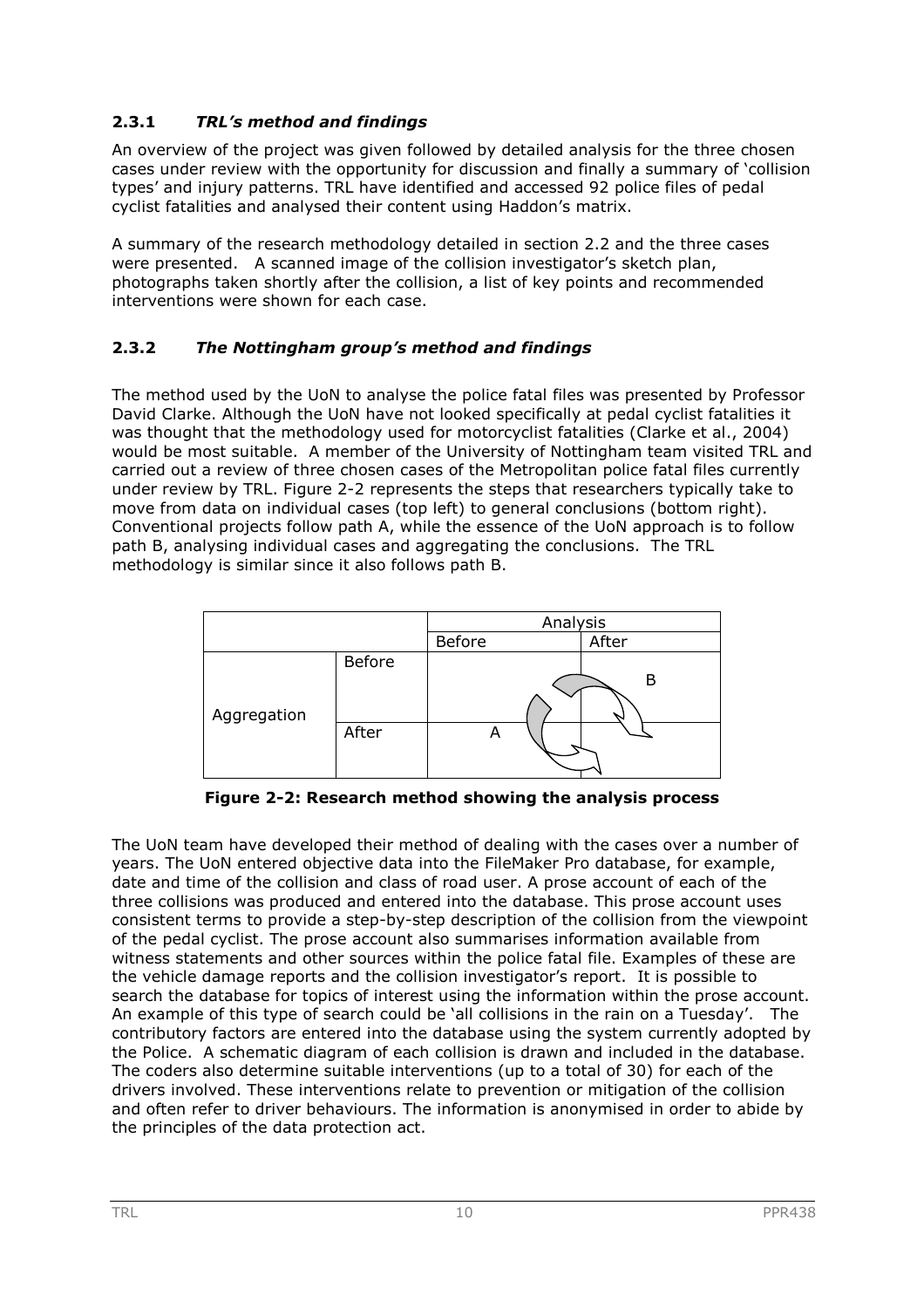#### **2.3.3** *Discussion of approaches*

The three cases fell into the following broad categories;

- a collision at a complex junction where the exact path of the pedal cyclist was under some doubt,
- a heavy goods vehicle turning left that struck a pedal cyclist who was going ahead, and
- a collision with a car, whose driver was speeding through a traffic light controlled junction, that struck the pedal cyclist who was turning right.

During the presentations of the three cases various discussions were held which are noted under the following points:

#### • *Consistency of coding the information*

TRL have assessed the reliability of the coding at several points in the course of the study. Regular meetings were held to discuss the files. Some of the topics for discussion led to improved definitions for recording in the database. There was good agreement between the coders.

UoN reported that they had done this in the early days and do not find it necessary now. They tend to proceed with extra caution in cases where ambiguity is found.

#### • *Problems of reporting qualitative research*

In general, this has led to building a matrix of 'collision types' or using a sequence of events (Sentinella and Keigan, 2005) prior to the collision and using these to suggest interventions.

#### • *Vehicle engineering interventions that may be suitable for pedal cyclists*

At present, vehicle safety standards similar to the NCAP standards (NCAP, 2008) for pedestrians and vehicle occupants do not exist for pedal cyclists. Impact kinematics for pedal cyclists can be different when compared to pedestrians. Some discussion followed on the possible use of exterior airbags, raising the bonnet height and also the consideration of the effect on drivers of being involved in a collision and their subsequent quality of life.

• *Collision types* 

The collision types proposed by TRL in the presentation were thought to cover the most common scenarios.

• *Interventions - other* 

Ways of using a targeted approach to improve knowledge of the Highway Code (DSA, 2008) for the road users involved in the most frequent collision types were discussed.

• *Time taken to go through a file* 

Both TRL and UoN took around one to two hours per case, recognising that the processes involved are labour intensive. Selection of suitable cases for a project would sometimes be hypothesis led, although the UoN approach has typically focussed on particular manoeuvres, such as right turns, where collision mechanisms tend to be homogeneous, and then been data-driven.

• *Exposure measures* 

There was a general discussion considering using pedal cyclist exposure data from travel surveys etc., examples from other projects could be the casualty reduction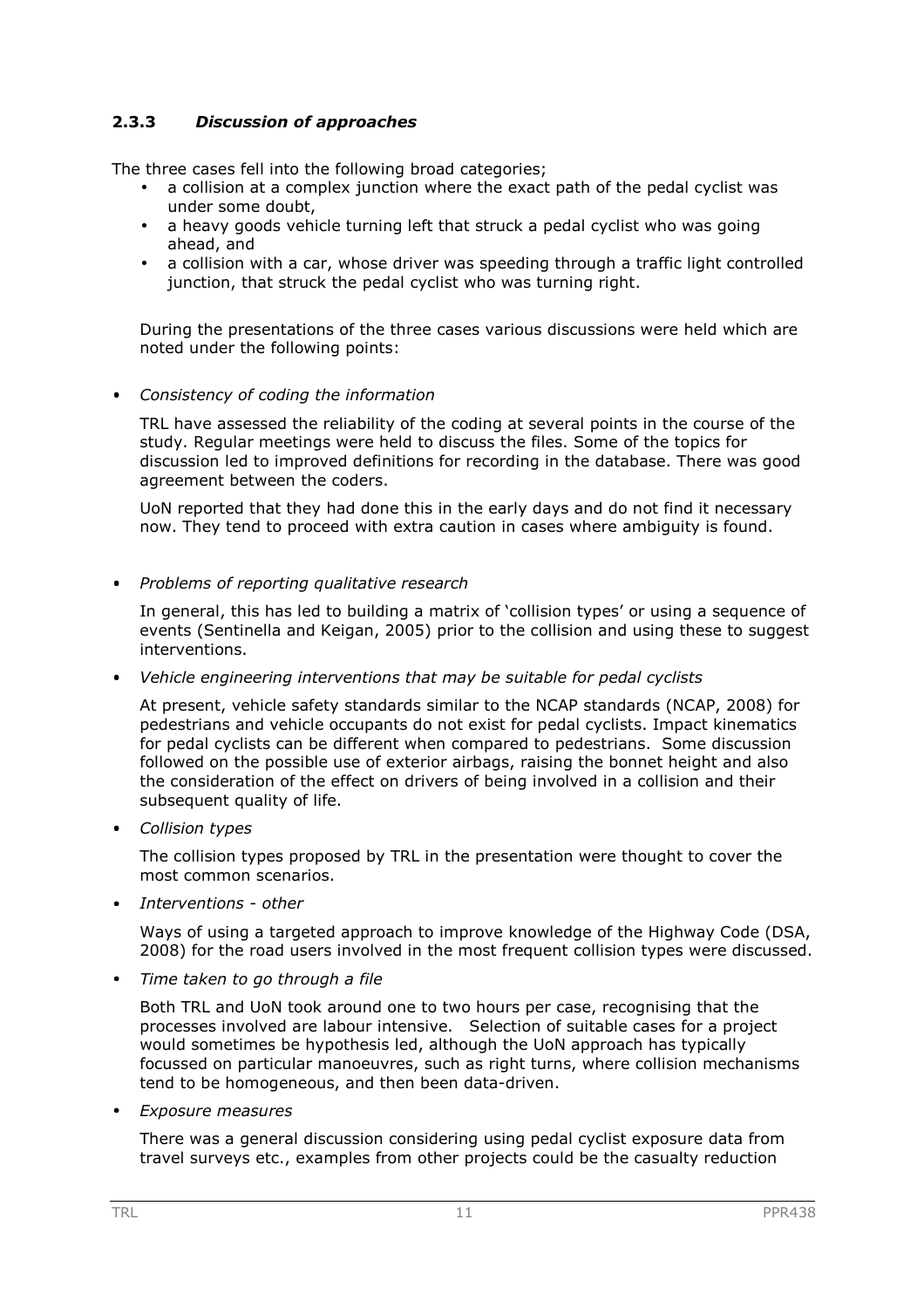target baseline. UoN have used some statistical techniques in the past for larger samples. In this case (92 files) the results will be reported numerically.

The more general discussion held during the meeting raised the following points:

The different methods produced good agreement on the events before, during and after the collision for all three cases. There were similar uncertainties in the first case.

The main difference was that the UoN method was more data driven than hypothesis driven. However, TRL were analysing these cases for a specific project. The Haddon's Matrix enabled a sequential account of the collision, and the inclusion of open fields to record 'what the pedal cyclist was doing', 'what the other vehicle was doing' and 'how did they interact' extended the scope of the data. The method used could be adapted for a different focus, for example, pedestrian fatalities.

Table 2-5 lists the sources of information in the police fatal files; they have not been ranked in an order.

| University of Nottingham         | TRL                                 |
|----------------------------------|-------------------------------------|
| Collision investigator's report  | Collision investigator's report     |
| Police photographs               | Police photographs                  |
| Police interview with the driver | Collision investigator's scene plan |
| Witness statements               | Post Mortem report                  |

**Table 2-5: Data sources within the police files.** 

Although the list of sources appears different it should be borne in mind that the collision investigator's report often includes information taken from the witness statements and the police interview with the driver. Therefore it is concluded that there was general agreement between UoN and TRL on the most reliable data sources within the files.

# **2.4 Finding**

The UoN method has been developed over time. The TRL method was developed for this particular study and benefited from using Haddon's Matrix to drive the content analysis and propose potential interventions. It is recommended that for the future a fatality database at a national level should be created using the TRL method and enhancing it with the use of diagrams and illustrations of the collision scenarios similar to those that are used by the UoN.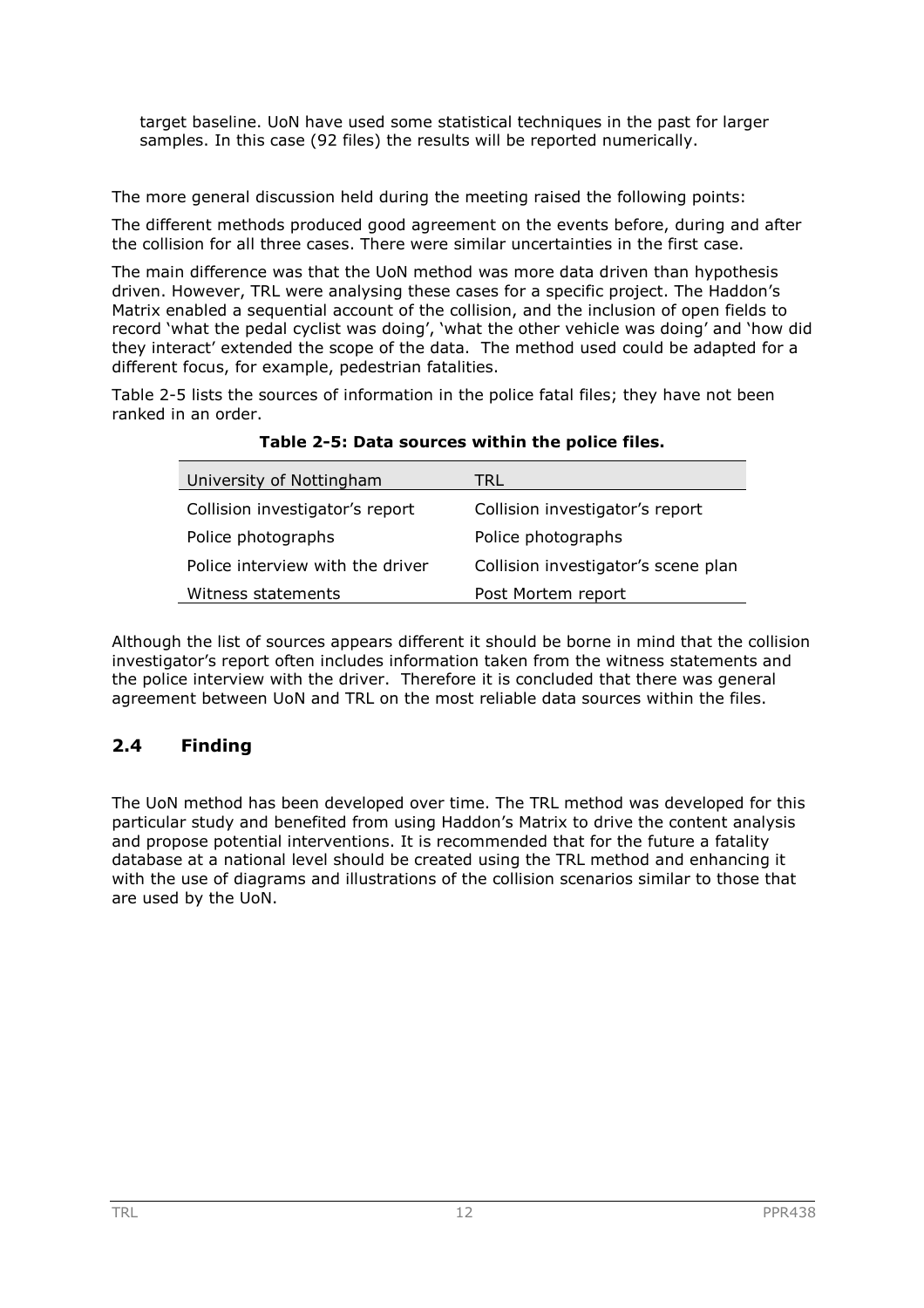# **3 Results**

This section of the report summarises the findings for 92 pedal cyclist fatalities in London. Section 3.1 gives a general overview of the collisions by broad collision type. This is followed by results presented according to the format of the Haddon's Matrix, as described earlier in section 2.2. These results are presented under the main headings for the pre-event (see Section 3.2), the event (see Section 3.3) and the post event (see Section 3.4). Within each of these main headings the results are described for the pedal cyclist fatalities, the other vehicles involved in the collision and their drivers and the road environment.

## **3.1 Collision Types**

This section gives a general overview of the 92 collisions involving a pedal cyclist fatality. The narratives describing the sequence of events for each collision have been reviewed and the collisions have been classified into 11 very broad collision types. These collision types are shown in Table 3-1. Further narrative details for each of the collisions by type are presented in Appendix A.

|              | <b>Broad collision type</b>                                                                                  | <b>Number of</b><br>collisions |
|--------------|--------------------------------------------------------------------------------------------------------------|--------------------------------|
| A            | Heavy goods vehicle or bus or coach was<br>turning left or changing lane to left and<br>struck pedal cyclist | 23                             |
| B            | Pedal cyclist lost control or wobbles or<br>makes possible slight contact with the<br>other vehicle          | 11                             |
| C            | Pedal cyclist was riding across the road                                                                     | 11                             |
| D            | The other vehicle struck the pedal cyclist<br>struck from rear                                               | 11                             |
| F            | Pedal cyclist moves out to pass parked<br>vehicles or veers to the right or is<br>turning right              | 8                              |
| F            | Other vehicle changing lane or has<br>turned across the pedal cyclists' path or<br>has lost control          | 7                              |
| G            | Pedal cyclist against automatic traffic<br>signal                                                            | 6                              |
| н            | Other vehicle door opened                                                                                    | 4                              |
| T            | Pedal cyclist entering main road                                                                             | 2                              |
| $\mathbf{1}$ | Other vehicle against automatic traffic<br>signal                                                            | $\mathbf{1}$                   |
| O            | Other                                                                                                        | 8                              |
|              | All collision types                                                                                          | 92                             |

#### **Table 3-1: Broad collision types.**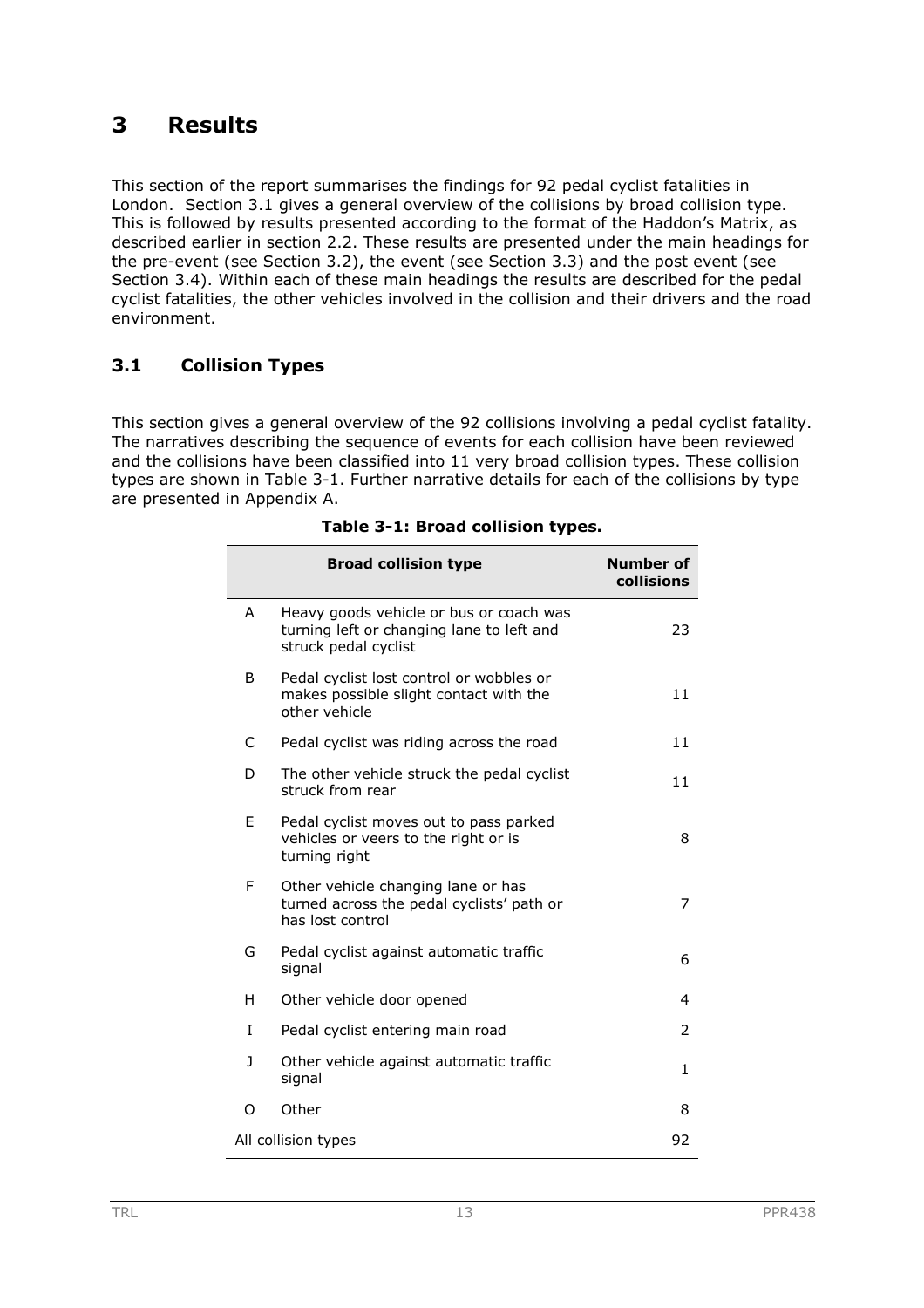The most common (23) of these collision types (A) is when the pedal cyclist fatality was struck by a large vehicle changing lane to the left or turning left. Twenty-two of these large vehicles were heavy goods vehicles and one was a coach.

For 11 collisions the pedal cyclist 'lost control' and for 11 the pedal cyclist was struck by the other vehicle from behind. A further 11 collisions (Type C) occurred when the pedal cyclist was riding across the road at the time.

Eight of the pedal cyclists were either moving out to pass parked vehicles, veering to the right or turning right. Seven of the collisions involved a vehicle that was changing lane, or turning across the pedal cyclists' path or had lost control. In six of the collisions the pedal cyclist was riding against the automatic traffic signal.

There were four collisions where the occupant of the other vehicle opened a door into the pedal cyclist' path. In two collisions the pedal cyclist was entering the main road and in one collision a car disobeyed the red light at an automatic traffic signal and struck the cyclist. The circumstances for a further eight collisions were various and details are in Appendix A.

The following sections report on the collisions using the structure of Haddon's Matrix (1999) according to the pre – event, the event and post event for the pedal cyclist fatalities, the other vehicles and their drivers and the road environment. The collision types introduced here are used in relation to whether the collision occurred at or away from a junction, in sections 3.3.3.2, the collisions at automatic traffic signals, in section 3.3.3.3, and in relation to potential interventions in section 4.

#### **3.2 Pre-event**

#### **3.2.1** *The pedal cyclist fatalities*

#### *3.2.1.1 Demographics*

The majority (82/92) of the pedal cyclist fatalities in the sample were adults, of which 57 were male and 25 female. Only one of the 10 children in the sample was female as shown in Table 3-2.

| Age group      | <b>Male</b> | <b>Female</b> |
|----------------|-------------|---------------|
| $<$ 16         | q           |               |
| $16 - 29$      | 16          |               |
| $30 - 59$      | 27          | 17            |
| $60+$          | 14          |               |
| All fatalities | 66          | 26            |

**Table 3-2: Age and gender of the pedal cyclist fatalities.** 

The occupation of the pedal cyclist fatality was found in the file in 39 cases, 14 were students or school pupils, 8 were retired (previous occupation unknown), 3 were middle management, 8 were junior management, 3 were skilled manual, 3 were semi-skilled or unskilled and 1 was unemployed. This is in contrast to the occupation of the other vehicle drivers who were mostly semi-skilled (see Section 3.2.2.4).

The ethnicity was recorded for 74 of the pedal cyclist fatalities using the 16+1 Ethnic classification system as used in the 2001 census for England and Wales (ONS, 2001).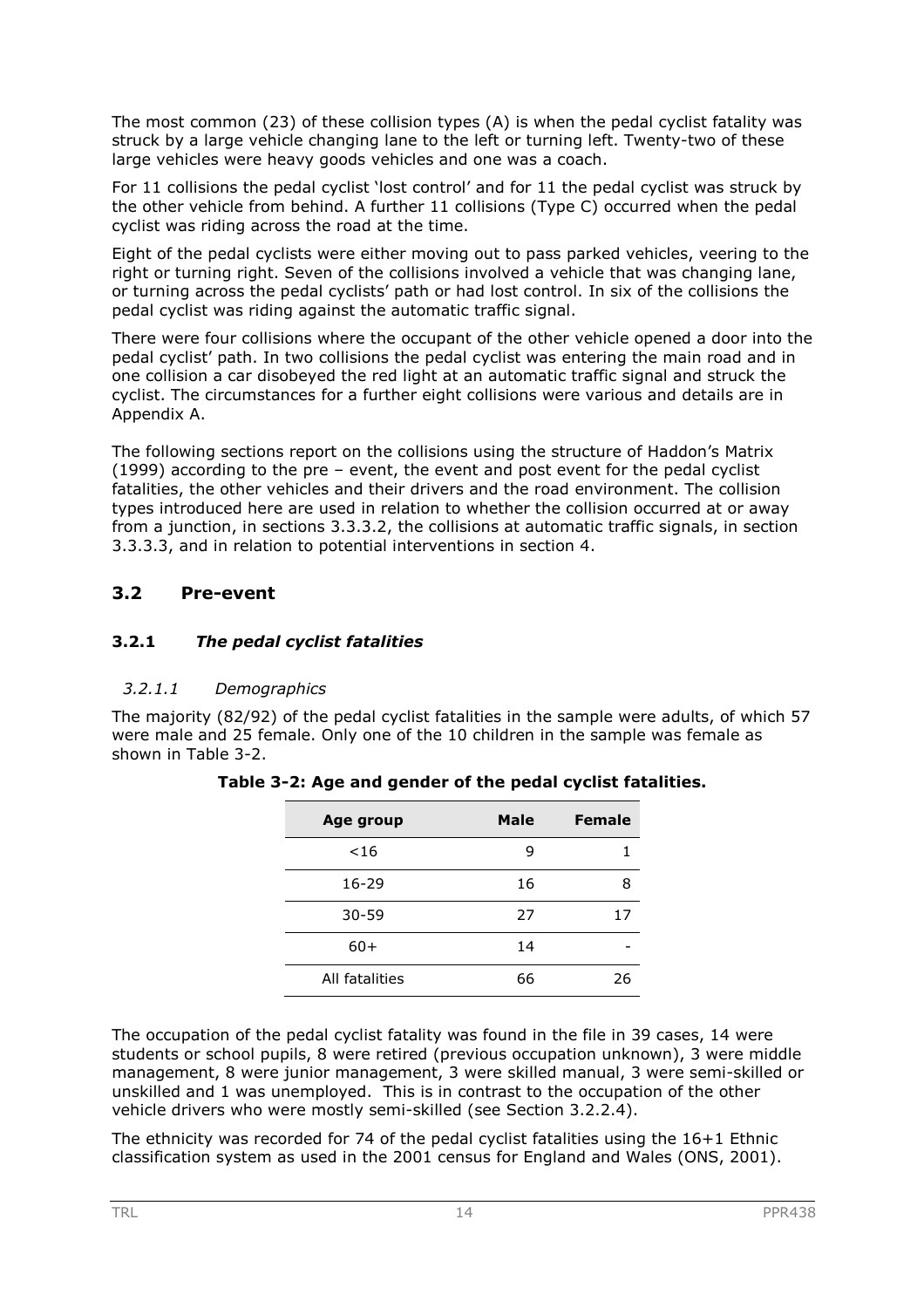The numbers of pedal cyclist fatalities have been grouped into the 'major categories' of this system and are shown in Table 3-3.

| <b>Ethnicity</b>              | <b>Number of pedal cyclists</b> |
|-------------------------------|---------------------------------|
| Asian or Asian British        | 8                               |
| <b>Black or Black British</b> | 3                               |
| Chinese or other ethnic group | 7                               |
| Mixed                         |                                 |
| White                         | 55                              |
| Not stated                    | 18                              |
| All fatalities                | 92                              |

|  |  | Table 3-3: Fatal file description of the ethnicity of the pedal cyclist fatalities. |  |
|--|--|-------------------------------------------------------------------------------------|--|
|--|--|-------------------------------------------------------------------------------------|--|

Care should be taken when using these data since the groupings have been achieved using a number of sources within the file. These included the descriptions used by the pathologist on the post mortem reports and those in the collision investigators' reports; neither of which is an ideal method for recording this information.

#### *3.2.1.2 Cycling experience*

There was some evidence of the level of cycling experience for 31 of the pedal cyclists. This was most often found in the witness statements and the collision investigator's report. Some examples of the comments noted for the more (27) experienced pedal cyclists included:

- "Regular cycle user" witness statement.
- "Experienced" police investigator's report.
- "Experienced cyclist, (non-UK resident), had been in the UK for over a year now and cycled everywhere" – partner.
- Had been witnessed cycling this route on number of occasions by a bus driver (witness).

Some examples of the comments noted for the less experienced cyclists were:

- "Had ridden bike when accompanied by parent, first time with guardian" guardian.
- "Inexperienced, had borrowed bike" collision investigator's report.

The cycling experience of the pedal cyclist fatalities was one of the items of information that was particularly challenging to find within the fatal collision files. This could contribute to a reporting bias as it may have only been noted in the file if thought relevant to the investigation.

#### *3.2.1.3 Type of bicycle and safety equipment*

The type of bicycle was known for 88 of the pedal cyclist fatalities. All (10) of the children were riding either a child's bike, a BMX or a mountain bike. Forty - three of the adults were riding a mountain bike, 12 were riding a racing / touring bike, 15 were riding a traditional town bike, two were riding a BMX and six were riding an 'other' style bike.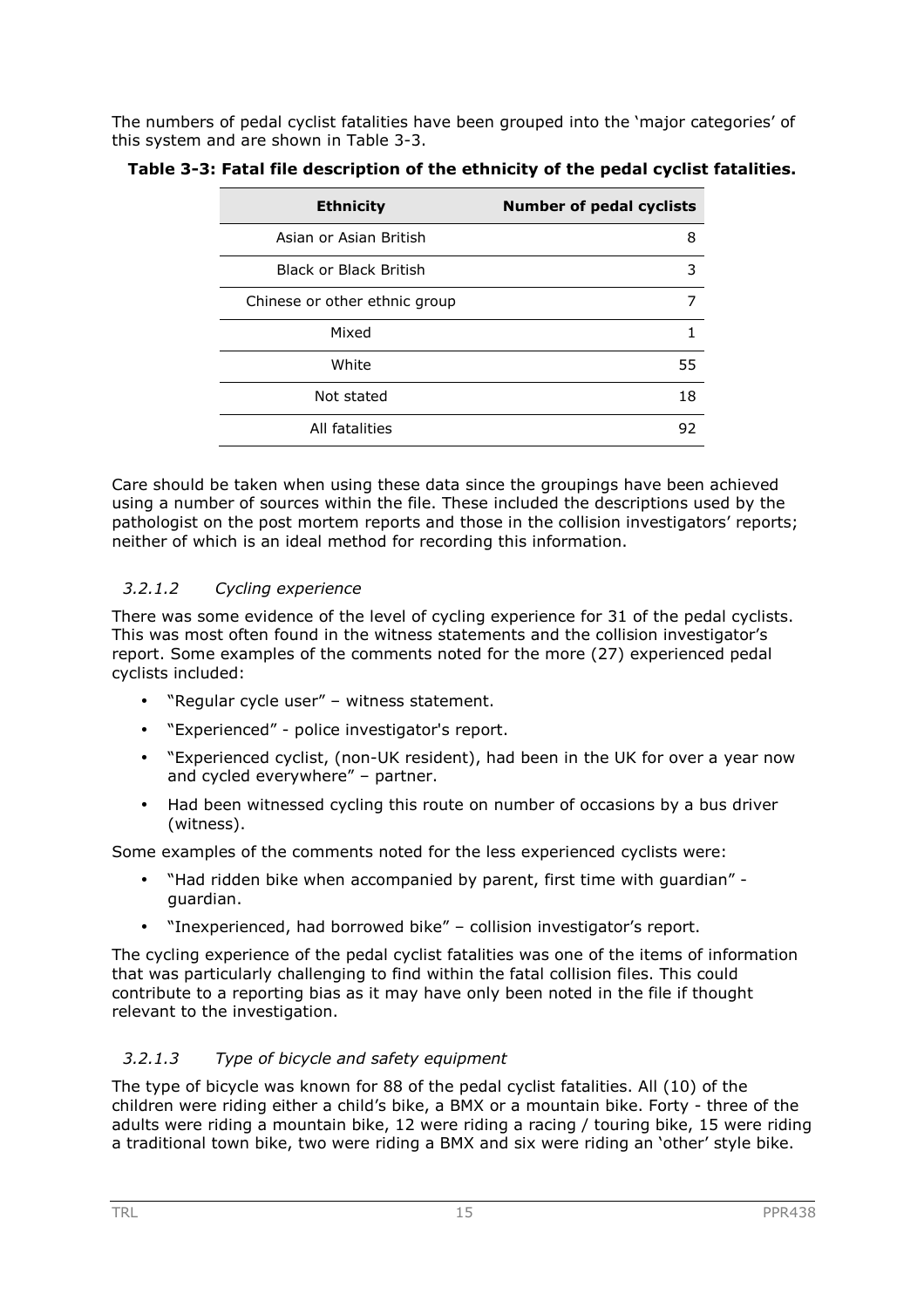In terms of pedal cyclists' safety equipment 10 were reported to be wearing a helmet (in one of these instances the helmet came off during the collision). Only four of the pedal cyclist fatalities were reported to be wearing a fluorescent item, for example a vest or jacket or back pack and none were reported to be wearing fluorescent clothing. From the files reviewed it was difficult to determine the influence of clothing on the conspicuity of the pedal cyclist fatality because the evidence was unclear.

The roadworthiness of the bicycles was reviewed. Where recorded, for the vast majority of bicycles the brakes were working (67/70) and reflectors were present (50/63).

Information on whether the pedal cyclist fatality was carrying a load was recorded for 55 and the different types of load are shown in Table 3-4. This is important to consider as it may sometimes lead to the pedal cyclist becoming unbalanced and falling off.

| Carrying luggage or load                 | <b>Number of pedal</b><br>cyclist fatalities |
|------------------------------------------|----------------------------------------------|
| No load                                  | 13                                           |
| Panniers                                 | 4                                            |
| Rear rack                                | 1                                            |
| Front basket / handlebar bag             | 7                                            |
| Rucksack                                 | 20                                           |
| Other rider held/worn (e.g. across body) | $\overline{4}$                               |
| Bag over handlebars                      | 6                                            |
| All types of load                        | 55                                           |

**Table 3-4: Types of load carried by the pedal cyclist fatalities.** 

For most of the pedal cyclist fatalities who were carrying a load this was a rucksack, which is a common type of bag and a sensible choice for a pedal cyclist. However, it is possible that this item is more likely to have been recorded in the police file when a load was being carried and thought relevant to the collision investigation. One interpretation of this is that whenever it was not recorded in the file that the pedal cyclist fatality was not carrying a load, however it is impossible to know the number of occasions when this was unknown.

#### *3.2.1.4 Journey details*

The journey purpose was recorded for 42 of the pedal cyclist fatalities. Fourteen were riding for leisure or exercise, 11 were riding either to or from their place of work or school and five were riding as part of their work.

Twenty–three of the pedal cyclist fatalities were known to have regularly travelled the route where the collision occurred and in three cases this frequency was occasionally or the first occasion. This item was not recorded for 66 of the pedal cyclist fatalities.

The speed of the pedal cyclist was described in the files using a number of terms, for example; "fast", "slow", "riding briskly", "riding very slowly" and "cycling normally". In a small number of cases (4) the speed of the pedal cyclist could be calculated. One speed was calculated from CCTV (23mph) and three were calculated from police evidence; these speeds were 11mph, 14mph and 9 mph. This limited evidence makes it impossible to comment upon the role of the speed of the pedal cyclists in the fatal collisions. Some reporting bias could be attributed to the lack of this type of information in the fatal collision files.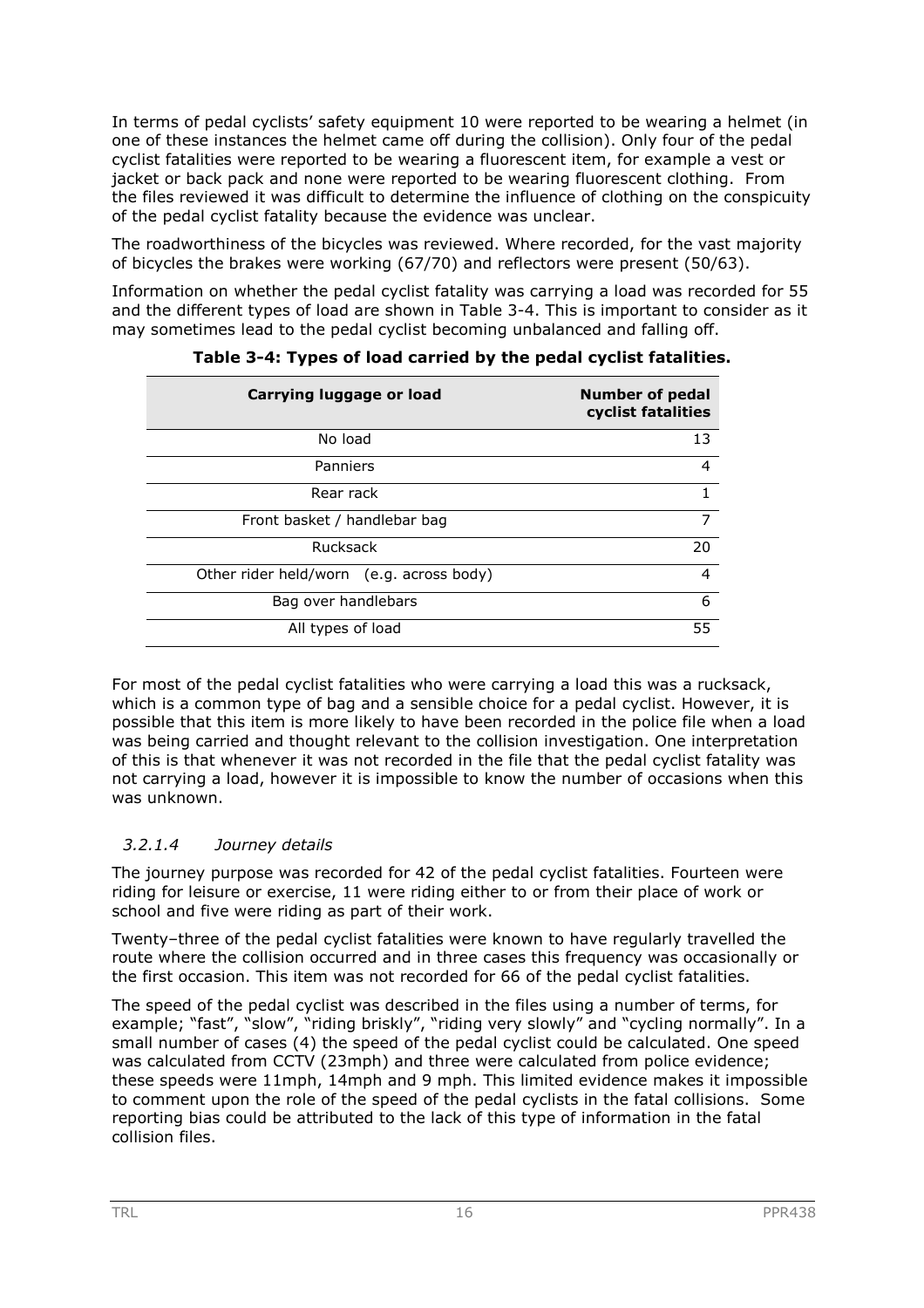#### **3.2.2** *The other vehicles and their drivers*

#### *3.2.2.1 Types of other vehicles involved*

A total of 95 motor vehicles were involved in these 92 collisions. The majority (85) of the collisions in this study involved two vehicles (the pedal cycle and one motor vehicle); five collisions involved three vehicles (the pedal cycle and two motor vehicles) and two were single vehicle collisions (the pedal cycle). The configurations of the vehicles involved in the collisions are shown in Table 3-5**.**

| Vehicles involved in the collisions                   | <b>Number of pedal</b><br>cyclist fatalities |
|-------------------------------------------------------|----------------------------------------------|
| No other vehicle                                      | 2                                            |
| Motorcycle                                            | 4                                            |
| Car or taxi                                           | 26                                           |
| Light goods vehicle $\epsilon$ =3.5t mgw <sup>4</sup> | 11                                           |
| Heavy goods vehicle $>3.5t$ and $<$ 7.5t mgw          | 1                                            |
| Heavy goods vehicle $>=7.5t$ mgw                      | 35                                           |
| <b>Bus or Coach</b>                                   | 8                                            |
| $Car + car$                                           | $\mathcal{P}$                                |
| $Car + Light goods vehicle < 3.5t$ mgw                | $\mathcal{P}$                                |
| Car + Heavy goods vehicle $>3.5t$ and $<7.5t$ mgw     | 1                                            |
| All collisions                                        | 92                                           |

#### **Table 3-5: Combinations of vehicles involved in collisions with the 92 pedal cyclist fatalities.**

The circumstances of the single vehicle collisions were as follows:

- The pedal cyclist was cycling at night, without lights, downhill on the footway of a poorly lit road. The pedal cyclist hit one of a line of wooden posts on the footway. The posts did not have reflectors.
- The pedal cyclist was cycling in a bus lane where pedal cyclists were not permitted. His head was down and although braking hard he struck a 'bus driver controlled' barrier.

A large vehicle (light or heavy goods or a bus or coach) was involved in over half (55) of the collisions with the pedal cyclist fatalities and over one quarter (26) involved a car or taxi.

The steering side was known for 71 of the vehicles and of these 69 were right hand drive and 2 were left hand drive; one car and one heavy goods vehicle (over 7.5t mgw).

 $4$  mgw = maximum gross weight, t = tonnes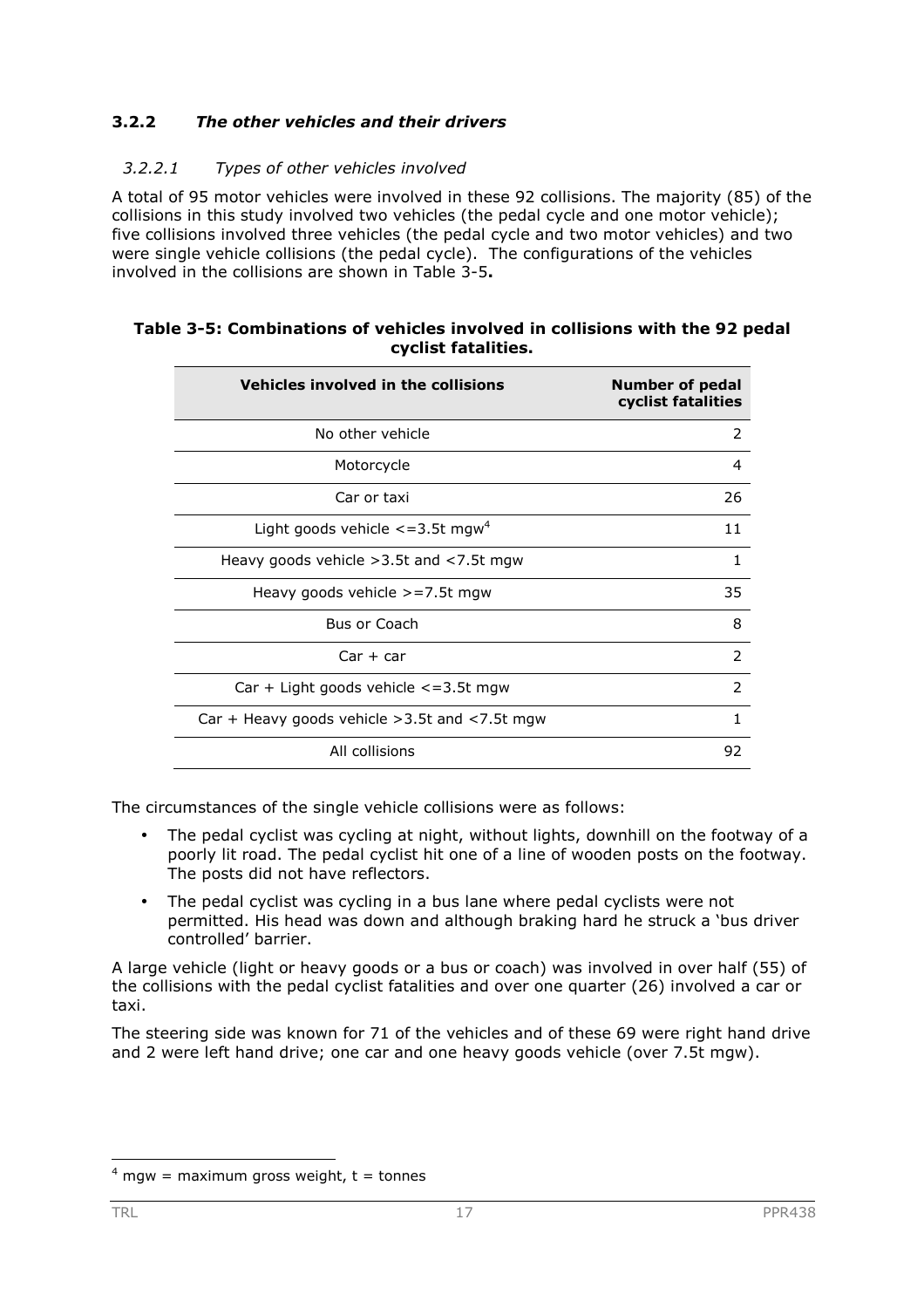#### *3.2.2.2 Heavy goods vehicles' mirrors*

A number of different types of mirrors may be fitted to heavy goods vehicles to improve the field of vision for the drivers. These are intended to reduce blind spots in the immediate area surrounding the vehicle. Over recent years there has been some European legislation requiring different types of mirrors to be fitted to goods vehicles (Fenn et al., 2005). In 2003, a new EU Directive (2003/97/EC) on rear view mirrors to reduce blind spots to a minimum was issued. The vehicles covered by the new Directive are goods vehicles of over 3.5t maximum gross weight and passenger vehicles with more than 17 seats. The new Directive builds on the existing provisions to ensure that the field of vision is extended for new vehicles manufactured from 2003. Implementation of its rules commenced in 2005 and will be completed by early 2010.

The new requirements principally relate to:

- An increase in the compulsory minimum field of vision for certain vehicles.
- The installation of supplementary devices for indirect vision in certain vehicles (e.g. front mirrors on heavy goods vehicles).
- Adaptations to technical progress (e.g. the curvature of the surface of rear-view mirrors).
- The replacement of some rear-view mirrors with other indirect vision systems (e.g. camera-monitor devices).

An additional Directive 2007/38/EC has been issued to allow the retrofit of devices to the entire existing fleet of heavy goods vehicles. It is estimated that the entire fleet of heavy goods vehicles already in circulation in the EU will not have been fully replaced until 2023. In the interim vehicles already in circulation must be retrofitted with rear-view mirrors reducing the lateral blind spots while fulfilling the technical requirements of Directive 2003/97/EC (see Figure 3-1).

Heavy goods vehicles of over 3.5 tonnes and registered after 1 January 2000 should be fitted with lateral rear-view mirrors reducing the blind spot by 31 March 2009. Heavy goods vehicles must be fitted with rear-view mirrors that comply with Directive 2007/38/EC to pass the compulsory annual roadworthiness test imposed by Directive 96/96/EC.

The types of mirrors fitted to vehicles over 3.5t mgw fall into five categories:

- Class I interior rear-view mirror (optional if unable to provide rearward vision, e.g. in a van with no rear windows)
- Class II large main exterior mirror compulsorily fitted one on the driver's side and one on the passenger's side
- Class IV wide angle mirror compulsorily fitted one on the driver's side and one on the passenger's side on vehicles over 7.5t mgw (optional on vehicles between 3.5t mgw and 7.5t mgw).
- Class V Close-proximity mirror compulsorily fitted on the passenger's side and optional on the driver's side on vehicles over 7.5t mgw (optional on either side on vehicles between 3.5t mgw and 7.5t mgw)
- Class VI Front mirror to cover blind spot below windscreen (since January 2007 mandatory on new vehicles over 7.5t mgw and optional on vehicles between 3.5t mgw and 7.5t mgw).

A class III (small exterior mirror) is not permitted on goods vehicles over 3.5t mgw. Class V and VI mirrors must be mounted at least 2m above ground and a class VI mirror should be visible within the area swept by a windscreen wiper. The different types of mirrors fitted to vehicles and illustrations of the field of view are reproduced in Fenn (2005).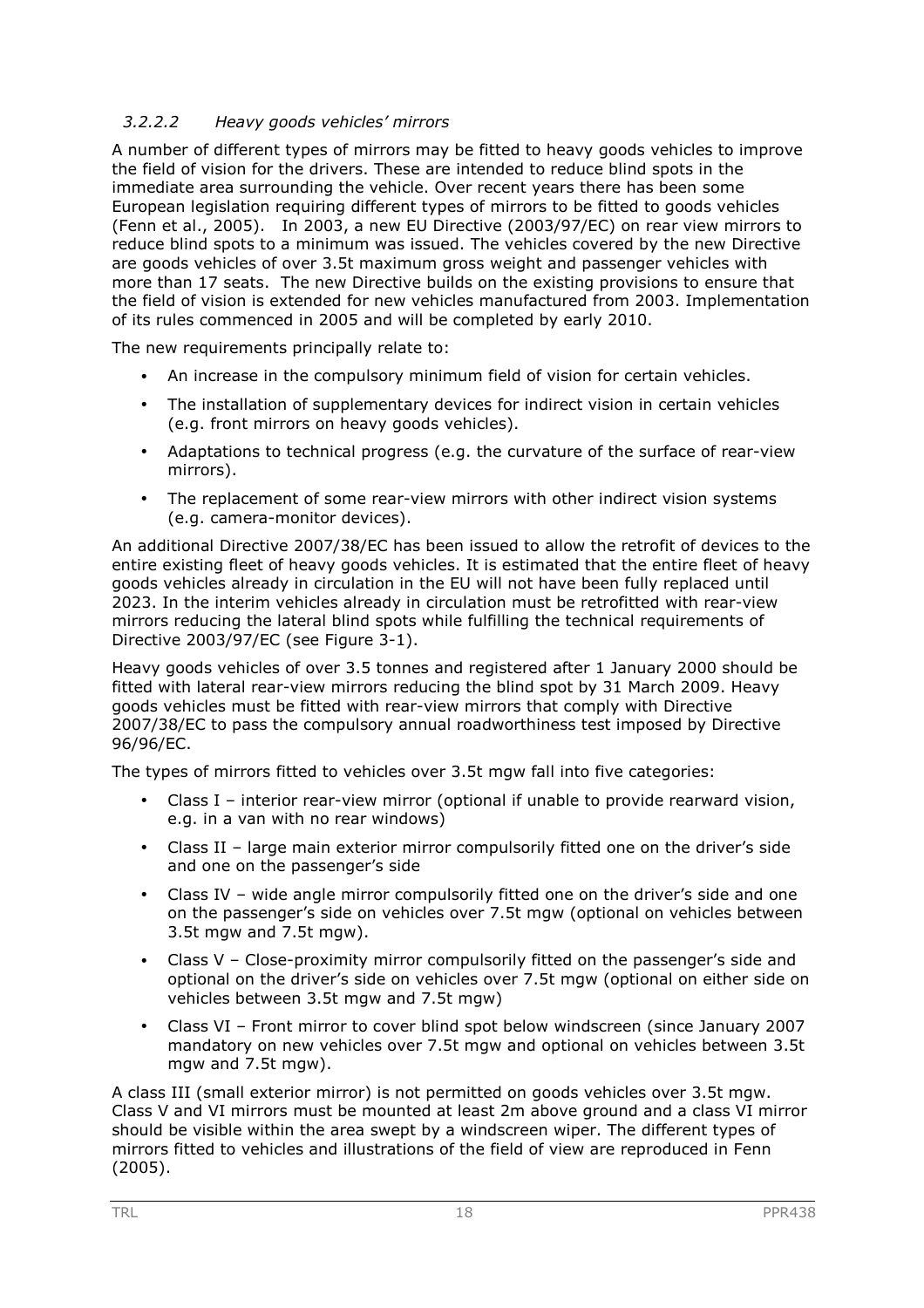Fresnel lenses are easy to fit lenses that stick on to the passenger window of a truck cab, improving lorry drivers' vision of cyclists who come within close proximity of their vehicles.

The improved field of view achieved after fitting these additional mirrors to a right hand drive heavy goods vehicle is shown in Figure 3-1.



#### **Figure 3-1: Improved field of view by additional mirrors fitted to a right hand drive vehicle**

Using the photographs of the vehicles in the police files it was possible to determine the types of mirror fitted to 34 of the goods vehicles. The configurations are shown in Table 3-6.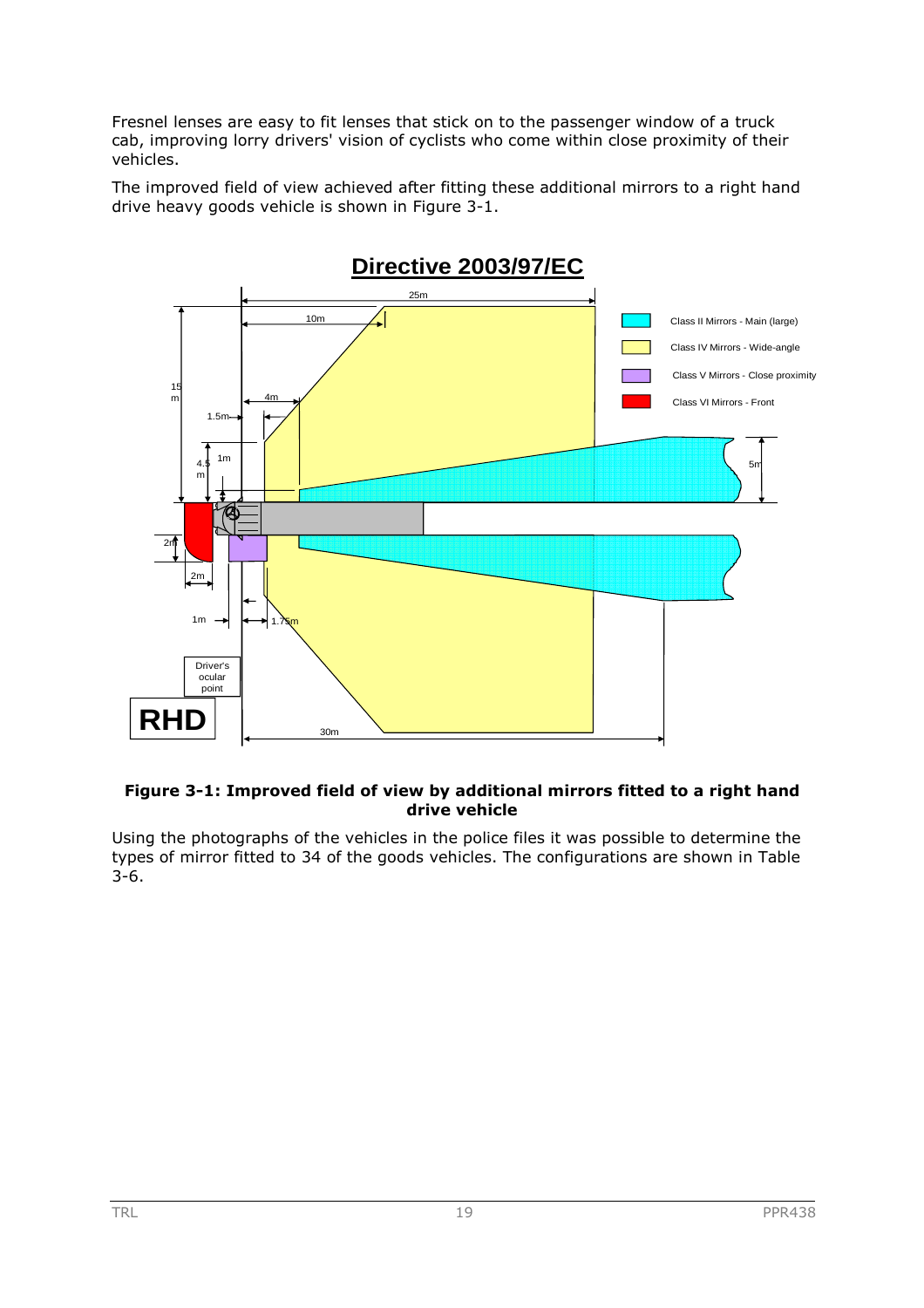|                                                           | <b>Vehicle type</b>                            |                                                         |                                               |  |  |
|-----------------------------------------------------------|------------------------------------------------|---------------------------------------------------------|-----------------------------------------------|--|--|
| <b>Mirror configuration</b>                               | <b>Light goods</b><br>vehicle,<br>$<$ 3.5t mgw | <b>Heavy goods</b><br>vehicle >3.5t<br>and $<$ 7.5t mgw | <b>Heavy goods</b><br>vehicle<br>$>=7.5t$ mgw |  |  |
| Class II both sides                                       | 3                                              |                                                         | 5.                                            |  |  |
| Class II and Class IV                                     |                                                |                                                         | $\mathcal{P}$                                 |  |  |
| Class II and Class V                                      |                                                |                                                         | $\mathcal{P}$                                 |  |  |
| Class II, class IV and Class $V^*$                        |                                                | $\mathcal{P}$                                           | 20                                            |  |  |
| All vehicles where the mirror<br>configuration was known. | 3                                              | 2                                                       | 29                                            |  |  |

**Table 3-6: Mirror configuration where it was known for 34 goods vehicles** 

\* *one of these vehicles was left hand drive and the sides of the vehicle where the mirrors were fitted was reversed in comparison to that of right hand drive vehicles.* 

Twenty of the 29 heavy goods vehicles  $\geq$  = 7.5t mgw were fitted with class II, IV and V mirrors. These mirrors provide the means for a driver to check the blind spots but are dependent on being adjusted by the driver before driving the vehicle and on the driver looking at the moment when a pedal cyclist is close to the vehicle. The collision investigator's report often included details from questioning the driver on when he used the mirrors fitted to heavy goods vehicles. For one of the collisions, where CCTV was available, there was a reconstruction to show for how long the pedal cyclist would have been in view of the driver. The drivers' responses were usually that they had used their mirrors but not seen the pedal cyclist.

#### *3.2.2.3 Condition of the heavy goods vehicles*

The condition of the vehicle was recorded in 90 cases. The majority of the vehicles (84) did not have any defects that contributed to the collision. For the remaining six, one was a motorcycle (over 500cc) where the rear tyre pressure was low which made the suspension harsh and one was a goods vehicle (3.5t mgw and under) where the glass in the driver's door mirror was missing and the brake lights were not working. The remaining four cases applied to goods vehicles over 7.5t mgw and were:

- Blemish on nearside close proximity/down mirror; dirty mirrors and window.
- Defective brakes.
- Defective brakes and tyre.
- No wide angle mirror and the mirrors were incorrectly adjusted. The vehicle was badly maintained; low braking efficiency, cracked windscreen, no tachograph and a defective tyre.

Further information about prosecution of the drivers is in section 3.4.2.

#### *3.2.2.4 Driver demographics*

The majority of the drivers of the vehicles involved in the collisions with the pedal cyclist fatalities were male (85) and Table 3-7 shows the distribution of gender and age group for the 95 drivers.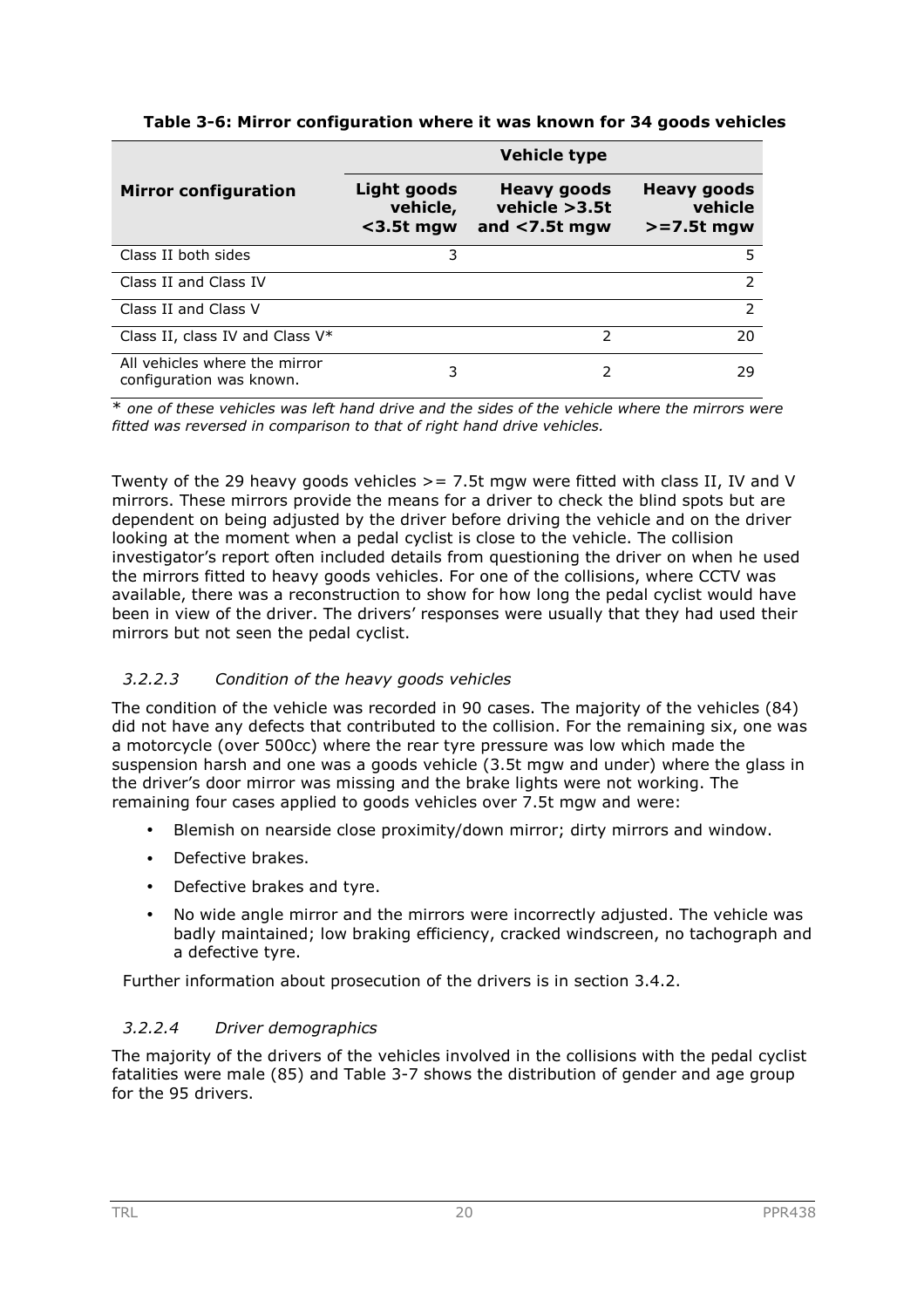| Age group of driver | <b>Male</b> | <b>Female</b> | <b>Unknown</b> |
|---------------------|-------------|---------------|----------------|
| $25$                | q           | 4             |                |
| $26 - 45$           | 43          |               |                |
| $46+$               | 25          | 3             |                |
| Unknown             | 8           |               |                |
| All drivers         | 85          | 8             |                |

**Table 3-7: Age group and gender of the drivers.** 

Almost half (43/85) of the male drivers were aged between 26 and 45 and about one quarter were aged over 45. There were 8 female drivers involved in the collisions and the gender was unknown for two drivers. The ethnicity of the driver has been determined from the police collision investigators' report for 63 of the drivers and may be subjective. Table 3-8 gives the drivers' ethnicity and the same note of caution as applied to Table 3-3 should be applied.

| Table 3-8: Fatal file description of the ethnicity of the drivers of the other |
|--------------------------------------------------------------------------------|
| vehicles.                                                                      |

| <b>Ethnicity</b>              | <b>Number of drivers</b> |
|-------------------------------|--------------------------|
| Asian or Asian British        | 15                       |
| <b>Black or Black British</b> | 2                        |
| Chinese or other ethnic group |                          |
| Mixed                         | $\mathcal{P}$            |
| White                         | 44                       |
| Not stated                    | 32                       |
| All drivers                   | 95                       |

The occupation of the drivers was noted in the file more frequently than for the pedal cyclist fatality (see Section 3.2.1.1). It was known for 71 drivers; 5 were senior or middle management, 6 were junior management, 48 were skilled manual, 10 were semiskilled or unskilled, 1 was retired (previous occupation unknown), and 1 was unemployed. In contrast to the pedal cyclist fatalities, over half were classified as skilled manual. This is probably because over half of the collisions involved a taxi or a bus or coach or a heavy goods vehicle and licensed drivers of these vehicles are classified as skilled manual. None of the drivers were students.

## *3.2.2.5 Driving experience and insurance*

Fifty–two of the drivers had a valid driving licence, five were known to not have a valid driving licence and for the remainder this was unknown (35). Two of the drivers were known to be quite inexperienced (less than six months with this type of vehicle) and two admitted to not being familiar with the vehicle they were driving. The drivers cycling experience was not recorded in the fatal files. Further information on driving experience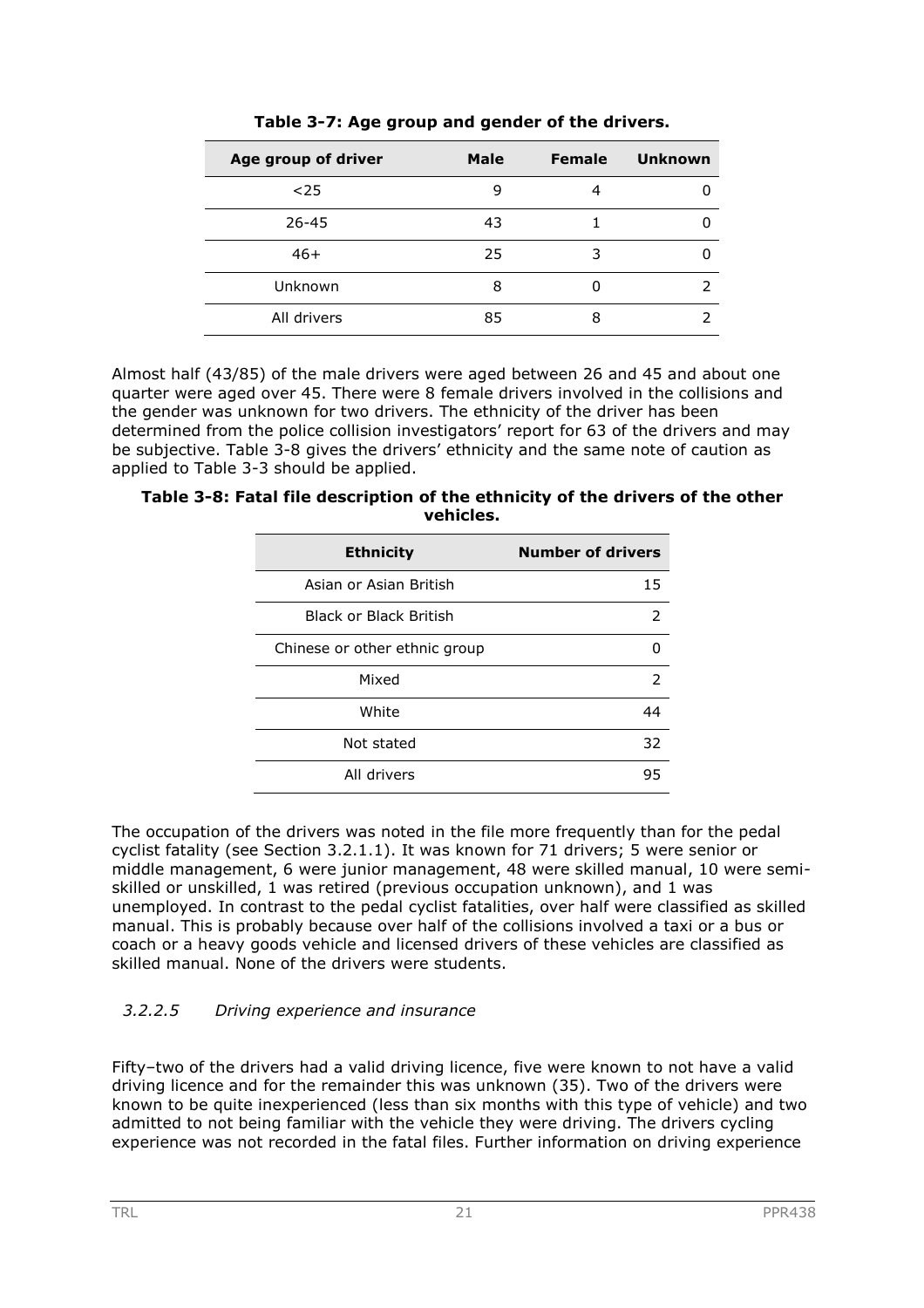is reported in Section 3.3.2.5. Information on insurance was recorded for 62 of the drivers; 54 were insured and 8 were not insured.

#### *3.2.2.6 Journey details*

The drivers were most frequently travelling alone in the vehicle (64 out of 82 cases where this was recorded). The journey purpose was recorded for 82 of the drivers; for 54 of the drivers the journey was part of work, 18 of the drivers' journeys were for leisure or other purposes and 10 drivers were on their way to or from work. The journey purpose for the drivers of each type of vehicle is presented in Table 3-9.

| <b>Journey</b><br>purpose  | <b>Motor-</b><br>cycle | Car            | Taxi         | Light<br>goods<br>vehicle,<br>$3.5t$<br>mgw | <b>Heavy</b><br>goods<br>vehicle,<br>$>3.5t$ mgw<br>and $<$ 7.5t<br>mgw | <b>Heavy</b><br>goods<br>vehicle,<br>$> = 7.5T$ | <b>Bus</b><br>or<br>coach | All<br>vehicles |
|----------------------------|------------------------|----------------|--------------|---------------------------------------------|-------------------------------------------------------------------------|-------------------------------------------------|---------------------------|-----------------|
| Journey as<br>part of work | 0                      | $\overline{2}$ | 3            | 7                                           | $\overline{2}$                                                          | 32                                              | 8                         | 54              |
| Commuting<br>to/from work  | $\overline{2}$         | $\overline{7}$ | 0            | 1                                           | $\mathbf{0}$                                                            | 0                                               | 0                         | 10              |
| Leisure /<br>Exercise      | 1                      | $\overline{7}$ | $\mathbf{0}$ | $\Omega$                                    | $\mathbf{0}$                                                            | 0                                               | 0                         | 8               |
| Other                      | $\Omega$               | $\overline{7}$ | $\Omega$     | $\mathcal{P}$                               | $\mathbf{0}$                                                            | $\mathbf{1}$                                    | $\Omega$                  | 10              |
| Unknown                    | 1                      | 7              | $\Omega$     | 3                                           | $\Omega$                                                                | 2                                               | $\Omega$                  | 13              |
| All types of<br>journey    | $\overline{4}$         | 30             | 3            | 13                                          | 2                                                                       | 35                                              | 8                         | 95              |

#### **Table 3-9: Journey purpose of the drivers by type of vehicle.**

The car drivers' journey types were known for 23; they were usually driving in their local area for leisure or commuting to or from work and on only two occasions driving for work. General examples of the types of journey being undertaken are:

- "Just left home, going to friends" (9)
- "Dropping son or daughter off" (3)
- "On my way to" or "on my way from work" (6)

Unsurprisingly, the taxi, bus, coach and goods vehicle drivers were most often driving as part of their work.

A breakdown of the work sector for the 41 goods vehicles whose journey was part of work is shown in Table 3-10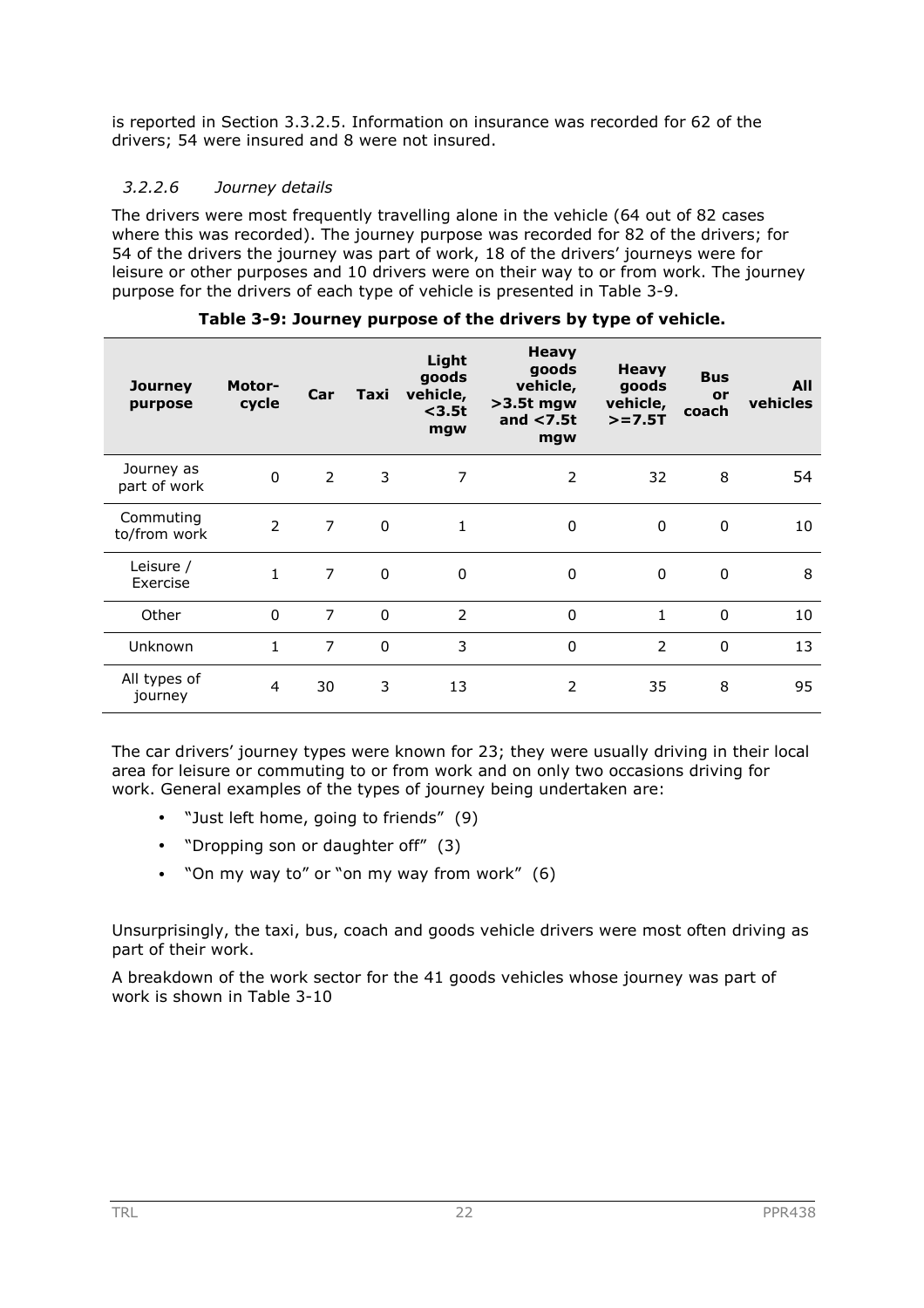| <b>Work sector</b>                | <b>Light goods</b><br>vehicle, <3.5t<br>mgw | <b>Heavy goods</b><br>vehicle, >3.5t<br>mgw and $<$ 7.5t<br>mgw | <b>Heavy goods</b><br>vehicle, $> = 7.5t$<br>mgw | <b>All</b>     |
|-----------------------------------|---------------------------------------------|-----------------------------------------------------------------|--------------------------------------------------|----------------|
| Construction                      | $\Omega$                                    | 1                                                               | 6                                                | 7              |
| Delivery - retail                 | 2                                           | $\Omega$                                                        | 2                                                | 4              |
| General haulage /<br>distribution | $\mathbf{0}$                                | $\Omega$                                                        | 16                                               | 16             |
| Skilled trade/craft               | 2                                           | $\Omega$                                                        | 0                                                | $\overline{2}$ |
| Vehicle leasing<br>delivery       | $\mathbf{0}$                                | 1                                                               | 1                                                | $\overline{2}$ |
| Recycling                         | $\Omega$                                    | $\Omega$                                                        | 2                                                | $\overline{2}$ |
| Delivery -<br>building materials  | 1                                           | $\Omega$                                                        | 1                                                | $\overline{2}$ |
| Other                             | 2                                           | $\Omega$                                                        | $\Omega$                                         | $\overline{2}$ |
| Unknown                           | $\Omega$                                    | $\Omega$                                                        | 4                                                | 4              |
| All                               | 7                                           | $\overline{2}$                                                  | 32                                               | 41             |

#### **Table 3-10: The work sector for the 41 goods vehicles whose journey was part of work.**

One half  $(16)$  of the heavy goods vehicles (over 7.5t mgw) were in the general haulage / distribution sector and six were in the construction sector.

There is far more complete information in the fatal collision files for the driver than for the pedal cyclist fatality. This is because the drivers were frequently uninjured and able to be interviewed by the collision investigator at the time of the collision and to make a statement. This was not possible for the pedal cyclists because the severity of these collisions caused them to die very soon afterwards or they were too severely injured to be interviewed. Inevitably, this leads to greater detail being available in the file for the drivers of the other vehicles than for the pedal cyclist fatalities.

## **3.2.3** *The road environment*

#### *3.2.3.1 Time, location, weather and lighting*

The distribution of the collisions by calendar month is shown in Figure 3-2. Over onethird (33) of the pedal cyclist fatalities occurred during the three-month period May to July when the days are longer. The month when the most (13) collisions occurred was July.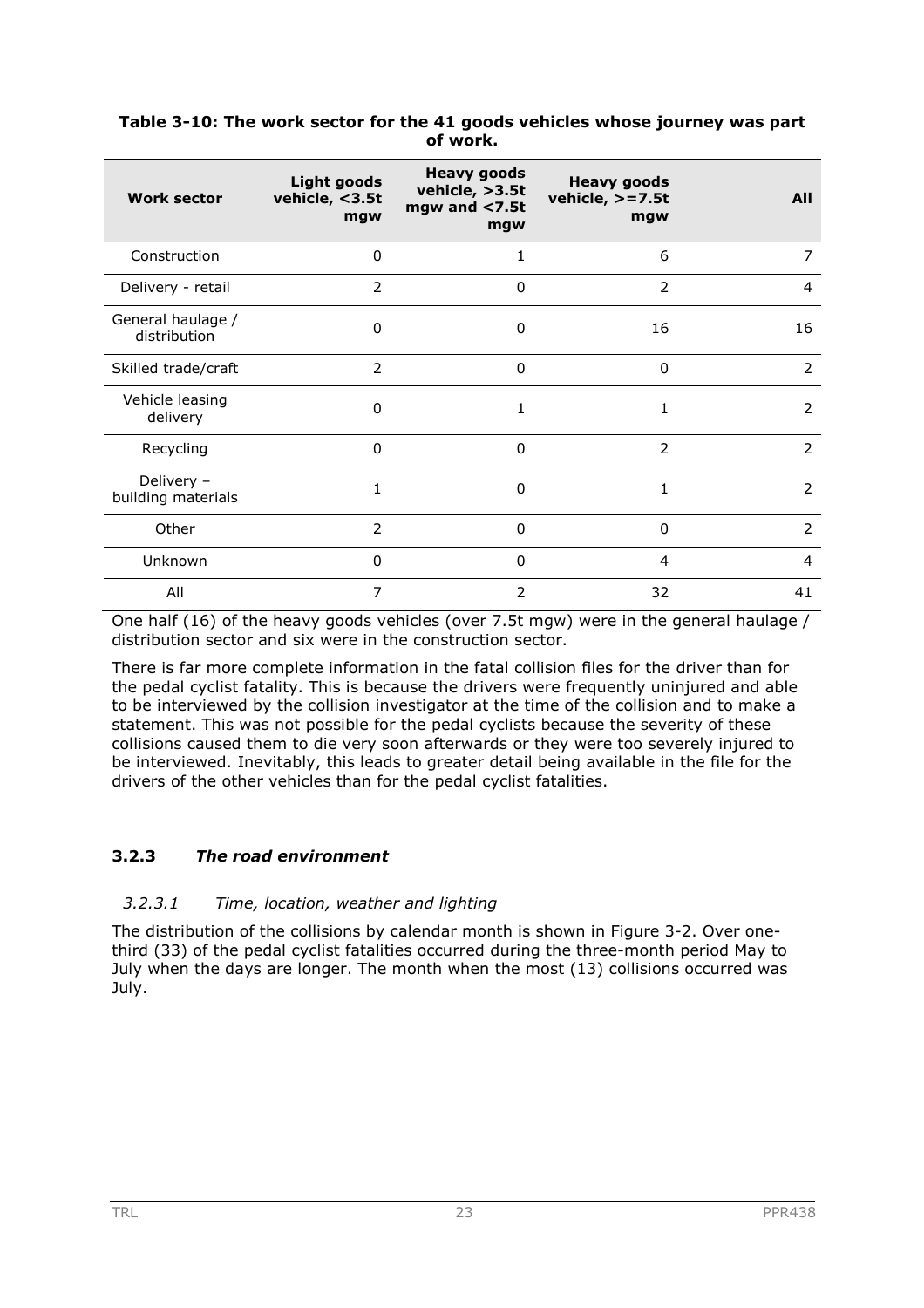

**Figure 3-2: The number of pedal cyclists killed by month.** 

The number of pedal cyclist fatalities by hour of the day and during daylight or darkness for the years 2001 to 2006 combined is shown in Figure 3-3. The majority (72) of the pedal cyclist fatalities happened in daylight hours.



#### **Figure 3-3: The number of pedal cyclists killed by hour of the day and daylight or darkness.**

Sixty six of the pedal cyclist fatalities occurred during the 12 hour period of 0700 to 1900. There were 27 pedal cyclist fatalities during the morning peak hours of 0700 to 1000 and 18 pedal cyclist fatalities during the hours 1600 to 1900. There does not seem to be an obvious pattern to pedal cyclist fatalities occurring during the intervening hours apart from a drop at mid-day.

There were street lights present and lit at the locations where all of the 20 pedal cyclist fatalities were killed during hours of darkness. Of these 20 pedal cyclist fatalities 14 were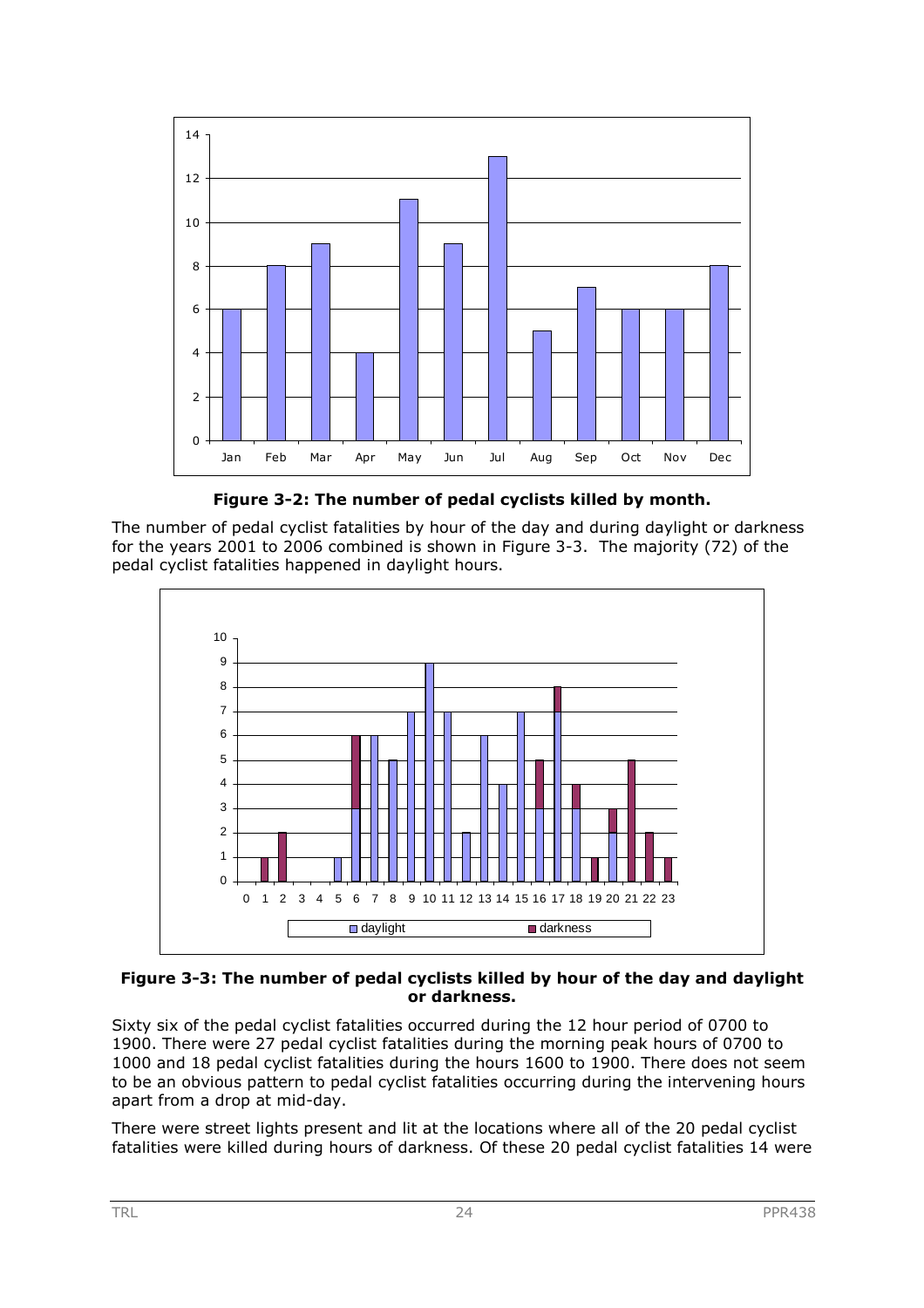not using cycle lights, three were using cycle lights (two flashing rear light only and one was using a front light only and for three it was unknown if cycle lights were being used.

At the time of the collision the weather was usually fine (86). The presence of obstructively parked vehicles was recorded in eight cases.

#### *3.2.3.2 Speed limit and traffic conditions*

The speed limit at the collision site was recorded as being 30 miles per hour (mph) for 86, 40mph for 3 cases and 50mph for 3 cases. The traffic conditions were noted in the collision investigator's report for 69 of the cases and have been summarised as light (30 cases), moderate (14 cases), busy (12 cases), heavy (12 cases), congested (1 case).

#### *3.2.3.3 Infrastructure*

The collision location was most frequently described as either a combination of residential and commercial (57) or residential (19). The visibility and sight lines were often described as 'good' (51).

Specific cycling infrastructure was recorded in the file for 28 of the collision sites as shown in Table 3-11.

| <b>Cycling infrastructure at collision site</b> | ALL |
|-------------------------------------------------|-----|
| Cycle lane on the road                          | 16  |
| Shared bus and cycle lane                       |     |
| Shared pedestrian and cycle path                |     |
| None                                            | 59  |
| Unknown                                         | 5   |
| Total                                           | 92  |

#### **Table 3-11: Cycling infrastructure at collision site**

There was a cycle lane on the road at 16 sites. On one occasion the cycle lane (which was on the carriageway) was reported as being 0.9 metres wide, which is less than the normal recommended width of 1.5m (Transport for London 2005a). At 11 collision sites there was a shared bus and cycle lane and at one site a shared pedestrian and cycle path.

There were Advanced Stop Lines (ASL) present at 3 collision sites; the location of the pedal cyclist fatality was away from the ASL at the time of the collision (one in the cycle lane, one on the wrong side of the road and one in the centre of the lane).

A bus lane was present at 17 sites, guard rails at 25 and both guard rails and a bus lane at 6 sites. There was one occasion where the pedal cyclist fatality was trapped by the guard rails and knocked under a heavy goods vehicle that was turning left.

A 'confusing' road layout at the time of the collision was noted by the police???in 22 cases and some examples of these are:

- Multiple junction where confusion could arise over which 'arm' is straight ahead and which is the left turn.
- Narrow junction where a large vehicle needs to move to the right in order to turn left.
- A 2-way cycle lane in a one-way street.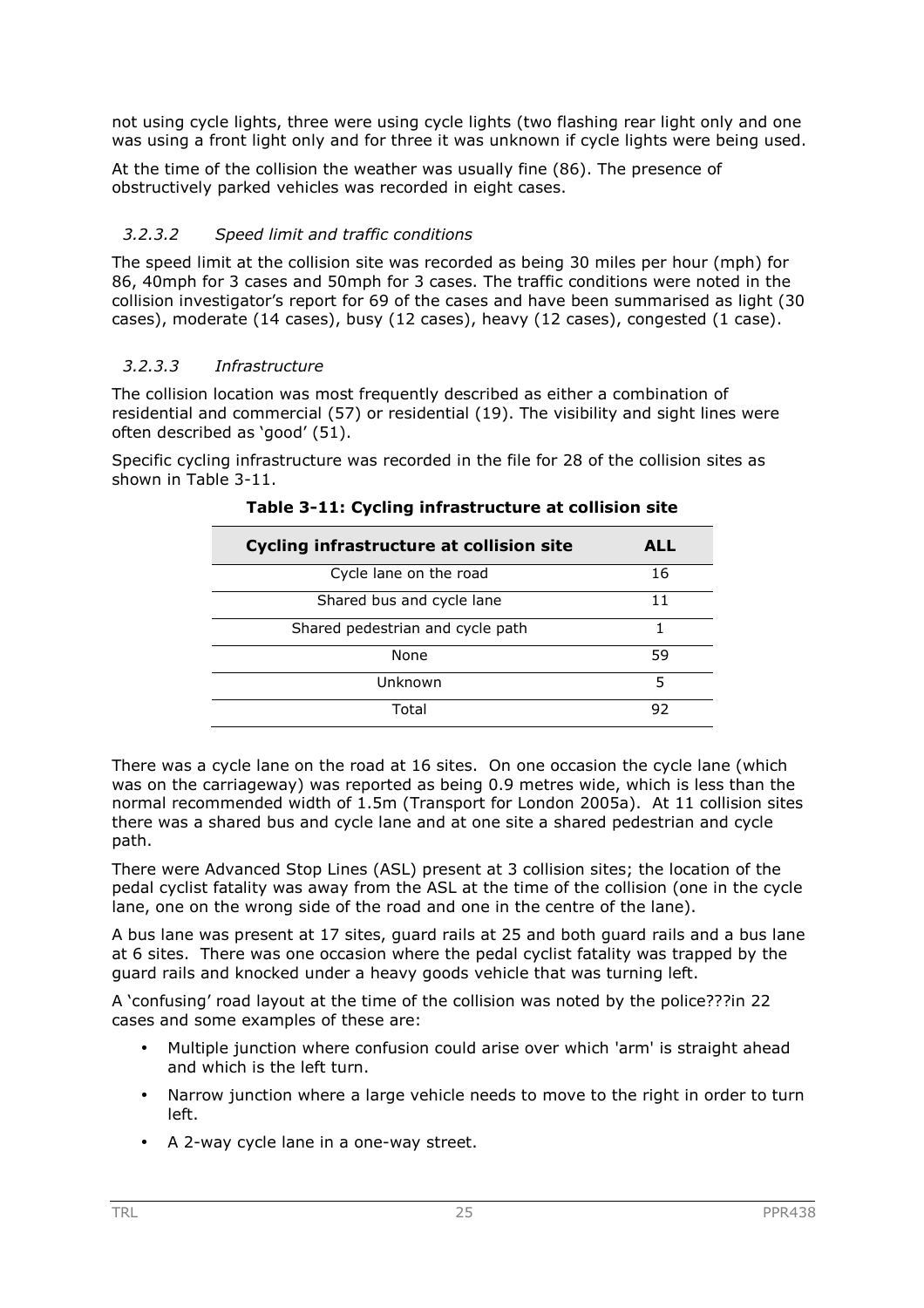- A pedestrian crossing was located just after the junction causing a risk of drivers / riders confusing the junction signal phase with the crossing signal phase.
- Unusually, a with-flow 'Bus Only' lane that was not shared with pedal cyclists. A bus / cycle lane in the centre of the road between two lanes of traffic.
- The bus lane terminated at the junction.

There are recommendations that after a fatal collision the road layout should be checked and improved where appropriate and it is possible that this has been done at these sites since the fatal collisions.

# **3.3 The Event**

#### **3.3.1** *The pedal cyclist fatalities*

#### *3.3.1.1 Impairment*

Information in the files regarding impairment of the pedal cyclist fatality has been grouped under the following headings; alcohol and / or drugs, illness or incapacity and other personal circumstances. The impairment could have influenced the pedal cyclists' reaction to the event. This information, for 17 cases, was most often found in the collision investigator's report and the toxicology report. Since this information was not routinely found in the files it may have been included in the files only when considered relevant by the collision investigator.

#### *Alcohol or drugs*

Seven pedal cyclist fatalities were known to have been drinking alcohol prior to the collision and of these, two were known to have exceeded the drink / drive limit of 80mg of alcohol /100ml blood (BAC). Traces of medicinal drugs were found in the urine of one pedal cyclist fatality. Two of the pedal cyclist fatalities were found to have taken illicit drugs as well as alcohol. These were one pedal cyclist fatality where Cannabinoids were present and another where a high concentration of heroin and traces of cannabis were found in the blood. Another pedal cyclist fatality was noted as having 'drug and alcohol dependency'. It is unknown if the presence of these drugs was a contributory factor in the collisions.

#### *Illness or incapacitated*

There were three pedal cyclist fatalities who were reported to have been unwell or possibly incapacitated at the time of the collision. These pedal cyclists were observed to be cycling 'erratically' or cycling while 'unwell' and against advice.

#### *Other personal circumstances*

There were four occasions (including 3 children) when comments under this heading were found which may have been a contributory factor at the time of the collision. The children were cycling with friends or on a paper round and the fourth was an elderly pedal cyclist who had previously fallen from his bicycle.

#### *3.3.1.2 Distractions*

Specific distraction was found in the collision investigator's report for five of the pedal cyclist fatalities; 3 were using earphones and two a mobile phone. Whether the pedal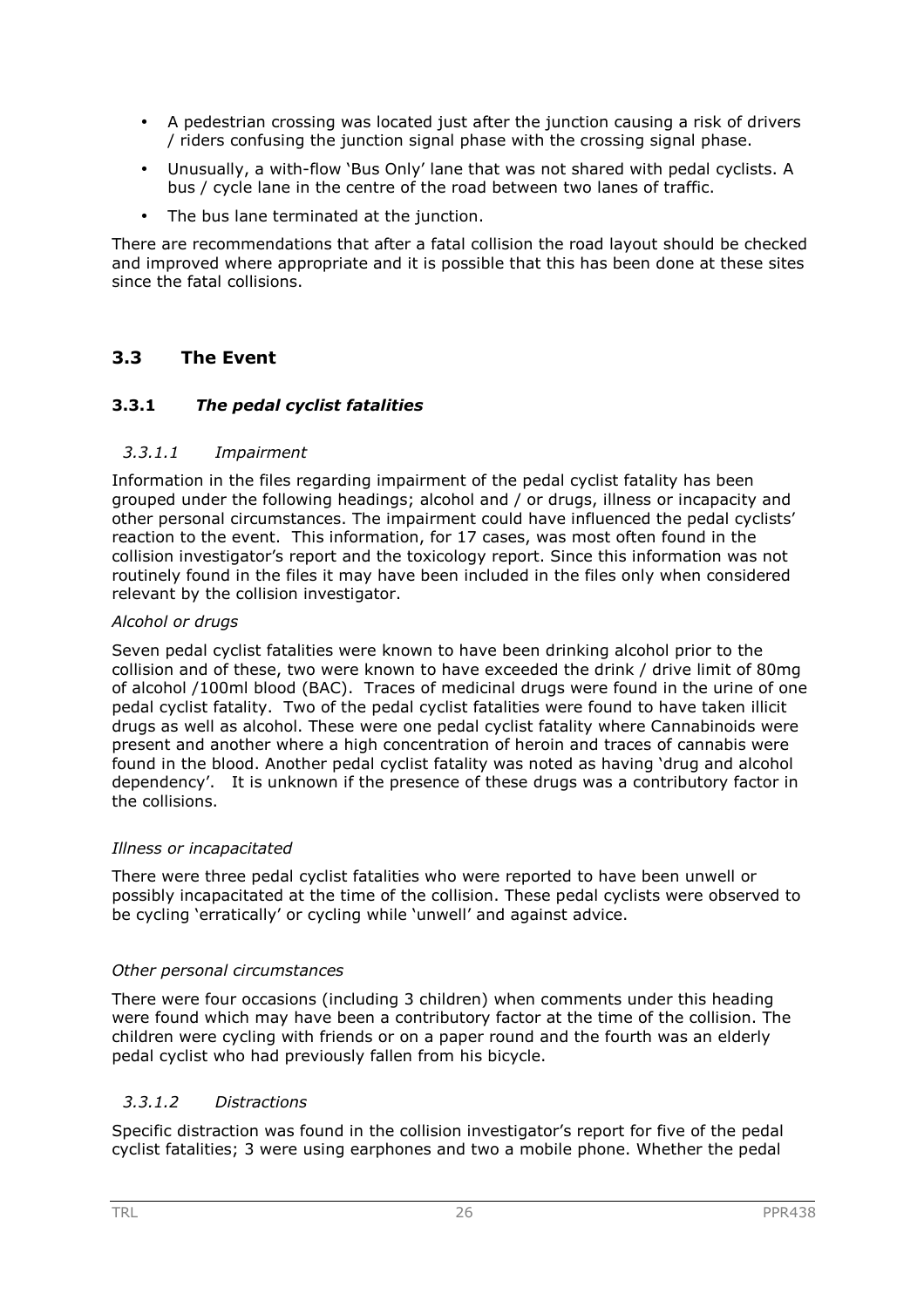cyclist was using these devices at the time of the collision was not routinely recorded in the file.

## **3.3.2** *The other vehicles and their drivers / occupants*

#### *3.3.2.1 Door opening*

There were four collisions where the pedal cyclist fatality was struck by the occupant of a parked vehicle opening the door. On one occasion the passenger of a right hand drive light goods vehicle opened the door. On three occasions it was the driver who opened the door. Two of these vehicles were light goods vehicles (less than 3.5t mgw), one was a car and one was a taxi.

## *3.3.2.2 Speed of the other vehicle*

The speed of the other vehicle involved will have a significant bearing on the outcome of the severity of injury suffered by the pedal cyclist. As has already been mentioned in section 3.2.3 the speed limit at the majority (86) of the collision sites was 30mph or less. The speed of the other vehicle at the time of the collision was recorded in 62 cases and this is shown in Table 3-12 with the source of this information. The groupings for the speed of the vehicle have been chosen because very often the vehicle speed was recorded in this way in the collision investigator's report and rarely as an exact value.

| <b>Speed</b><br>limit at |                             | Speed of other vehicle (mph) |                |                |                |             |     |  |
|--------------------------|-----------------------------|------------------------------|----------------|----------------|----------------|-------------|-----|--|
| collision<br>site        | <b>Source of speed</b>      | $0 - 15$                     | $5 - 20$       | 15-30          | $20 - 40$      | $40+$       | All |  |
|                          | Calculated from<br>evidence | 2                            | $\mathbf{1}$   | 5              | 6              | 3           | 17  |  |
| 30mph                    | Estimated from<br>evidence  | 5                            | $\overline{2}$ | $\mathbf{0}$   | 5              | $\Omega$    | 12  |  |
| or less                  | Tachograph                  | 11                           | $\overline{4}$ | 1              | $\Omega$       | 0           | 16  |  |
|                          | Witness                     | 4                            | 1              | 2              | $\mathbf{0}$   | 0           | 7   |  |
|                          | Other                       | 1                            | $\Omega$       | $\overline{2}$ | 1              | $\Omega$    | 4   |  |
|                          | All sources                 | 23                           | 8              | 10             | 12             | 3           | 56  |  |
|                          | Calculated from<br>evidence | $\Omega$                     | $\overline{2}$ | $\mathbf{1}$   | $\overline{0}$ | $\mathbf 0$ | 3   |  |
|                          | Estimated from<br>evidence  | $\mathbf{1}$                 | $\Omega$       | 0              | $\mathbf{0}$   | 0           | 1   |  |
| Over<br>30mph            | Tachograph                  | 0                            | $\Omega$       | $\Omega$       | 1              | 0           | 1   |  |
|                          | Witness                     | $\Omega$                     | $\Omega$       | 0              | 1              | 0           | 1   |  |
|                          | Other                       | $\Omega$                     | $\mathbf{0}$   | 0              | 0              | 0           | 0   |  |
|                          | All sources                 | $\mathbf{1}$                 | 2              | $\mathbf{1}$   | $\overline{2}$ | 0           | 6   |  |

**Table 3-12: Speed of the other vehicles at the time of the collision** 

The speed of the vehicle was most frequently calculated from evidence (20). In 17 cases the vehicle's tachograph indicated the vehicle speed and for 13 vehicles the speed was estimated from evidence. The majority (41/56) of the drivers were driving within a 30mph speed limit (using the ranges 0-15, 5-20 and 15-30 mph in Table 3-12). Although the drivers were driving within the speed limit, the collisions were so severe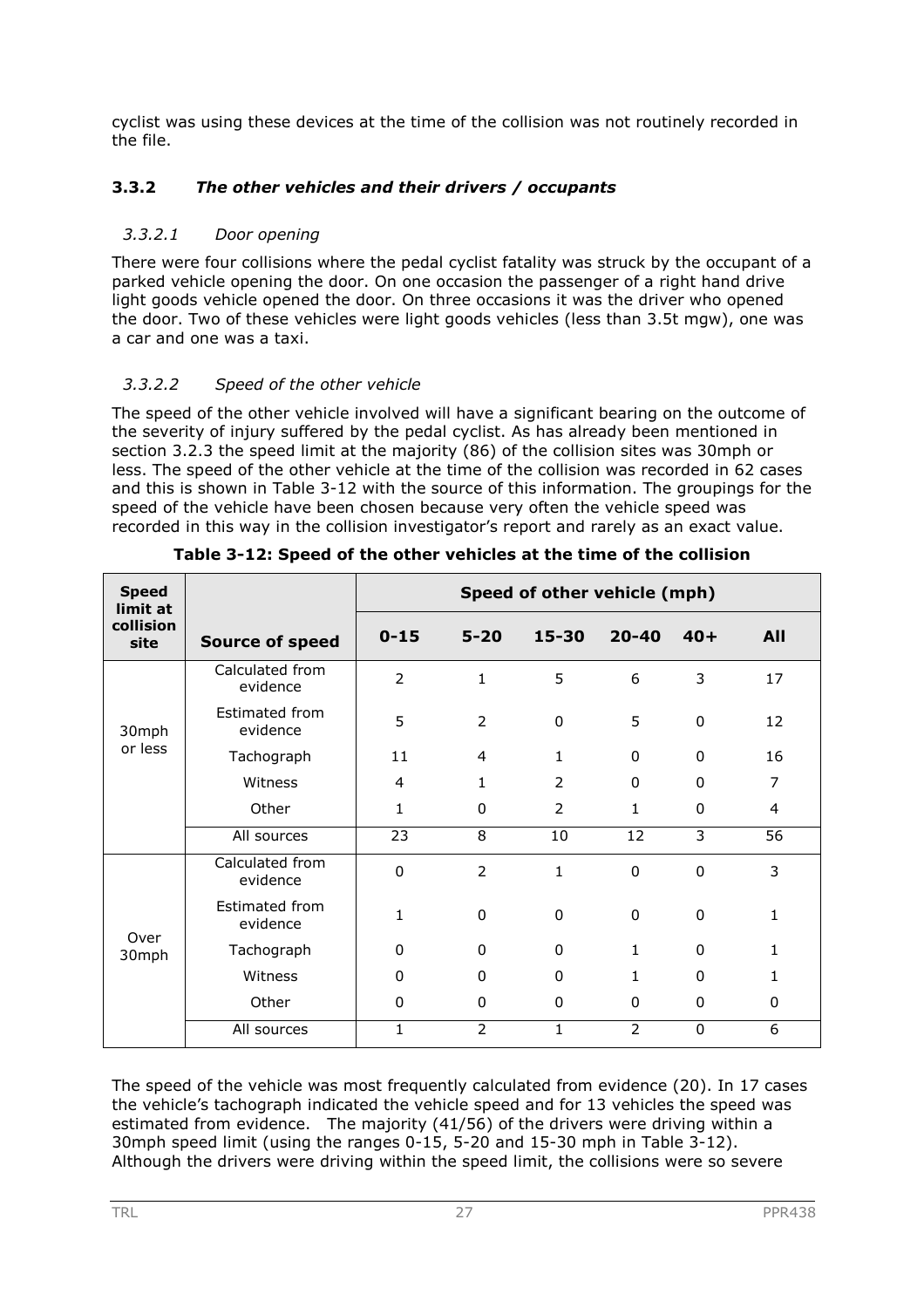that the pedal cyclist was killed. Some of these collisions involved large vehicles turning slowly. For others speed could have been a contributory factor.

#### *3.3.2.3 Impairment*

There was one instance where the driver of the vehicle was over the drink-drive limit, the car was also being driven at speed without the owner's consent. There was no other evidence of impairment for the drivers of the other vehicles in the files.

#### *3.3.2.4 Distraction*

There was little evidence in the files regarding distraction of the vehicle driver and it may be the case that this was only recorded when thought relevant by the investigating officer. Some examples of potential distraction of the driver that were recorded in the files were:

- May have been concentrating on taxi to the offside of the vehicle that was in conflict with his bus for occupancy of the centre lane.
- The driver admitted that he was reaching for paperwork and was also distracted by a pedestrian on the central traffic island.
- While driving, the driver was suspected of possible illegal mobile phone use and consuming the contents of a 'take-away' meal.
- The taxi driver opened the door to go and help an approaching disabled passenger.
- Possibly using a mobile phone.

These five examples show the potential for distraction from driving which could have been a contributory factor in the collisions.

#### *3.3.2.5 Driving experience and familiarity with the route*

In addition to the information reported about driving experience above (see Section 3.2.2.5) some examples of comments by the vehicle driver that indicated a lack of driving experience are:

- "I was taking a family member out for ride after purchasing the car that day"
- "I was not used to driving that size of van". (A blind spot in centre of the rear of the vehicle was recorded by the police inspection of the vehicle. The vehicle was approximately one year old.)
- "It was a family member's car; the first time I had driven it".

There were a couple of examples of rather more unusual circumstances. A driver, who was known to be mentally ill, stole a van and was subsequently involved in a number of incidents including the collision with the pedal cyclist fatality. In another example the presumed driver of a hire vehicle alleged that the vehicle had been stolen from him at knifepoint; the vehicle was found abandoned.

Familiarity with the route was known for 26 of the vehicle drivers, 23 had travelled the route regularly, two had travelled the route occasionally and one was travelling the route for the first time.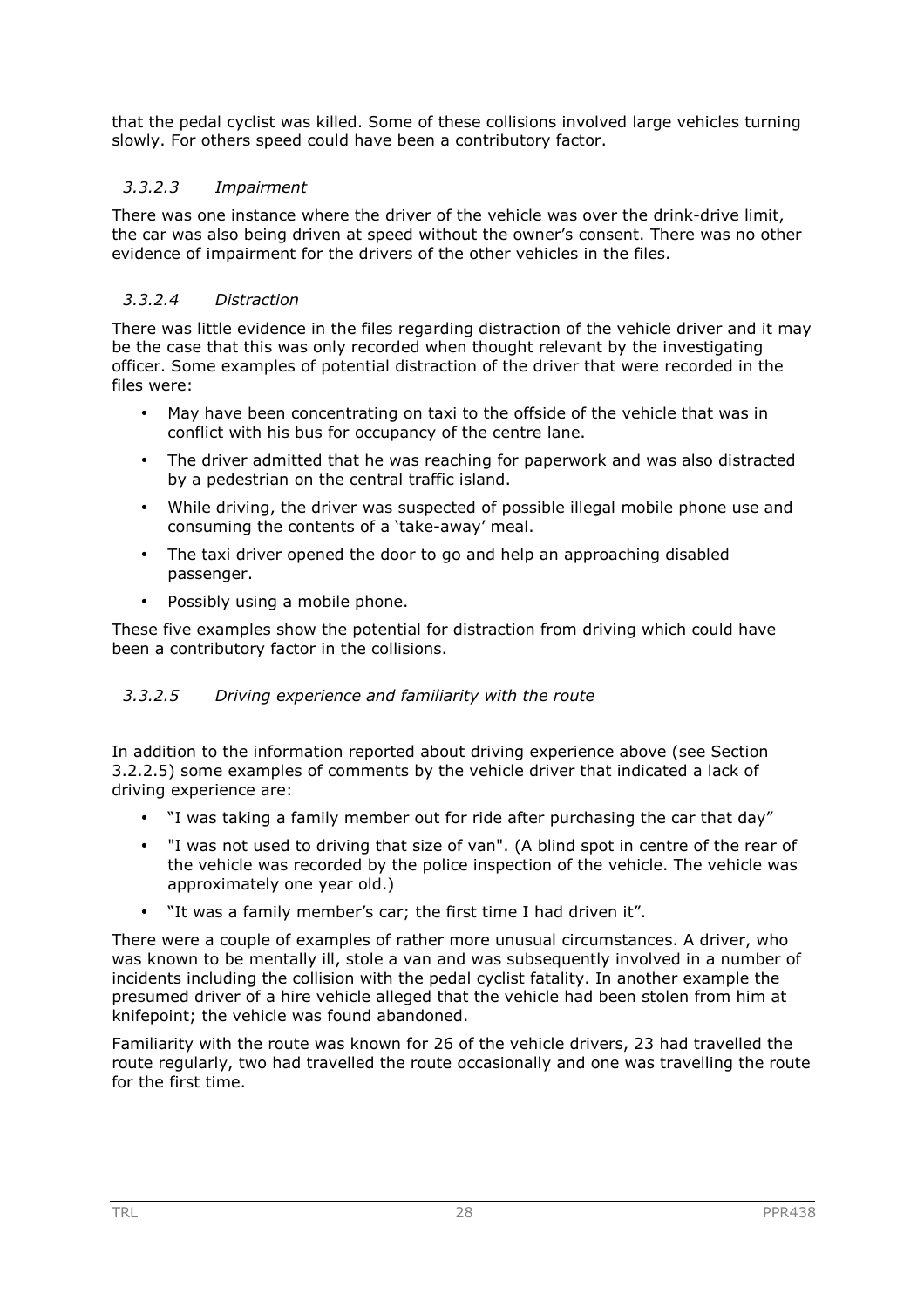## **3.3.3** *The road environment*

### *3.3.3.1 Road surface*

The condition of the road surface was recorded as being in "a good state of repair" for 44 of the collision sites and was unknown for 48. An "anti-skid surface" was recorded at 24 collision sites. There was one instance of "debris" and one where there was a "raised drain cover in the cycle lane".

### *3.3.3.2 At a junction*

Negotiating junctions poses particular challenges for pedal cyclists. The location of the collisions by junction detail and by gender of the pedal cyclist fatality is shown in Table 3-13.

| Junction detail                    | <b>Female</b> | Male          | AII           |
|------------------------------------|---------------|---------------|---------------|
| Not at or within 20m of a junction | З             | 20            | 23            |
| Roundabout                         |               | $\mathcal{P}$ | $\mathcal{P}$ |
| T or staggered junction            | 11            | 27            | 38            |
| Slip road                          |               | $\mathcal{P}$ | $\mathcal{P}$ |
| Crossroads                         | 9             | 11            | 20            |
| Multiple junction                  | $\mathcal{P}$ | 1             | 3             |
| Using private drive or entrance    |               | 1             | 1             |
| Other junction                     | 1             | $\mathcal{P}$ | 3             |
| All                                | 26            | 66            | 92            |

**Table 3-13: Junction detail and gender of the pedal cyclist fatality** 

Sixty-nine of the 92 collisions occurred at a junction. A higher proportion of female pedal cyclists were killed at a junction. The collisions occurred most often at a T or staggered junction and these were in similar proportions for the male and female pedal cyclist fatalities. The two collisions that occurred at a roundabout involved male pedal cyclists.

The combinations of the vehicles involved (see Table 3-5) in the 69 collisions occurring at a junction are shown in Table 3-14.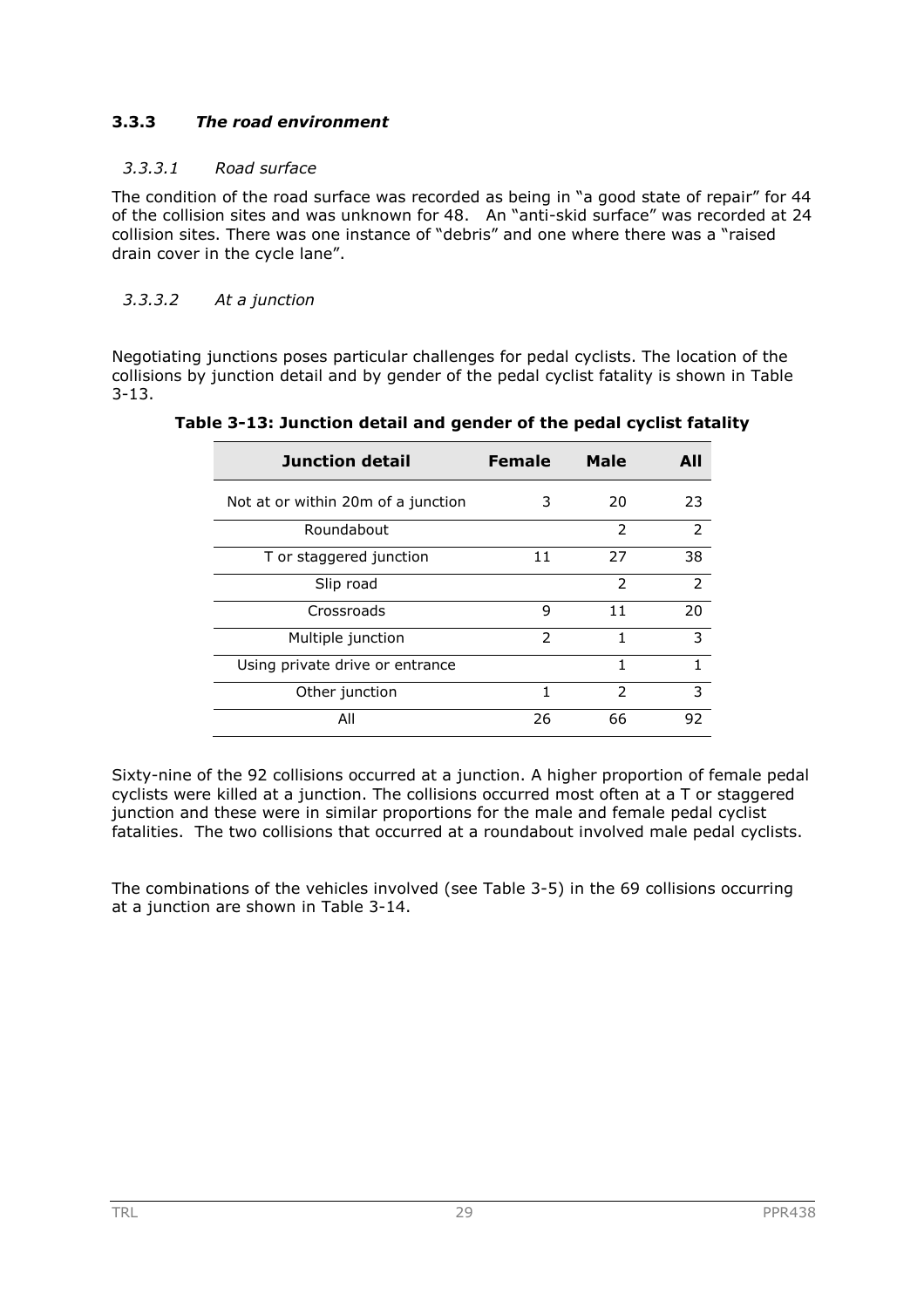| Vehicles involved in the collisions Female           |    | <b>Male</b> | AII |
|------------------------------------------------------|----|-------------|-----|
| No other vehicle                                     |    | 1           | 1   |
| Motorcycle                                           |    | 3           | 3   |
| Car or taxi                                          | 4  | 14          | 18  |
| Light goods vehicle $\leq$ =3.5t mgw                 |    | 3           | 3   |
| Heavy goods vehicle $>3.5t$ and $<7.5t$ mgw          |    | 1           | 1   |
| Heavy goods vehicle $>=7.5t$ mgw                     | 18 | 15          | 33  |
| <b>Bus or Coach</b>                                  |    | 7           | 7   |
| $Car + car$                                          |    | 1           | 1   |
| $Car + Light goods vehicle < 3.5t$ mgw               |    | 1           |     |
| Car + Heavy goods vehicle $>3.5t$ and $<7.5t$<br>mgw | 1  |             |     |
| All collisions                                       | 23 | 46          | 69  |

**Table 3-14: The combinations of vehicles involved and gender of the pedal cyclist fatalities where the collision occurred at a junction.** 

A total of 45 collisions involved one large vehicle (a goods vehicle >3.5t mgw or a bus or a coach) and the pedal cyclist fatality (see Table 3-5). Forty-one of these collisions occurred at a junction. Thirty-three of these involved a heavy goods vehicle (>7.5t mgw) and of these 18 involved a female pedal cyclist fatality. Eighteen collisions that occurred at a junction involved a car and for the majority of these the pedal cyclist fatality was male. At a junction, a higher proportion of female pedal cyclist fatalities were in collision with a heavy goods vehicle. At a junction, similar proportions of male pedal cyclist fatalities were in collision with a car or taxi as with a heavy goods vehicle.

The broad collision types (see Table 3-1) for the 69 collisions that occurred at a junction are shown in Table 3-15.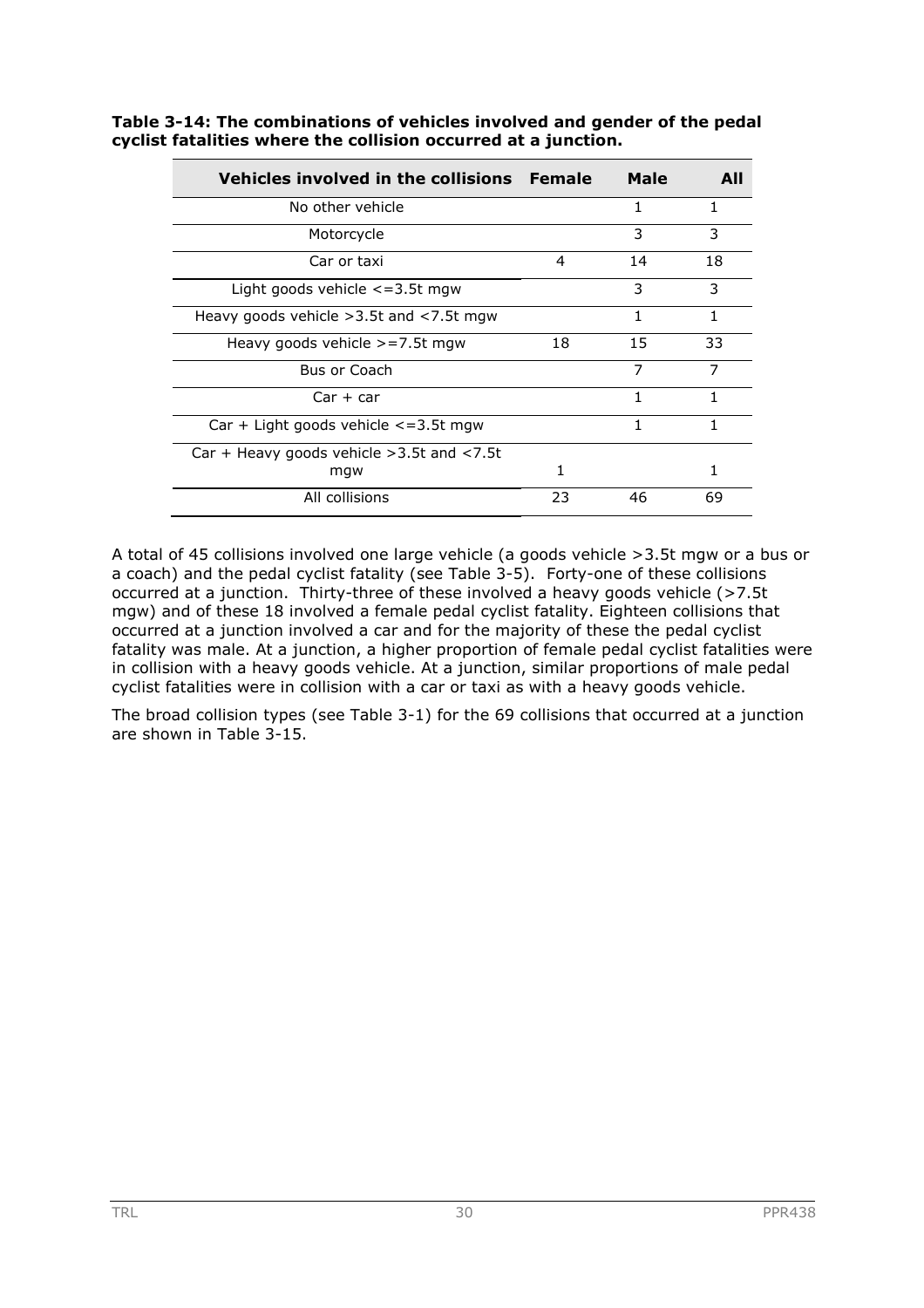|   | <b>Broad Collision type</b>                                                                                  | <b>Female</b> | Male          | AII            |
|---|--------------------------------------------------------------------------------------------------------------|---------------|---------------|----------------|
| A | Heavy goods vehicle or bus or coach was turning<br>left or changing lane to left and struck pedal<br>cyclist | 11            | 11            | 22             |
| B | Pedal cyclist lost control or wobbles or makes<br>possible slight contact with the other vehicle             | 4             | 5             | 9              |
| C | Pedal cyclist was riding across the road                                                                     | 1             | 6             | 7              |
| D | The other vehicle struck the pedal cyclist struck<br>from rear                                               | 1             | 7             | 8              |
| Е | Pedal cyclist moves out to pass parked vehicles<br>or veers to the right or is turning right                 | 1             | 2             | 3              |
| F | Other vehicle changing lane or has turned across<br>the pedal cyclists' path or has lost control             | 1             | 4             | 5.             |
| G | Pedal cyclist against automatic traffic signal                                                               | 1             | 4             | 5.             |
| н | Other vehicle door opened                                                                                    | 1             | $\mathcal{P}$ | 3              |
|   | Pedal cyclist entering main road                                                                             |               | 2             | $\overline{2}$ |
|   | Other vehicle against automatic traffic signal                                                               | 1             |               | 1.             |
| Ω | Other                                                                                                        | 1             | 3             | 4              |
|   | All collision types                                                                                          | 23            | 46            | 69             |

### **Table 3-15: Collision type for the collisions that occurred at a junction and gender of the pedal cyclist fatalities.**

The majority of the collisions that occurred at a junction involved a heavy goods vehicle turning left or changing lane to the left (type A). At a junction almost one half of the female pedal cyclist fatalities and about one quarter of the male pedal cyclist fatalities were involved in a type A collision.

Further details for collisions occurring at a junction where an Automatic Traffic Signal was present are in section 3.3.3.3.

## *3.3.3.3 Automatic Traffic Signals*

From looking at the collision investigator's plan of the collision scene and photographs (if in the file) an Automatic Traffic Signal (ATS) was known to be present at 34 of the locations. Fifteen of the pedal cyclist fatalities at an ATS controlled junction were female and 19 were male. The junction detail and gender of the pedal cyclist fatality is shown in Table 3-16.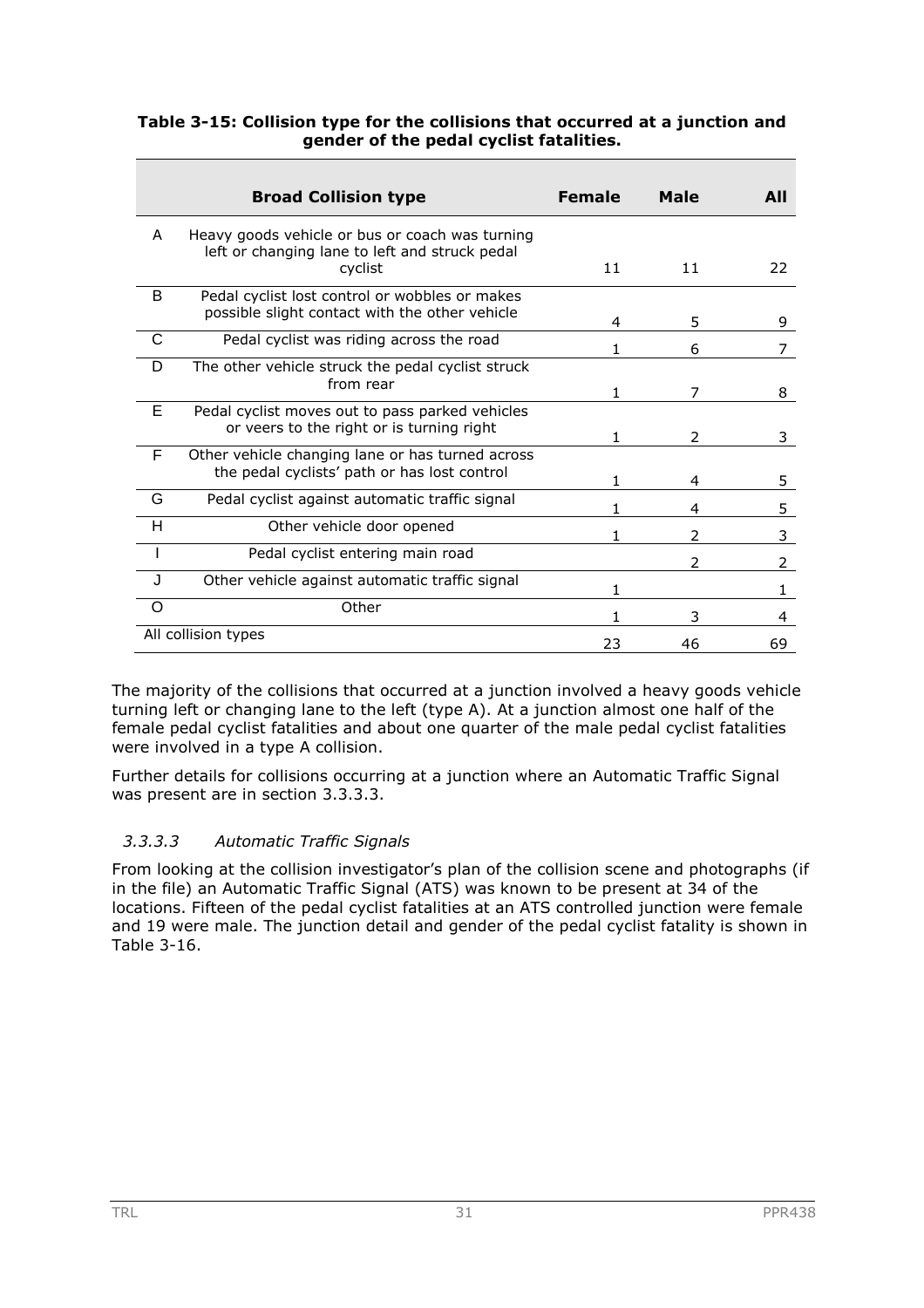| Junction detail         | <b>Female</b> | <b>Male</b> | AII           |
|-------------------------|---------------|-------------|---------------|
| T or staggered junction | 5             |             | 14            |
| Slip road               |               |             |               |
| Crossroads              |               |             | 14            |
| Multiple junction       | 2             |             | 3             |
| Other junction          | 1             |             | $\mathcal{P}$ |
| ΑIΙ                     | 15            | 19          | ۹⊿            |

### **Table 3-16: The junction detail and gender of the pedal cyclist fatality for the 34 collisions that occurred where an ATS was present.**

Fourteen of the collisions at an ATS controlled junction occurred at a T or staggered junction and fourteen at a crossroads. At an ATS controlled junction there was a higher proportion of female pedal cyclist fatalities at a T or staggered junction and a higher proportion of male pedal cyclist fatalities at a crossroads. The combinations of the types of vehicles involved in these 34 collisions are shown in Table 3-17.

**Table 3-17: The combinations of vehicles involved and gender of the pedal cyclist fatalities where the collision occurred at an ATS controlled junction.** 

| Vehicles involved in the collisions                  | <b>Female</b> | Male     | AII          |
|------------------------------------------------------|---------------|----------|--------------|
| No other vehicle                                     | 0             | 1        |              |
| Motorcycle                                           | O             | O        | 0            |
| Car or taxi                                          | 3             | 7        | 10           |
| Light goods vehicle $\leq$ =3.5t mgw                 | 0             | 1        |              |
| Heavy goods vehicle > 3.5t and < 7.5t mgw            | O             | 1        |              |
| Heavy goods vehicle $>=7.5t$ mgw                     | 11            | 9        | 20           |
| Bus or Coach                                         | O             | O        | <sup>0</sup> |
| $Car + car$                                          | 0             | $\Omega$ | n            |
| $Car + Light$ goods vehicle $\lt$ =3.5t mgw          | 0             | O        | O            |
| $Car + Heavy goods vehicle > 3.5t and < 7.5t$<br>mgw | 1             | n        |              |
| All collisions                                       | 15            | 19       | 34           |

Twenty one of the 34 collisions involved a pedal cyclist fatality and a heavy goods vehicle. Of the collisions at an ATS controlled junction 11 involved a car or taxi, one involved a car and a heavy goods vehicle (>3.5t and <7.5t mgw), one involved a light goods vehicle and one was a single vehicle collision. At an ATS controlled junction a higher proportion of female pedal cyclist fatalities were in collision with a heavy goods vehicle. At an ATS controlled junction the proportion of male pedal cyclist fatalities in collision with cars or taxis and heavy goods vehicles was broadly similar.

The collision type (see Table 3-1) for the collisions that occurred at an ATS controlled junction are shown in Table 3-18. Fourteen of the heavy goods vehicles were turning left (collision type A).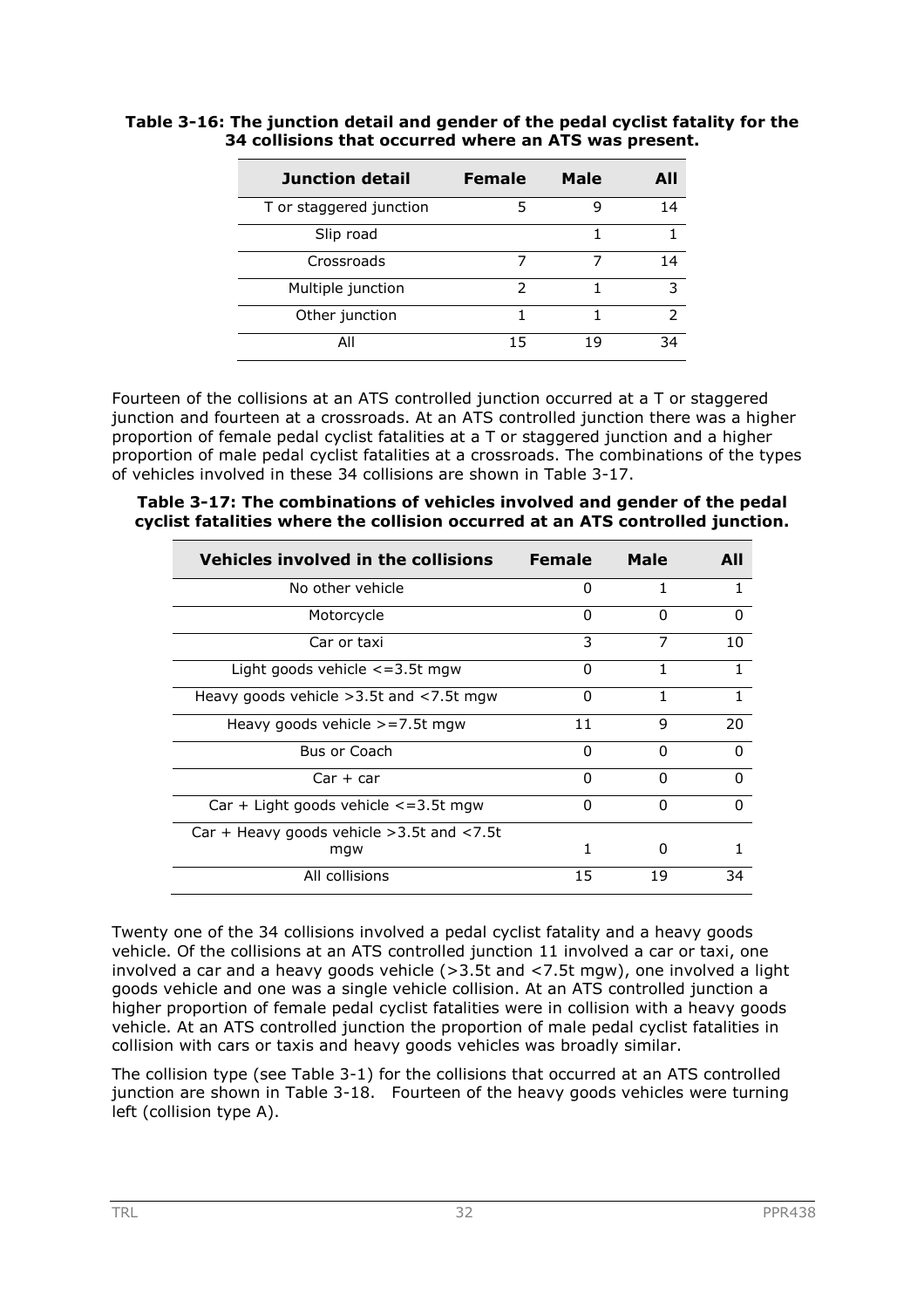|   |                                                                                                              |               |          | AII           |
|---|--------------------------------------------------------------------------------------------------------------|---------------|----------|---------------|
|   | <b>Broad Collision type</b>                                                                                  | <b>Female</b> | Male     |               |
| A | Heavy goods vehicle or bus or coach was turning<br>left or changing lane to left and struck pedal<br>cyclist | 7             | 7        | 14            |
| B | Pedal cyclist lost control or wobbles or makes<br>possible slight contact with the other vehicle             | 3             | 4        |               |
| C | Pedal cyclist was riding across the road                                                                     | 1             | 1        | $\mathcal{P}$ |
| D | The other vehicle struck the pedal cyclist struck<br>from rear                                               | 0             | 0        | 0             |
| E | Pedal cyclist moves out to pass parked vehicles<br>or veers to the right or is turning right                 | 1             | 1        | $\mathcal{P}$ |
| F | Other vehicle changing lane or has turned across<br>the pedal cyclists' path or has lost control             | 1             | 1        | 2             |
| G | Pedal cyclist against automatic traffic signal                                                               | 1             | 4        | 5.            |
| н | Other vehicle door opened                                                                                    | $\Omega$      | $\Omega$ | $\Omega$      |
|   | Pedal cyclist entering main road                                                                             | 0             | $\Omega$ | 0             |
|   | Other vehicle against automatic traffic signal                                                               | 1             | $\Omega$ | $\mathbf{1}$  |
| Ω | Other                                                                                                        | $\Omega$      | 1        |               |
|   | All collision types                                                                                          | 15            | 19       | 34            |

#### **Table 3-18: Collision type for the collisions that occurred at an ATS controlled junction and gender of the pedal cyclist fatalities.**

Eleven (see Table 3-17) of the female pedal cyclist fatalities who were in a collision at an ATS controlled junction were struck by a heavy goods vehicle and seven of these heavy goods vehicles were turning left(collision type A see Table 3-18).

Ten (see Table 3-17) of the male pedal cyclist fatalities who were in collision at an ATS controlled junction were struck by a heavy goods vehicle and seven of these heavy goods vehicles were turning left (collision type A see Table 3-18).

When a collision at an ATS controlled junction occurred involving a pedal cyclist and a heavy goods vehicles the manoeuvres of the heavy goods vehicles were similar for both male and female pedal cyclist fatalities.

Table 3-19 gives further details of the pedal cyclist fatality and heavy goods vehicle's manoeuvres for the 21 collisions that occurred at an ATS controlled junction. This table uses the narratives from the collision files to describe the vehicle manoeuvres and should be read from top to bottom, i.e. each row is a subset of the one above. Four of the female pedal cyclist fatalities struck by a heavy goods vehicle turning left were thought to be intending to go straight ahead, two were thought to be intending to turn left and for one the intended direction of travel was unknown.

Four of the male pedal cyclist fatalities struck by a heavy goods vehicle turning left were thought to be intending to go straight ahead and two were thought to be intending to turn left and for one the intended direction of travel was unknown.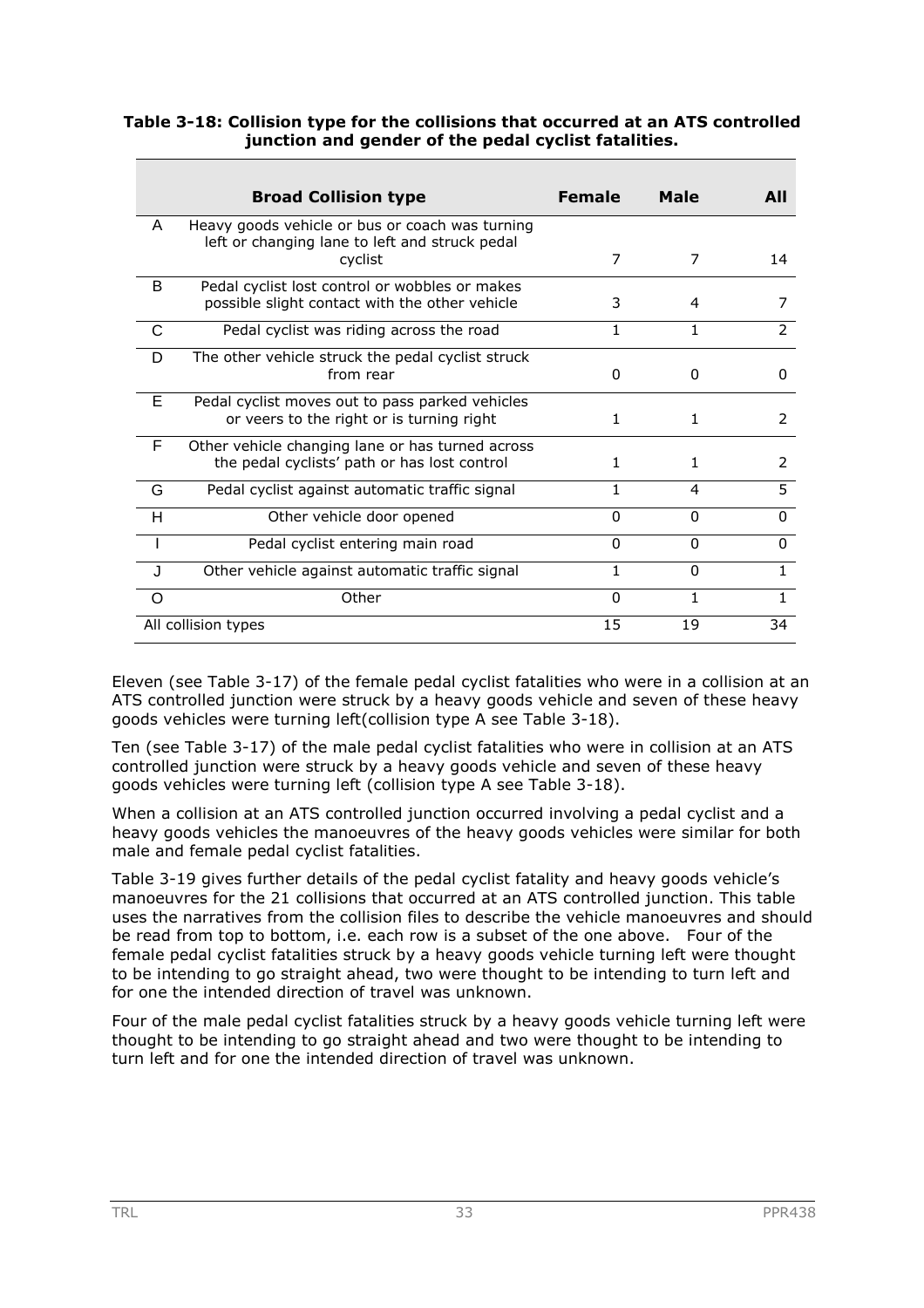#### **Table 3-19: Vehicle manoeuvres for the 21 collisions that occurred at an ATS controlled junction and involved a large vehicle and gender of the pedal cyclist fatalities.**

| <b>Vehicle manoeuvres</b>                                                                                      | <b>Female</b> | Male |
|----------------------------------------------------------------------------------------------------------------|---------------|------|
| All collisions                                                                                                 | 11            |      |
| Heavy goods vehicle or bus or coach was turning left or<br>changing lane to left and struck pedal cyclist      |               |      |
| Cyclist going ahead and heavy goods vehicle or bus or<br>coach was turning left or changing lane to left       | 4             |      |
| Cyclist turning left and heavy goods vehicle or bus or<br>coach was turning left or changing lane to left      |               |      |
| Cyclist manoeuvre unknown and heavy goods vehicle or<br>bus or coach was turning left or changing lane to left |               |      |

This table show that at an ATS controlled junction, the manoeuvres for male and female pedal cyclist fatalities are similar.

From the evidence in the fatal files it is not possible to state explicitly the status of the signals at the time the collision occurred. However, there were six instances when it was known that the pedal cyclist fatality had disobeyed a red signal and one where the driver had disobeyed a red signal (see Table 3-1).

### *3.3.3.4 Away from a junction*

Twenty-three of the collisions occurred away from a junction. The combinations of the vehicles involved in these collisions by gender of the pedal cyclist fatality are shown in Table 3-20.

|  | Table 3-20: The combinations of vehicles involved and gender of the pedal |  |  |  |  |
|--|---------------------------------------------------------------------------|--|--|--|--|
|  | cyclist fatalities where the collision occurred away from a junction.     |  |  |  |  |
|  |                                                                           |  |  |  |  |

| Vehicles involved in the collisions Female           |          | Male | AII           |
|------------------------------------------------------|----------|------|---------------|
| No other vehicle                                     | n        | 1    |               |
| Motorcycle                                           | O        |      |               |
| Car or taxi                                          | ŋ        | 8    | 8             |
| Light goods vehicle $\leq$ = 3.5t mgw                | 1        | 7    | 8             |
| Heavy goods vehicle $>3.5t$ and $<$ 7.5t mgw         | O        | ŋ    | n             |
| Heavy goods vehicle $>=7.5t$ mgw                     | 1        |      | $\mathcal{P}$ |
| Bus or Coach                                         | 1        | 0    | 1             |
| $Car + car$                                          | $\Omega$ | 1    | 1             |
| $Car + Light$ goods vehicle $\lt$ =3.5t mgw          | $\Omega$ | 1    |               |
| Car + Heavy goods vehicle $>3.5t$ and $<7.5t$<br>mgw | O        | O    | 0             |
| All collisions                                       | 3        | 20   | 23            |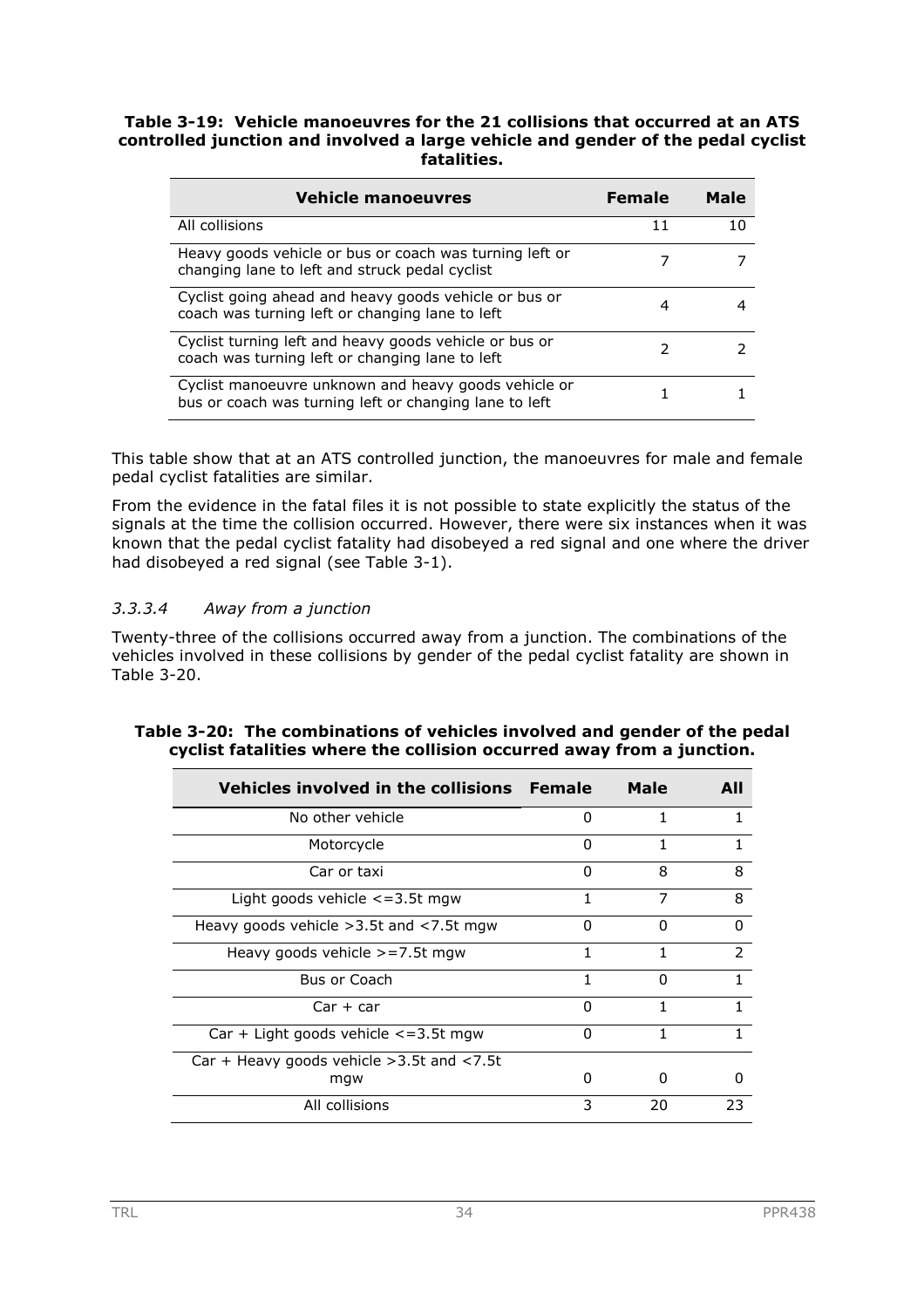The majority of the 23 pedal cyclist fatalities involved in a collision away from a junction were male. The type of other vehicle that was most often involved in a collision, away from a junction, with the male pedal cyclist fatalities were cars, taxis or light goods vehicles. The collision types for the 23 collisions that occurred away from a junction are shown in Table 3-21.

|     | <b>Broad Collision type</b>                                                                                  | <b>Female</b> | <b>Male</b>  | AII          |
|-----|--------------------------------------------------------------------------------------------------------------|---------------|--------------|--------------|
| A   | Heavy goods vehicle or bus or coach was turning<br>left or changing lane to left and struck pedal<br>cyclist | 1             |              | 1            |
| B   | Pedal cyclist lost control or wobbles or makes<br>possible slight contact with the other vehicle             |               | 2            | 2            |
| C   | Pedal cyclist was riding across the road                                                                     | 1             | 3            | 4            |
| D   | The other vehicle struck the pedal cyclist struck<br>from rear                                               | 1             | 2            | 3            |
| E   | Pedal cyclist moves out to pass parked vehicles<br>or veers to the right or is turning right                 |               | 5            | 5            |
| F   | Other vehicle changing lane or has turned across<br>the pedal cyclists' path or has lost control             |               | 2            | 2            |
| G   | Pedal cyclist against automatic traffic signal                                                               |               | $\mathbf{1}$ | $\mathbf{1}$ |
| H   | Other vehicle door opened                                                                                    |               | 1            | 1            |
|     | Pedal cyclist entering main road                                                                             |               |              |              |
| . I | Other vehicle against automatic traffic signal                                                               |               |              |              |
| O   | Other                                                                                                        |               | 4            | 4            |
|     | All collision types                                                                                          | 3             | 20           | 23           |

| Table 3-21: Collision types for the 23 collisions that occurred away from a |
|-----------------------------------------------------------------------------|
| junction and gender of the pedal cyclist fatalities.                        |

The most frequent collision type for the 23 pedal cyclist fatalities involved in a collision away from a junction was type E, where the pedal cyclist fatality moved out to pass parked vehicles or veered to the right or was turning right. This highlights the 'turning right' manoeuvre that is viewed as one of the most risky for pedal cyclists.

# **3.4 Post event**

## **3.4.1** *The pedal cyclist fatalities*

### *3.4.1.1 Injuries*

The most severe impact to the pedal cyclist fatality was most frequently recorded as 'runover' (39) and this was usually by the first or second axle of the other vehicle involved. The pedal cyclist fatality suffered the most severe impact from striking the other vehicle in 23 cases, from hitting the ground in 16 cases and from multiple contacts in 9 cases. The most severe impact can be difficult to ascertain when the pedal cyclist has experienced a significant collision with the vehicle and the ground or road side object(s), because of this the most severe impact for 6 pedal cyclist fatalities was unknown. The category 'runover' was always associated with a bus or coach or goods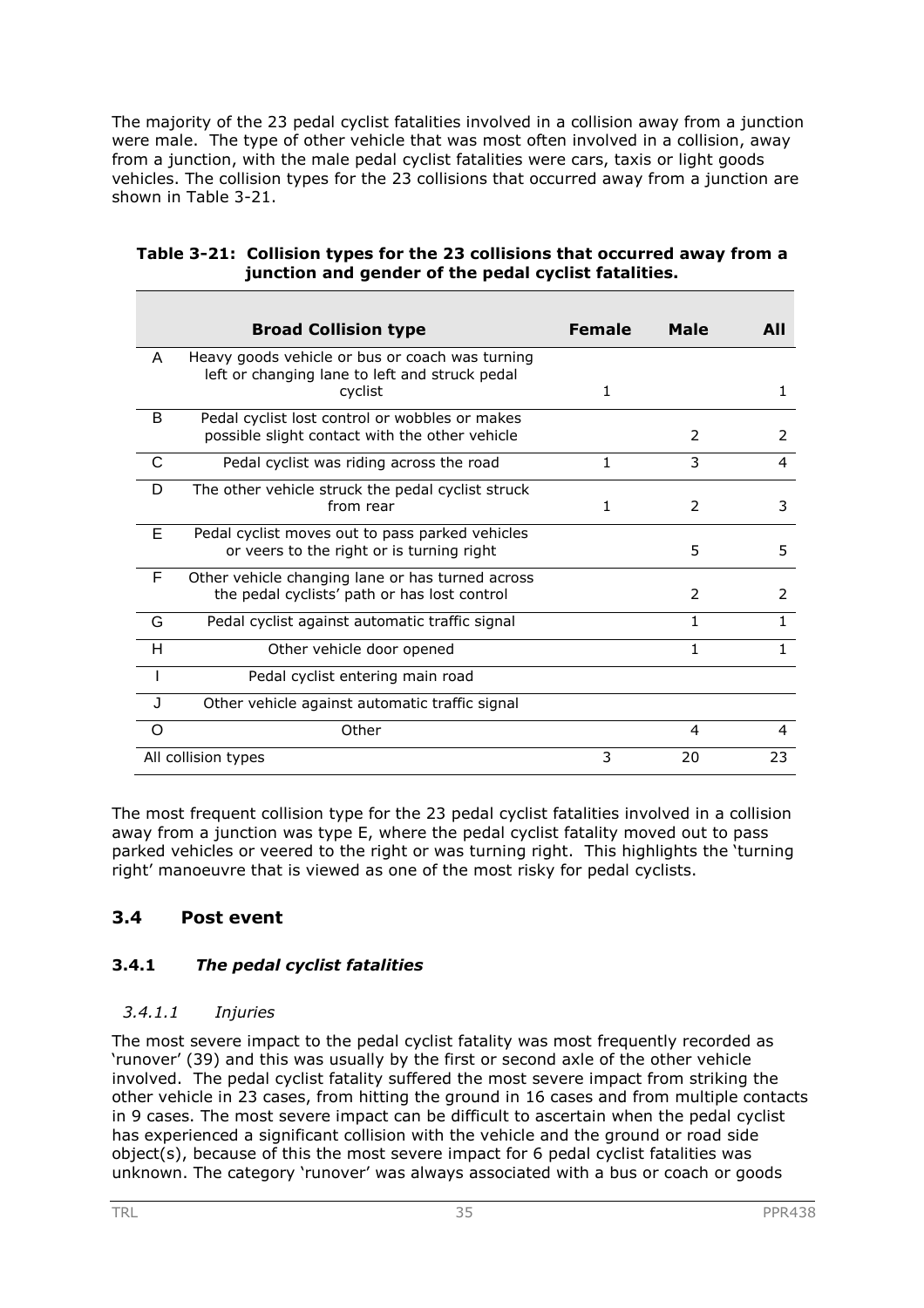vehicles, often with relatively low impact speeds (less than 15 mph). The injury mechanisms described for the 'runover' collisions involved crushing injury.

For 66 of the pedal cyclist fatalities it was possible to AIS code each injury they sustained. The AIS coding system allows each injury to be scored with respect to threat to life and is correlated with a body region. The pedal cyclist fatalities were grouped with respect to the pattern of severe injury they sustained by each of these body regions (Gennarelli and Wodzin, 2005). Severe injury was defined as any life threatening injury (AIS score 3 or greater) and the pedal cyclist fatality groups are presented in Table  $3 - 22$ .

The most common Injury Classification Group was head injury only (18) used in Table 3-22 and Table 4-4; followed by severe injuries (AIS 3+) both to the head and thoracic body regions (13). The majority of the pedal cyclist fatalities (41) sustained life threatening injury to multiple body regions. Table 3-22 shows that the majority of the pedal cyclist fatalities with known injury data (AIS 3 or greater injury) suffered life threatening trauma to the head (47) and thorax (41).

| <b>Injury</b><br><b>Classification</b>               |                | Body region injured at AIS 3 or greater severity |                       |                |                           |                         |  |
|------------------------------------------------------|----------------|--------------------------------------------------|-----------------------|----------------|---------------------------|-------------------------|--|
| <b>Group</b>                                         | <b>Head</b>    |                                                  | <b>Thorax Abdomen</b> | <b>Spine</b>   | Lower<br><b>Extremity</b> | cyclist<br>fatalities)  |  |
| 1. Head only                                         | 18             |                                                  |                       |                |                           | 18                      |  |
| 2. Thorax only                                       |                | 5                                                |                       |                |                           | 5                       |  |
| 3. Lower extremities<br>only                         |                |                                                  |                       |                | $\overline{2}$            | $\overline{\mathbf{2}}$ |  |
| 4. Head and thorax                                   | 13             | 13                                               |                       |                |                           | 13                      |  |
| 5. Head, thorax and<br>abdomen                       | $\mathbf{1}$   | $\mathbf{1}$                                     | $\mathbf{1}$          |                |                           | 1                       |  |
| 6. Head, thorax,<br>abdomen and lower<br>extremities | 3              | 3                                                | 3                     |                | 3                         | 3                       |  |
| 7. Head, thorax and<br>lower extremities             | 5              | 5                                                |                       |                | 5                         | 5                       |  |
| 8. Head, thorax and<br>spine                         | $\overline{2}$ | $\overline{2}$                                   |                       | $\overline{2}$ |                           | $\overline{2}$          |  |
| 9. Head and spine                                    | $\mathbf{1}$   |                                                  |                       | $\mathbf{1}$   |                           | $\mathbf{1}$            |  |
| 10. Head and lower<br>extremities                    | $\overline{4}$ |                                                  |                       |                | 4                         | 4                       |  |
| 11. Thorax and<br>abdomen                            |                | 4                                                | 4                     |                |                           | 4                       |  |
| 12. Thorax, abdomen<br>and lower extremities         |                | 3                                                | 3                     |                | 3                         | 3                       |  |
| 13. Thorax and lower<br>extremities                  |                | 5                                                |                       |                | 5                         | 5                       |  |
| <b>Body region total</b>                             | 47             | 41                                               | 11                    | 3              | 22                        | 66                      |  |

**Table 3-22: Pedal cyclist fatalities' body regions injured – Injury Classification Groups** 

The pattern of injuries sustained is more complex when all injuries are considered, but for simplicity Table 3-22 only details injuries with AIS scores of 3 or higher.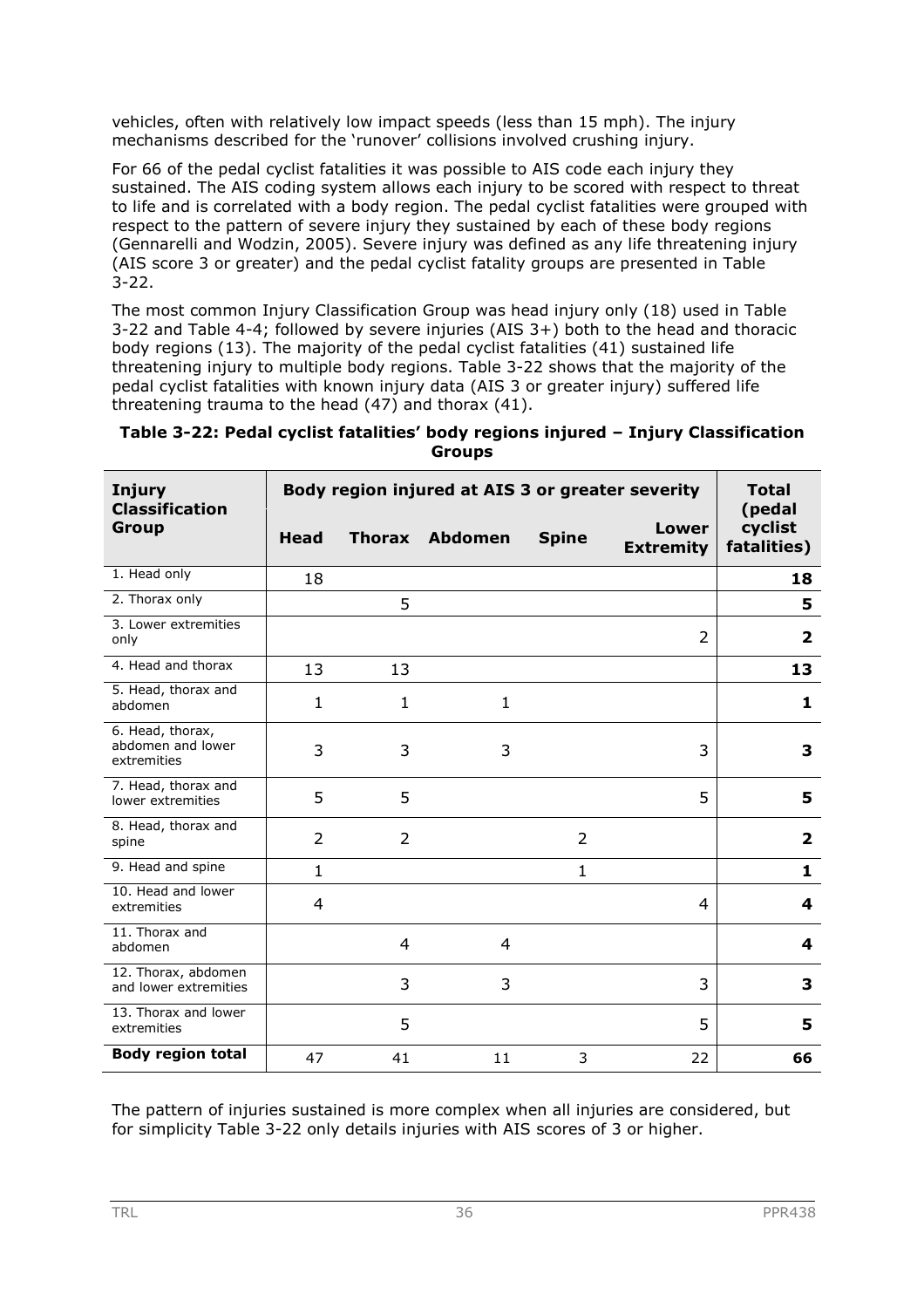Injury Classification Group 1 (Head only) comprised 18 pedal cyclist fatalities who died from their head injury. Fifteen of this group were male. The ages in this group ranged from 6 to 74 years, with a median of 40 years. The injury mechanisms assigned by the TRL investigators to these 18 pedal cyclist fatalities were principally correlated with impact with the ground (10). Two were identified as crush injury caused by being 'runover'. Excluding the two pedal cyclists who were 'runover', five were believed to have suffered their head injury from contact with the ground, another vehicle or a combination of these and sustained internal head injury with no skull fractures. The remaining pedal cyclists all suffered skull fractures and internal organ injury (including those who were 'runover').

Only one in this group was known to have been wearing a cycle helmet (see section B.2.2.2). The pedal cyclist fatality who was wearing a helmet was involved in a collision with a car and he was thrown from his bike. The car is believed to have turned right across his path and there was damage to the near-side rear wing, rear door and the window was smashed.

There were 18 pedal cyclists in Injury Classification Group 1 who sustained life threatening injuries to the head only, of which 15 were neither 'runover' nor already wearing a helmet. These 15 form a target population, where a cycle helmet may have prevented or reduced the severity of their injuries. However, from the information available it is not possible to categorically judge whether or not cycle helmets would have mitigated the head injury they experienced and potentially saved their life.

The life threatening injuries sustained to the thorax, abdomen, spine and lower extremities were caused either as a result of 'runover' collisions (crushing injury) or were the result of blunt impact trauma, normally involving higher impact speeds (> 20 mph). There was a diverse range of injuries experienced by the pedal cyclist fatalities.

## *3.4.1.2 Emergency care*

There was immediate first aid provided at the scene for 69 of the cases. The time taken for qualified emergency personnel to arrive at the scene of the collision was recorded for 65 of the cases and this was most frequently (58) within fifteen minutes. The Helicopter Emergency Medical Service (HEMS) helicopter or emergency response car arrived for 26 cases. The time taken to arrive at a hospital or specialist unit was recorded for 25 cases and for 11 this was within half an hour of the time of the collision. Despite medical care thirty-four of the pedal cyclists died at the scene of the collision.

## *3.4.1.3 Coroners' verdict*

The Coroner's verdict was found in the files for 46 of the cases. These were: accidental death, 39; traumatic road death, 5; one death by misadventure and for one case an open verdict was recorded. The Coroners' verdict by the types of vehicle involved in the collisions is shown in Table 3-23. Of the 39 pedal cyclist fatalities where the Coroner's verdict was accidental death 15 were hit by a car, 14 by a heavy goods vehicle, four by a bus or coach, three by a light goods vehicle, two by a car and a light goods vehicle and one by a motorcycle.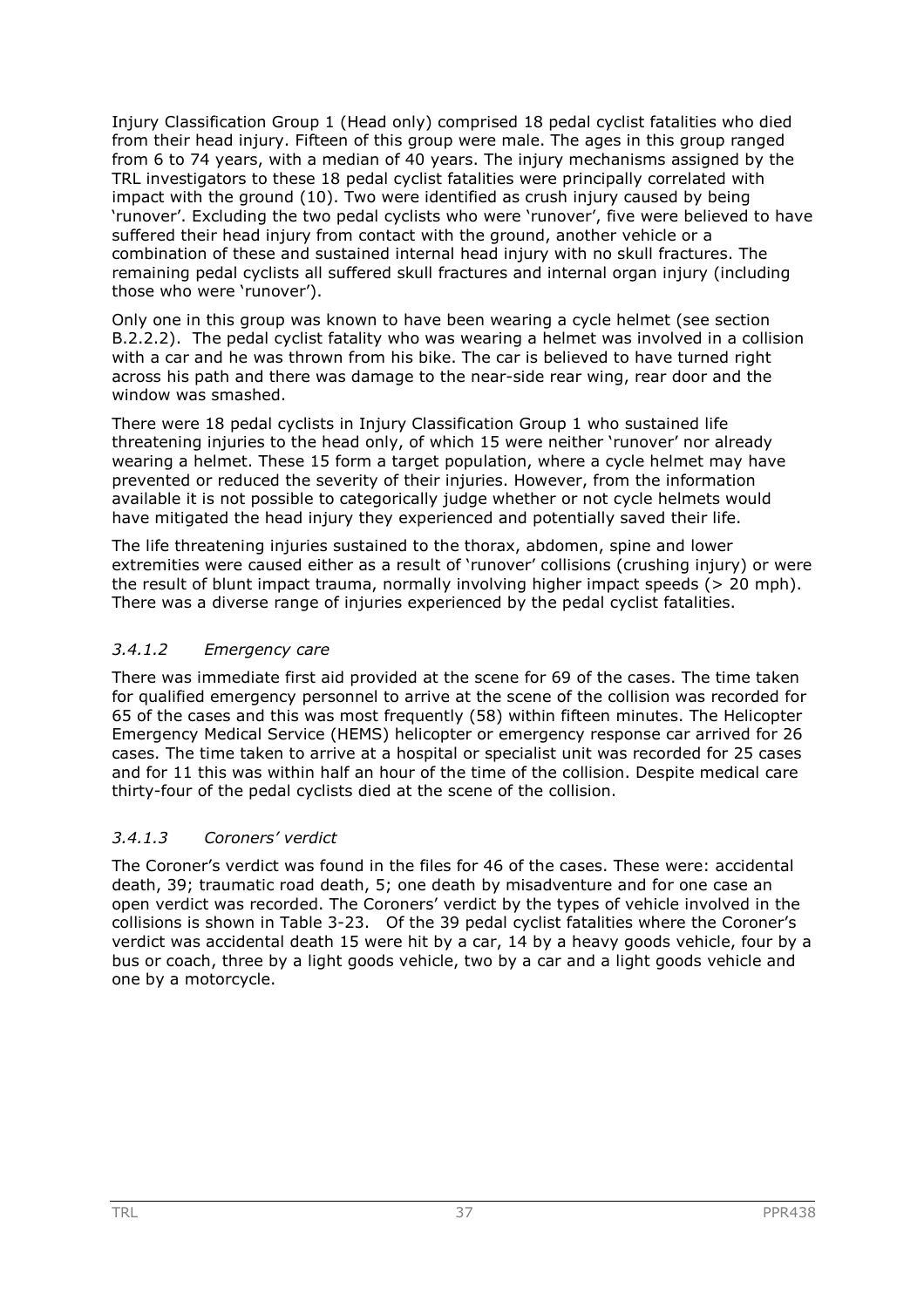|                                                         | <b>Coroners' verdict</b>   |                                   |                          |                        |                |                |  |  |  |  |
|---------------------------------------------------------|----------------------------|-----------------------------------|--------------------------|------------------------|----------------|----------------|--|--|--|--|
| <b>Vehicles involved</b><br>in the collisions           | <b>Accidental</b><br>death | <b>Traumatic</b><br>road<br>death | Death by<br>misadventure | <b>Open</b><br>verdict | Unknown        | <b>ALL</b>     |  |  |  |  |
| None                                                    |                            |                                   |                          |                        | 2              | $\overline{2}$ |  |  |  |  |
| Motorcycle                                              | 1                          |                                   | 1                        |                        | $\overline{2}$ | $\overline{4}$ |  |  |  |  |
| Car or taxi                                             | 15                         |                                   |                          |                        | 11             | 26             |  |  |  |  |
| Light goods vehicle<br>$\epsilon$ =3.5t mgw             | 3                          | 2                                 |                          | 1                      | 5              | 11             |  |  |  |  |
| Heavy goods vehicle<br>>3.5t and <7.5t mgw              |                            |                                   |                          |                        | $\mathbf{1}$   | 1              |  |  |  |  |
| Heavy goods vehicle<br>$>=7.5t$ mgw                     | 14                         | $\mathbf{1}$                      |                          |                        | 20             | 35             |  |  |  |  |
| Bus or Coach                                            | 4                          | $\mathbf{1}$                      |                          |                        | 3              | 8              |  |  |  |  |
| $Car + car$                                             |                            | 1                                 |                          |                        | 1              | $\overline{2}$ |  |  |  |  |
| Car + Light goods<br>vehicle $\leq$ = 3.5t mgw          | 2                          |                                   |                          |                        |                | 2              |  |  |  |  |
| Car + Heavy goods<br>vehicle > 3.5t and<br>$<$ 7.5t mgw |                            |                                   |                          |                        | 1              | 1              |  |  |  |  |
| All collisions                                          | 39                         | 5                                 | 1                        | 1                      | 46             | 92             |  |  |  |  |

#### **Table 3-23: The Coroners' verdict by the types of other vehicles involved in the collision.**

# *3.4.1.4 Other comments*

Significant comments / statements from the family of the victim were rarely recorded in the files. Two examples were that "the death had had a severe impact on the victim's family" and in another instance "the victim's family were not keen to prosecute the driver".

## **3.4.2** *The other vehicles and their drivers*

Many (42) of the drivers of the other vehicles involved in the collisions were recorded as suffering from shock; for three drivers this was recorded as serious and for three it was recorded as slight.

There was limited information on prosecution in the files. Some of the files were subject to continuing investigation. However, 40 of the 95 drivers involved in these collisions were prosecuted. The most frequently recorded types of offence were driving without due care and attention (15 drivers) and causing death by dangerous driving (13 drivers). Of the 40 drivers who were prosecuted 28 were convicted.

Three of the four drivers who were driving a heavy goods vehicle over 7.5t mgw where a vehicle defect was recorded (see section 3.2.2.3) were prosecuted.

Two of the prosecutions were for driving without due care and attention and both drivers were found guilty. One was fined with a disqualification and the other was fined and received six points on his driving licence.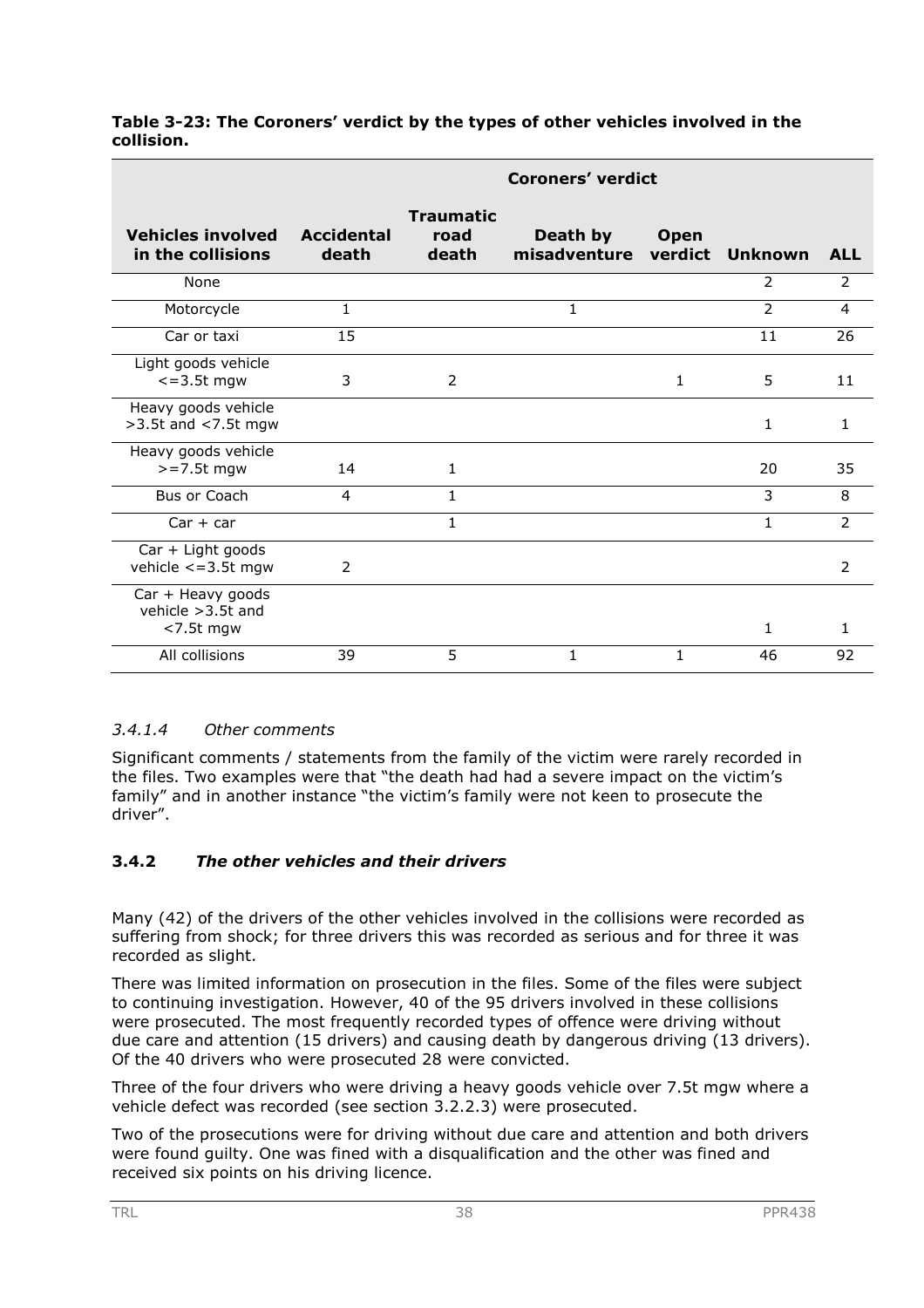The third driver did not stop and was prosecuted for causing death by dangerous driving, found guilty and sentenced to imprisonment for one year and ordered to sit an extended driving test. There was insufficient evidence for a prosecution of the fourth driver.

Involvement in these collisions had a profound impact on many of the drivers and a couple of examples of comments found in the files are:

- "I have never driven a heavy goods vehicle since"; and
- "I have disposed of the car".

## **3.4.3** *The road environment*

Following the guidance in the Road Death Manual (ACPO, 2004) it was known from the evidence in the fatal files that the road was closed for 68 of the collisions. There was no evidence in the files to suggest that congestion following event had any impact on the care of the pedal cyclist fatality.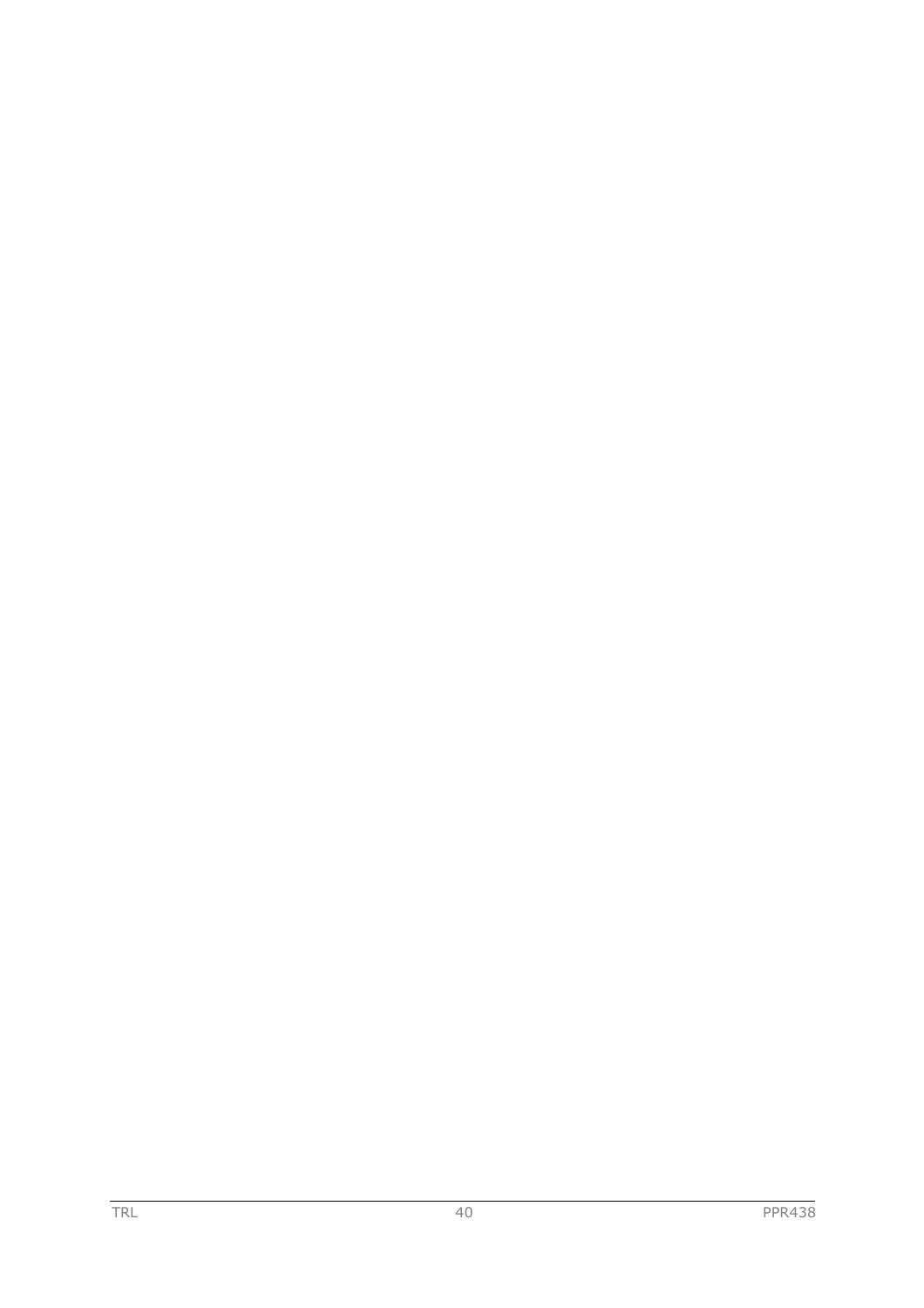# **4 Interventions for pedal cyclist safety**

This section proposes interventions for prevention of the collisions (see section 4.1) and the fatal injury (see section 4.2). A method for giving the interventions a priority for pedal cyclist fatality collisions in London is discussed in section 5. Some interventions have a reasonably strong research evidence base, others less so, while for other interventions there is currently no research evidence at all. The interventions discussed in the following section relate only to those collisions investigated in this study

# **4.1 How could the collision have been prevented?**

During the analysis of the police fatal collision files the evidence has been assessed and the research team have suggested potential interventions. More detail on the suggested interventions is given in Appendix B. The interventions have been grouped into three categories; those relating to engineering, education (including training and publicity) for the road users and enforcement. The following three tables (Table 4-1, Table 4-2, and Table 4-3) show the interventions by their category linked to the collision types described in Table 3-1 and Appendix A. In these tables the numbers in the 'all' column denote the total number of collisions where the intervention was considered appropriate. For example, in Table 4-1 for two of the type B collisions (there were 11 in all) it was suggested that intervention  $B.1.1.2$  – 'Propose changes to junction layout' would be worth considering. The numbers in the tables do not total to the number of collisions by their type because there may have been more than one suggested intervention for each collision.

It should be remembered that the collisions and their outcome are determined by *multiple* factors which coincide. The proposed interventions may address one of these factors but may not always be effective in preventing a collision.

# **4.1.1** *Engineering interventions*

The group of suggested engineering interventions (see section B.1 for further details) for the 92 fatal collision files are shown in Table 4-1. The interventions numbered B.1.1.1, B.1.1.2, B.1.1.3 and B.1.2.1 relate to highway engineering and the interventions numbered B.1.1.5 and B.1.1.6 relate to vehicle engineering.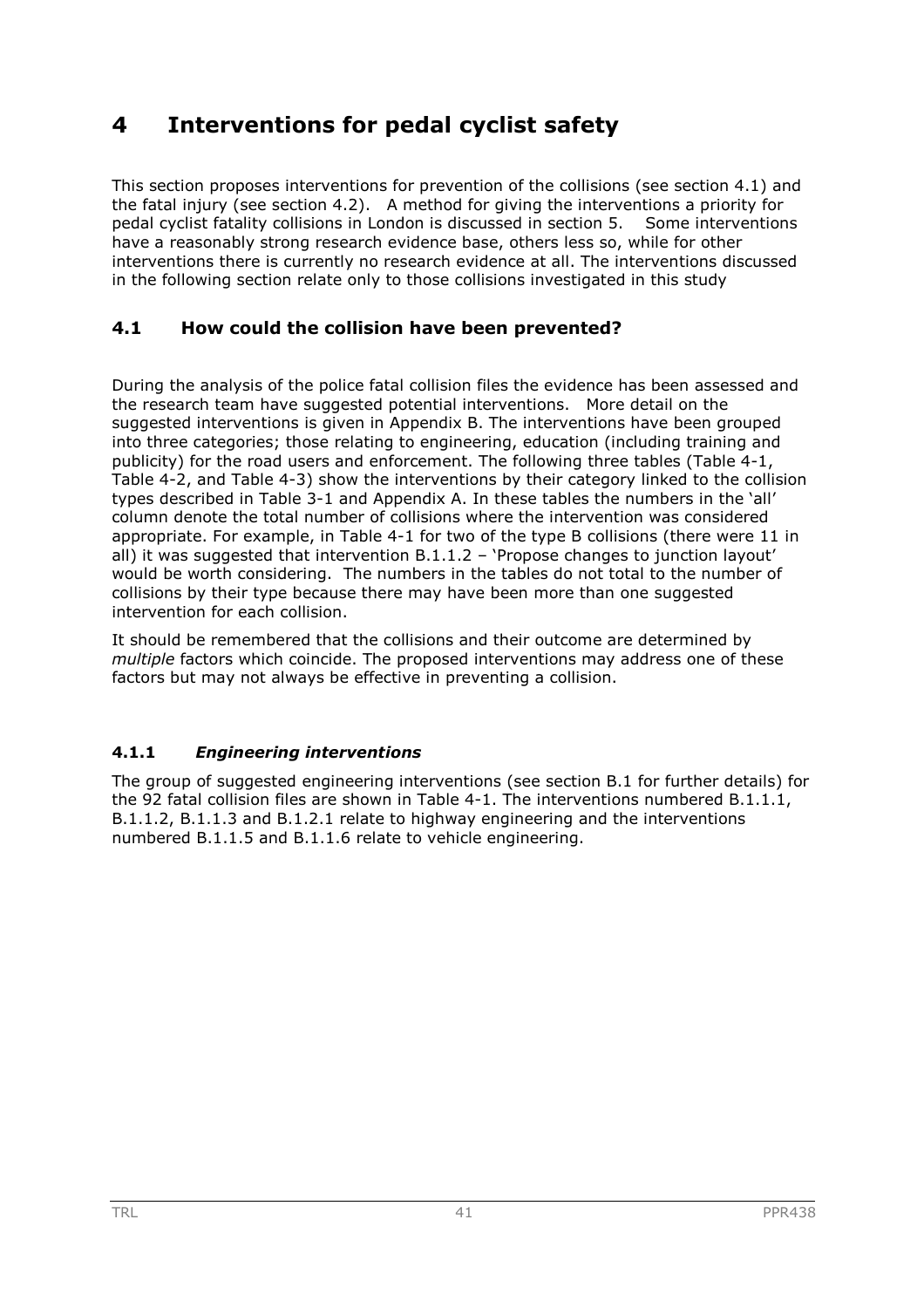|                                                                                          |              | Collision Type, where $N =$ number of collisions |                |              |              |       |       |         |       |       |              |            |
|------------------------------------------------------------------------------------------|--------------|--------------------------------------------------|----------------|--------------|--------------|-------|-------|---------|-------|-------|--------------|------------|
|                                                                                          | A            | B                                                | C              | D            | E            | F     | G     | н       | I     | J     | $\mathbf{o}$ | <b>All</b> |
| <b>Engineering intervention</b>                                                          | $N = 23$     | $N = 11$                                         | $N = 11$       | $N = 11$     | $N = 8$      | $N=7$ | $N=6$ | $N = 4$ | $N=2$ | $N=1$ | $N = 8$      | $N = 92$   |
| <b>Highway engineering</b>                                                               |              |                                                  |                |              |              |       |       |         |       |       |              |            |
| B.1.1.1 - Introduce or improve<br>cycle lanes                                            | $\mathbf{1}$ | $\overline{4}$                                   |                |              | 1            |       |       |         |       |       |              | 6          |
| B.1.1.2 - Propose changes to<br>junction layout                                          |              | 2                                                | 1              |              |              |       |       |         |       |       |              | 3          |
| B.1.1.3 - Change Automatic<br>Traffic Signal (ATS) priority                              |              |                                                  |                |              | $\mathbf{1}$ | 1     |       |         |       |       | 1            | 3          |
| B.1.2.1 - Introduce other<br>cycling infrastructure                                      |              | 3                                                | $\overline{2}$ | 1            |              |       |       |         |       |       |              | 6          |
| <b>Vehicle engineering</b>                                                               |              |                                                  |                |              |              |       |       |         |       |       |              |            |
| B.1.1.5 - Improve field of view<br>for heavy goods vehicle drivers<br>- mirrors          | 9            | 1                                                | $\overline{2}$ | $\mathbf{1}$ |              | 1     |       |         |       |       | $\mathbf{1}$ | 15         |
| B.1.1.6 - Improve field of view<br>for heavy goods vehicle drivers<br>- sensors and CCTV | 20           | 5                                                |                |              |              | 1     |       |         |       |       |              | 25         |

### **Table 4-1: Engineering interventions by collision type**

The infrastructure related engineering interventions suggested mainly raise issues that segregate or decrease the frequency of interaction of the pedal cyclists and other modes. This may not always be possible where road space is limited. Consideration could be given to providing a shared space for road users as is being planned for Exhibition Road in the London Borough of Kensington and Chelsea. Others mention maintenance of the road environment, for example, defects in the road surface and the vegetative growth at the roadside.

The most frequent vehicle related engineering interventions related to collision type A, a heavy goods vehicle or a bus or coach turning left or changing lane to the left and struck the pedal cyclist. In these circumstances it is suggested that close proximity sensors (B.1.1.6) may have helped to prevent 20 of the 23 collisions occurring. However, at present there is no research evidence that these devices work or that they would help to prevent collisions in London. It is possible that these devices would overload the driver with information and make the driving task too complex.

The various types of mirror have been described in Section 3.2.2. Also, for collision type A there were 9 collisions when it was thought that an improved mirror configuration may have helped to prevent the collision from happening.

There were some instances (3) where the mirror configuration could have been improved, for example, when only a Class II mirror was fitted and also occasions (9) where a Class VI mirror would have helped the driver to see the blind spot below the windscreen. These interventions could improve the ways that the driver may be alerted to the presence of a pedal cyclist and are dependent on being used effectively at the appropriate moment while driving.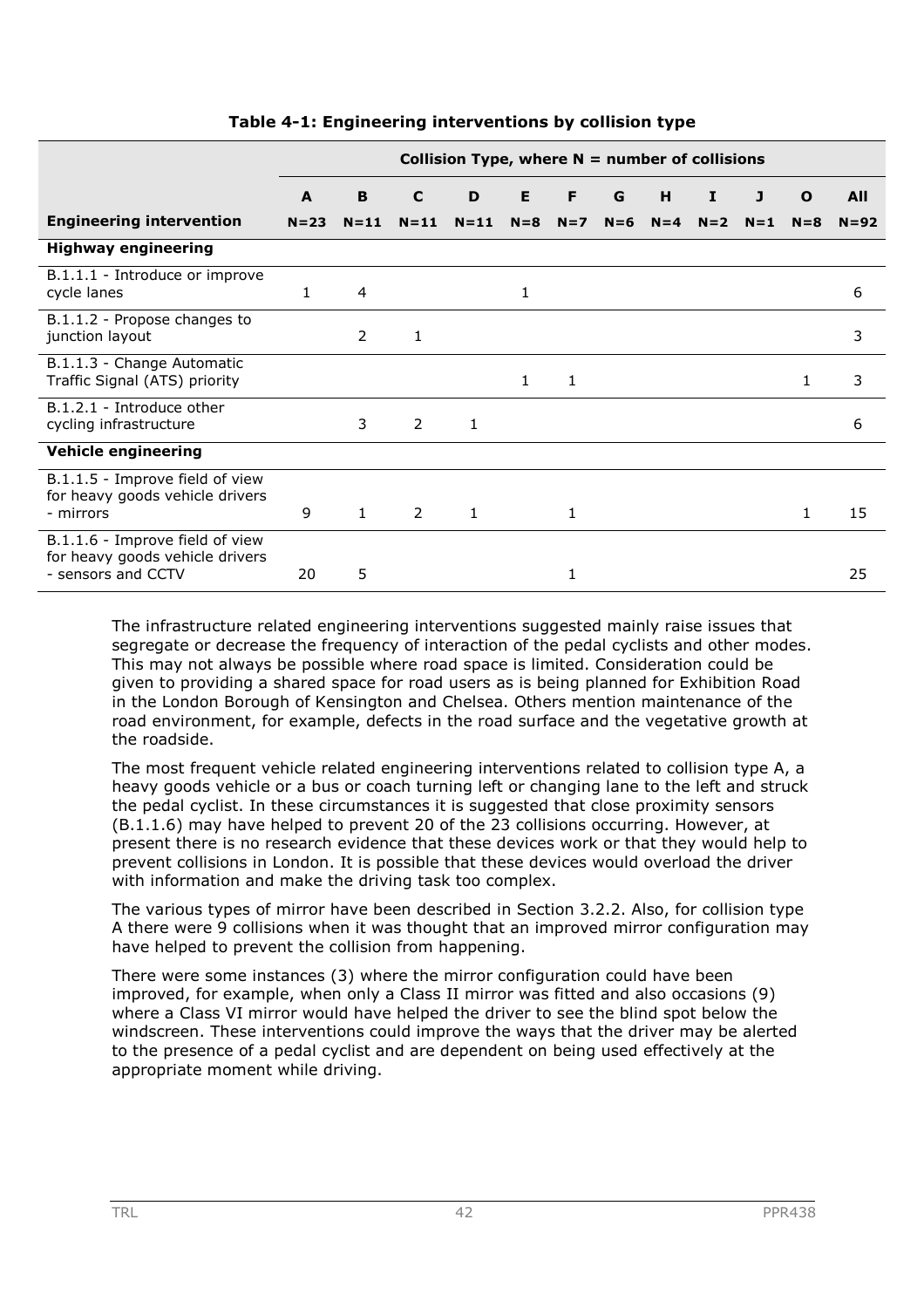## **4.1.2** *Education interventions*

The education (including training and publicity) interventions (see Section B.2) have been suggested for pedal cyclists and for the drivers of the other vehicles and are shown in Table 4-2.

|                                                                                            |          |                                                  |                | -------- <i>-</i> /r |                |              |       |              |       |              |                |          |
|--------------------------------------------------------------------------------------------|----------|--------------------------------------------------|----------------|----------------------|----------------|--------------|-------|--------------|-------|--------------|----------------|----------|
|                                                                                            |          | Collision Type, where $N =$ number of collisions |                |                      |                |              |       |              |       |              |                |          |
| <b>Education, training and</b>                                                             | A        | B                                                | C              | D                    | E              | F            | G     | н            | 1     | J            | $\mathbf{o}$   | All      |
| publicity intervention                                                                     | $N = 23$ | $N = 11$                                         | $N = 11$       | $N = 11$             | $N = 8$        | $N=7$        | $N=6$ | $N=4$        | $N=2$ | $N=1$        | $N = 8$        | $N = 92$ |
| B.2.1.1 - Improve pedal<br>cyclists' awareness of other<br>road users and their intentions | 22       | 6                                                | $\overline{7}$ | 4                    | $\overline{4}$ | 3            | 5     | $\mathbf{1}$ | 2     | $\mathbf{1}$ | 3              | 58       |
| B.2.1.2 - Cycle training                                                                   |          |                                                  | 3              |                      |                |              |       |              |       |              |                | 3        |
| B.2.1.3 - Improve drivers'<br>awareness of pedal cyclists                                  | 23       | 8                                                | 1              | 3                    | 3              | 3            |       | 1            |       | 1            | 1              | 44       |
| B.2.2.1 -Reduce impaired<br>cycling                                                        |          |                                                  |                |                      | 2              |              | 1     |              |       |              | 3              | 6        |
| B.2.2.3 - Improve pedal<br>cyclists' conspicuity                                           |          |                                                  | $\mathbf{1}$   | $\overline{2}$       | 3              | $\mathbf{1}$ | 1     |              |       |              | $\overline{2}$ | 10       |
| B.2.2.4 - Address carrying<br>loads on bicycles                                            |          | 1                                                |                |                      |                |              |       |              |       |              |                | 1        |
| B.2.2.5 - Roadworthiness of<br>bicycles                                                    |          | $\mathbf{1}$                                     |                |                      |                |              |       |              |       |              |                | 1        |
| B.2.2.6 - Roadworthiness of<br>vehicles                                                    |          |                                                  |                |                      |                |              |       |              | 1     |              |                |          |

#### **Table 4-2: Education (including training and publicity) interventions for each collision type**

The potential for education, training and a publicity campaign aimed at pedal cyclists to encourage good practice that could prevent all collision types is evident in Table 4-2. The evidence from the collision files suggests that areas to focus on could include:

- Remind pedal cyclists to look and signal before making manoeuvre.
- Education and training for pedal cyclists to obey traffic signals and check that road is clear before executing manoeuvre.
- Pedal cyclists should not use sections of the road prohibited to pedal cyclists.
- Pedal cyclists to be taught not to use devices that can distract / impair hearing.
- Pedal cyclists to be vigilant when passing occupied parked vehicles.
- Training should include module on not riding alongside large vehicles especially when entering junctions and roundabouts and at ATS.
- The dangers of drinking alcohol and then riding a bicycle.

In addition, an education campaign focused towards the drivers of the other vehicles involved could encourage them to become more aware of the pedal cyclists. Areas of particular focus, sourced from the collision files, should include:

Be more 'cyclist aware' at all times and especially when turning across an off-road (segregated) cycle lane which crosses mouth of a junction.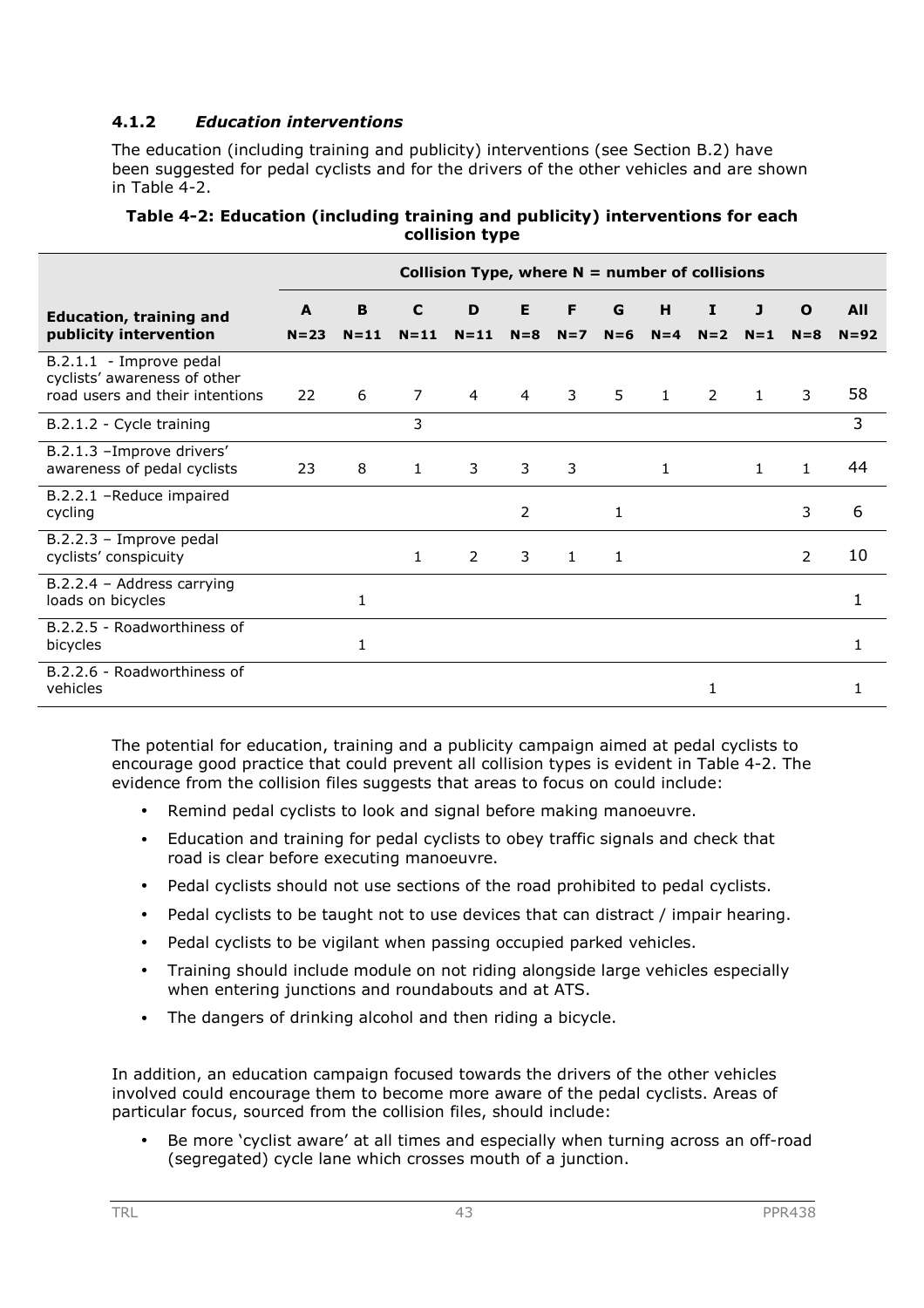- Keeping within the speed limit.
- Look in mirrors and look behind before opening door of vehicle.
- Not to park in bus lanes.

Heavy goods vehicle driver training and monitoring could include cycle awareness (see B.2.1.3).

The education programmes for both the drivers and the pedal cyclists should lead to good practice that would be followed by enforcement strategies.

### **4.1.3** *Enforcement interventions*

The enforcement interventions (see Section B.3) have been suggested for each collision type and are shown in Table 4-3.

|                                                        |          | Collision Type, where $N =$ number of collisions |          |        |  |             |  |                         |    |   |              |        |
|--------------------------------------------------------|----------|--------------------------------------------------|----------|--------|--|-------------|--|-------------------------|----|---|--------------|--------|
| <b>Enforcement intervention to</b>                     | A        | B                                                | C        | D      |  | E F G       |  | H                       | х. | J | $\mathbf{o}$ | All    |
| address:                                               | $N = 23$ | $N = 11$                                         | $N = 11$ | $N=11$ |  | $N=8$ $N=7$ |  | $N=6$ $N=4$ $N=2$ $N=1$ |    |   | $N=8$        | $N=92$ |
| B.3.1.1 - Speed enforcement                            |          |                                                  | 4        |        |  |             |  |                         |    |   |              | 6      |
| B.3.2.1 - Drinking and driving<br>or riding            |          |                                                  |          | 3      |  |             |  |                         |    |   |              |        |
| B.3.3.1- Parking near<br>junctions or within bus lanes | 3        |                                                  |          |        |  |             |  |                         |    |   |              |        |

#### **Table 4-3: Enforcement interventions by collision type**

These suggested enforcement interventions would employ standard enforcement tactics, as well as new technology and changes to road traffic law. They would follow extensive education, training and publicity campaigns. At present, for example, a pedal cyclist may be judged to be impaired using observation only, whereas the police have breath testing powers for drivers. The speed enforcement interventions would, by reducing speeds, mitigate the severity of injury.

# **4.2 How could the fatal injury have been prevented?**

The analyses of each pedal cyclist fatality involved consideration of how the fatal injury outcome could have been prevented, assuming that the collision itself has already occurred. The pedal cyclist fatalities with detailed AIS (see Table 2-4) coded injury descriptions (66) were grouped according to their pattern of life threatening injury ( see Table 3-22) and cross tabulated against their collision types (see Table 3-1), and are shown in Table 4-4.

The pedal cyclist fatalities with a head injury at AIS 3 or greater (see Table 3-22) experienced a diverse range of collision types with no dominant scenario.

Collision type A, where a heavy goods vehicle or a bus or coach was turning left or changing lane to the left struck the pedal cyclist fatality, was most frequently associated with complex multi-body region trauma. Thirteen of the 16 pedal cyclist fatalities involved in a type A collision suffered an injury of AIS 3 or greater to their thorax and to at least one other body region. These were often crush injuries caused by the vehicle's wheels driving over the pedal cyclist.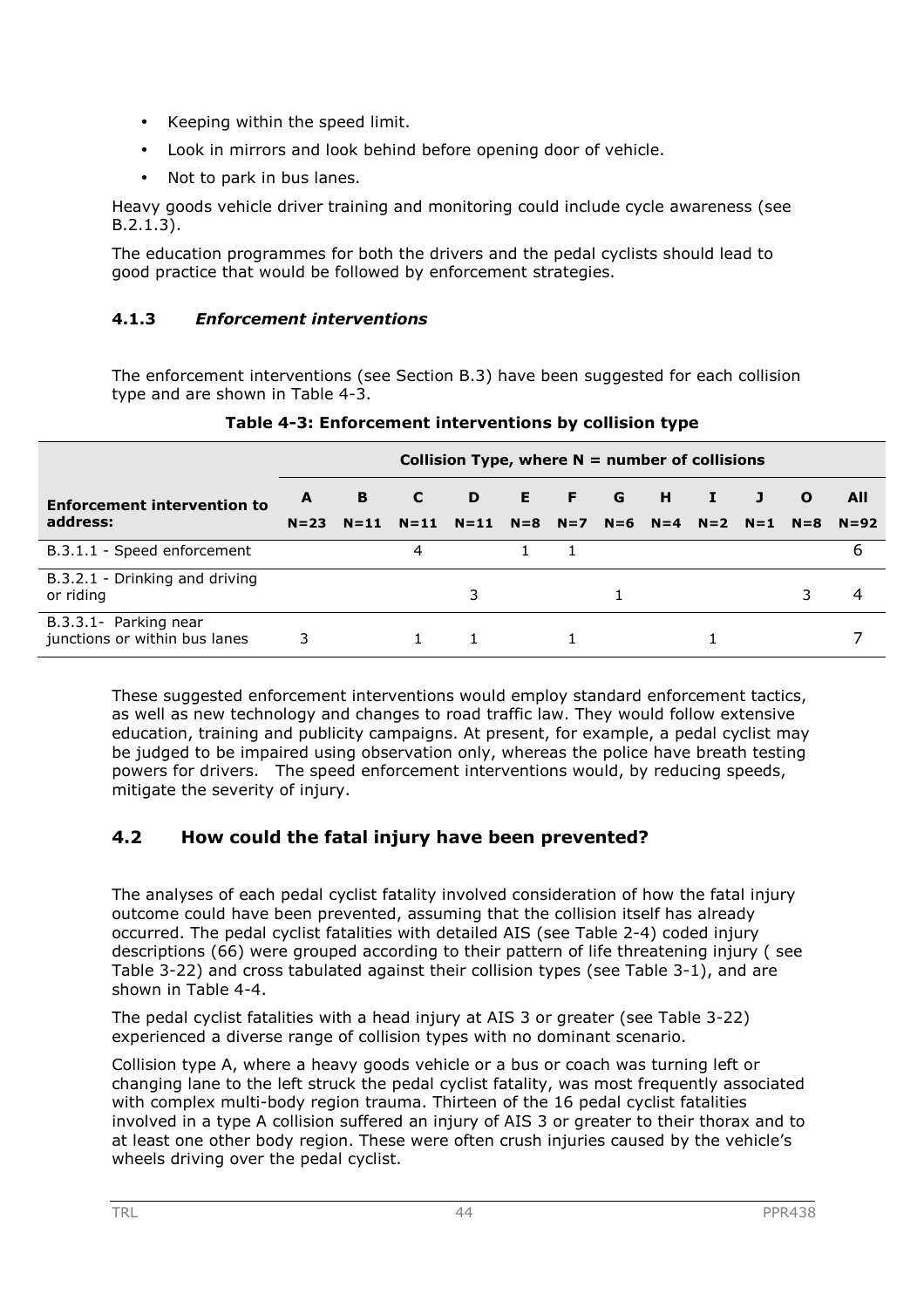Nine of the 11 pedal cyclist fatalities involved in a collision type B, where the pedal cyclist lost control or wobbles or makes possible slight contact with the other vehicle, suffered an injury of AIS 3 or greater to their thorax and to at least one other body region.

No other obvious patterns were found correlating collision type and pattern of overall injury.

|                                                   |              | Collision Type, where $N =$ number of collisions |              |              |                |              |                |         |              |       |              |            |
|---------------------------------------------------|--------------|--------------------------------------------------|--------------|--------------|----------------|--------------|----------------|---------|--------------|-------|--------------|------------|
|                                                   | A            | B                                                | C            | D            | E              | F            | G              | н       | $\mathbf{I}$ | J     | $\mathbf{o}$ | <b>All</b> |
| <b>Injury Classification Group</b>                | $N = 16$     | $N = 11$                                         | $N=9$        | $N=6$        | $N=7$          | $N = 5$      | $N = 4$        | $N = 3$ | $N=1$        | $N=0$ | $N = 4$      | $N = 66$   |
| 1. Head only                                      | $\mathbf{1}$ | $\mathbf{1}$                                     | 2            | 3            | 3              | 2            | $\overline{2}$ | 2       |              |       | 2            | 18         |
| 2. Thorax only                                    | 2            | $\overline{2}$                                   |              |              |                |              |                |         |              |       | $\mathbf{1}$ | 5          |
| 3. Lower extremities only                         |              |                                                  |              |              |                | $\mathbf{1}$ |                |         |              |       | 1            | 2          |
| 4. Head and thorax                                | 5            | 2                                                |              | $\mathbf{1}$ | $\overline{2}$ | $\mathbf{1}$ | $\mathbf{1}$   |         | $\mathbf{1}$ |       |              | 13         |
| 5. Head, thorax and abdomen                       | $\mathbf{1}$ |                                                  |              |              |                |              |                |         |              |       |              | 1          |
| 6. Head, thorax, abdomen and<br>lower extremities | $\mathbf{1}$ | $\mathbf{1}$                                     | $\mathbf{1}$ |              |                |              |                |         |              |       |              | 3          |
| 7. Head, thorax and lower<br>extremities          | $\mathbf{1}$ | $\mathbf{1}$                                     |              | $\mathbf{1}$ | $\mathbf{1}$   |              |                | 1       |              |       |              | 5          |
| 8. Head, thorax and spine                         |              |                                                  | 1            |              | $\mathbf{1}$   |              |                |         |              |       |              | 2          |
| 9. Head and spine                                 |              |                                                  |              |              |                |              |                |         |              |       |              | 1          |
| 10. Head and lower extremities                    |              | $\mathbf{1}$                                     | 3            |              |                |              |                |         |              |       |              | 4          |
| 11. Thorax and abdomen                            | $\mathbf{1}$ | $\overline{2}$                                   |              |              |                | $\mathbf{1}$ |                |         |              |       |              | 4          |
| 12. Thorax, abdomen and<br>lower extremities      | $\mathbf{1}$ |                                                  | $\mathbf{1}$ | 1            |                |              |                |         |              |       |              | 3          |
| 13. Thorax and lower<br>extremities               | 3            | $\mathbf{1}$                                     | 1            |              |                |              |                |         |              |       |              | 5          |

**Table 4-4: Injury Classification Groups (AIS 3+) by collision type** 

All the pedal cyclists' injury interventions were then considered with respect to their collision types (Table 4-5). The interventions were flagged if they were believed to have had the potential to prevent the fatality outcome. Cycle helmets were identified as a key intervention. There were 26 pedal cyclists who had a head injury which was the most severe, or equal to the most severely injured body region and where the research team identified a cycle helmet as an intervention which could have prevented the fatality. The 15 pedal cyclist identified in section 3.4.1.1 are a subset of this 26.

Therefore, this work has identified the target population or those who may have been saved if they had worn a cycle helmet. However, without a forensic study of each collision injury mechanism involving consideration of impact speeds and likely biomechanical tolerance under given loading conditions, it is not possible to say how effective cycle helmets would have been for these 26 pedal cyclist fatalities. Nonetheless, it is noteworthy that cycle helmets have the potential at least, to reduce the severity of head injury.

Reducing vehicle speeds may prevent collisions, but could also reduce the energy of any traffic collisions that do occur and the subsequent injury risks. Further, ensuring good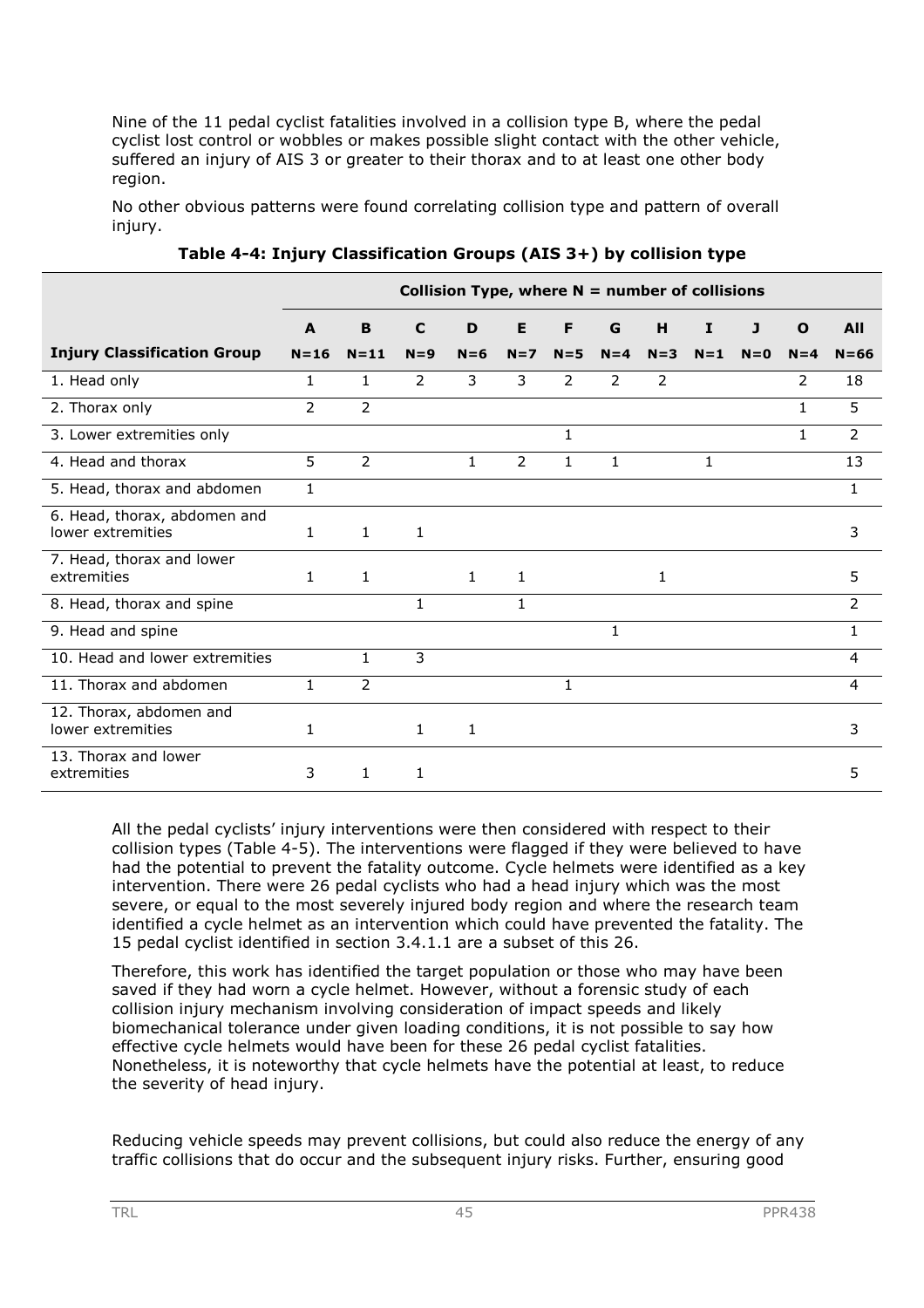roadworthiness of bicycles, especially the brakes could assist the pedal cyclists to slow down and again lessen the impact severity.

|                                                          |          | Collision Type, where $N =$ number of collisions |               |       |    |             |       |               |          |       |              |          |
|----------------------------------------------------------|----------|--------------------------------------------------|---------------|-------|----|-------------|-------|---------------|----------|-------|--------------|----------|
|                                                          | A        | B                                                | C             | D     | E. | - F         | G     | H             | $\bf{I}$ | J     | $\mathbf{o}$ | All      |
| <b>Intervention</b>                                      | $N = 16$ | $N=11$                                           | $N=9$         | $N=6$ |    | $N=7$ $N=5$ | $N=4$ | $N=3$ $N=1$   |          | $N=0$ | $N=4$        | $N = 66$ |
| B.2.2.2 - Cycle helmet use                               |          | 3                                                | 5             | 3.    | 6  |             | 3.    | $\mathcal{P}$ |          |       | 2            | 26       |
| B.3.1.1 - Speed enforcement                              |          |                                                  | 3             |       |    |             |       |               |          |       |              | 3        |
| B.1.1.4 - Speed limit reduction                          |          |                                                  | $\mathcal{P}$ |       |    |             |       |               |          |       |              | 3        |
| B.2.2.5 - Roadworthiness of<br>bicycles                  |          |                                                  |               |       |    |             |       |               |          |       |              |          |
| B.1.1.7 - Improve side quards<br>on heavy goods vehicles | 15       | 5                                                |               |       |    |             |       |               |          |       |              | 20       |

#### **Table 4-5: Fatal injury interventions by collision type**

Finally, there were 20 cycle collisions where it was identified that if the heavy goods vehicle involved had had side guards fitted or they were more effective (typically covered a larger area), then they could have changed the pedal cyclist collision kinematics and subsequently prevented the fatal injuries. Collision types A (a heavy goods vehicle or a bus or coach turning left or changing lane to left struck the pedal cyclist) and B (Pedal cyclist lost control or wobbles or makes possible slight contact with the other vehicle) were associated with this intervention and the potential for benefit is believed to be significant. Side guards are not required to be fitted to all goods vehicles and there is a good argument that this should be reviewed given the lives that could potentially be saved.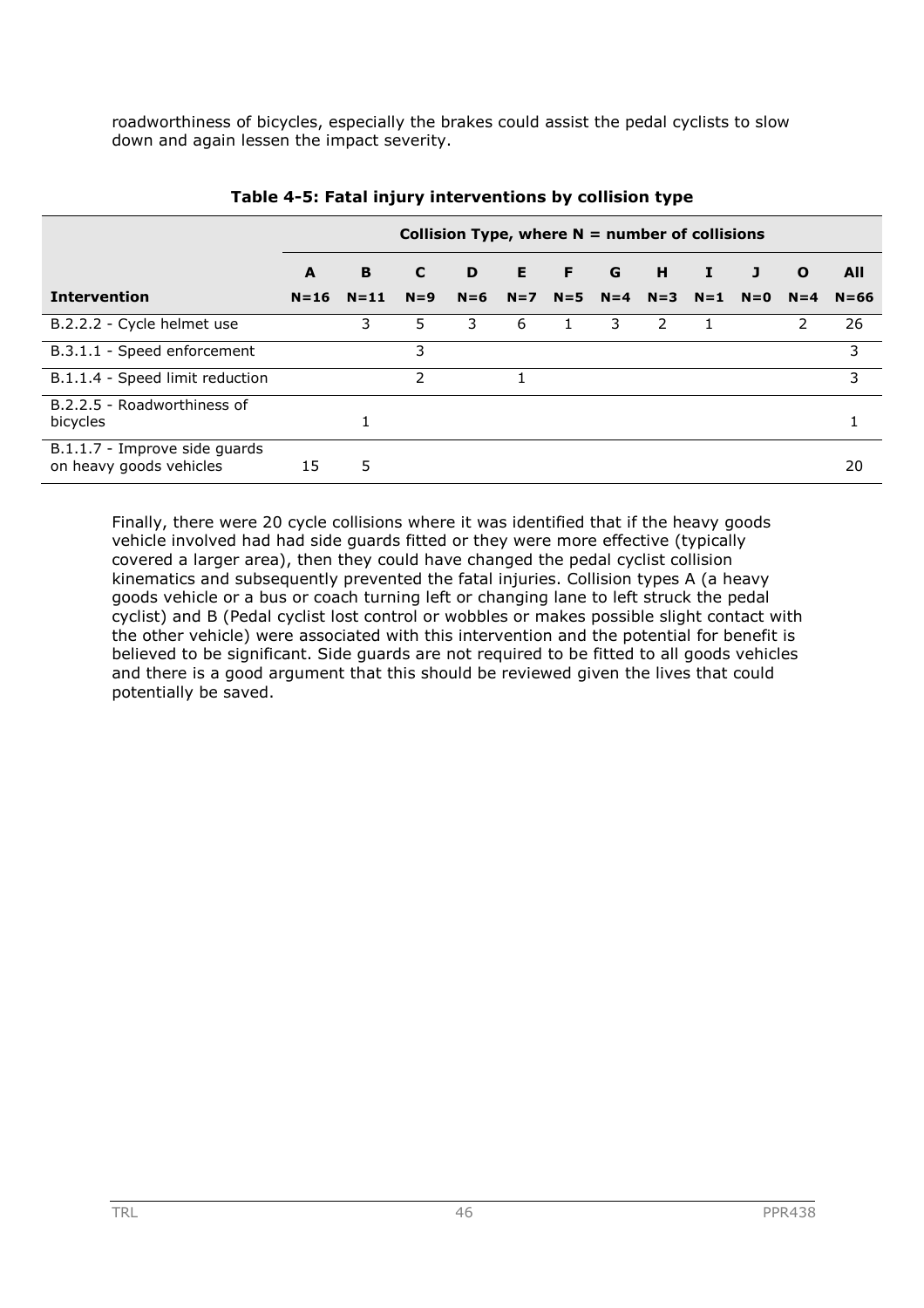# **5 Discussion**

This study has described the in-depth characteristics of 92 fatal pedal cyclist collisions in London between 2001 and 2006. An almost complete set of files were located (85%) which has reduced the potential for selection bias to distort analysis and findings.

Through the use of Haddon's Matrix (Haddon, 1999), a structured database was created. This describes each collision with respect to the pre-event, event and post-event factors. This database was used to analyse, compare and categorize the collisions by their nature and type. A collision typology was developed to categorise the collisions. The research methods were peer reviewed by the University of Nottingham. The dataset included only pedal cyclist fatalities in London. It did not consider other severities of collision or casualty, nor did it consider damage only collisions or account for exposure to risk.

The fatal files used for this research are a rich source of information. They contain much greater detail about the collisions, vehicles and casualties than are routinely available from other sources such as collision and casualty STATS19 data. However, not all information which would have been relevant for this research was held in the fatal files.

In London in 2007, STATS19 data show that there were 15 pedal cyclist fatalities, 446 seriously injured and 2,509 slightly injured. The analysis used in this study cannot ascertain whether application of the interventions aimed at reducing pedal cyclist fatalities might also yield casualty saving benefits amongst seriously and slightly injured pedal cyclists. Further work to establish the potential impact of the interventions proposed on seriously and slightly injured pedal cyclist casualties could help to support the case for prioritising and investing in cycle safety interventions.

The analysis considered the pedal cyclist fatalities, the environmental factors, and the other vehicles and drivers (or riders) involved. There was far more complete information in the fatal collision files for the driver than for the pedal cyclist fatality. This is because the drivers were frequently uninjured and so able to be interviewed by the collision investigator at the time of the collision. The pedal cyclists could not be interviewed because the severity of these collisions caused them to die very soon afterwards. In some cases, the drivers were also unaware of the cyclist prior to the collision and so were unable to provide much reliable information about the cyclist's actions prior to the collision.

From a research perspective, there are some gaps in the information available from the fatal files. For example, evidence was rarely found relating to helmet use, the driving experience of the pedal cyclist, the cycling experience of drivers or any interaction or communication between those involved prior to the collision. It was also difficult to find information about the behaviour of the pedal cyclist before the collision occurred, particularly if the only witness was the driver of the other vehicle. Occasionally, there were other witness statements available. This evidence was sometimes contradictory, however, and if the behaviour of the pedal cyclist prior to the collision was clear then this was taken into account.

A catalogue of available interventions is reported in Appendix C. This catalogue was used to produce a list of interventions available for consideration in London and this is shown in Appendix B. Sections 4.1 and 4.2 describe a selection of the potential interventions that might have reduced the number or severity of fatalities of pedal cyclists in London based on the expectations of the research team. These necessarily rely on interpreting the efficacy of the intervention and its applicability to the particular collision. This interpretation is limited in that the evidence basis for the interventions described in Appendix B is variable. Some interventions have a reasonably strong research evidence base, others less so, while for other interventions there is currently no research evidence at all. Reported efficacy is sometimes conflicting and cannot necessarily be expected to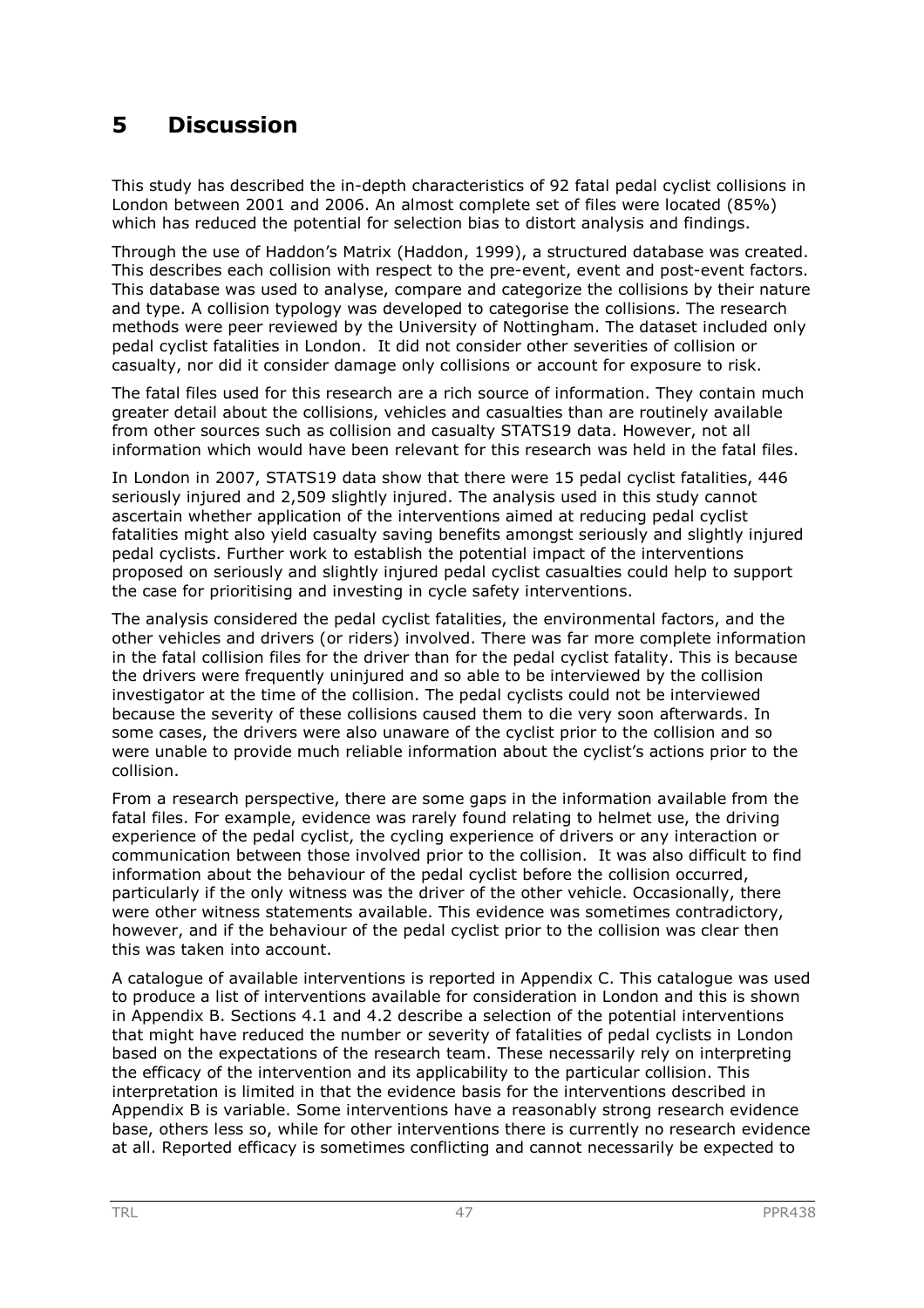be repeated in London where the circumstances (profiles of pedal cyclists, infrastructure etc.) may be different to elsewhere.

Notwithstanding the mixed quality of the evidence base and the interpretation issues, an attempt has been made to prioritise the interventions. This is based on an estimation of the efficacy range of each intervention. Where available, this estimate is drawn from published work. Where no relevant published evidence is readily available, an estimate based on experience is suggested. This efficacy range has then been applied to the number of pedal cyclist fatalities where it was thought the intervention could have prevented the collision or mitigated the severity of the fatal injury. This process allowed the interventions to be ranked in terms of potential for reducing the number of pedal cycle fatalities. Given the limitations, these priorities are indicative in that the relative ranks of the interventions may be misleading, but it is likely that the interventions with the highest ranks are nevertheless likely to have a greater impact on reducing pedal cycle fatalities compared to those with the lowest ranks, all else being equal.

Given the limitations of the evidence base, there are interventions for which the range has been estimated without published evidence or where the evidence may not be pertinent to London. The cost for implementing the interventions has not been considered in this suggested prioritisation process. The absence of a readily available and reliable evidence base for the efficacy of interventions aimed at improving cyclist safety suggests that further work to establish the efficacy of interventions and a fuller review of the evidence base have merit.

The process of reviewing the fatal files and considering the interventions that might have been expected to have reduced their number or severity has led to a number of recommendations. These are described in the following section.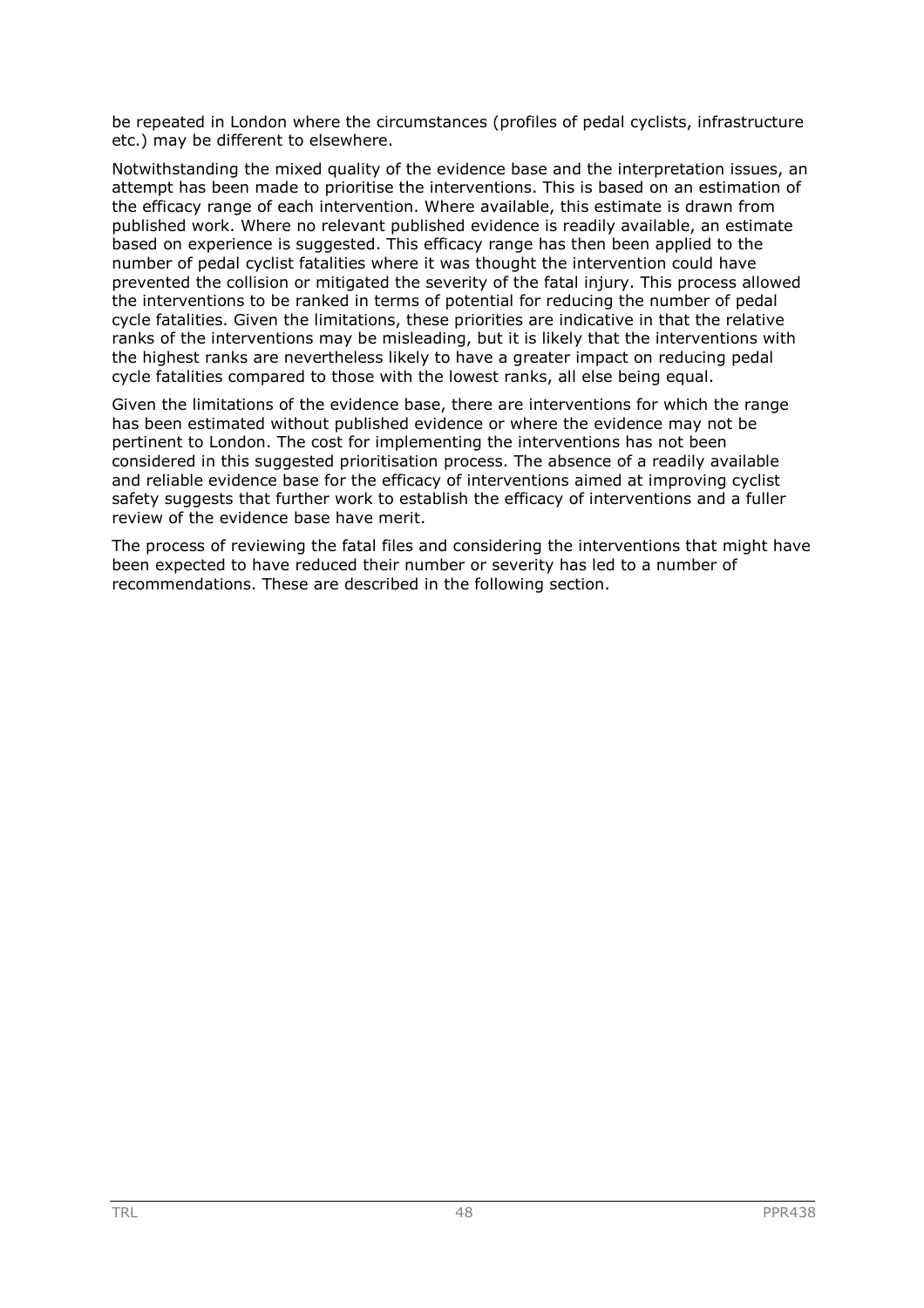# **6 Recommendations**

The following recommendations to reduce cyclist fatalities in London are put forward from the work conducted through this study. They do not explicitly take account of the wider context in which decisions about cyclist safety must be made.

The following interventions should be considered for action or further evaluation. This list of interventions is neither exhaustive nor presented in any order.

- 1. *Improve and/or install side guards on heavy goods vehicles*. Regulations exist that require spray suppression, side guards, rear under-run and front under-run protection to be fitted to heavy goods vehicles. These are considered to be effective in reducing the likelihood of an impact or the severity of injury when a heavy goods vehicle is overtaking a pedal cyclist. Currently, some heavy goods vehicles are exempt from these regulations. Fitting these with the encouragement of FORS (Transport for London, 2008b) could mitigate the injury severity of pedal cyclists particularly for the collision where a heavy goods vehicle is turning left. There are currently some vehicles which are exempt from fitting side guards and this could be reconsidered by Transport for London and the Department for Transport.
- 2. *Retrofit mirrors Improve mirror configuration*. A number of different types of mirrors (Fenn et al., 2005) should be fitted to heavy goods vehicles to improve the field of view for the drivers. These are intended to reduce blind spots in the immediate area surrounding the vehicle. Fitting these with the encouragement of FORS (Transport for London, 2008b) could mitigate the injury severity of pedal cyclists particularly when a heavy goods vehicle is turning left and the pedal cyclist is positioned on their nearside. The scope for this intervention relies on the driver adjusting the mirrors before starting the journey and using the mirrors at the significant moment during for example, a left turn manoeuvre. Transport for London has recently introduced a scheme to distribute free safety lenses, known as "Fresnel" lenses, to freight companies operating vehicles in London. These easy to fit lenses stick on to the passenger window of a truck cab, improving lorry drivers' vision of cyclists who come within close proximity of their vehicles.
- 3. *Raise awareness of cyclists by drivers*. There is a clear need for interventions to close the gap of opinion that road users hold of themselves and each other as being competent to be walking, riding and driving. These could take the form of education on the need for all road users to be more considerate of the needs of others and the skills required by each class of road user to complete their journey. More campaigns aimed at drivers in London to raise their awareness of pedal cyclists are needed. A review of the effectiveness of previous campaigns and literature, for example Transport for London (2008a); RoSPA/CEMEX (2006); London Cycling Campaign (2008) would inform on the focus and style of future campaigns. In particular, awareness initiatives for both drivers and cyclists need to continue to draw attention to the problem of collisions involving cyclists at junctions, especially those involving heavy goods vehicles turning left.
- *4. Driver Training.* Driver training to ensure London drivers deal safely with pedal cyclists on the road. The existing training included in driving lessons could be extended. Other potential opportunities for training drivers could be during professional driver training, driving lessons and other driving courses for example speed awareness courses.
- 5. *Cycle training*. Training is an important strand in the wider safety strategy for pedal cyclists. It must go hand in hand with measures to create a safer cycling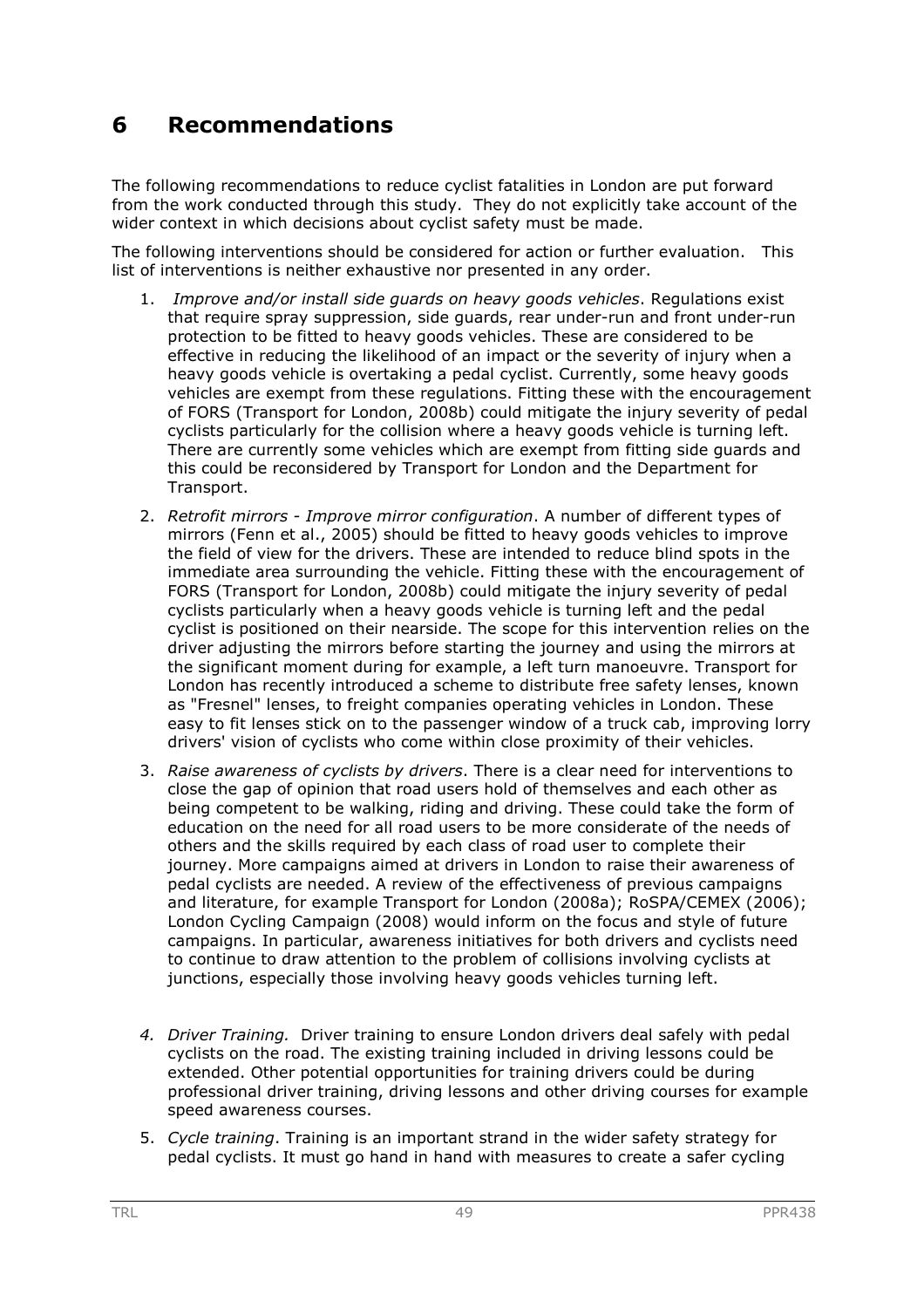environment and measures to improve the behaviour of motorists (RoSPA, 2008a). The UK's national Cyclists Touring Club (CTC) also highlight that there is anecdotal evidence that those who have received good cycle training become better drivers. Transport for London already carry out cycle training and this could be offered to employers as part of work related road safety. Some emphasis could be placed on negotiating junctions in London. Ideally, all pedal cyclists should undertake cycle training before cycling in London. The cycle training could be assessed to ensure all general principles are covered and that the more difficult manoeuvres and types of locations are included.

- 6. *Improve Cyclist conspicuity*. Various sources recommend that pedal cyclists wear light-coloured or fluorescent clothing in daylight and poor light, and reflective clothing and/or accessories (belt, arm or ankle bands) in darkness. The bicycle should be fitted with front and rear lights, which should be lit in the dark and a red rear and white front reflector. A Cochrane review (Kwan, 2008) of interventions for increasing pedestrian and pedal cyclist visibility for the prevention of death and injuries was undertaken. This looked at various studies of using fluorescent materials in yellow, red and orange colours to improve detection and recognition in the daytime and lamps, flashing lights and retro-reflective materials in red and yellow colours to increase detection and recognition at night. The finding was that, although these visibility measures do help drivers to see pedestrians and pedal cyclists, further research is required to determine if this increased visibility does prevent serious injury and fatalities. During 2008 Transport for London gave away environmentally friendly wind-up powered secondary lights to help cyclists improve their visibility.
- 7. *Cycle helmets.* With respect to injury prevention, cycle helmets were identified as a potential intervention in 26 of the 66 fatal collisions where injury information was available. Therefore, this work has identified the target population or those who may have been saved if they had worn a cycle helmet. However, without a forensic study of each collision and the associated injury mechanisms, which would involve consideration of impact speeds and likely biomechanical tolerance under given loading conditions, it is not possible to say how effective cycle helmets would have been for these 26 pedal cyclist fatalities. Nonetheless, it is noteworthy that cycle helmets have the potential at least, to reduce the severity of head injury. Whilst it is not compulsory to wear a cycle helmet, it is important that this information is available to cyclists so that they can consider this in conjunction with evidence available from other sources to make an informed personal choice on wearing a helmet.
- 8. *Speed management*.
	- a. *Speed reduction Introduce 20mph limit on residential roads*. Recently it has been proposed (Crawford, 2008) that a 20mph speed limit could be applied to all residential areas. This could be achieved by the use of average speed cameras and traditional traffic calming measures. Webster and Layfield (2003) found a 50% reduction in pedal cyclist killed and seriously injured casualties after 20mph zones had been applied.
	- b. Increased levels of enforcement could lower the incidence of speeding and reduce the severity of injury (Crawford, 2008). More effective enforcement may be achieved by the use of average speed cameras which would encourage drivers to maintain their speed within the limit rather than slow down in the vicinity of a traditional safety camera. Speed awareness course for drivers could include an element that deals with awareness of pedal cyclists and their behaviours.
- 9. The following are research recommendations: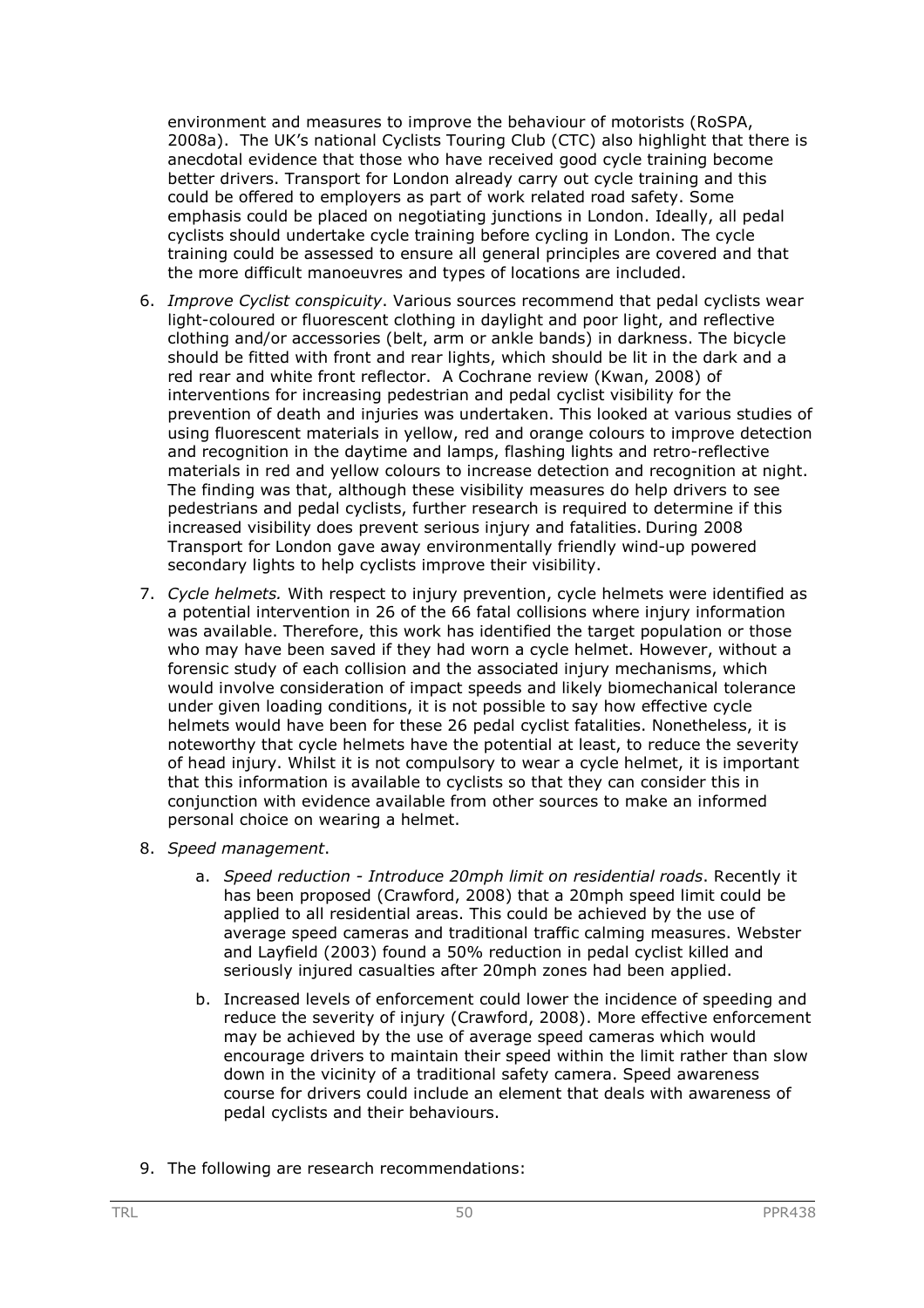- a) Transport for London should consider research to understand the possible benefits from the interventions put forward here on lower severity pedal cycle casualties.
- b) Transport for London should consider collection of more behavioural data of pedal cyclists', and possible other road users', in London. For example, observing behaviour at junctions where pedal cyclists are turning left.
- c) Transport for London, the Police and Department for Transport should consider whether and how a more systematic dataset of key variables can be collected during fatal collision investigation. This could encourage the collection of data on, for example, cycle helmet wearing.
- d) Transport for London should consider ways to improve the evidence base for cyclist safety interventions.
- e) Should further studies using the fatal files be taken forward, consideration should be given to pilot work to determine a protocol for handling the content analysis of the data.
- f) This study has shown that the fatal collision police investigation files are a valuable source of information that may not be available elsewhere. It may be appropriate to consider research for other road user fatalities, for example, pedestrians and powered two wheeler users.

# **Acknowledgements**

The work described in this report was carried out in the Safety Security and Investigations Division of the Transport Research Laboratory. The authors are grateful to Richard Cuerden who carried out the technical review and auditing of this report and to Marcus Jones, David Hynd and Catherine Ferris who have reviewed the Cycling Safety Interventions.

The authors are also grateful to Professor David Clarke, Pat Ward and Wendy Truman of the University of Nottingham for their valuable contribution to the discussions on methodologies for conducting content analysis of the police fatal files.

We are grateful to the Department for Transport for granting permission to use the Archive of Police Fatal Road Traffic Collision Files at TRL. We also appreciate greatly the co-operation of the Metropolitan and the City of London Police Forces during this project and for allowing us access to their fatal files.

# **References**

ACPO (2007) Road Death Investigation Manual. Produced on behalf of ACPO by the National Policing Improvement Agency Produced on behalf of the Association of Chief Police Officers by the National Policing Improvement Agency http://www.itai.org/docs/RDIM.pdf. Downloaded October 2009.

ACPO (2004) *Road Death Investigation Manual, version 2* http://www.acpo.police.uk/asp/policies/Data/rd\_death\_manual\_v2\_2004\_updated\_19x0 4x04.pdf Dowloaded August 2008.

Basford L, Reid S, Lester T, Thompson J, Tolmie A (2002). *Drivers' Perceptions of Cyclists.* TRL Report 549*.* Wokingham: TRL Limited.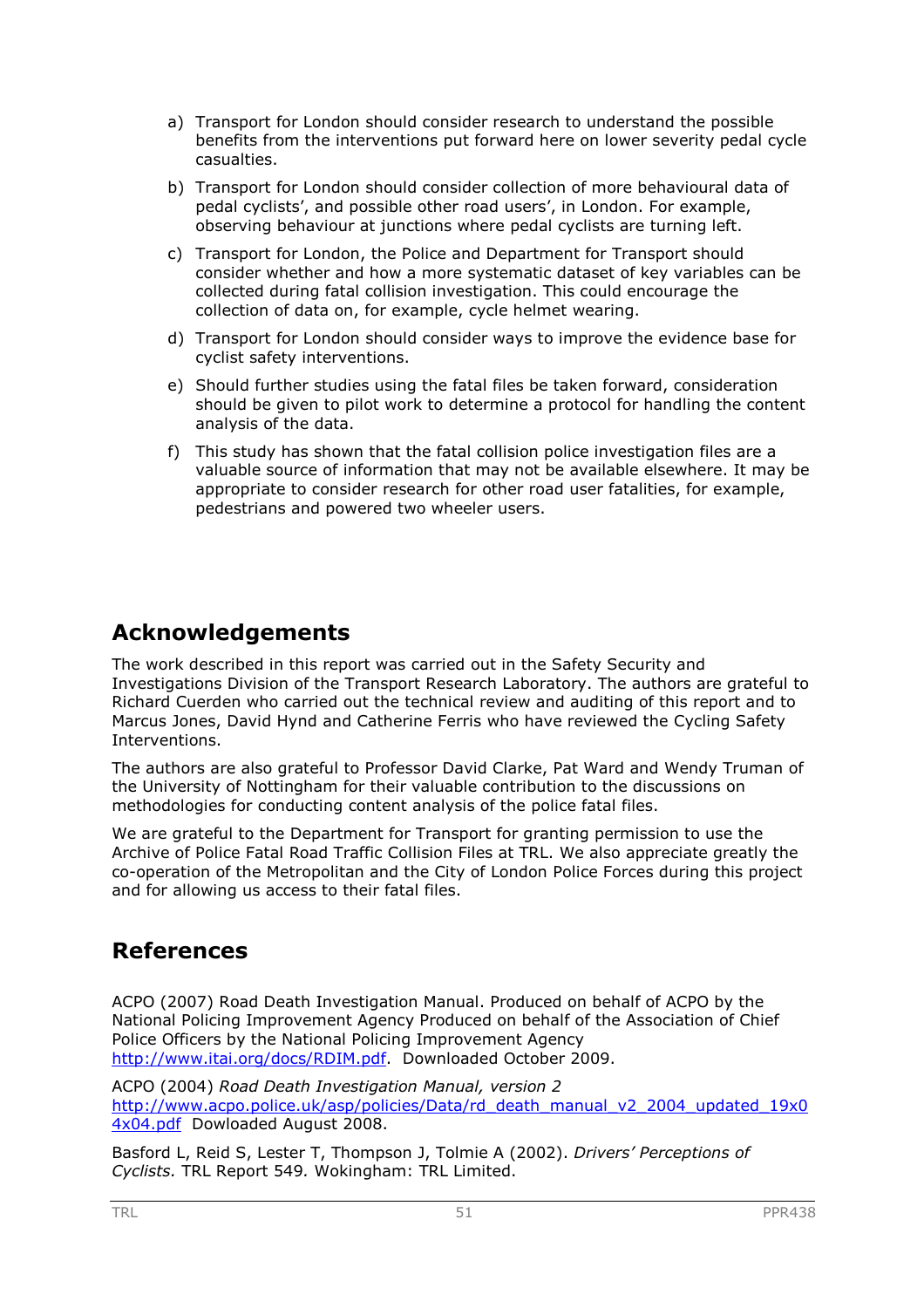Bertozzi M, Broggi A, Medici P, Porta P P, Sjogren A (2006). *Stereo Vision-Based Start-Inhibit for Heavy Goods Vehicles.* Intelligent Vehicles Symposium, 2006 IEEE. Volume, Issue, 2006 Pages 350-355. ISBN: 4-901122-86-X. Abstract:

http://ieeexplore.ieee.org/xpl/freeabs\_all.jsp?tp=&arnumber=1689653&isnumber=3562 9. Downloaded August 2008.

Bikeability. http://www.bikeability.org.uk/ Downloaded August 2008.

Broggi A, Medici P and Porta P P (2007). *StereoBox: A Robust and Efficient Solution for Automotive Short-Range Obstacle Detection.* Hindawi Publishing Corporation: EURASIP Journal on Embedded Systems, Volume 2007, Article ID 70256, 7 pages doi:10.1155/2007/70256. www.hindawi.com/getpdf.aspx?doi=10.1155/2007/70256*.* Downloaded August 2008.

Broughton J (2003). *The number of motoring and non-motoring offences*. TRL Report 562. Wokingham: TRL Limited.

Clarke, D. D., Ward, P., Bartle, C. and Truman, W. (2004). *In-depth Study of Motorcycle Accidents*. Road Safety Research Report No. 54. Department for Transport: London.

Clarke, D. D., Ward, P., Truman, W and C Bartle (2007*). Fatal Occupant collisions: an indepth study.* Road Safety Research Report No. 75. Department for Transport: London.

Crawford E. (2008) Beyond 2010 – a holistic approach to road safety in Great Britain. Parliamentary advisory council for transport safety (PACTS). London. http://www.pacts.org.uk/docs/pdf-bank/Beyond2010Final.pdf. Downloaded October 2008.

CROW (2007). Design Manual for Bicycle Traffic. Information and Technology Platform for Transport, Infrastructure and Public space, The Netherlands, 8 June 2007. ISBN 978 90 6628 494 4.

Cycling England (2007). *Design Checklist.* http://www.cyclingengland.co.uk/engineeringplanning/design-checklist/ Downloaded September 2008.

Cycling England (2008a). *Design portfolio. A.08 Signal Controlled Junctions.*  http://www.cyclingengland.co.uk/site/wpcontent/uploads/2008/08/a08\_signal\_controlled\_junctions.pdf . Downloaded September 2008.

Cycling England (2008b). *Helmet hair and perspiration prevent women getting in the saddle.*  http://www.cyclingengland.co.uk/2008/09/helmet-hair-and-perspiration-prevent-women-gettingin-the-saddle/. Downloaded November 2008.

Cycle Training UK Ltd. *Survey on the effectiveness of cycle training, March 2004*. http://www.cycletraining.co.uk/resources/CycleTrainingWorks.pdf. Downloaded October 2008.

Department for Transport (2008a). *Road Casualties Great Britain: 2007.* September 2008. Department for Transport: London.

Department for Transport (2008b). *DfT Think! Campaign.*  http://www.dft.gov.uk/think/focusareas/cycling?whoareyou\_id=&page=Overview. Downloaded August 2008.

DSA (2008). *Highway Code.* http://www.direct.gov.uk/en/TravelAndTransport/Highwaycode/index.htm?cids=Google\_ PPC&cre=Highway\_Code. Downloaded August 2008.

EU Directive 1996 96/96/EC. *Roadworthiness tests for motor vehicles and their trailers.*  http://eur-

lex.europa.eu/smartapi/cgi/sga\_doc?smartapi!celexapi!prod!CELEXnumdoc&lg=EN&num doc=31996L0096&model=guichett Downloaded August 2008.

EU Directive 2003/97/EC. *Type-approval of devices for indirect vision and of vehicles equipped with these devices.*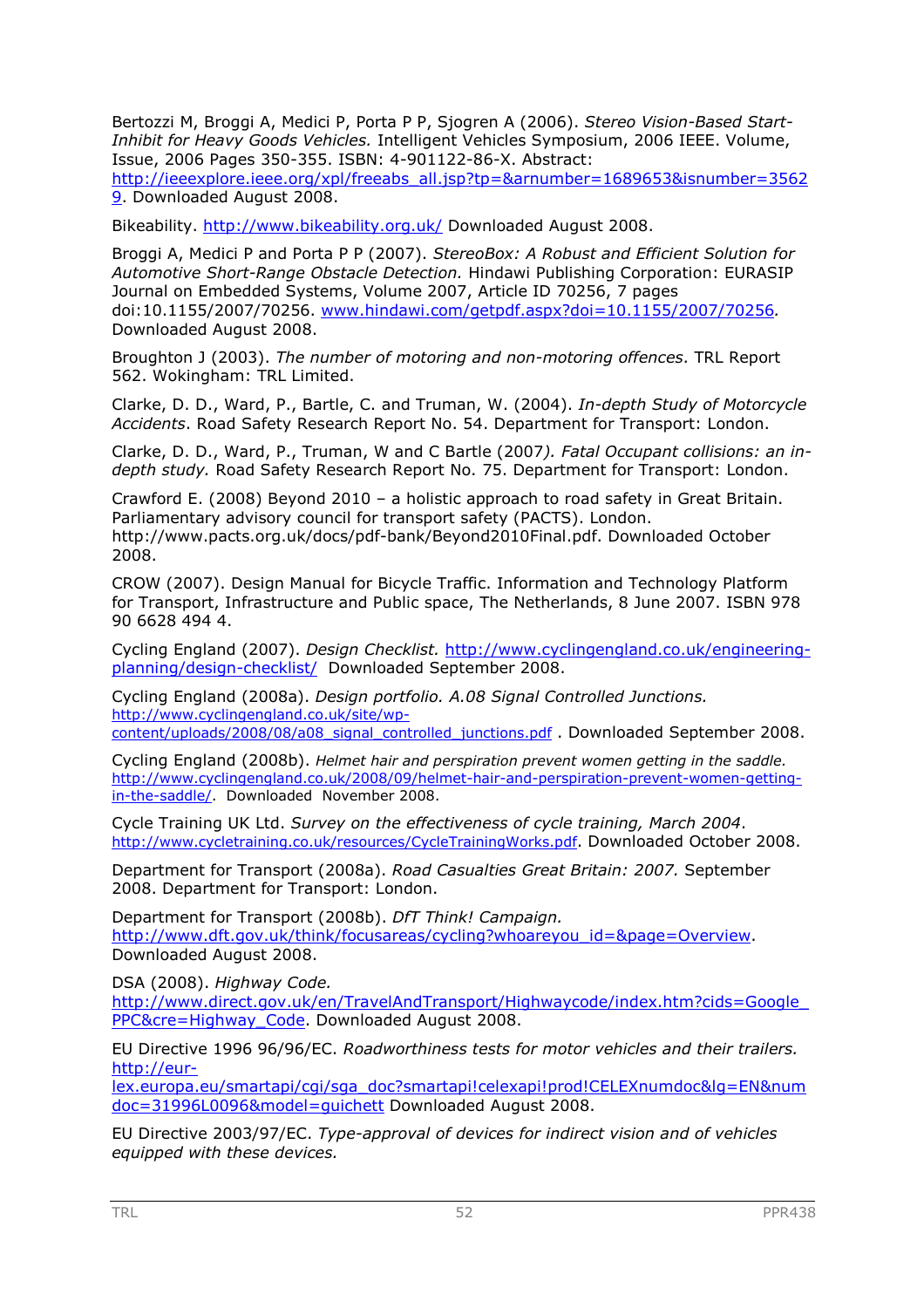http://ec.europa.eu/enterprise/automotive/directives/vehicles/dir2003\_97\_ce\_.htm. Downloaded September 2008.

EU Directive 2007/38/EC. *On the retrofitting of mirrors to heavy goods vehicles in the Community.* http://eur-

lex.europa.eu/LexUriServ/LexUriServ.do?uri=OJ:L:2007:184:0025:0028:EN:PDF. Downloaded September 2008.

Fenn B, Dodd M, Smith L, McCarthy M and G Couper (2005). *Potential casualty savings from fitting blind spot mirrors (Class V mirrors) to heavy goods vehicles – Final Report.* TRL Published Project Report PPR 013. Wokingham: TRL Limited.

Gennarelli TA, and Wodzin E (2005), *Abbreviated Injury Scale 2005*. Association for the Advancement of Automotive Medicine. Des Plaines. USA.

Government of Western Australia (2008), cycling and the Law. http://www.dpi.wa.gov.au/cycling/1976.asp. Downloaded September 2008.

Haddon, Jr W (1999) *The changing approach to the epidemiology, prevention, and amelioration of trauma: the transition to approaches etiologically rather than descriptively based.* Volume 5(3):231-235. Injury Prevention. London.

Highway Code (2008a) Rules for cyclists.

(http://www.direct.gov.uk/en/TravelAndTransport/Highwaycode/DG\_069866) Downloaded October 2008.

Knight I, Dodd M, Bowes D, Donaldson W, Smith T, Neale M, Grover C and Couper G (2005). *Integrated safety guards and spray suppression – final summary report.* TRL Published Project Report PPR 075. Wokingham: TRL Limited.

Kwan I and J Mapstone (2008). *Interventions for increasing pedestrian and cyclist visibility for the prevention of death and injuries.*  http://mrw.interscience.wiley.com/cochrane/clsysrev/articles/CD003438/frame.html.

Downloaded October 2008.

Local Authority Road Safety Officers Archive (2002*) 'No blame' campaign aimed at London's cyclists and CGV drivers.*

http://www.larsoa.org.uk/larsoa\_archive/archive\_nov02/news11\_noblame.html. Downloaded October 2008.

London Cycling Campaign (2008a). *Lobby your MEP to vote for safer lorries.*  http://www.lcc.org.uk/index.asp?PageID=846, Downloaded September 2008.

London Cycling Campaign (2008b). *HGV mirrors campaign update.*  http://www.lcc.org.uk/index.asp?PageID=917 Downloaded September 2008.

Lynam D, Broughton J, Minton R and R J Tunbridge (2001). An analysis of police reports of fatal accidents involving motorcycles. TRL Report 492. TRL Limited: Wokingham

McCarthy M and K Gilbert (1996). *Cyclist Road Deaths in London 1985-1992: drivers, vehicles, manoeuvres and injuries.* Accident Analysis and Prevention, Vol. 28, No. 2, pp. 275-279. Elsevier Science Ltd. GB.

Mills P J (1989). *Pedal cyclist accidents - A hospital based study*. TRRL report 220. Wokingham: TRL Limited.

Ministry of Justice (2008). http://www.justice.gov.uk/docs/motoring-offences-andbreath-stats-2006.pdf. Downloaded 2/10/2008.

NCAP standards (2008) http://www.euroncap.com/testresults.aspx. Downloaded 29/9/2008.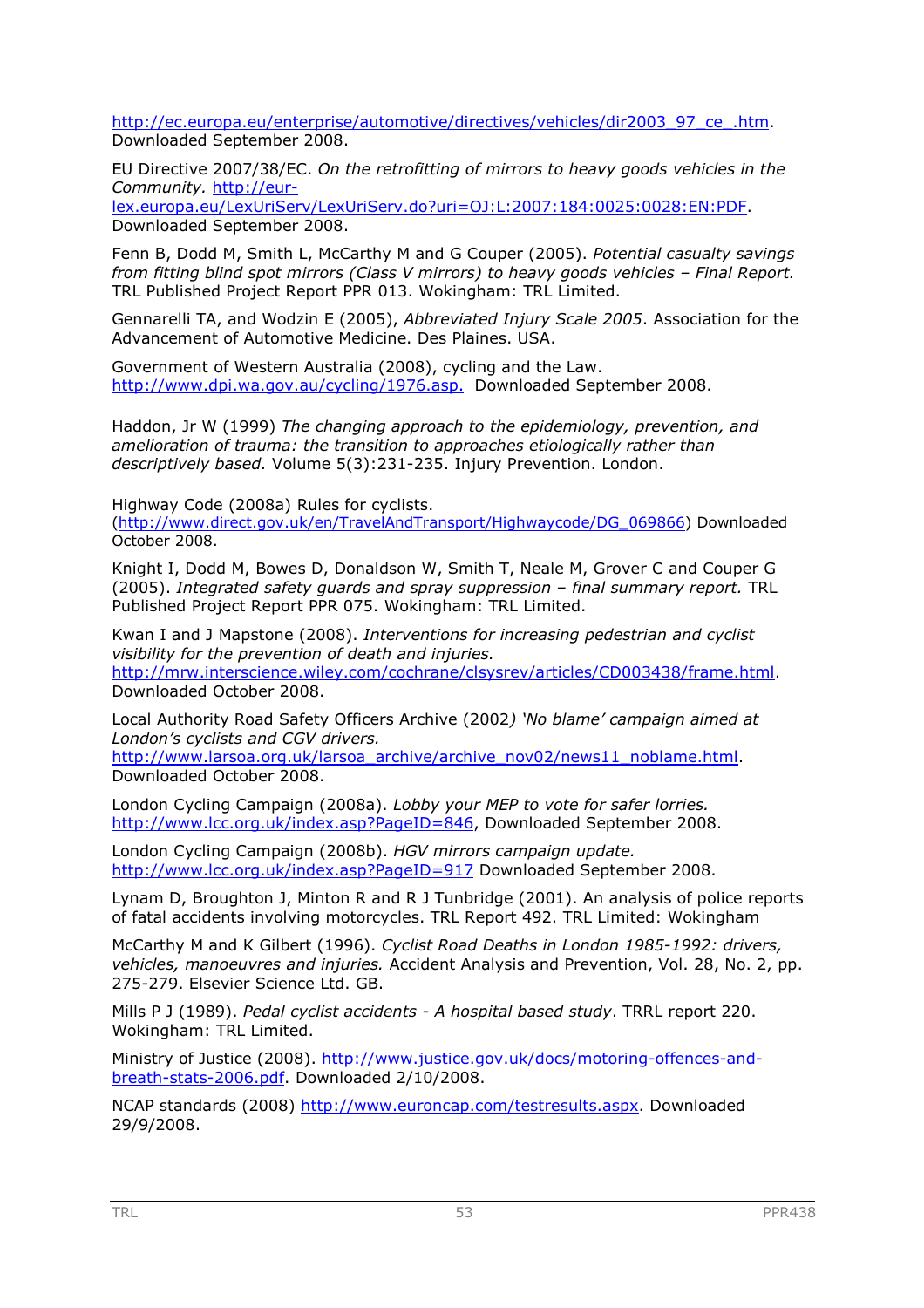Office for National Statistics (2001). *Ethnic Group Statistics: a guide for the collection and classification of ethnicity data.*

http://www.statistics.gov.uk/about/ethnic\_group\_statistics/ Downloaded May 2007.

Road Traffic Act (1991). 1991 Chapter 40.

http://www.opsi.gov.uk/ACTS/acts1991/Ukpga\_19910040\_en\_1.htm. Downloaded August 2008.

RoSPA/CEMEX (2006). *Cyclists and lorries.* RoSPA Road Safety Information factsheet, February 2006.

http://www.rospa.com/roadsafety/advice/cycling/info/cyclists\_and\_lorries\_factsheet\_02 06.pdf. Downloaded August 2008.

RoSPA (2008a)

http://www.rospa.com/RoadSafety/advice/cycling/cyclist\_training\_effectiveness.htm. Downloaded 7/10/2008. Downloaded August 2008.

RoSPA (2008b) http://www.rospa.com/RoadSafety/resources/videos/cycling.html. Downloaded October 2008.

Sentinella J and M Keigan (2005). *Young adolescent pedestrians' and cyclists' road deaths: analysis of police accident files. TRL Report 620.* Wokingham: TRL Limited.

Steer Davies Gleave (2008). *Cycling in London.* Transport for London. London.

The Cochrane Library (2006) *Misconceptions regarding case-control studies of bicycle helmets and head injury*. http://dx.doi.org/10.1016/j.aap.2005.01.009

The Cochrane Library (2008a*) Bicycle helmet legislation for the uptake of helmet use and prevention of head injuries.* 

http://mrw.interscience.wiley.com/cochrane/clsysrev/articles/CD005401/frame.html. Downloaded October 2008.

The Cochrane Library (2008b*). Helmets for preventing head and facial injuries in bicyclists*. http://www.cyclehelmets.org/1069.html. Downloaded August 2008.

Towner E, Dowswell T, Burkes M, Dickinson H, Towner J and M Hayes (2002). *Bicycle Helmets: review of effectiveness (No 30).* Road Safety Research Report number 30. Department for Transport. London.

Transport for London (2005a). *London Cycling Design Standards.*  http://www.tfl.gov.uk/businessandpartners/publications/2766.aspx. Downloaded August 2008.

Transport for London (2005b*). Review of procedures associated with the development and delivery of measures designed to improve safety and convenience for cyclists.* http://www.tfl.gov.uk/assets/downloads/businessandpartners/cycling-review.pdf. Downloaded October 2008.

Transport for London (2007a). *London Travel Report 2007.* http://www.tfl.gov.uk/assets/downloads/corporate/London-Travel-Report-2007-final.pdf. Downloaded October 2008.

Transport for London (2007b). *Road Safety Audit 2007*  http://www.tfl.gov.uk/assets/downloads/Road\_Safety\_Audit\_issue2.pdf. Downloaded October 2008.

Transport for London (2008a). *Advertising campaign directed towards drivers on 'inattention blindness' in which people fail to see a change in their surroundings because their attention is elsewhere.*

http://www.tfl.gov.uk/corporate/projectsandschemes/roadsandpublicspaces/7599.aspx. Downloaded October 2008.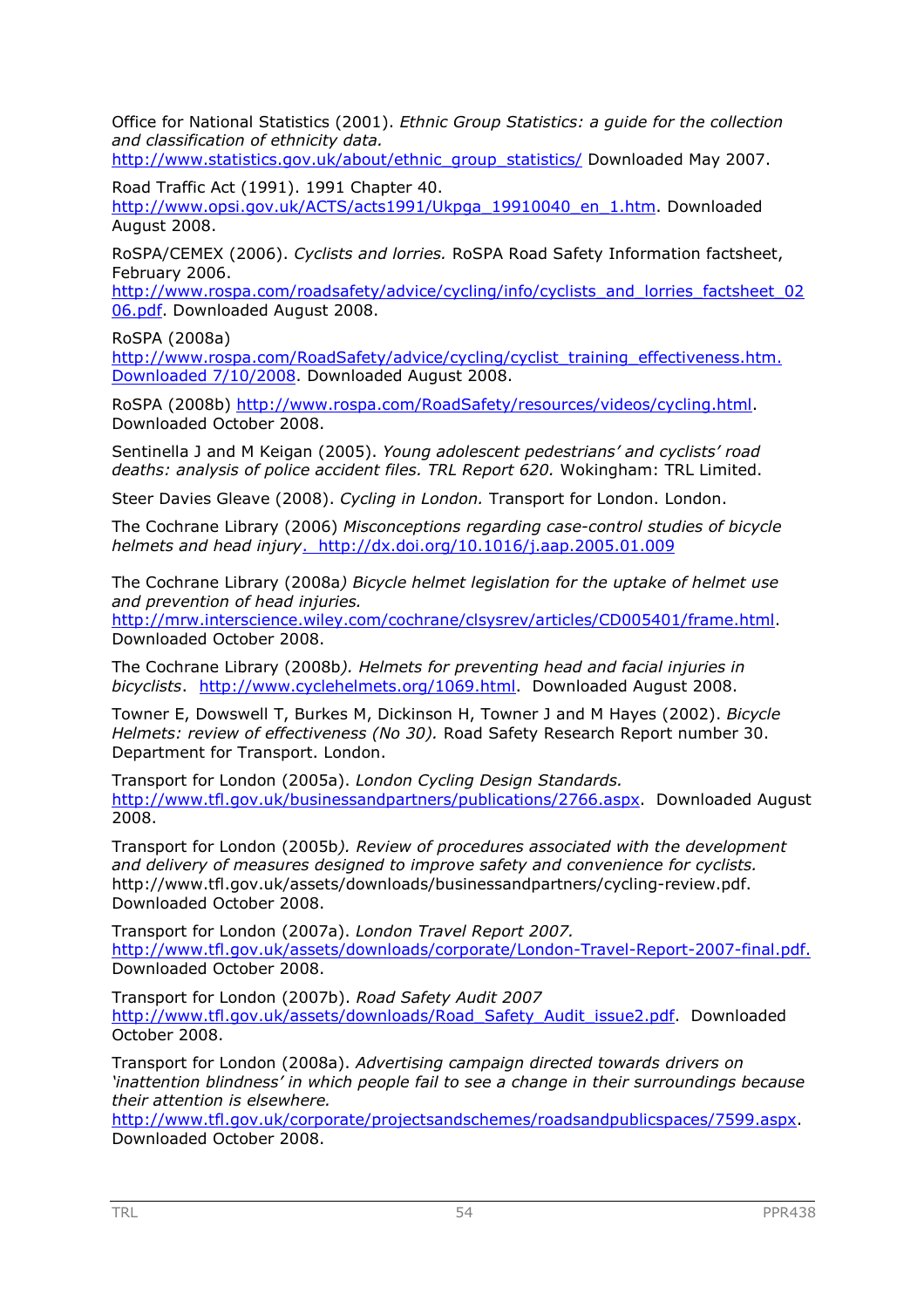Transport for London (2008b) *Freight Operator Recognition Scheme (FORS).* http://www.tfl.gov.uk/businessandpartners/freight/1286.aspx. Downloaded October 2008.

Transport for London (2008c). *Cycle London.* http://www.tfl.gov.uk/roadusers/cycling/9051.aspx. Downloaded October 2008.

Transport for London (2008d). *Cycle London, cycle training.* http://www.tfl.gov.uk/roadusers/cycling/9065.aspx. Downloaded October 2008.

Webster D C and R E Layfield (2003). *Review of 20mph zones in London Boroughs*. TRL Report PPR 243. Wokingham: TRL Limited

Webster N (2006) *Pedal Cyclist Fatalities involving Goods Vehicles from January 1999 – May 2004.* London Road Safety Unit, TfL Street Management, London. July 2006

World Bank (2003) *Why is Road Safety an important public health issue?* http://siteresources.worldbank.org/INTPHAAG/Resources/AAGRoadSafety3-04.pdf. Downloaded March 2007.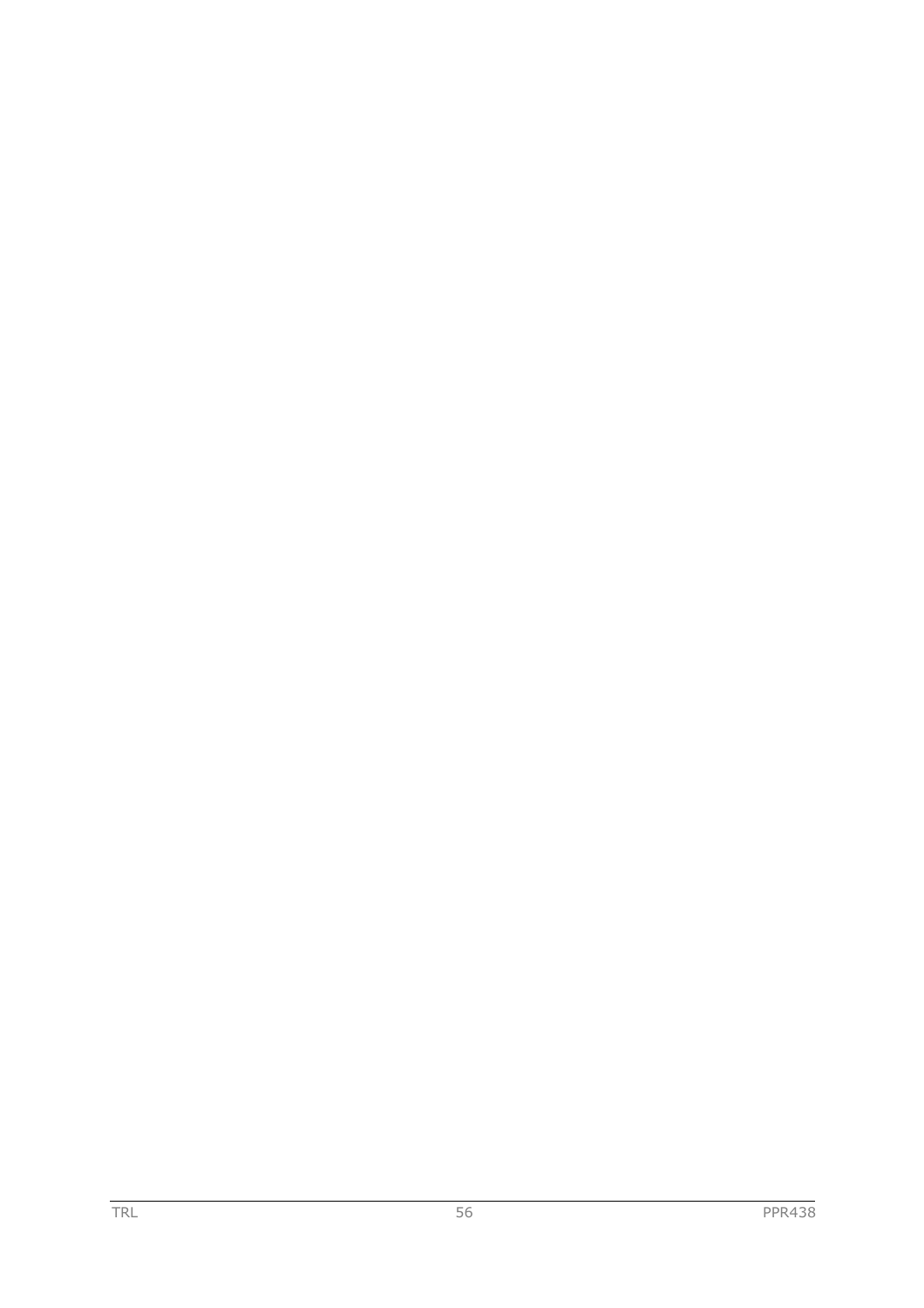# **Appendix A More detail on broad collision types used in Table 3-1**

| <b>Broad collision</b><br>type                                                   | More detail from collision narrative                                                                                                          | Total |  |  |  |
|----------------------------------------------------------------------------------|-----------------------------------------------------------------------------------------------------------------------------------------------|-------|--|--|--|
| A<br>(Heavy goods)<br>vehicle or bus or<br>coach was turning<br>left or changing | The cyclist and the heavy goods vehicle were both stationary, they pulled<br>away as the traffic lights changed and the driver was distracted |       |  |  |  |
|                                                                                  | The heavy goods vehicle was turning left and struck the cyclist who was<br>going straight ahead                                               |       |  |  |  |
| lane to left and                                                                 | The heavy goods vehicle cut 'short' an overtaking manoeuvre                                                                                   |       |  |  |  |
| struck pedal<br>cyclist)                                                         | The heavy goods vehicle was turning left and struck the cyclist                                                                               | 12    |  |  |  |
|                                                                                  | The bus or coach was turning left                                                                                                             |       |  |  |  |

| A Total                                                        |                                                                                                                                                 | 23 |  |  |  |  |  |
|----------------------------------------------------------------|-------------------------------------------------------------------------------------------------------------------------------------------------|----|--|--|--|--|--|
| B<br>(Pedal cyclist lost)                                      | The cyclist's load or bicycle made contact with other vehicle and cyclist<br>starts to fall                                                     |    |  |  |  |  |  |
| control or wobbles                                             | The cyclist clipped, lost control and was run over                                                                                              |    |  |  |  |  |  |
| or makes possible<br>slight contact with<br>the other vehicle) | The cyclist lost control and fell                                                                                                               | 4  |  |  |  |  |  |
|                                                                | The cyclist wobbled possible that the other vehicle was too close                                                                               |    |  |  |  |  |  |
|                                                                | The cyclist wobbled and fell under the heavy goods vehicle                                                                                      |    |  |  |  |  |  |
|                                                                | The cyclist and the heavy goods vehicle were alongside at a junction, too<br>close and the cyclist fell under the rear of a heavy goods vehicle | -1 |  |  |  |  |  |
| <b>B</b> Total                                                 |                                                                                                                                                 |    |  |  |  |  |  |

| ווסיטו ש           |                                        |  |
|--------------------|----------------------------------------|--|
|                    | The cyclist was riding across the road |  |
| (Pedal cyclist was |                                        |  |

| road)   |  |
|---------|--|
| C Total |  |

riding across the

| C Total                               |                                                                                                      | 11 |
|---------------------------------------|------------------------------------------------------------------------------------------------------|----|
|                                       | The cyclist moved across the front of a heavy goods vehicle to turn left<br>and was struck from rear |    |
|                                       | The cyclist was struck from behind by a speeding vehicle                                             | 2  |
|                                       | The cyclist was struck from rear by a car                                                            |    |
|                                       | The cyclist was struck from rear by a heavy goods vehicle                                            |    |
| D                                     | The cyclist was struck from rear by a motorcycle                                                     |    |
| (Pedal cyclist)                       | The cyclist was struck from rear by a bus or coach                                                   |    |
| struck from rear by<br>other vehicle) | The cyclist was struck from rear by a speeding motorcycle                                            | 2  |
|                                       | The cyclist was struck from rear in bus/cycle lane                                                   |    |
| D Total                               |                                                                                                      | 11 |
| F                                     | The cyclist was changing lane                                                                        |    |
|                                       | The cyclist was changing lane and struck by speeding vehicle from                                    |    |
|                                       |                                                                                                      |    |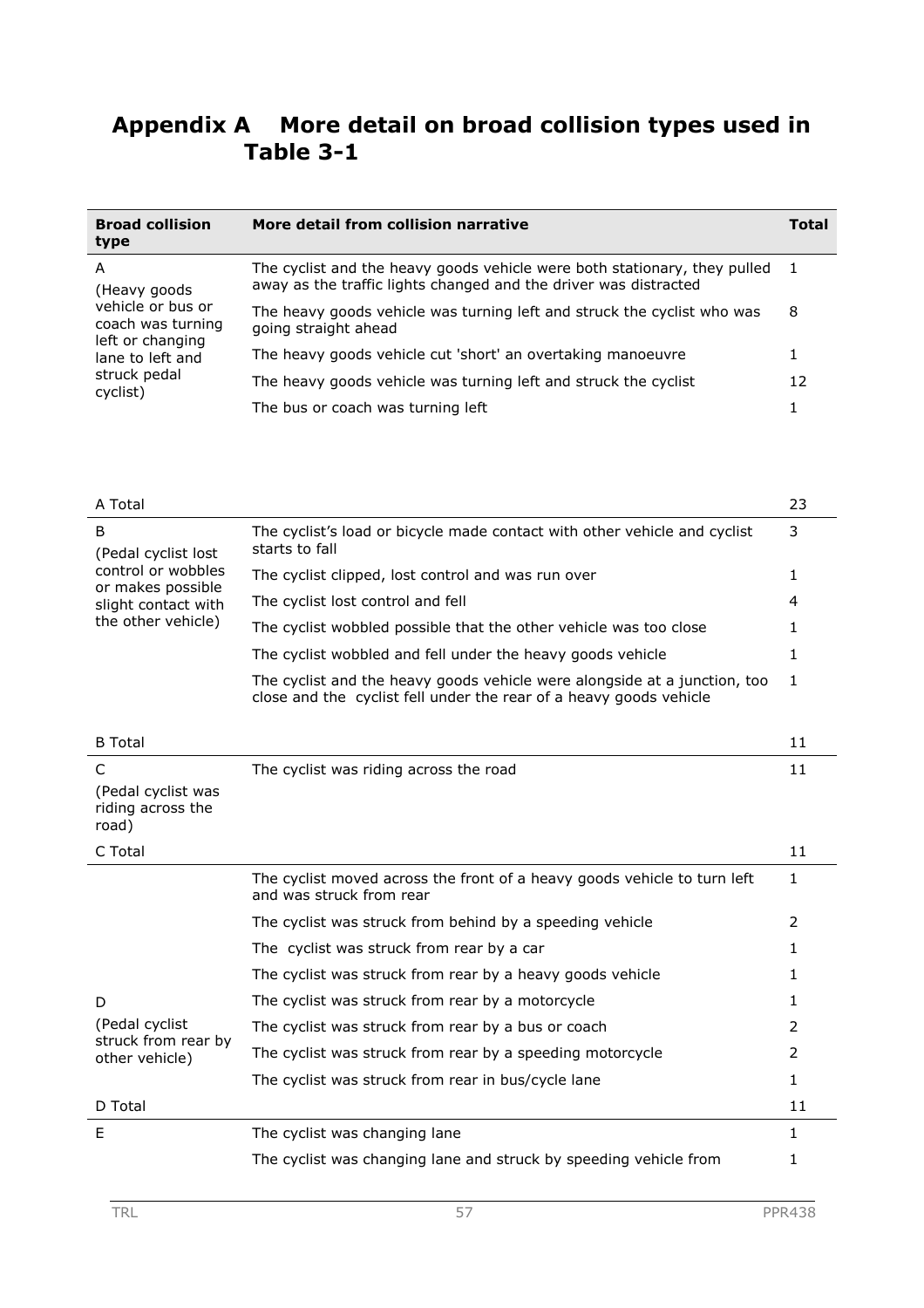| Pedal cyclist                                                   | opposite direction                                                                                       |                |
|-----------------------------------------------------------------|----------------------------------------------------------------------------------------------------------|----------------|
| moves out to pass                                               | The cyclist was changing lane and was struck by vehicle from behind                                      | $\mathbf{1}$   |
| parked vehicles or<br>veers to the right<br>or is turning right | The cyclist lost control, moved to the right and was struck by a car<br>travelling in the same direction | 1              |
|                                                                 | The cyclist was turning right when struck by a speeding car at ATS<br>junction                           | 1              |
|                                                                 | The cyclist veered to the centre of the road and was struck by car<br>travelling in the same direction   | $\mathbf{1}$   |
|                                                                 | The cyclist veered to centre of road and was struck by a taxi travelling in<br>the same direction        | 1              |
|                                                                 | The cyclist moved out to overtake parked vehicles and was struck from<br>behind                          | $\mathbf{1}$   |
| E Total                                                         |                                                                                                          | 8              |
| F                                                               | A car turned right across the cyclist's path                                                             | $\mathbf{1}$   |
| (Other vehicle<br>changing lane or                              | The cyclist was overtaking a queue of traffic and was struck by a van<br>turning right                   | 1              |
| has turned across<br>the pedal cyclists'<br>path or has lost    | A heavy goods vehicle was changing lane to avoid a car and struck the<br>cyclist who was alongside it    | $\mathbf{1}$   |
| control)                                                        | The other vehicle was changing lane                                                                      | $\mathbf{1}$   |
|                                                                 | The other vehicle was speeding or lost control and struck the cyclist                                    | 2              |
|                                                                 | A bus or coach turned right into path of cyclist                                                         | 1              |
| F Total                                                         |                                                                                                          | 7              |
| G                                                               | The cyclist against lights                                                                               | $\mathbf{1}$   |
| (Pedal cyclist                                                  | cyclist crossing road against lights struck by car 'on green'                                            | 1              |
| against lights)                                                 | cyclist crossing road against red light                                                                  | 2              |
|                                                                 | cyclist rode over junction against red light                                                             | 2              |
|                                                                 |                                                                                                          |                |
| G Total                                                         |                                                                                                          | 6              |
| н                                                               | Parked car - door opening                                                                                | 4              |
| (Other vehicle door<br>opened)                                  |                                                                                                          |                |
| H Total                                                         |                                                                                                          | 4              |
| Ι                                                               | cyclist emerging from side road and parked vehicles                                                      | 1              |
| (Pedal cyclist<br>entering main<br>road)                        | cyclist emerging onto road                                                                               | 1              |
| I Total                                                         |                                                                                                          | $\overline{2}$ |
| L<br>(Other vehicle<br>against lights)                          | cyclist struck by car that disobeyed red light                                                           | 1              |
| J Total                                                         |                                                                                                          | 1              |
| O                                                               | cyclist entered road to pass parked van, heavy goods vehicle could not                                   | 1              |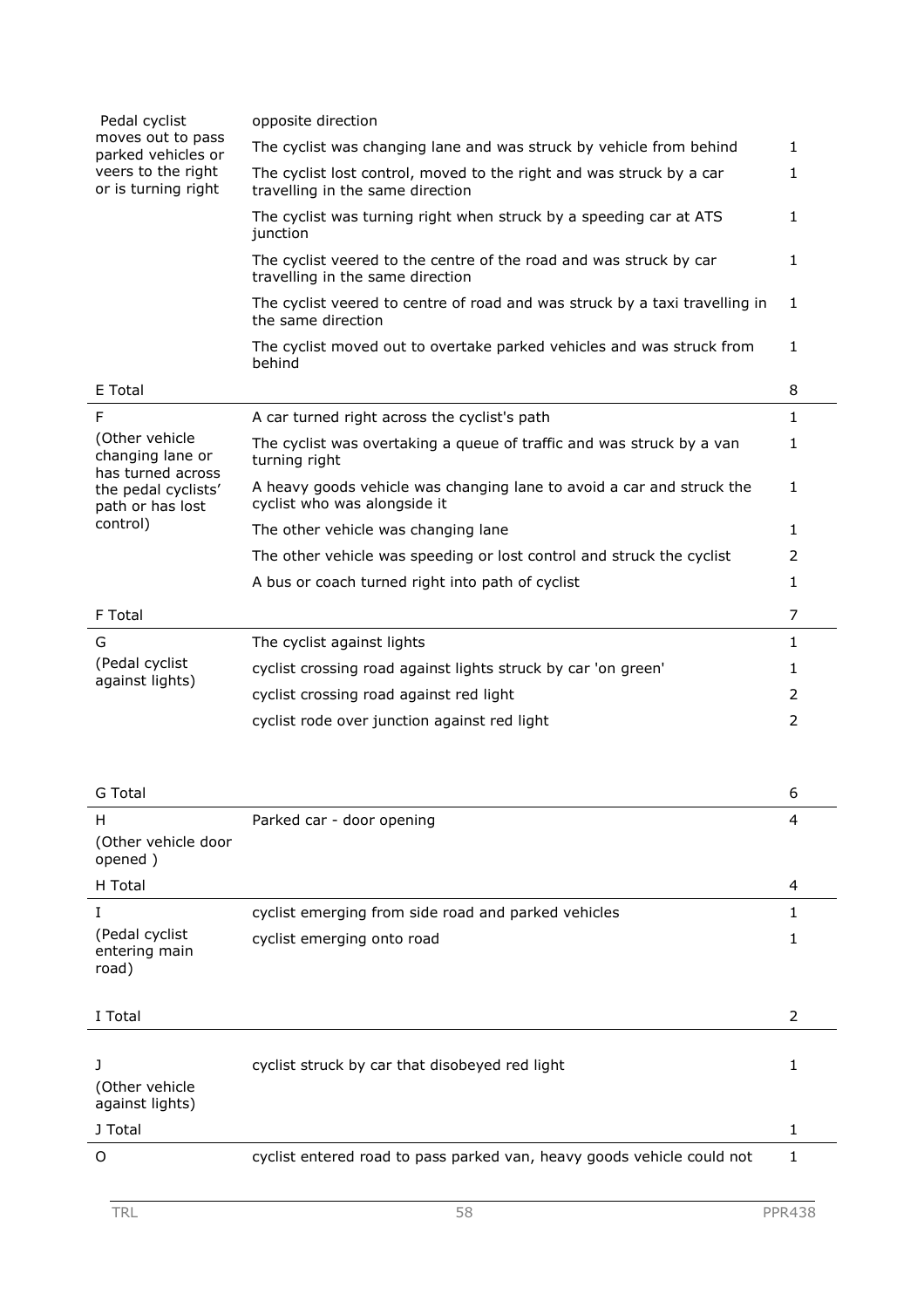| (Other) | pass, van reversed into cyclist                                             |    |
|---------|-----------------------------------------------------------------------------|----|
|         | cyclist hit parked vehicle                                                  | 1  |
|         | cyclist on pavement cycleway struck by stolen light goods vehicle           |    |
|         | cyclist riding in wrong direction along coned off lane struck by motorcycle | 1  |
|         | Cyclist hit oncoming car                                                    |    |
|         | cyclist struck by car carrying out a U-turn in front                        |    |
|         | heavy goods vehicle turning right                                           |    |
|         | Cyclist on pavement and hits wooden post                                    | 1  |
| O Total |                                                                             | 8  |
| All     |                                                                             | 92 |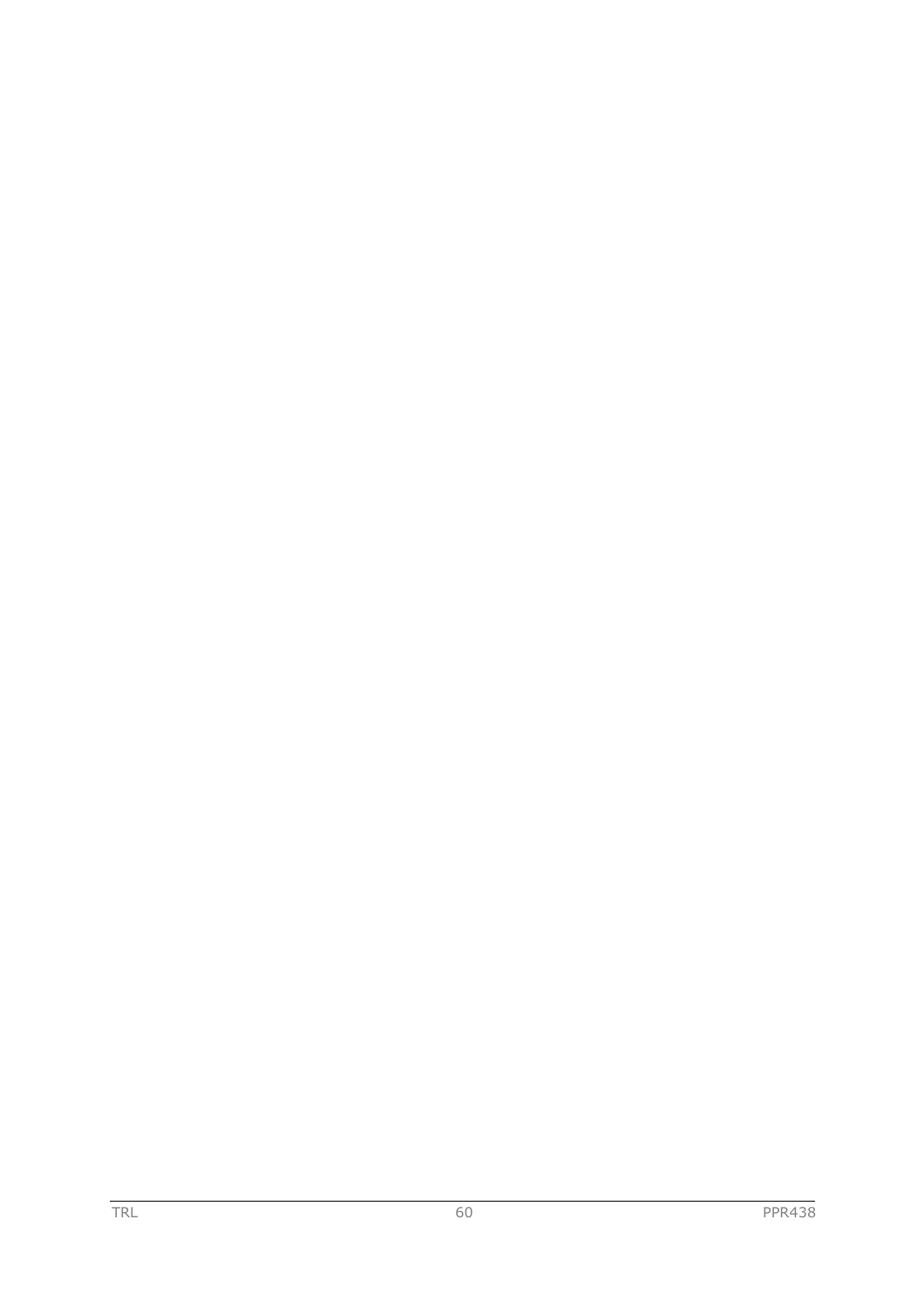# **Appendix B Interventions considered beneficial to cases studied**

This appendix describes interventions to improve pedal cycle safety. These have been included based on published work, readily available grey literature and inputs from TRL and Transport for London cycling experts.

The interventions listed and described in this section are only those which were thought to be beneficial based on the evidence in the fatal files. Further interventions were considered by the research team and the full list is in Appendix C, including a repeat of those shown in Appendix B.

The interventions are grouped into Engineering, Education (including training and publicity), and Enforcement – the 3 E's. Some interventions include activity in more than one of the three E's. The three E's are commonly understood areas of activity within road safety. The funding, resources, skills and people charged with delivering each of these types of activity are often distinct. Sometimes, the interventions themselves are not so distinctly categorised. In such cases, the intervention has been assigned to one category (Engineering, Education or Enforcement), but the relevance to other categories has been noted. Working across these boundaries is strongly encouraged and can be expected to lead to improved delivery. For example, publicity advising of changes to enforcement practices is expected to lead to greater compliance, and therefore improved safety, than would be achieved with enforcement alone.

In addition to grouping the interventions into the 3E's, the reliability and nature of the readily available evidence base for the efficacy of each intervention has been reviewed. This has led to a further categorisation of the interventions within each of the Es as follows:

- those that have a strong level of evidence supporting efficacy (usually based on experimental trial and published sources);
- those which are guidance or good practice (usually design guidance and Traffic Advisory Leaflets etc.); and
- those that can be thought of as potentially good ideas for safety, but for which little or no evidence supporting their efficacy has been found.

For the interventions in the second group (good practice), it can be the case that safety considerations form only part of the reasoning behind particular recommendations or good practice approaches put forward.

The interventions are presented in Table B-1 identifying how they are categorised within this framework (the 3E's and the nature of the evidence-base).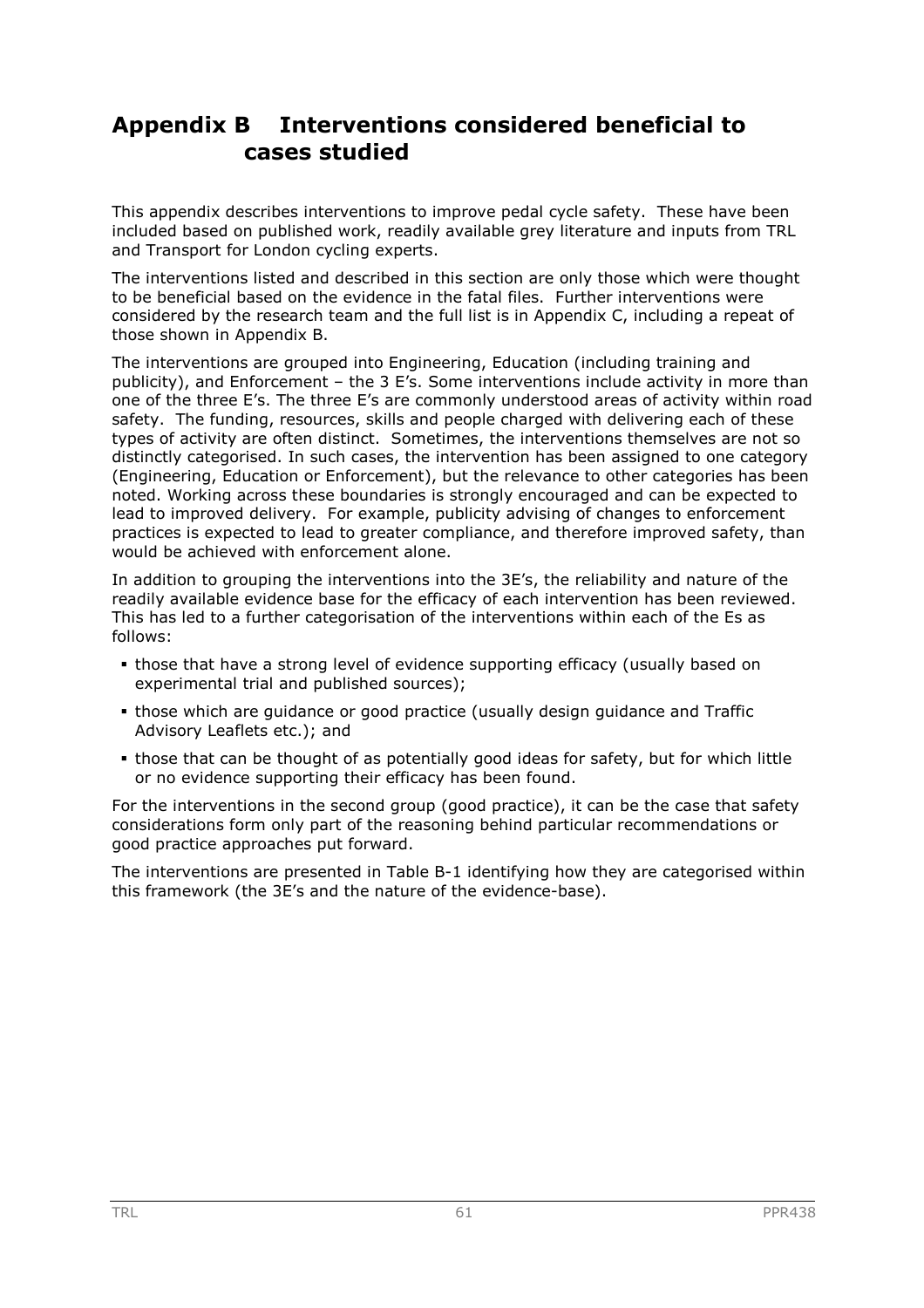|                        | Engineering                                                                              | Education                                                           | Enforcement                                                |
|------------------------|------------------------------------------------------------------------------------------|---------------------------------------------------------------------|------------------------------------------------------------|
| Evidence based         | • B.1.1.1 Introduce or improve<br>cycle lanes<br>• B.1.1.2 Propose changes to            | B.2.1.1 Improve pedal<br>cyclists' awareness of other<br>road users | • B.3.1.1 Speed<br>enforcement                             |
|                        | junction layout                                                                          | B.2.1.2 Cycle training                                              |                                                            |
|                        | B.1.1.3 Change Automatic<br>Traffic Signal (ATS) priority                                | . B.2.1.3 Improve drivers'<br>awareness of pedal cyclists           |                                                            |
|                        | • B.1.1.4 Speed limit reduction                                                          |                                                                     |                                                            |
|                        | • B.1.1.5 Improve field of view<br>for heavy goods vehicle<br>drivers - mirrors          |                                                                     |                                                            |
|                        | • B.1.1.6 Improve field of view<br>for heavy goods vehicle<br>drivers - sensors and CCTV |                                                                     |                                                            |
|                        | B.1.1.7 Improve side guards<br>٠<br>on heavy goods vehicles                              |                                                                     |                                                            |
| Good Practice          | B.1.2.1 Introduce other<br>cycling infrastructure                                        | • B.2.2.1 Reduce impaired<br>cycling                                | • B.3.2.1 Drinking and<br>driving or riding                |
|                        |                                                                                          | . B.2.2.2 Cycle helmet use                                          |                                                            |
|                        |                                                                                          | • B.2.2.3 Improve pedal<br>cyclists' conspicuity                    |                                                            |
|                        |                                                                                          | • B.2.2.4 Address carrying<br>loads on bicycles                     |                                                            |
|                        |                                                                                          | • B.2.2.5 Roadworthiness of<br>bicycles                             |                                                            |
|                        |                                                                                          | B.2.2.6 Roadworthiness of<br>vehicles                               |                                                            |
| Other<br>interventions |                                                                                          |                                                                     | • B.3.3.1 Parking near<br>junctions or within<br>bus lanes |

**Table B - 1: The Engineering, Education and Enforcement interventions** 

Another way to consider particularly the Education and Engineering interventions is whether they are targeting cyclists, or whether they are targeting other road users. This distinction is made to emphasise the point that all road users are responsible for the safety of themselves and others.

Educational interventions can further be thought of as those that are aimed at changing the levels of Awareness, Behaviour or Competence of road users – both cyclists and other road users. The distinction between these aims can be helpful in that the channels or methods through which changes can be made might be different. The table below uses the problem of collisions involving pedal cycles and left-turning heavy goods vehicles as an example.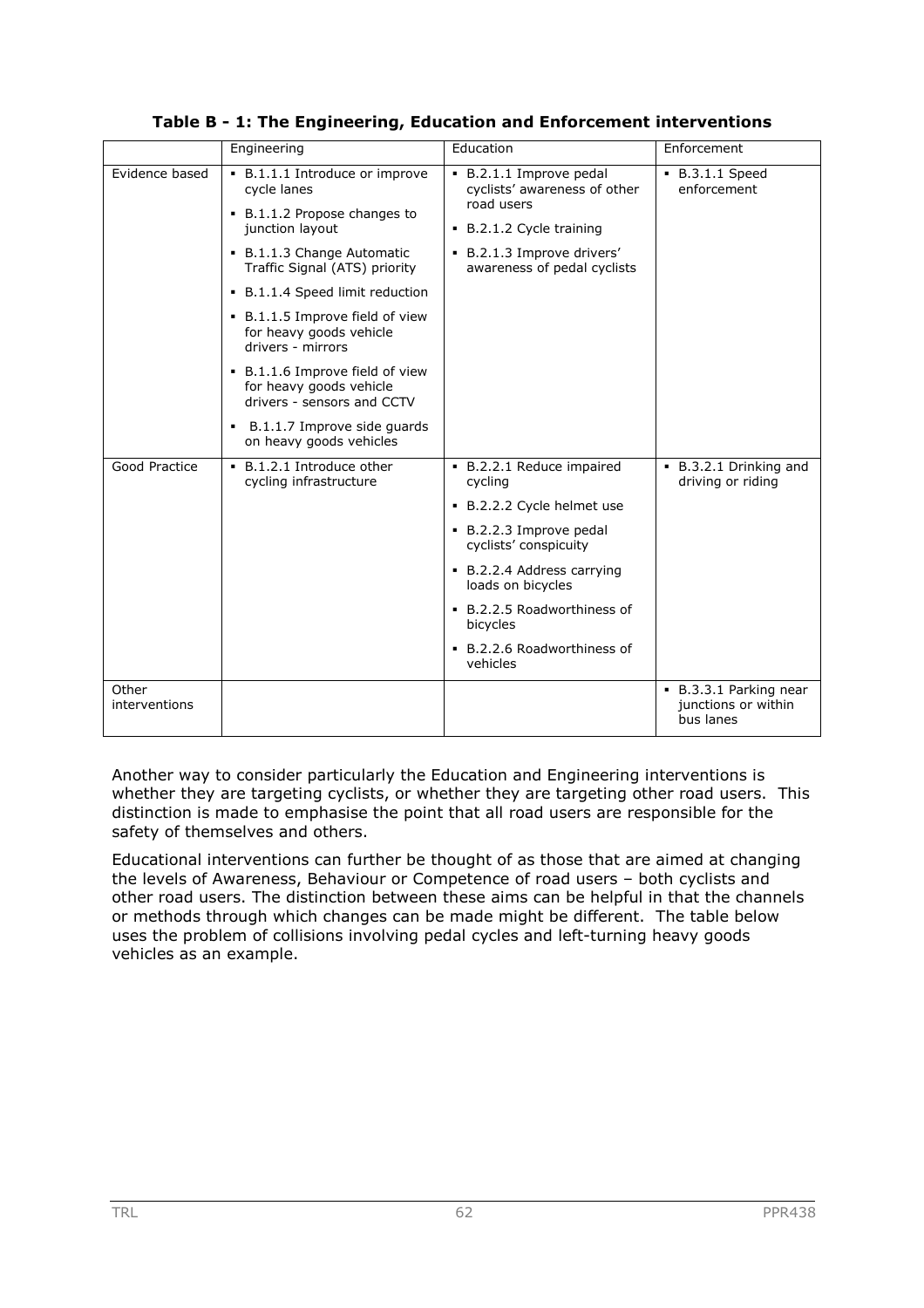| Change                   | <b>Target</b>                                                                                                                                                     | Approach                                                                                                                                                        | <b>Desired Outcome</b>                                                                                                                                                          |
|--------------------------|-------------------------------------------------------------------------------------------------------------------------------------------------------------------|-----------------------------------------------------------------------------------------------------------------------------------------------------------------|---------------------------------------------------------------------------------------------------------------------------------------------------------------------------------|
| <b>Awareness</b>         | <b>Pedal cyclists</b><br>unaware that left<br>turning heavy goods<br>vehicles are often<br>positioned as if going<br>straight ahead when<br>they are turning left | Ad-campaigns<br>making cyclist aware of this<br>issue so that they are more<br>likely to consider what heavy<br>goods vehicles are likely to do<br>at junctions | Pedal cyclists aware of<br>the positioning of left<br>turning heavy goods<br>vehicles. Knowledge of<br>the risk will empower<br>them to consider their<br>action to mitigate it |
| <b>Behaviour</b>         | <b>Pedal cyclists</b><br>not wearing cycle<br>helmets and high<br>visibility clothing                                                                             | <b>Education</b><br>to inform pedal cyclists of<br>importance of wearing helmets<br>and high visibility clothing and<br>include in cycle training               | Pedal cyclists wear<br>high visibility clothing<br>and cycle helmets                                                                                                            |
| Competence/skills        | <b>Pedal cyclists</b><br>waiting at lights<br>alongside heavy goods<br>vehicles without<br>making efforts to make<br>themselves more<br>visible                   | <b>Pedal cycle training</b><br>to include specifically the<br>positioning when alongside a<br>heavy goods vehicle                                               | <b>Pedal cyclists moving</b><br>forward at junctions or<br>otherwise making<br>themselves more visible<br>to heavy goods vehicle<br>drivers                                     |
| <b>Competence/skills</b> | Heavy goods vehicle<br>drivers<br>unaware of the<br>presence of pedal<br>cyclists when making<br>left turning manoeuvre                                           | <b>Vehicle checks</b><br>of side quards and mirrors are<br>fitted and used correctly                                                                            | <b>Heavy goods vehicles</b><br>with suitable mirrors and<br>side quards that are<br>fitted and used correctly                                                                   |

Transport for London already undertakes varying levels of activity along the lines of some of the interventions described here.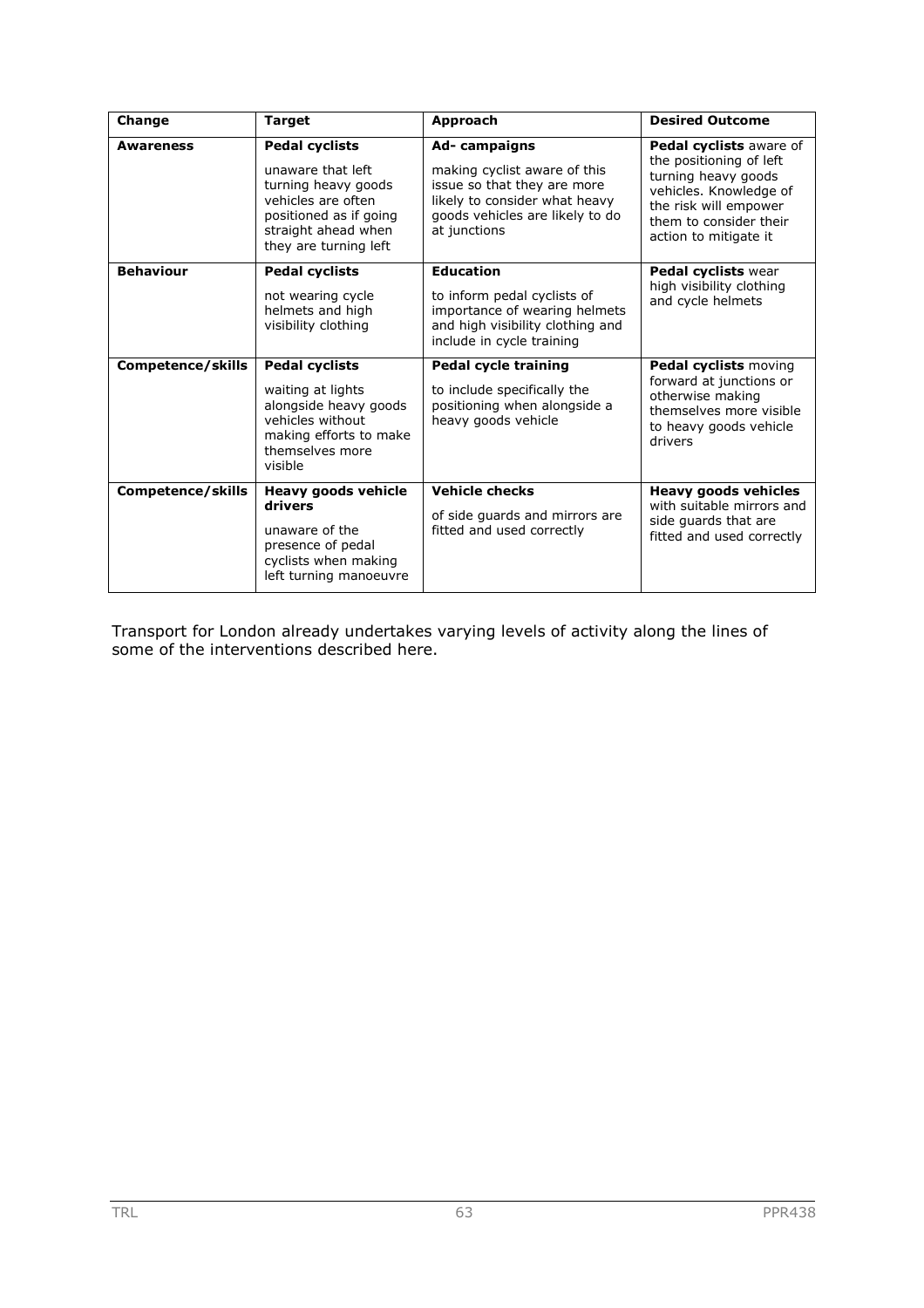# **B.1 Engineering interventions**

There is a wide variety of engineering interventions available to make cycling safer and more convenient. These range from cycle-specific measures, including completely segregated paths, through to measures such as speed reduction that are not specifically targeted at cyclists but which can be very beneficial to them. Recent guidance from Cycling England on cycle friendly infrastructure recognises the latter as "invisible" cycling infrastructure.

Separate provision for cyclists is often assumed to be preferable, but as well as being impractical to introduce in many locations, especially where space is constrained, it can also introduce problems of its own. These include conflict with pedestrians on shared-use paths, loss of priority at side road crossings adding delay and inconvenience for cyclists and conflicts with other vehicles at crossings and junctions. In addition, cycle lanes can restrict the ability of cyclists to position themselves correctly for turning right, and passing obstacles and, if of insufficient width, can encourage drivers to pass too close.

For these reasons best practice guidance on cycle infrastructure usually refers to a 'hierarchy of measures' which advocates traffic and speed reduction before off-road provision. The hierarchy, as set out in Department for Transport Local Transport Note LTN 1/04 - Policy, Planning and Design for Walking and Cycling, recommends:

| Consider<br>first | Traffic reduction                                                                                                      |
|-------------------|------------------------------------------------------------------------------------------------------------------------|
|                   | Speed reduction                                                                                                        |
|                   | Junction treatment, hazard site treatment, traffic management                                                          |
|                   | Redistribution of the carriageway (bus lanes, widened nearside lanes etc)                                              |
|                   | Cycle lanes, segregated cycle tracks constructed by reallocation of<br>carriageway space, cycle tracks away from roads |
| Consider<br>last  |                                                                                                                        |

This approach is reflected in Cycling England's Design Checklist (Cycling England, 2007) and it is recommended that the interventions discussed below are all considered within these overall principles.

Furthermore the interventions discussed below often refer to the London cycling design standards (Transport for London, 2005a).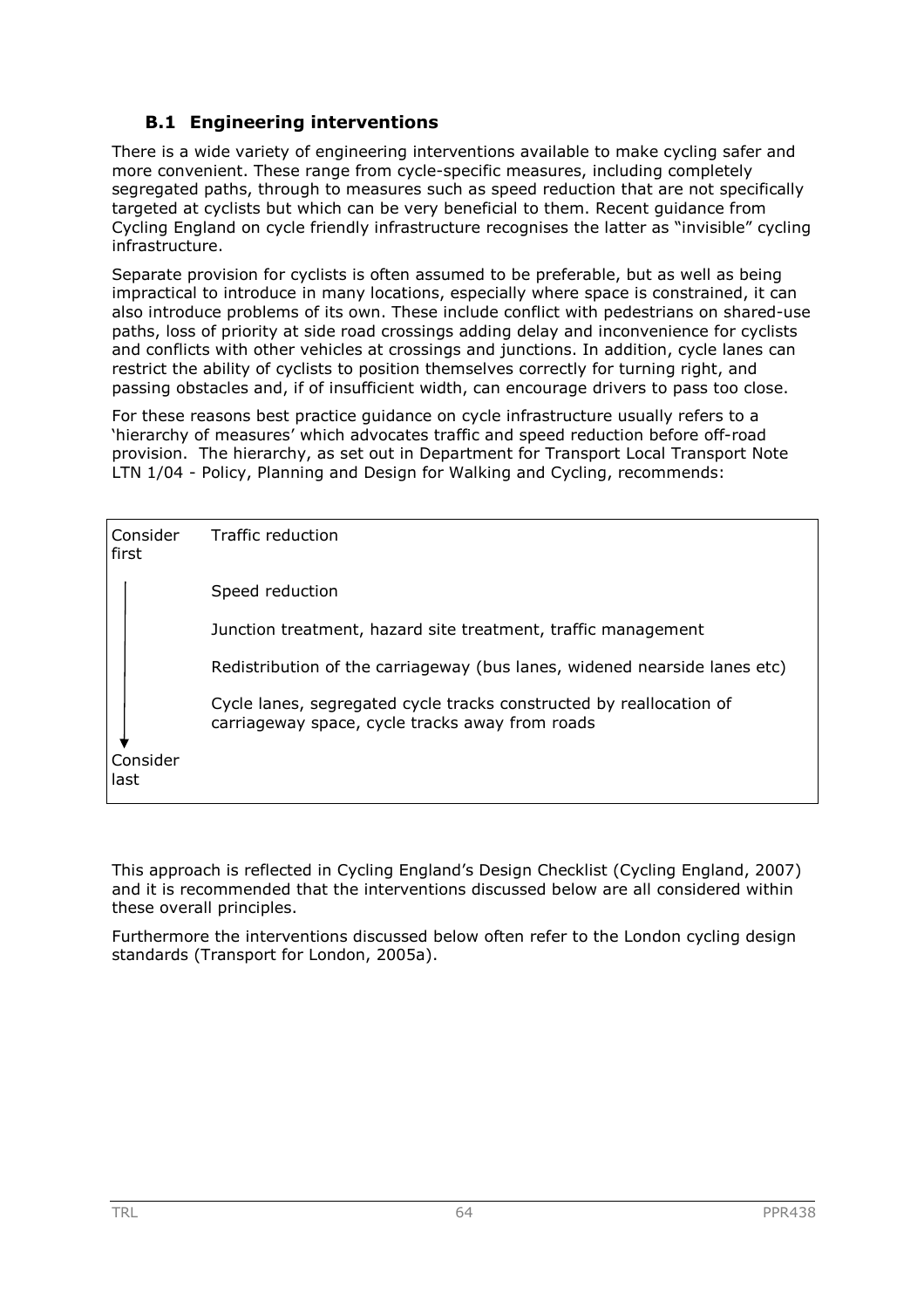## *B.1.1 Evidence based*

#### *B.1.1.1 Introduce or improve cycle lanes*

This intervention is largely aimed at pedal cyclists. Cycle lanes can help pedal cyclists by providing a clear route so that they can maintain progress in congested traffic and by providing a marked route through a junction increasing the awareness of pedal cyclists by other road users. However, the road layout in London is often such that it is not possible to allocate dedicated road space to cycles (or buses). Where provided, cycle lanes should be a minimum of 1.5m wide (Transport for London, 2005a). Cycle lanes can also restrict or at least discourage correct road positioning when cyclists are turning right or need to change lanes. Where cycle lanes (Transport for London, 2005a) are introduced, the cost of remedial measures to the carriageway surface should be included within the scheme budget.

Cycle lanes should be continuous and made conspicuous across side roads at junctions, for example at right turning lanes.

A mandatory cycle lane, from which motor vehicles are excluded by Traffic Regulation Order, should be continued across the mouths of side roads. At these locations, however, the lane should be advisory because other traffic needs to cross it. Colour is useful to reduce blockage by emerging vehicles. Advisory lanes are otherwise used where mandatory lanes are unsuitable e.g. where vehicles park regularly. However, blockage by parked vehicles will force cyclists into the traffic stream.

Alongside vehicle parking bays, if space permits, the cycle lane should be routed along the offside of the bays and separated by an edge strip at least 0.5m wide (Transport for London, 2005a) such that an opening door does not endanger a cyclist.

On bends and corners, long vehicles can encroach on a cycle lane. If possible the carriageway should be widened or the number of traffic lanes reduced. Although a cycle lane was not present, one of the collisions studied involved a cyclist colliding with the side of a heavy goods vehicle pulling away from signals on a bend. The risk of such a collision occurring could have been reduced if the kerb had been realigned to reduce the curvature.

## *B.1.1.2 Propose changes to junction layout*

This intervention is largely aimed at pedal cyclists. A disproportionate number of cycle collisions take place at junctions, so interventions that reduce conflict at junctions can have a very beneficial effect on safety. Best practice in cycle infrastructure guidance recommends that this is done in accordance with the hierarchy of measures, with speed reduction being an important aspect of safety improvement (Transport for London, 2005a). Common conflicts at junctions occur when cyclists are:

- Changing lanes, for example to continue straight ahead when approaching a left-turn filter lane;
- Pulling out into the path of faster traffic, for example to avoid parked vehicles, drain covers, road build outs, as well as to turn right;
- Merging into fast traffic, or having fast traffic merging from the left, a particular problem at large roundabouts and gyratories;
- Being positioned next to turning vehicles, especially long vehicles;
- Using ghosted right turning spaces and lanes, and potentially being exposed to fast traffic passing on the left.

It is possible to use dedicated lanes and crossing points to try to separate the flows of cyclists from other vehicles using the junction, however care must be taken not to add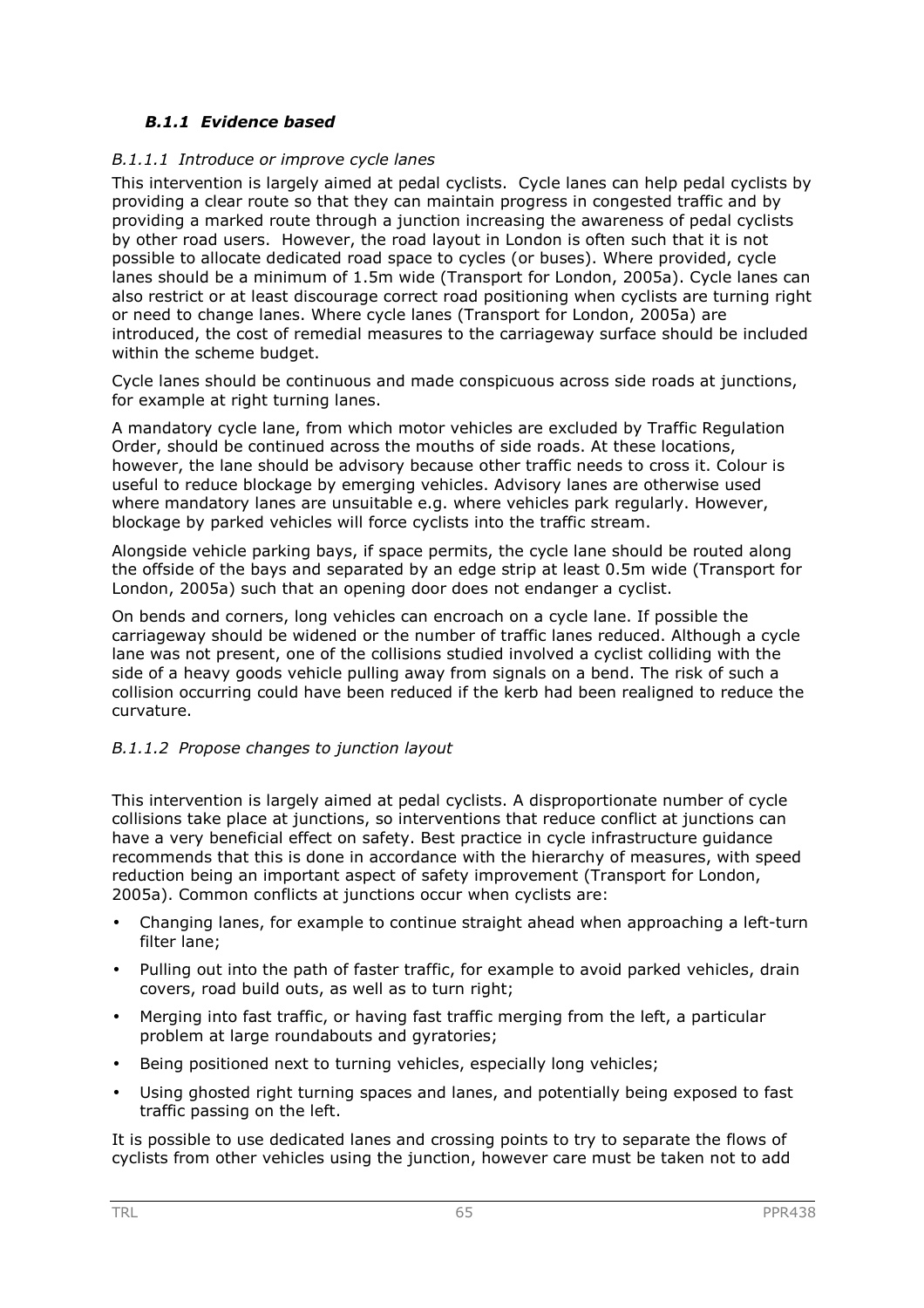new conflicts and potential confusion, as well as added delay and discontinuity for cyclists. If cyclists have to make turning manoeuvres at places where motorists are not expecting them, there is a risk of conflicts.

It is recommended that junctions are assessed on an individual basis, using an appropriate audit methodology such as Cycle Audit and Review (Transport for London, 2007b) and that any changes are designed in accordance with the hierarchy of measures. Cycling England's Design Checklist (Cycling England, 2007) provides a useful summary of approaches to improving junctions for cyclists.

For collisions involving cyclists emerging from a side road, making parking illegal within 50m of a junction, along with kerb realignment to improve visibility and reduction of vehicle speeds would be beneficial. However, kerb realignment can produce a pinch point for cyclists on the main road, which can reduce safety for them unless traffic flows are very low. Installing a raised table at the junction would also reduce speeds but create an obstacle for cyclists to ride over. The design standards for junctions are covered in (Transport for London, 2005a) and there is a recommendation for a safety check to be carried out at the location of a fatal collision. If a new junction is installed or a junction is amended then a road safety audit will be carried out. For example, the design and introduction of a new cycle scheme for Blackfriars bridge after a cycle review which was carried out for Transport for London by TRL (Transport for London, 2005b).

## *B.1.1.3 Change Automatic Traffic Signal (ATS) priority*

This intervention is largely aimed at pedal cyclists. In addition to ASLs, engineering measures to improve pedal cyclists' safety at signalled junctions are covered in the guidance produced by Transport for London (2005a), Cycling England (2007) and the Dutch publication Design Manual for Bicycle Traffic produced by CROW (Information and Technology Platform for Transport, Infrastructure and Public Space (CROW,2007)). Collisions between left-turning large vehicles and pedal cyclists going ahead or turning left could be avoided by, for example, the use of:

- Cycle bypasses (designed as a short length of cycle track)
- A separately signalled slip lane placing the cyclist ahead of the traffic queue
- An 'early green' facility on a separately signalled short length of cycle track at the junction.

Although not permissible in the UK, detectors specifically for pedal cyclists can be used to detect slow-moving pedal cyclists clearing a junction and create an 'all red' period (Cycling England, 2008). This avoids potential conflict with other traffic pulling away.

Button operated signal filters could be introduced for right-turning pedal cyclists, a practice used in Western Australia when no other vehicles are present (Government of Western Australia, 2008).

#### *B.1.1.4 Speed limit reduction*

It has been proposed in recently (Crawford, 2008) that a 20mph speed limit could be applied to all residential areas, which could be achieved by the use of average speed cameras and traditional traffic calming measures. Webster and Layfield (2003) found a 50% reduction in pedal cyclist killed and seriously injured casualties after 20mph zones had been applied in London.

## *B.1.1.5 Improve field of view for heavy goods vehicle drivers - mirrors*

This intervention is largely aimed at heavy goods vehicle drivers. A number of different types of mirrors are fitted to heavy goods vehicles to improve the field of view for the drivers. These are intended to reduce blind spots in the immediate area surrounding the vehicle. One of these types of mirror is the Type V, close proximity mirror. These mirrors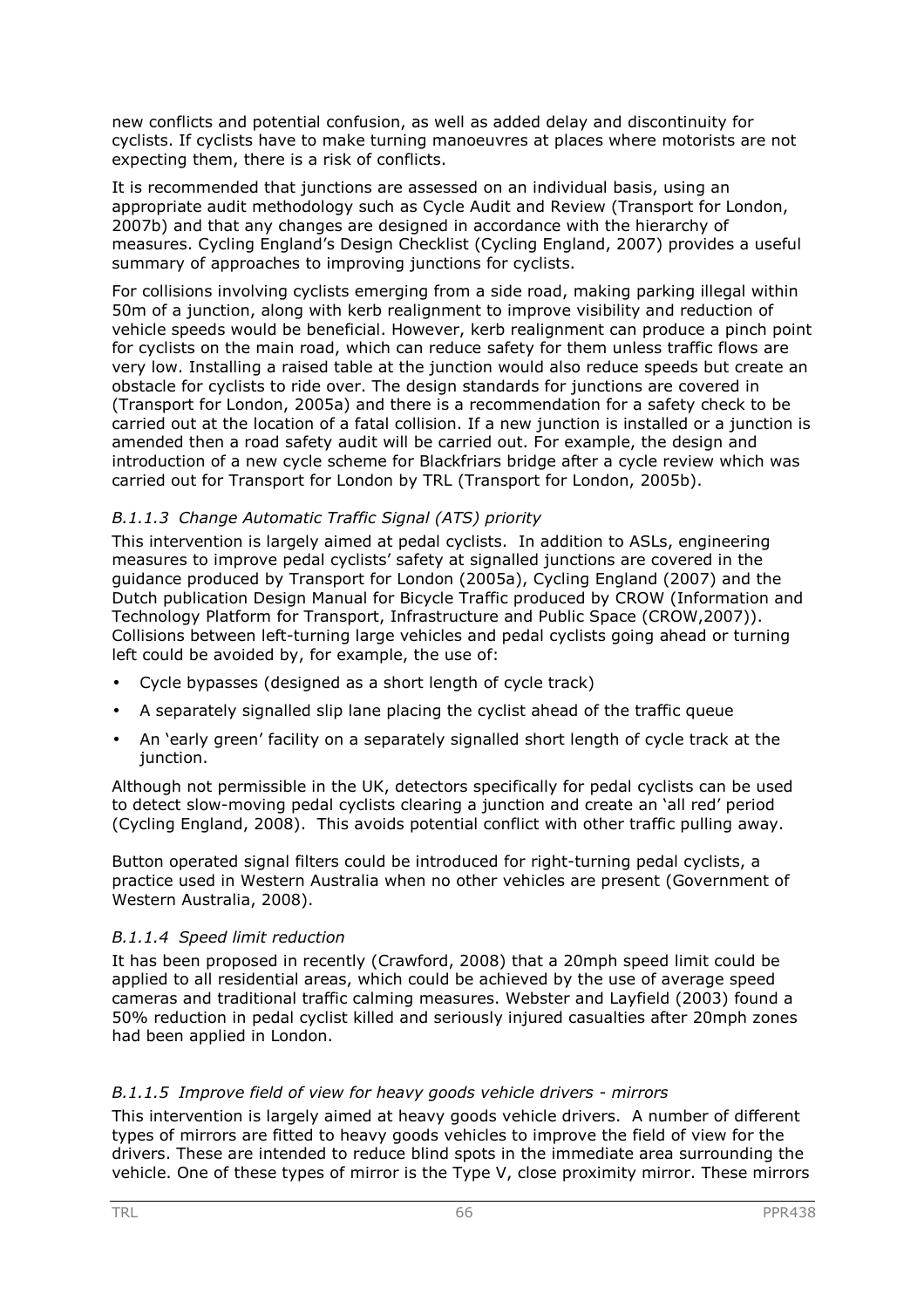are particularly relevant for collisions occurring at junctions that involve a heavy goods vehicle turning left or changing lane to the left with and a pedal cycle alongside the inside of the vehicle. Fenn et al. (2005) concluded that the cost of fitting these mirrors is small but there would be limited annual potential casualty saving to pedal cyclists. Fenn also reported that 90% of heavy goods vehicle drivers surveyed agreed that the use of close proximity mirrors generally contributes to the reduction of heavy goods vehicle collisions, with 61% of drivers claiming that use of this mirror had helped them to avoid a potential collision in the past 12 months. The report raised the concern that some drivers do not realise the purpose of this mirror and are failing to use it correctly.

The intention of providing these mirrors to improve the field of view for the drivers depends on them being adjusted correctly and being used before and during the turning manoeuvre. It is the driver's responsibility to adjust the vehicle mirrors correctly before each journey and to use them while driving. Consideration could be given to encourage compulsory retro fitting of mirrors, where feasible, to meet current design standards for new vehicles and to promote familiarity and use of such mirrors.

#### *B.1.1.6 Improve field of view for heavy goods vehicle drivers - sensors and CCTV*

This intervention is largely aimed at heavy goods vehicle drivers. Proximity or collision avoidance sensors can supplement mirrors by warning a heavy goods vehicle, bus or coach driver of moving objects close to the vehicle. The sensors start working as soon as the engine is started and the vehicle starts moving. They can work by ultrasound, radar or infrared, continuously sending and receiving signals from and to the moving object. As soon as a colliding object is detected, the driver receives an audible alarm and could possibly take appropriate avoidance action.

Instead of using proximity sensors, CCTV can be used to cover blind spots. They have an advantage over proximity sensors in that the driver can see what is going on rather than having to rely on an audible warning. Cameras would have to be mounted in a position where accumulation of dirt on the lens would be minimal. The cameras should provide full coverage of the front, rear and sides of the vehicle.

An alternative to the class VI mirror (see section 3.2.2.1 and Fenn, 2005) positioned to cover the blind spot below the windscreen) has been trialled using close-range obstacle detection by the use of stereo CCTV cameras on the front of a heavy goods vehicle to investigate the presence of obstacles in blind spot areas in front of the vehicle (Bertozzi *et al.*, 2006; Broggi *et al.*, 2007). The system is able to prevent a vehicle starting off when a pedestrian or cyclist close to the front of the cab is detected.

Using sensors as an intervention may be highly effective in alerting the driver to the presence of a pedal cyclist. However the complexity of the driving task may mean that this would overload the driver with information.

## *B.1.1.7 Improve side guards on heavy goods vehicles*

This intervention is largely aimed at heavy goods vehicle drivers. Regulations exist that require spray suppression, side guards, rear under-run and front under-run protection to be fitted to heavy goods vehicles. These are considered to be effective in reducing the likelihood of an impact or the severity of injury when a heavy goods vehicle is overtaking a pedal cyclist. An example of the sequence of events for this type of collision is that the pedal cyclist falls sideways into the side of the heavy goods vehicle between the front and rear axles and is run over by the rear wheels. This suggests that side guard design could be improved to give better protection to pedal cyclists and other vulnerable road users.

A project carried out by TRL for the Department for Transport studied the integration of safety guards and spray suppression for heavy goods vehicles (Knight et al., 2005). Under consideration was the development of a stronger and lower integrated structure all the way round the lower part of a heavy goods vehicle. This presents a smooth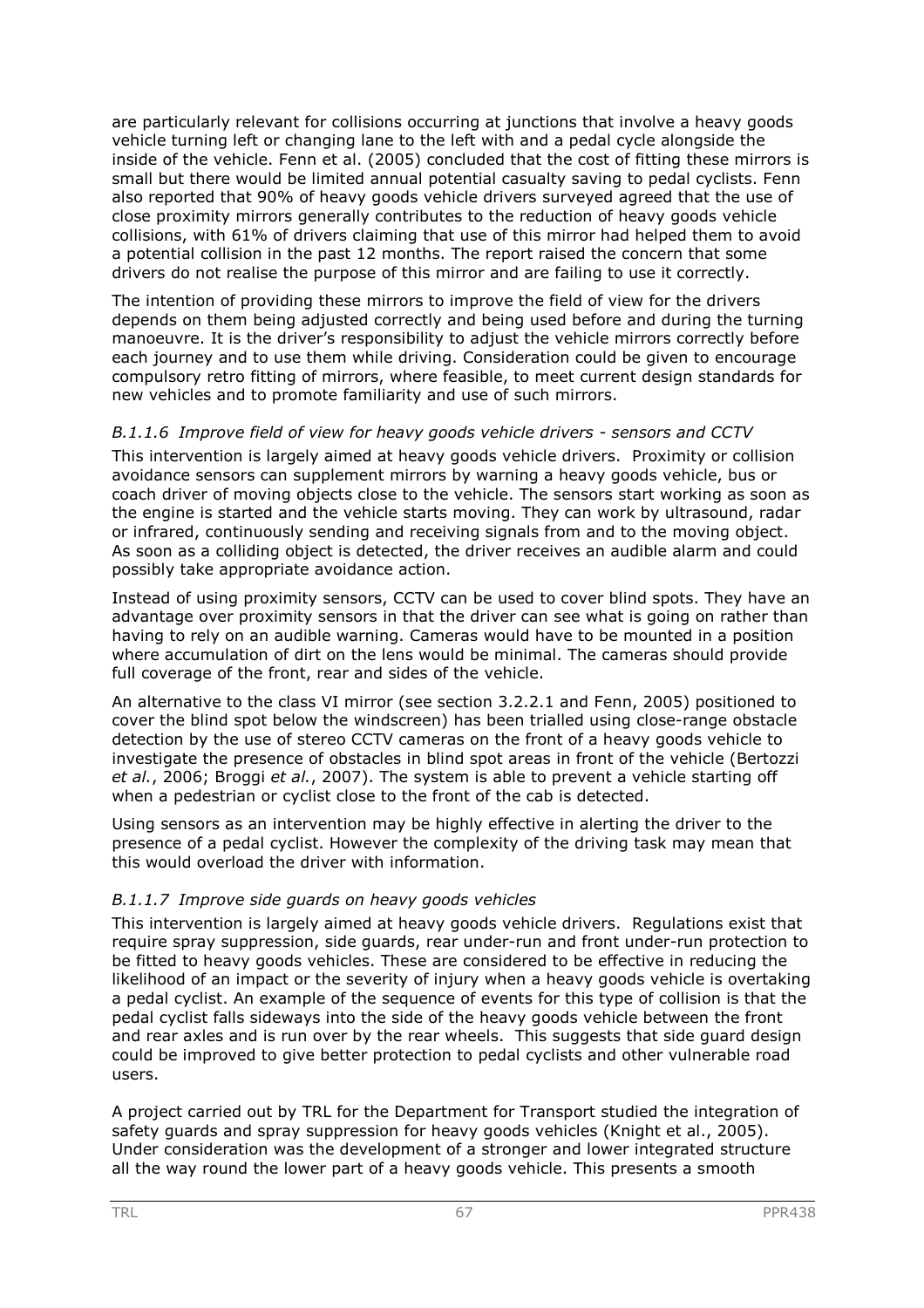uninterrupted surface to the pedal cyclist or vulnerable road user and is usually flush with the outer edge of the vehicle and covers the wheels with very low ground clearance. The smooth surface of this structure, originally intended to enhance aerodynamic performance, has been shown through test work to prevent violent head strikes on the side of the vehicle body and the load hooks, and also prevents heavy chest strikes on the outer edge of the rear tyre as the cyclist tends to slide down the side panel. An additional benefit is that clothing and limbs are less likely to get caught or dragged by the vehicle and the pedal cyclist is not thrown to the ground with as much force. Computer simulation showed that smooth flat panelled side guards did offer potential for improved protection for vulnerable road users. Although, in simulation, the cyclist ends up very close to the wheels and there may be a risk of limbs being run over, this design may reduce the risk of head/thorax/abdomen being run over. Analysis of collision data did suggest that these would translate to real world casualty reductions.

## *B.1.2 Good practice*

## *B.1.2.1 Introduce other cycling infrastructure*

This intervention is largely aimed at pedal cyclists. It is thought that a pedal cyclist's crossing facility or an alternative cycle route to avoid a complex road system could be beneficial, though this should be done in accordance with best practice in cycle infrastructure design, and having regard for the desire lines and the need for routes to avoid introducing excessive detour and delay.

## **B.2 Education (including training and publicity) interventions aimed at raising Awareness, Behaviour and Competence of road users – both pedal cyclists and other road users.**

## *B.2.1 Evidence based*

#### *B.2.1.1 Improve pedal cyclists' awareness of other road users and their intentions*  This intervention is aimed at pedal cyclists. Steer et al. (2008) reported that pedal cyclists in London view themselves as competent but that they also view other cyclists as less competent. It also reported that amongst cyclists themselves there is a feeling of being the "least protected" of all road users.

Pedal cyclists need to have sufficient skill to deal competently with the dynamic situations posed by pedestrians, other pedal cyclists and motor vehicles using the roads. This can be achieved through education, cycle training and publicity campaigns. Cycle Training UK Ltd (2004) assessed cycle training and found that, after training, people cycle more confidently, for longer journeys and more frequently. RoSPA (2008a) recommend that cycle training should go hand in hand with measures to create a safer cycling environment and measures to improve the behaviour of motorists. The competence of a cyclist is integral to the awareness of other road users. Steer et al. (2008) conducted a postal survey of people who received one to one training in London and found that 81% of trainees cycle more or more confidently as a result.

The intervention promoted here would be to encourage all cyclists to become familiar with the Highway Code, particularly the rules for pedal cyclists, and to undertake cycle training. The types of training available in London range from specific courses for children to individual training for adults (Transport for London, 2008d). This could be promoted by schools and colleges, employers and cycle retailers in conjunction with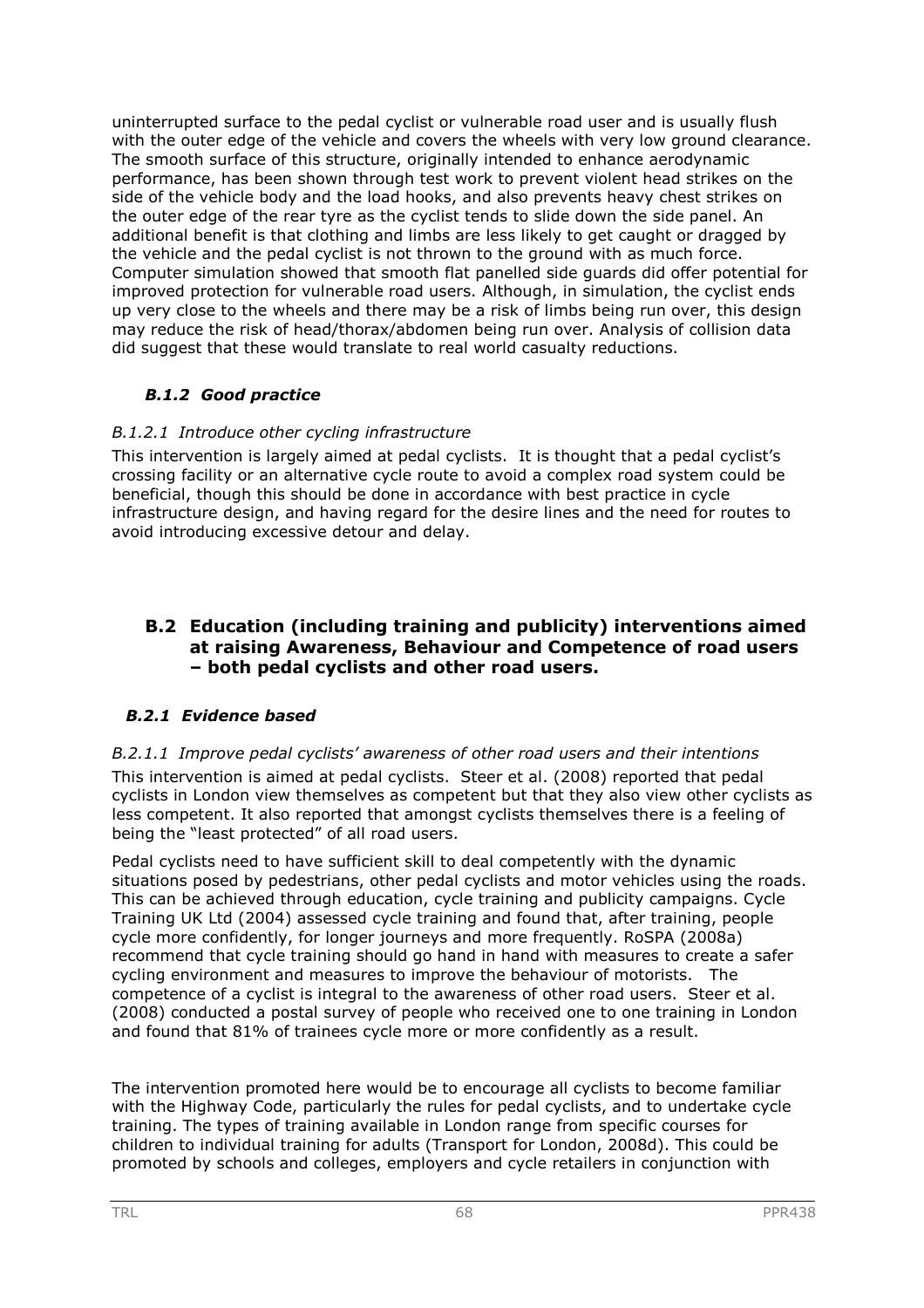other stakeholders. Cycle training is being advocated at a national level following the development of the National Standards for Cycle Training for both child and adult cyclists. Child cycle training, promoted as Bikeability, is now being supported by Cycling England, with funding available to local authorities to set up cycle training schemes in their areas.

Heavy goods vehicles pose a major threat to cyclists. In London between 1999 and 2004, 56% of cyclists killed were involved in a collision with a goods vehicle (Webster, 2006). Also in London between 1985 and 1992 there were 40 heavy goods vehicles, out of a total of 108 vehicles, involved in a fatal collision with a pedal cyclist (McCarthy and Gilbert, 1996).

Regular education campaigns about the dangers of cycling alongside heavy goods vehicles, especially when approaching junctions and roundabouts are worth considering and updating. In 2002, the need for more mutual awareness was highlighted with the slogan 'there are two sides to every story'. This was an initiative launched by Transport for London Street Management, in partnership with the London Cycling Campaign and the Freight Transport Association. The campaign aimed at both cyclists and drivers of commercial goods vehicles. This campaign encourages cyclists and drivers to be more aware of the way each other uses the available road space, particularly at turns and junctions (Local Authority Road Safety Officers Archive, 2002).

Examples of other material already available are the Highway Code (DSA, 2008) and the DfT's THINK! Road Safety Campaign (Department for Transport, 2008b). These include advice on cycling near heavy goods and other large vehicles. There are free road safety resources available from RoSPA (2008b) including a film about 'pedal cyclists and lorries'. A lot of the information is freely available on the internet but for some people this resource is not easily accessible. Television / radio / cinema advertisements may reach more people.

A prominent notice on the back of a heavy goods vehicle warning pedal cyclists not to go alongside the vehicle or informing the pedal cyclist that if they cannot see the mirrors on the vehicle then the driver cannot see them are recommended.

## *B.2.1.2 Cycle training*

This intervention is aimed at pedal cyclists. The need for training to improve pedal cyclists' skills and behaviour has been mentioned earlier (B.2.1.1) and in other sources (Basford, 2002, Steer et al., 2008). Through Cycling England the Government has supported the development of National Standards for Cycle Training for both adults and children. National Standard cycle training is based on teaching the skills needed to cycle on the road with other traffic and helps to give pedal cyclists the confidence to avoid conflicting manoeuvres through correct positioning and planning.

Cycling safety could be taught in schools from as early an age as possible. This is particularly relevant on residential streets without traffic calming measures, especially those that can be used by through traffic.

Bikeability (2008) is a Government supported scheme that delivers outcomes at three award levels to provide basic skills, an introduction to on-road cycling and advanced cycle training, which includes familiarity with the Highway Code.

The www.bikeforall.net website (recommended by DfT's THINK! Road Safety Campaign) has a section on cycle training providing links to training schemes and providers specific to London. For example: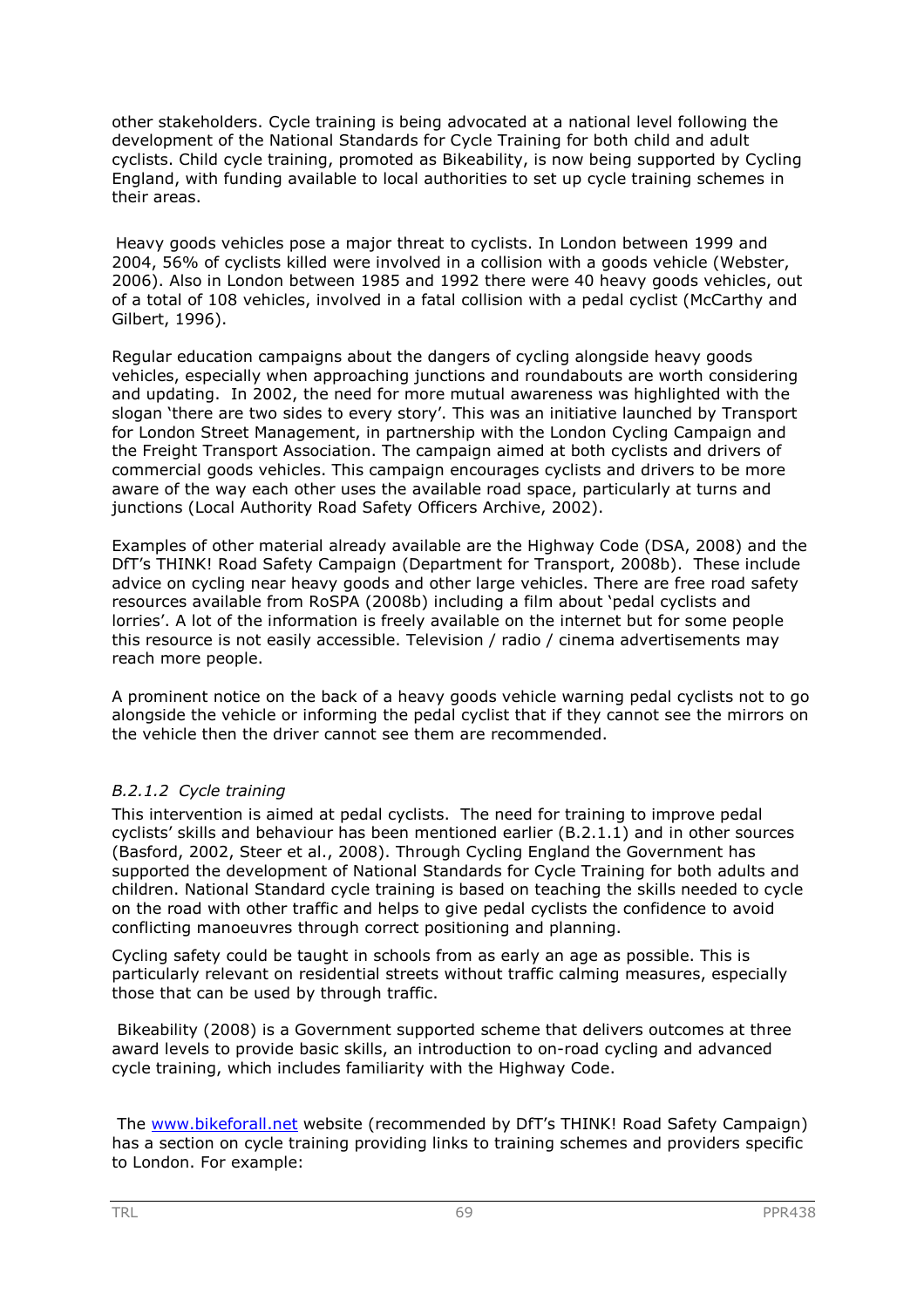- Cycle Training UK (www.cycletraining.co.uk) which claims to be the largest independent provider of on-road cycle training and cycle maintenance training in London.
- The London School of Cycling (www.londonschoolofcycling.co.uk) which provides instruction and information for adults on riding and maintenance.
- The London Cycling Campaign (www.lcc.org.uk) which provides links to information on training from specialist organisations and through local borough groups for adults and children.
- Training available through some London boroughs, particularly for children (e.g. the Redbridge Cycling Centre, opened in 2008).

## *B.2.1.3 Improve drivers' awareness of pedal cyclists*

This intervention is largely aimed at other vehicle drivers. There is evidence that, in London, road users other than pedal cyclists perceive cycling as dangerous and that pedal cyclists are a nuisance on the road (Steer Davies Gleave, 2008). This view is supported by Basford et al. (2002). This research surveyed the attitude and behaviour of drivers towards pedal cyclists using various techniques including virtual reality equipment to simulate encounters between drivers and pedal cyclists. Basford recommended that the education of drivers should not only focus on helping them to predict pedal cyclist behaviour but to help them understand the circumstances that will influence that behaviour. The intention is to encourage drivers to not regard pedal cyclists as a 'nuisance' and to recognise that the road environment affects the pedal cyclist's behaviour. Basford also recommended that drivers' education, for example in the Highway Code, should include advice on how to respond when encountering pedal cyclists at certain types of road feature, both those explicitly for pedal cyclists and other highway features. This would enable drivers to respond considerately and resist social pressure from other drivers to force their way past pedal cyclists.

Integrated Educational and Awareness raising is recommended to improve driver awareness of pedal cyclists. In March 2008, Transport for London launched a campaign to cut collisions between cyclists and goods vehicles distributing 10,000 free safety lenses to freight companies to improve lorry drivers' vision of cyclists. This lens is one of the tools of the Freight Operator Recognition Scheme (FORs), which encourages operators to ensure best practice both for driving standards and vehicle safety. This initiative was coupled with a driver awareness campaign.

More education is required for all types of road user to emphasise the need to be more considerate of others while using the roads in London and to follow the rules in the Highway Code (DSA, 2008).

It is possible that a simple first step that could be considered would be handing out free copies of the Highway Code by high profile enforcement or cycling personnel, for example, our Olympic cycling athletes / Police Officers.

## *B.2.2 Good practice*

#### *B.2.2.1 Reduce impaired cycling*

This intervention is aimed at pedal cyclists. Impaired riding can arise through the use of alcohol, drugs (including medicine), and the use of earphones or a mobile phone. The use of alcohol and drugs is covered specifically by Section 30 of the Road Traffic Act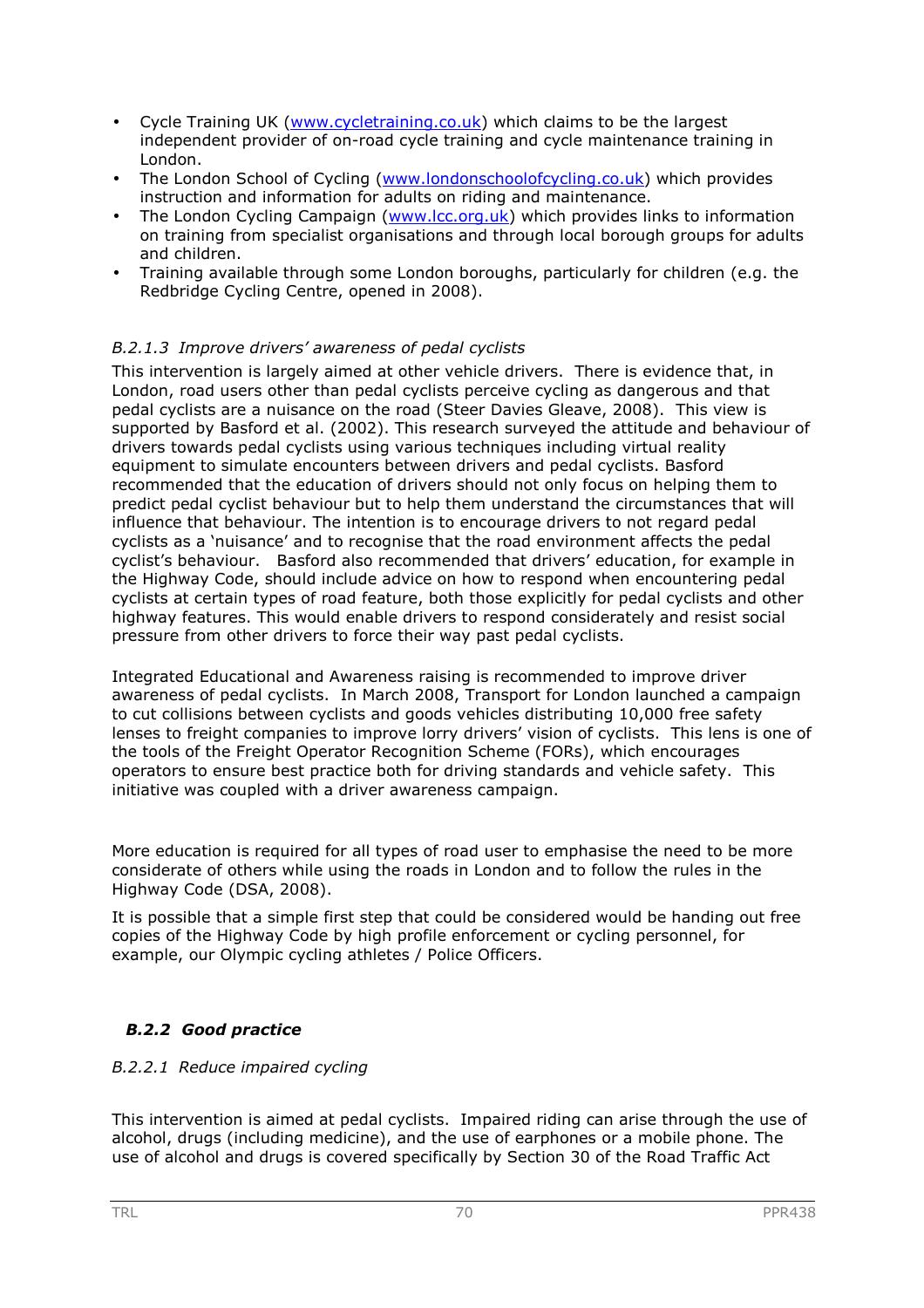(RTA) 1988 and constitutes an offence. However, reckless and careless cycling (Section 28 - amended to 'dangerous cycling' in RTA 1991) and inconsiderate cycling (Section 29) both constitute an offence and can arise from impairment.

Wearing earphones can make a pedal cyclist less able to hear other traffic (Highway Code Rule 148), and the use of a mobile phone can distract and reduce control of the bicycle (Highway Code Rule 149 – riders).

Interventions aimed at impaired cycling would need to educate pedal cyclists on the rules in the Highway Code relating to impairment followed by enforcement measures.

## *B.2.2.2 Cycle helmet use*

This intervention is aimed at pedal cyclists. Much research has been carried out on the effectiveness of helmet. Some of the findings are contradictory, in some cases because of the different research approaches used (The Cochrane Library 2006, 2008a and 2008b). Towner et al. (2002) provided a critical review of research and evidence on the efficacy of cycle helmets. The review looked at the impact of compulsory cycle helmet use on cycling and safety with the intention of identifying gaps in existing knowledge and research. The conclusions reached by Towner were that there is a considerable amount of scientific evidence that cycle helmets are effective at mitigating head, brain and upper facial injuries to pedal cyclists, particularly for children. Also, cycle helmet promotion and legislation needs to be seen as part of a broader package to enhance cycling safety and that barriers to cycle helmet use can be overcome. There are many public sources, including the Cochrane reviews regarding the use of cycle helmets. There is often controversy surrounding their conclusions.

However, there is also evidence from countries that have introduced cycle helmet wearing legislation that compulsion may have resulted in lower levels of cycling. For example in Australia there are reports that the reduction in overall cycle use was greater than the reduction in head-injury achieved.

There is some evidence that lower rates of cycling and helmet wearing by women may be due to comfort (Cycling England, 2008b). Specific publicity campaigns for women would need to take this into account.

The intervention would consider promotion of wearing cycle helmets to mitigate the severity of injury, particularly for children. It is important to recognise that even if they are effective at reducing head injury, helmets will only be able to benefit those who do not also suffer fatal injuries to other parts of the body.

#### *B.2.2.3 Improve pedal cyclists' conspicuity*

This intervention is aimed at pedal cyclists. Highway Code rule 59 recommends that pedal cyclists wear:

- light-coloured or fluorescent clothing in daylight and poor light, and
- reflective clothing and/or accessories (belt, arm or ankle bands) in darkness.

Highway Code rule 60 and Road Vehicle Lighting Regulations 13, 18 and 24 (1989, amended 1994 and 2005) state that at night a bicycle must have white front and red rear lights lit. The bicycle must be fitted with a red rear reflector (and amber pedal reflectors, if manufactured after 1/10/85). White front reflectors and spoke reflectors are recommended and flashing lights are permitted. The Highway Code recommends that cyclists who are riding in areas without street lighting use a steady front lamp.

There is a Cochrane (Kwan, 2008) review of interventions for increasing pedestrian and cyclist visibility for the prevention of death and injuries. This looked at various studies of using fluorescent materials in yellow, red and orange colours to improve detection and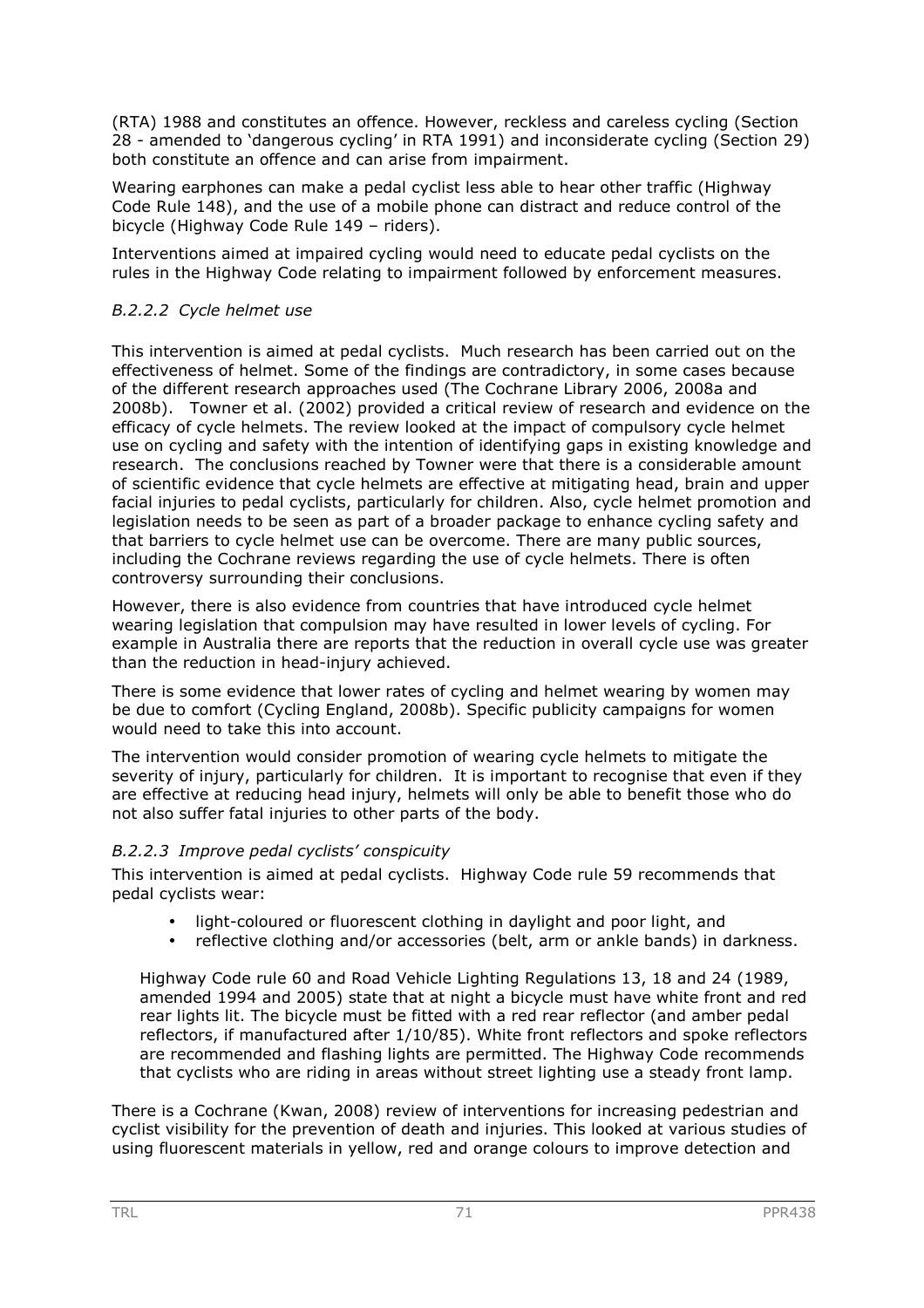recognition in the daytime and lamps, flashing lights and retro-reflective materials in red and yellow colours to increase detection and recognition at night.

A study (Mills, 1989) of 776 pedal cyclist casualties who attended hospital, recommended that cyclists should be encouraged to wear more protective clothing and head gear.

#### *B.2.2.4 Address carrying loads on bicycles*

This intervention is aimed at pedal cyclists. Carrying loads on bicycles is likely to affect the balance and control of the bicycle. Long, heavy or large items are unsuitable and advice on the safest method would be useful. This may include using appropriate bags securely fixed to the bicycle, for example, cycle panniers. This intervention could be considered with cycling competency and cycle training (see section B.2.1.2).

#### *B.2.2.5 Roadworthiness of bicycles*

This intervention is aimed at pedal cyclists and is linked to Engineering and Enforcement interventions. The Highway Code applies to England, Scotland and Wales. All road users should be aware of the Code and behave considerately towards other road users. Many of the rules in the Code are legal requirements, and if disobeyed a criminal offence is committed. These rules are identified by the use of the words **'MUST/MUST NOT'**.

The following is taken from the Highway Code rules for cyclists. These rules require pedal cyclists to ensure that they are confident in their ability to ride safely on the road. The rules for their bicycles are the following:

- Choose the right size and type of cycle for comfort and safety.
- Keep lights and reflectors clean and in good working order.
- Tyres should be in good condition and inflated to the pressure shown on the tyre.
- Ensure gears are working correctly.
- Keep the chain properly adjusted and oiled
- Adjust the saddle and handlebars to the correct height

It is recommended that a bell is fitted to your bicycle.

#### You **MUST**

- Ensure your brakes are efficient.
- At night, use lit front and rear lights and have a red rear reflector.

Interventions highlighting these rules from the Highway Code for bicycles could be in the form of roadside checks. Also, bicycle maintenance workshops could be incorporated into training courses. Employers could be encouraged to supply copies of the Highway Code to their employees (see Section B.2.1.1). The roadworthiness of bicycles is also linked to section B.2.2.3 which deals with bicycle lighting.

## *B.2.2.6 Roadworthiness of vehicles*

This intervention is aimed at other vehicle drivers and is linked to Engineering and Enforcement interventions. The Highway Code applies to England, Scotland and Wales. All road users should be aware of the Code and behave considerately towards other road users. Many of the rules in the Code are legal requirements, and if disobeyed a criminal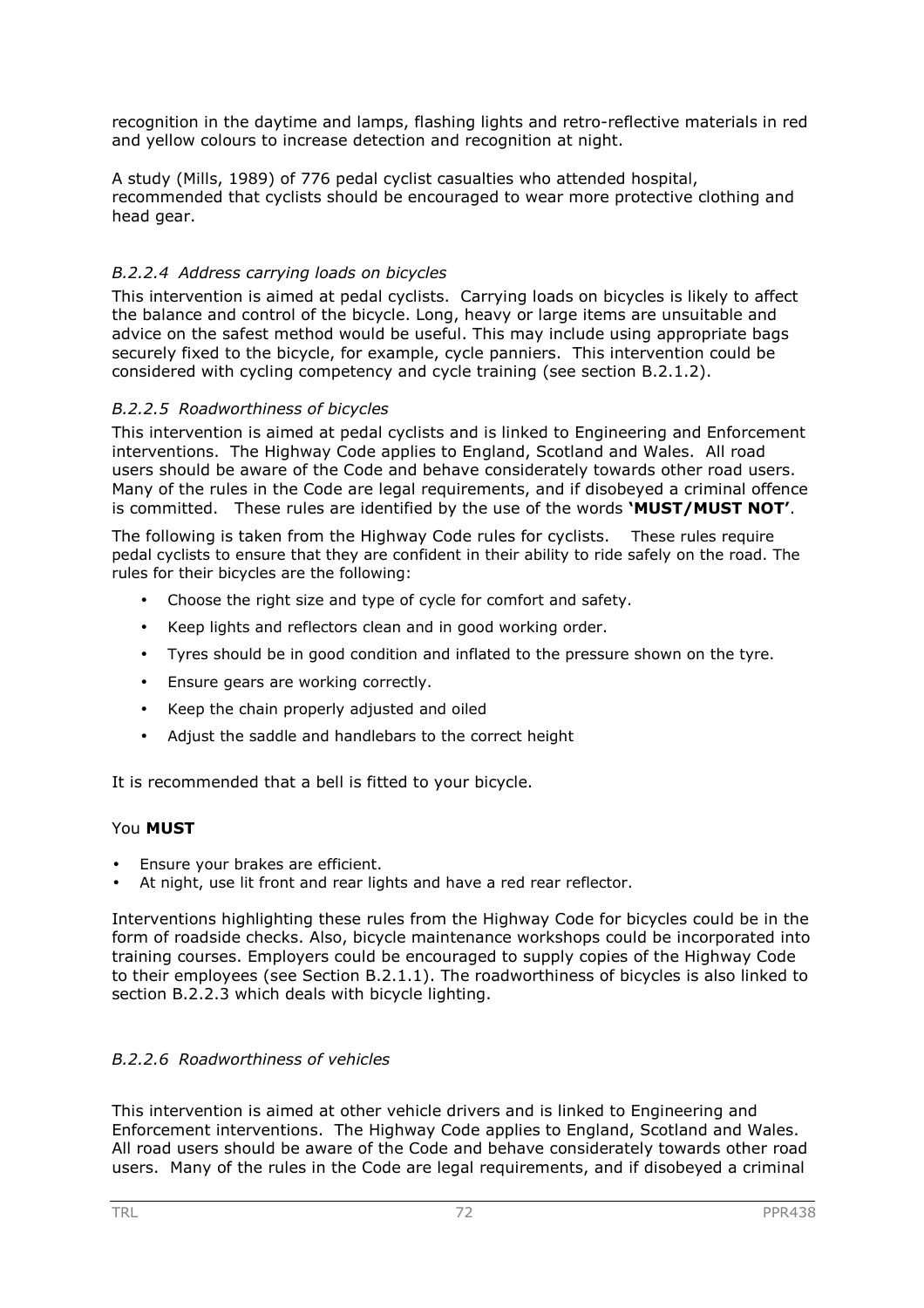offence is committed. These rules are identified by the use of the words **'MUST/MUST NOT'**.

The Highway Code provides rules for vehicle maintenance regarding vehicle lighting, steering, brakes, the exhaust system, demisters, wipers and washers. There is a requirement for seat belts to be adjusted correctly and that luggage is secured before starting out on a journey. The rules for tyre pressures and tread depths are listed together with other rules for regular checks and maintenance of vehicles. General rules are given regarding penalties, first aid on the road, vehicle security and work related road safety.

Interventions that ensure the roadworthiness of vehicles on the road should reduce the likelihood that a vehicle will respond adversely when involved in a collision, for example, very low brake fluid may result in brake failure which could affect the severity of a collision.

## **B.3 Enforcement interventions**

## *B.3.1 Evidence based*

#### *B.3.1.1 Speed enforcement*

This intervention is largely aimed at other vehicle drivers. More effective enforcement may be achieved by the use of average speed cameras which would encourage drivers to maintain their speed within the limit rather than slow down in the vicinity of a traditional safety camera. Speed awareness course for drivers could include an element that deals with awareness of pedal cyclists and their behaviours. Increased levels of enforcement could lower the incidence of speeding and reduce the severity of injury (Crawford, 2008).

## *B.3.2 Good practice*

## *B.3.2.1 Drinking and driving or riding*

This intervention is aimed at other vehicle drivers. In the UK the legal drink-drive limit for motor vehicle drivers and riders is 80 milligrams of alcohol per 100 millilitres of blood (equivalent to 35 micrograms of alcohol per 100 millilitres of breath). In London, there were 886 screening breath tests carried out in 2006 per 100,000 population compared to 1,127 for the whole of England and Wales (Ministry of Justice, 2008). For some of the Police Forces in England and Wales this number is much higher, for example, in Cheshire it is 3,599 and in Hampshire it is 1,920. A recent article in Road Casualties Great Britain (Department for Transport, 2008) shows that, generally, when the number of breath screening tests carried out increases, the number of positive / refused breath tests decreases, i.e. the number of drink drive collisions. This is probably closely linked to the perception of potential drink drivers as to whether they will be caught or not. Research (Broughton, 2003) has also shown that drivers who committed several non-motoring offences were far more likely than non-offenders to also commit offences such as drink driving or dangerous driving.

Consideration should be given to (a) increasing the breath testing rate and consequently discouraging potential drink drivers or (b) using the breath testing powers of the Police to identify drink drivers; this could reduce the load on Police resources.

## *B.3.3 Other interventions*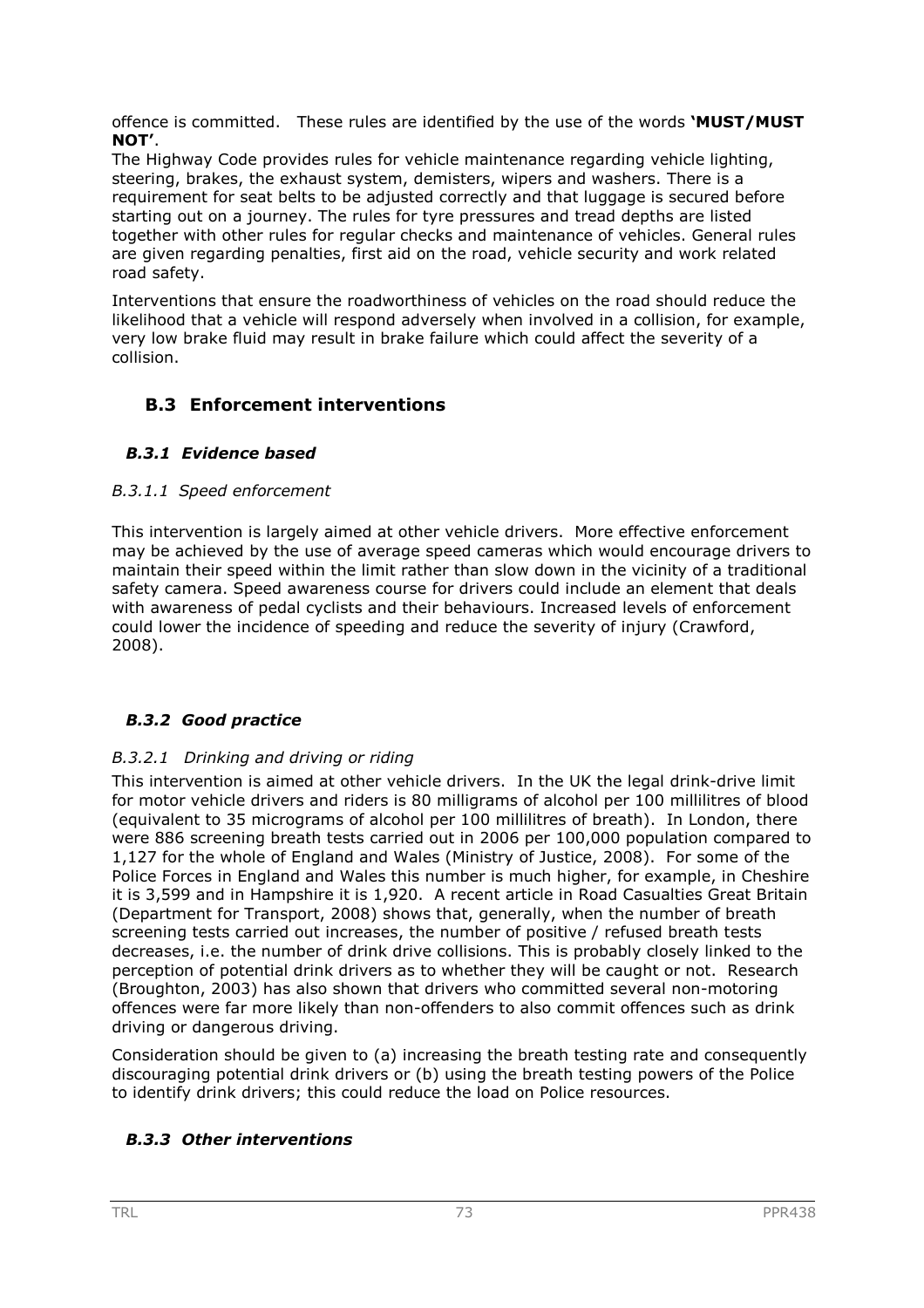#### *B.3.3.1 Parking near junctions or within bus lanes*

This intervention is largely aimed at other vehicle drivers. Other uninvolved vehicles parked near junctions mask the pedal cyclist from moving traffic. Consideration should be given to whether parking should be made illegal within a certain distance of a junction. The advice in the Highway Code restricts parking within 10m of a junction and increasing this distance seems like an important consideration.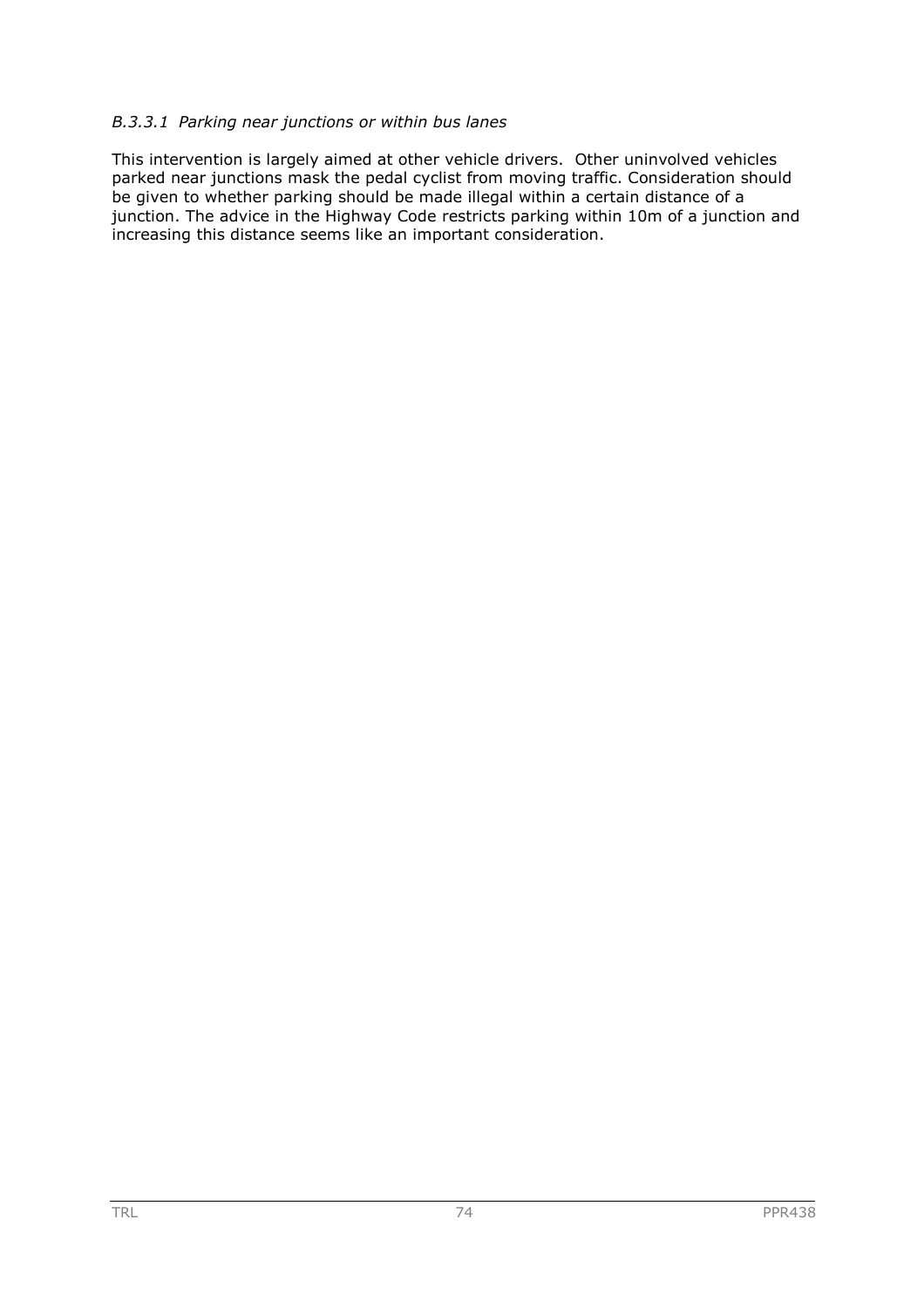# **Appendix C The catalogue of available interventions**

This appendix describes interventions to improve pedal cycle safety. These have been included based on published work, readily available grey literature and inputs from TRL and Transport for London cycling experts. It provides a comprehensive list of interventions including those considered by the researchers to be appropriate for the cases investigated, which are repeated from Appendix B.

The interventions are grouped into Engineering, Education (including training and publicity), and Enforcement – the 3 E's. Some interventions include activity in more than one of the three E's. The three E's are commonly understood areas of activity within road safety. The funding, resources, skills and people charged with delivering each of these types of activity are often distinct. Sometimes, the interventions themselves are not so distinctly categorised. In such cases, the intervention has been assigned to one category (Engineering, Education or Enforcement), but the relevance to other categories has been noted. Working across these boundaries is strongly encouraged and can be expected to lead to improved delivery. For example, publicity advising of changes to enforcement practices is expected to lead to greater compliance, and therefore improved safety, than would be achieved with enforcement alone.

In addition to grouping the interventions into the 3E's, the reliability and nature of the readily available evidence base for the efficacy of each intervention has been reviewed. This has led to a further categorisation of the interventions within each of the Es as follows:

- those that have a strong level of evidence supporting efficacy (usually based on experimental trial and published sources);
- those which are guidance or good practice (usually design guidance and Traffic Advisory Leaflets etc.); and
- those that can be thought of as potentially good ideas for safety, but for which little or no evidence supporting their efficacy has been found.

For the interventions in the second group (good practice), it can be the case that safety considerations form only part of the reasoning behind particular recommendations or good practice approaches put forward.

The interventions are presented in Table C-1 identifying how they are categorised within this framework (the 3E's and the nature of the evidence-base).

The references for this appendix are also included here.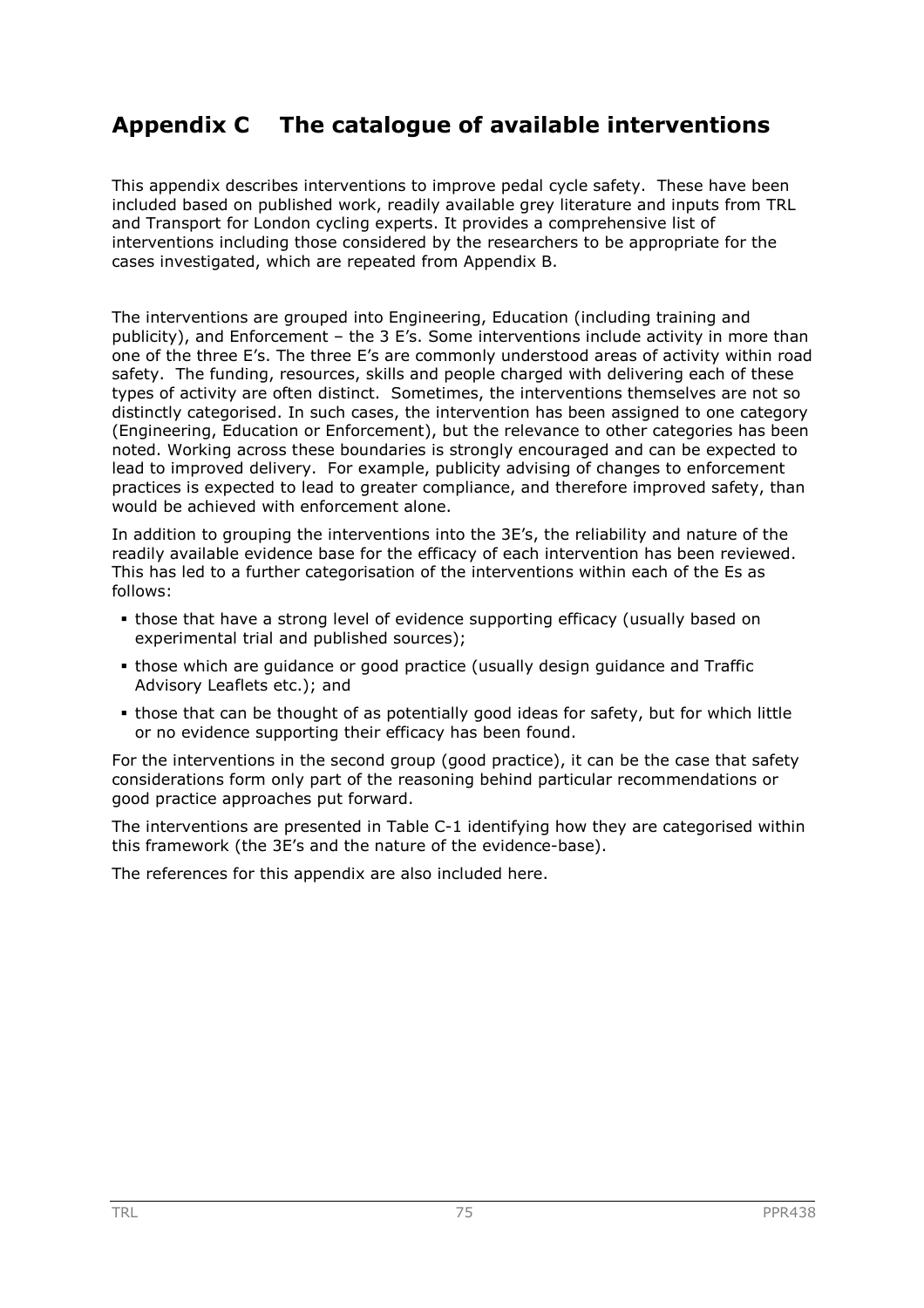|                        | <b>Engineering</b>                                                                                                                                                                                                                                                                                                                                                                                                                                                                                               | <b>Education</b>                                                                                                                                                                                                                                                                                                                                                                                                      | <b>Enforcement</b>                                                                                                                                                               |
|------------------------|------------------------------------------------------------------------------------------------------------------------------------------------------------------------------------------------------------------------------------------------------------------------------------------------------------------------------------------------------------------------------------------------------------------------------------------------------------------------------------------------------------------|-----------------------------------------------------------------------------------------------------------------------------------------------------------------------------------------------------------------------------------------------------------------------------------------------------------------------------------------------------------------------------------------------------------------------|----------------------------------------------------------------------------------------------------------------------------------------------------------------------------------|
| Evidence based         | C.1.1.1 Introduce or improve<br>cycle lanes<br>C.1.1.2 Propose changes to<br>junction layout<br>• C.1.1.3 Advanced Stop Lines<br>• C.1.1.4 Change Automatic<br>Traffic Signal (ATS) priority<br>C.1.1.5 Speed limit reduction<br>• C.1.1.6 Shared use zebra<br>crossing<br>• C.1.1.7 Improve field of view<br>for heavy goods vehicle<br>drivers - mirrors<br>• C.1.1.8 Improve field of view<br>for heavy goods vehicle<br>drivers - sensors and CCTV<br>C.1.1.9 Improve side guards<br>on heavy goods vehicles | C.2.1.1 Improve pedal<br>cyclists' awareness of other<br>road users<br>C.2.1.2 Unexpected opening<br>of vehicle door<br>C.2.1.3 Route planning<br>quidelines<br>C.2.1.4 Cycle training<br>• C.2.1.5 Improve drivers'<br>awareness of pedal cyclists                                                                                                                                                                   | $\bullet$ C.3.1.1 Speed<br>enforcement                                                                                                                                           |
| Good Practice          | • C.1.2.1 Pedestrian quard<br>railsB.1.2.1 Introduce other<br>cycling infrastructure<br>• C.1.2.4 Improve condition of<br>the road surface<br>• C.1.2.5 Improve heavy goods<br>vehicle lighting                                                                                                                                                                                                                                                                                                                  | C.2.2.1 Reduce impaired<br>cycling<br>C.2.2.2 Cycle helmet use<br>C.2.2.3 Improve pedal<br>cyclists' conspicuity<br>C.2.2.4 Address carrying<br>loads on bicycles<br>• C.2.2.5 Roadworthiness of<br>bicycles<br>• C.2.2.6 Driving while<br>impaired<br>• C.2.2.7 Driving while<br>uninsured<br>C.2.2.8 General driving<br>skills<br>• C.2.2.9 Roadworthiness of<br>vehicles<br>• C.2.2.10 Work related road<br>safety | C.3.2.1 Drinking and<br>driving or riding<br>C.3.2.2 Impairment<br>and cycling<br>• C.3.2.3 Driving while<br>uninsured                                                           |
| Other<br>interventions | C.1.3.1 Vehicle design<br>standards<br>• C.1.3.2 Advance emergency<br>brake systems<br>C.1.3.3 Black spot mirrors                                                                                                                                                                                                                                                                                                                                                                                                | C.2.3.1 Left turn on red at<br>automatic traffic signals<br>(ATS) for pedal cyclists<br>C.2.3.2 Changing driving<br>behaviours that affect<br>cycling safety<br>- C.2.3.3 Drivers' behaviour -<br>change presumptions of<br>liability and/ or insurance<br>cover                                                                                                                                                      | C.3.3.1 Parking near<br>junctions or within<br>bus lanes<br>$\bullet$ C.3.3.2 Heavy goods<br>vehicle construction<br>and use offences<br>C.3.3.3 Compliance<br>at traffic lights |

**Table C - 1: The Engineering, Education and Enforcement interventions** 

Another way to consider, particularly the Education and Engineering interventions, is whether they are targeting cyclists or other road users. This distinction is made to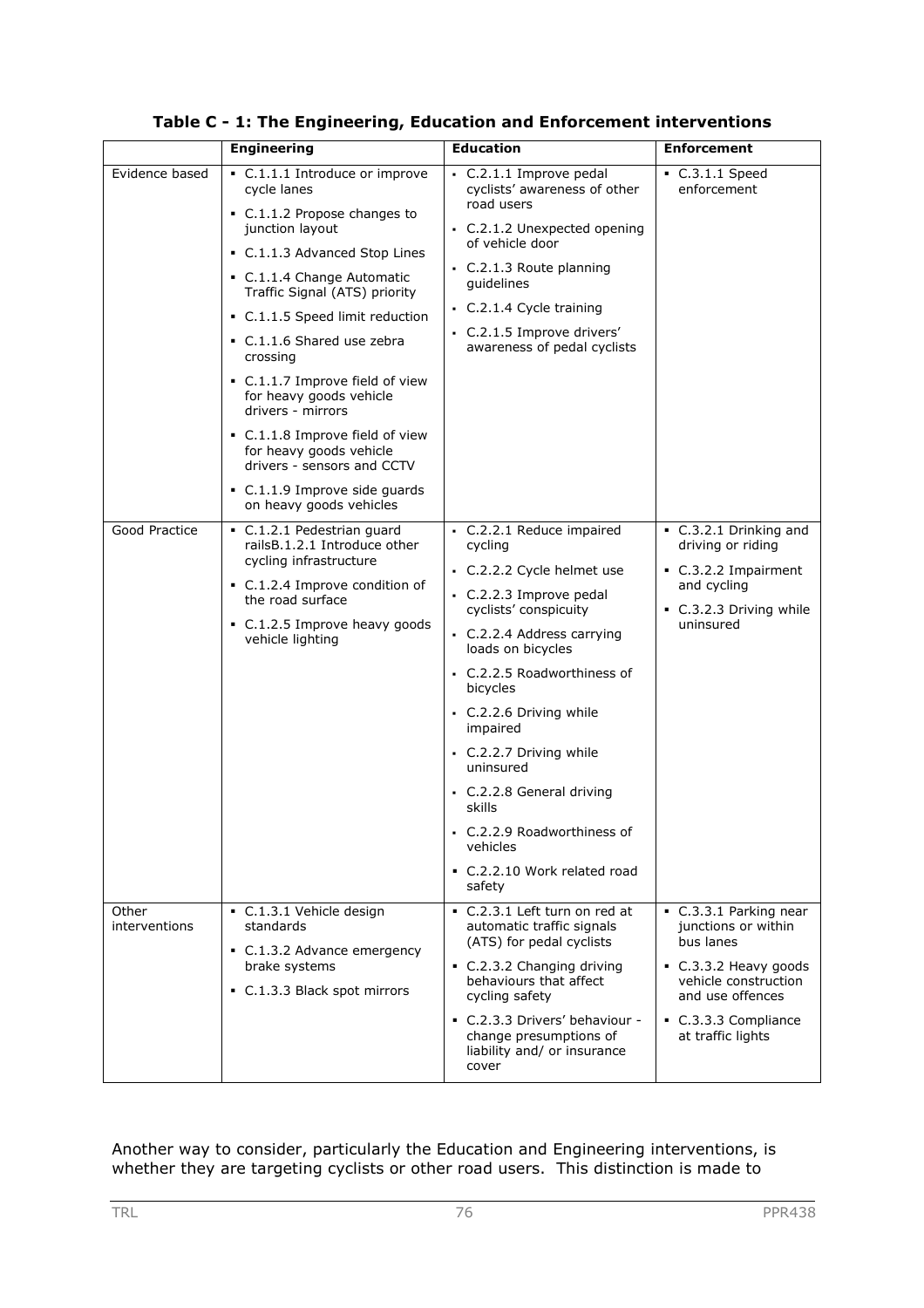emphasise the point that all road users are responsible for the safety of themselves and others.

Educational interventions can further be thought of as those that are aimed at changing the levels Awareness, Behaviour or Competence of road users – both cyclists and other road users. The distinction between these aims can be helpful in that the channels or methods through which changes can be made might be different. The table below uses the problem of collisions involving pedal cycles and left-turning heavy goods vehicles as an example.

| Change            | <b>Target</b>                                                                                                                                                     | Approach                                                                                                                                                        | <b>Desired Outcome</b>                                                                                                                                                          |
|-------------------|-------------------------------------------------------------------------------------------------------------------------------------------------------------------|-----------------------------------------------------------------------------------------------------------------------------------------------------------------|---------------------------------------------------------------------------------------------------------------------------------------------------------------------------------|
| <b>Awareness</b>  | <b>Pedal cyclists</b><br>unaware that left<br>turning heavy goods<br>vehicles are often<br>positioned as if going<br>straight ahead when<br>they are turning left | Ad-campaigns<br>making cyclist aware of this<br>issue so that they are more<br>likely to consider what heavy<br>goods vehicles are likely to do<br>at junctions | Pedal cyclists aware of<br>the positioning of left<br>turning heavy goods<br>vehicles. Knowledge of<br>the risk will empower<br>them to consider their<br>action to mitigate it |
| <b>Behaviour</b>  | <b>Pedal cyclists</b><br>waiting at lights<br>alongside HGVs without<br>making efforts to make<br>themselves more<br>visible                                      | Pedal cycle training<br>to include specifically the<br>positioning when alongside a<br>heavy goods vehicle                                                      | <b>Pedal cyclists moving</b><br>forward at junctions or<br>otherwise making<br>themselves more visible<br>to heavy goods vehicle<br>drivers                                     |
| <b>Competence</b> | Heavy goods vehicle<br>drivers<br>unaware of the<br>presence of pedal<br>cyclists when making<br>left turning manoeuvre                                           | <b>Vehicle checks</b><br>of side quards and mirrors are<br>fitted and used correctly                                                                            | <b>Heavy goods vehicles</b><br>with suitable mirrors and<br>side guards that are<br>fitted and used correctly                                                                   |

Transport for London already undertakes varying levels of activity along the lines of some of the interventions described here.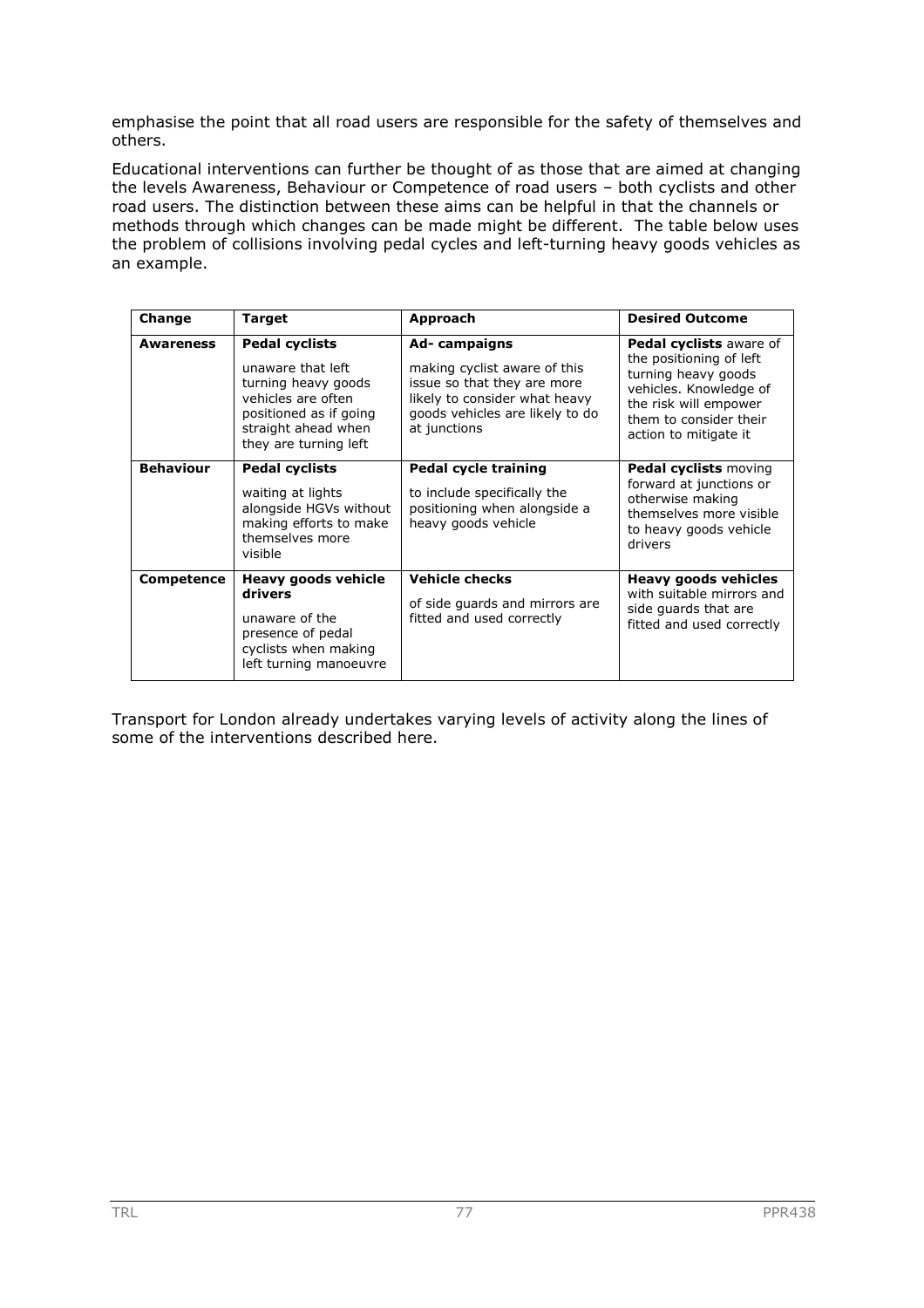## **C.1 Engineering interventions**

There is a wide variety of engineering interventions available to make cycling safer and more convenient. These range from cycle-specific measures, including completely segregated paths, through to measures such as speed reduction that are not specifically targeted at cyclists but which can be very beneficial to them. Recent guidance from Cycling England on cycle friendly infrastructure recognises the latter as "invisible" cycling infrastructure. It provides a comprehensive list of interventions including those considered by the researchers to be appropriate for the cases investigated, which are repeated from 0.

Separate provision for cyclists is often assumed to be preferable, but as well as being impractical to introduce in many locations, especially where space is constrained, it can also introduce problems of its own. These include conflict with pedestrians on shared-use paths, loss of priority at side road crossings adding delay and inconvenience for cyclists and conflicts with other vehicles at crossings and junctions. In addition, cycle lanes can restrict the ability of cyclists to position themselves correctly for turning right, and passing obstacles and, if of insufficient width, can encourage drivers to pass too close.

For these reasons best practice guidance on cycle infrastructure usually refers to a 'hierarchy of measures' which advocates traffic and speed reduction before off-road provision. The hierarchy, as set out in Department for Transport Local Transport Note LTN 1/04 - Policy, Planning and Design for Walking and Cycling, recommends:

| Consider<br>first | Traffic reduction                                                                                                      |
|-------------------|------------------------------------------------------------------------------------------------------------------------|
|                   | Speed reduction                                                                                                        |
|                   | Junction treatment, hazard site treatment, traffic management                                                          |
|                   | Redistribution of the carriageway (bus lanes, widened nearside lanes etc)                                              |
|                   | Cycle lanes, segregated cycle tracks constructed by reallocation of<br>carriageway space, cycle tracks away from roads |
| Consider<br>last  |                                                                                                                        |

This approach is reflected in Cycling England's Design Checklist (Cycling England, 2007) and it is recommended that the interventions discussed below are all considered within these overall principles.

Furthermore the interventions discussed below often refer to the London cycling design standards (Transport for London, 2005a).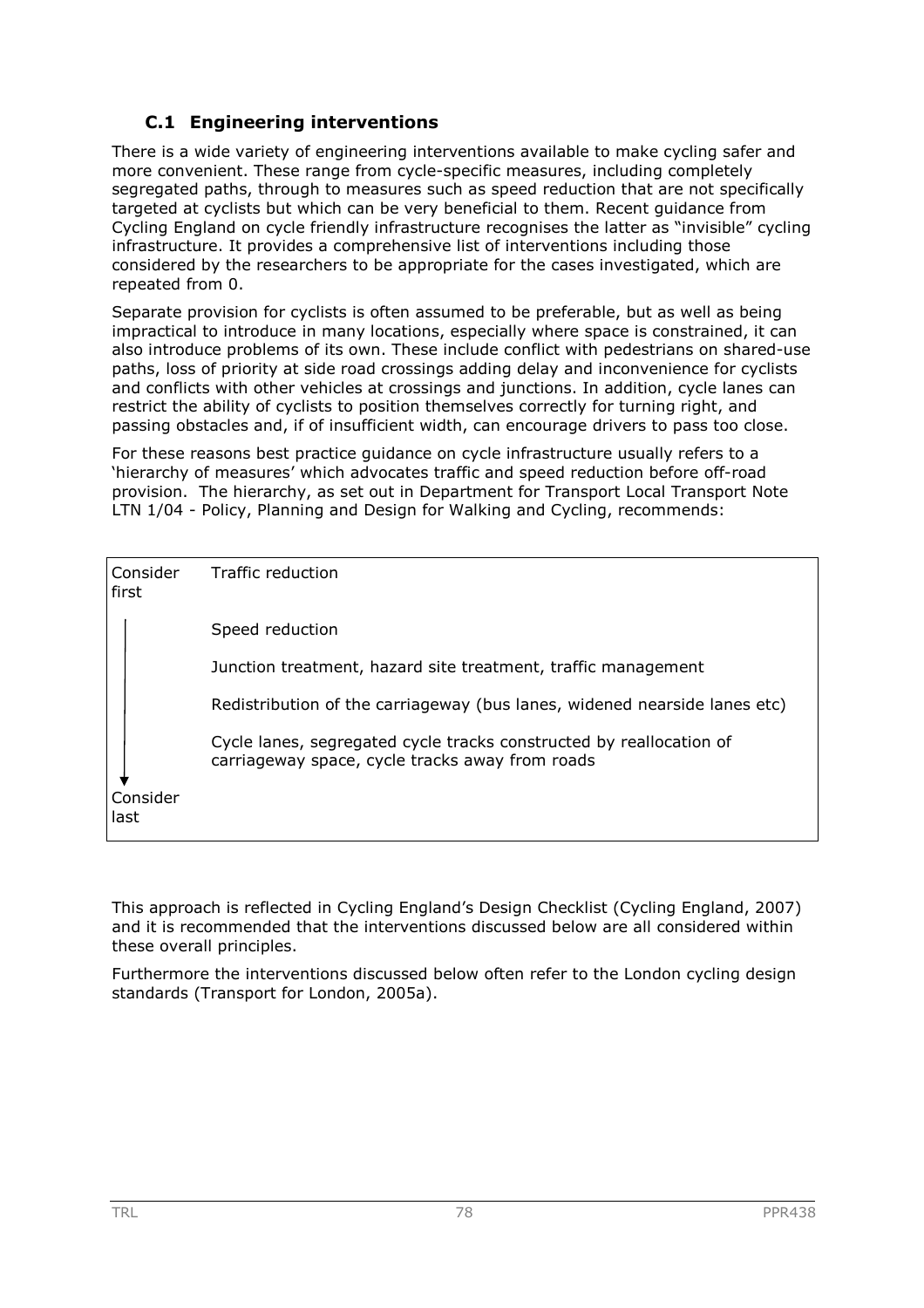## *C.1.1 Evidence based*

#### *C.1.1.1 Introduce or improve cycle lanes*

This intervention is largely aimed at pedal cyclists. Cycle lanes can help pedal cyclists by providing a clear route so that they can maintain progress in congested traffic and by providing a marked route through a junction increasing the awareness of pedal cyclists by other road users. However, the road layout in London is often such that it is not possible to allocate dedicated road space to cycles (or buses). Where provided, cycle lanes should be a minimum of 1.5m wide (Transport for London, 2005a). Cycle lanes can also restrict or at least discourage correct road positioning when cyclists are turning right or need to change lanes. Where cycle lanes (Transport for London, 2005a) are introduced, the cost of remedial measures to the carriageway surface should be included within the scheme budget.

Cycle lanes should be continuous and made conspicuous across side roads at junctions, for example at right turning lanes.

A mandatory cycle lane, from which motor vehicles are excluded by Traffic Regulation Order, should be continued across the mouths of side roads. At these locations, however, the lane should be advisory because other traffic needs to cross it. Colour is useful to reduce blockage by emerging vehicles. Advisory lanes are otherwise used where mandatory lanes are unsuitable e.g. where vehicles park regularly. However, blockage by parked vehicles will force cyclists into the traffic stream.

Alongside vehicle parking bays, if space permits, the cycle lane should be routed along the offside of the bays and separated by an edge strip at least 0.5m wide (Transport for London, 2005a) such that an opening door does not endanger a cyclist.

On bends and corners, long vehicles can encroach on a cycle lane. If possible the carriageway should be widened or the number of traffic lanes reduced. Although a cycle lane was not present, one of the collisions studied involved a cyclist colliding with the side of a heavy goods vehicle pulling away from signals on a bend. The risk of such a collision occurring could have been reduced if the kerb had been realigned to reduce the curvature.

## *C.1.1.2 Propose changes to junction layout*

This intervention is largely aimed at pedal cyclists. A disproportionate number of cycle collisions take place at junctions, so interventions that reduce conflict at junctions can have a very beneficial effect on safety. Best practice in cycle infrastructure guidance recommends that this is done in accordance with the hierarchy of measures, with speed reduction being an important aspect of safety improvement (Transport for London, 2005a). Common conflicts at junctions occur when cyclists are:

- Changing lanes, for example to continue straight ahead when approaching a left-turn filter lane;
- Pulling out into the path of faster traffic, for example to avoid parked vehicles, drain covers, road build outs, as well as to turn right;
- Merging into fast traffic, or having fast traffic merging from the left, a particular problem at large roundabouts and gyratories;
- Being positioned next to turning vehicles, especially long vehicles;
- Using ghosted right turning spaces and lanes, and potentially being exposed to fast traffic passing on the left.

It is possible to use dedicated lanes and crossing points to try to separate the flows of cyclists from other vehicles using the junction, however care must be taken not to add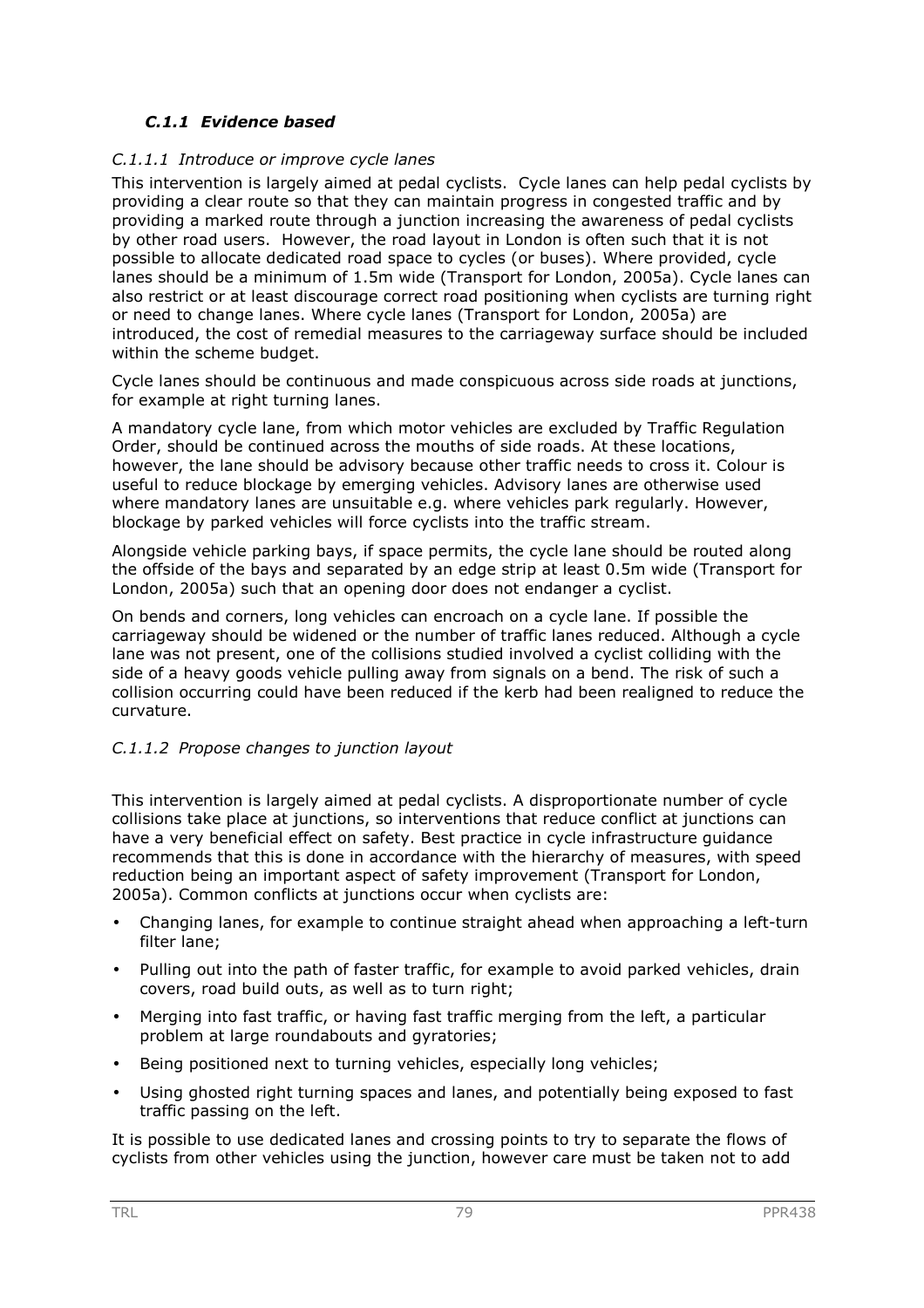new conflicts and potential confusion, as well as added delay and discontinuity for cyclists. If cyclists have to make turning manoeuvres at places where motorists are not expecting them, there is a risk of conflicts.

It is recommended that junctions are assessed on an individual basis; using an appropriate audit methodology such as Cycle Audit and Review (Transport for London, 2007b) and that any changes are designed in accordance with the hierarchy of measures. Cycling England's Design Checklist (Cycling England, 2007) provides a useful summary of approaches to improving junctions for cyclists.

For collisions involving cyclists emerging from a side road, making parking illegal within 50m of a junction, along with kerb realignment to improve visibility and reduction of vehicle speeds would be beneficial. However, kerb realignment can produce a pinch point for cyclists on the main road, which can reduce safety for them unless traffic flows are very low. Installing a raised table at the junction would also reduce speeds but create an obstacle for cyclists to ride over. The design standards for junctions are covered in (Transport for London, 2005a) and there is a recommendation for a safety check to be carried out at the location of a fatal collision. If a new junction is installed or a junction is amended then a road safety audit will be carried out. For example, the design and introduction of a new cycle scheme for Blackfriars bridge after a cycle review which was carried out for Transport for London by TRL (Transport for London 2005b).

#### *C.1.1.3 Advanced Stop Lines*

This intervention is largely aimed at pedal cyclists. Advanced Stop Lines (ASLs) were originally introduced to reduce conflict between pedal cyclists and motorists when pulling away from rest at signal controlled junctions (Transport for London, 2006). The conflicting movements generally occur where pedal cyclists go ahead and motorists turn left, and motorists go ahead and pedal cyclists turn right. Their installation should be considered at all signal controlled junctions. The reservoir between the motorists' and pedal cyclists' stop lines is normally accessed by a nearside cycle lane and should be designed to take account of the numbers of pedal cyclists and the manoeuvres they need to make. Its depth should preferably be 5m and not less than 4m (Allen et al., 2005).

The main benefits of ASLs are that:

- Pedal cyclists are given a visible and practical advantage at signalled junctions.
- Pedal cyclists can bypass queuing traffic to get to the front of the queue via the lead-in lane.
- Pedal cyclists are placed in a safer and more visible location, ahead of traffic rather than in the blind spot to the left of traffic; this is especially important where there are appreciable numbers of heavy goods vehicles.
- Pedal cyclists can wait in an area relatively free from exhaust fumes.
- They make it easier for right turning pedal cyclists to position themselves in the best location.
- They make pedestrian crossing movements at the junction more visible, safer and more comfortable by setting back the line of waiting vehicles.

A non-nearside lead-in cycle lane would have to be installed where there is a left-turn only lane for vehicles but if possible this would need to be positioned to avoid the section of road where there are weaving movements, particularly those from left to right. This may mean that the lane needs to be made shorter than intended. Research on the effectiveness of non-nearside lead-in lanes is reported in Ryley (1996).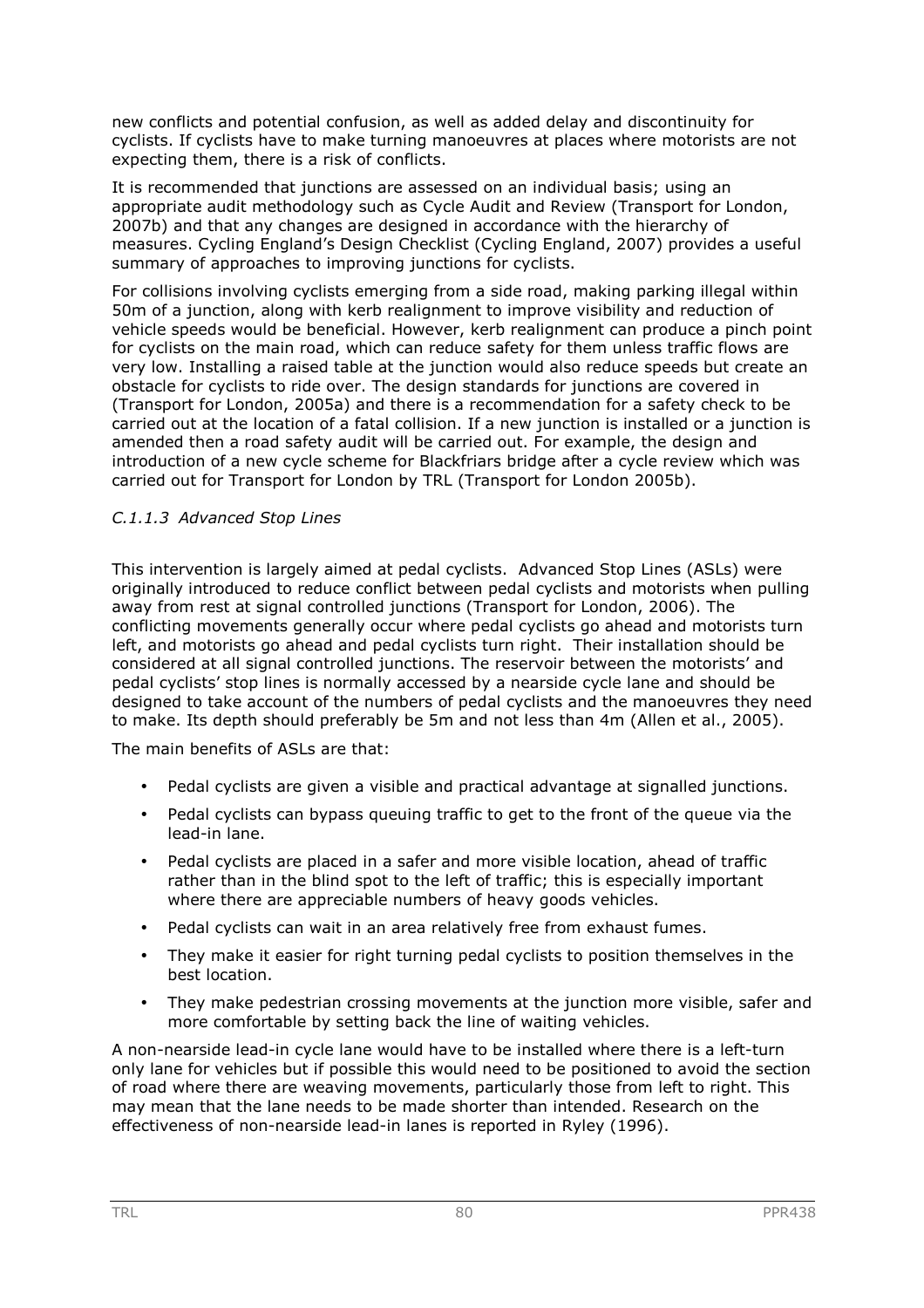Allen (2005) also reported a high number of red light violations (17%) at all types of junctions. This was highlighted at ASLs leading onto a roundabout where 30% of pedal cyclists carried out this manoeuvre.

## *C.1.1.4 Change Automatic Traffic Signal (ATS) priority*

This intervention is largely aimed at pedal cyclists. In addition to ASLs, engineering measures to improve pedal cyclists' safety at signalled junctions are covered in the guidance produced by Transport for London (2005a), Cycling England (2007) and the Dutch publication Design Manual for Bicycle Traffic produced by CROW (Information and Technology Platform for Transport, Infrastructure and Public Space (CROW,2007)). Collisions between left-turning large vehicles and pedal cyclists going ahead or turning left could be avoided by, for example, the use of:

- Cycle bypasses (designed as a short length of cycle track)
- A separately signalled slip lane placing the cyclist ahead of the traffic queue
- An 'early green' facility on a separately signalled short length of cycle track at the junction.

Although not permissible in the UK, detectors specifically for pedal cyclists can be used to detect slow-moving pedal cyclists clearing a junction and create an 'all red' period (Cycling England, 2008a). This avoids potential conflict with other traffic pulling away.

Button operated signal filters could be introduced for right-turning pedal cyclists, a practice used in Western Australia when no other vehicles are present (Government of Western Australia, 2008).

#### *C.1.1.5 Speed limit reduction*

It has been proposed in recently (Crawford, 2008) that a 20mph speed limit could be applied to all residential areas, which could be achieved by the use of average speed cameras and traditional traffic calming measures. Webster and Layfield (2003) found a 50% reduction in pedal cyclist killed and seriously injured casualties after 20mph zones had been applied in London.

## *C.1.1.6 Shared use zebra crossing*

This intervention is largely aimed at pedal cyclists. A recent study for Transport for London looked at the shared use of zebra crossings (Greenshields et al., 2006). At present, the law does not give pedal cyclists the same rights as pedestrians at zebra crossings. Pedal cyclists do not have precedence over vehicles when riding across a zebra crossing. As bicycles are technically vehicles, pedal cyclists should give precedence to pedestrians at zebra crossings. Changes to the law would be required to give cyclists similar rights to pedestrians and changes to Regulations to give cyclists priority over other vehicles at Zebra crossings. In addition, appropriate signing would need to be agreed by the Department for Transport.

A shared-use crossing could be implemented under existing laws however, cyclists would not have precedence over other vehicles. The local highway authority may be held liable should the design of a shared-use zebra crossing lead a cyclist to reasonably conclude that they did have precedence and this leads to an incident.

The research found that 87.8% of cyclists at the observed sites ride over some or the whole of the Zebra crossing. The key concerns involved the safety of cyclists being involved in conflict situations with other vehicles, other cyclists, and pedestrians (especially mobility impaired people). This intervention could improve the links for pedal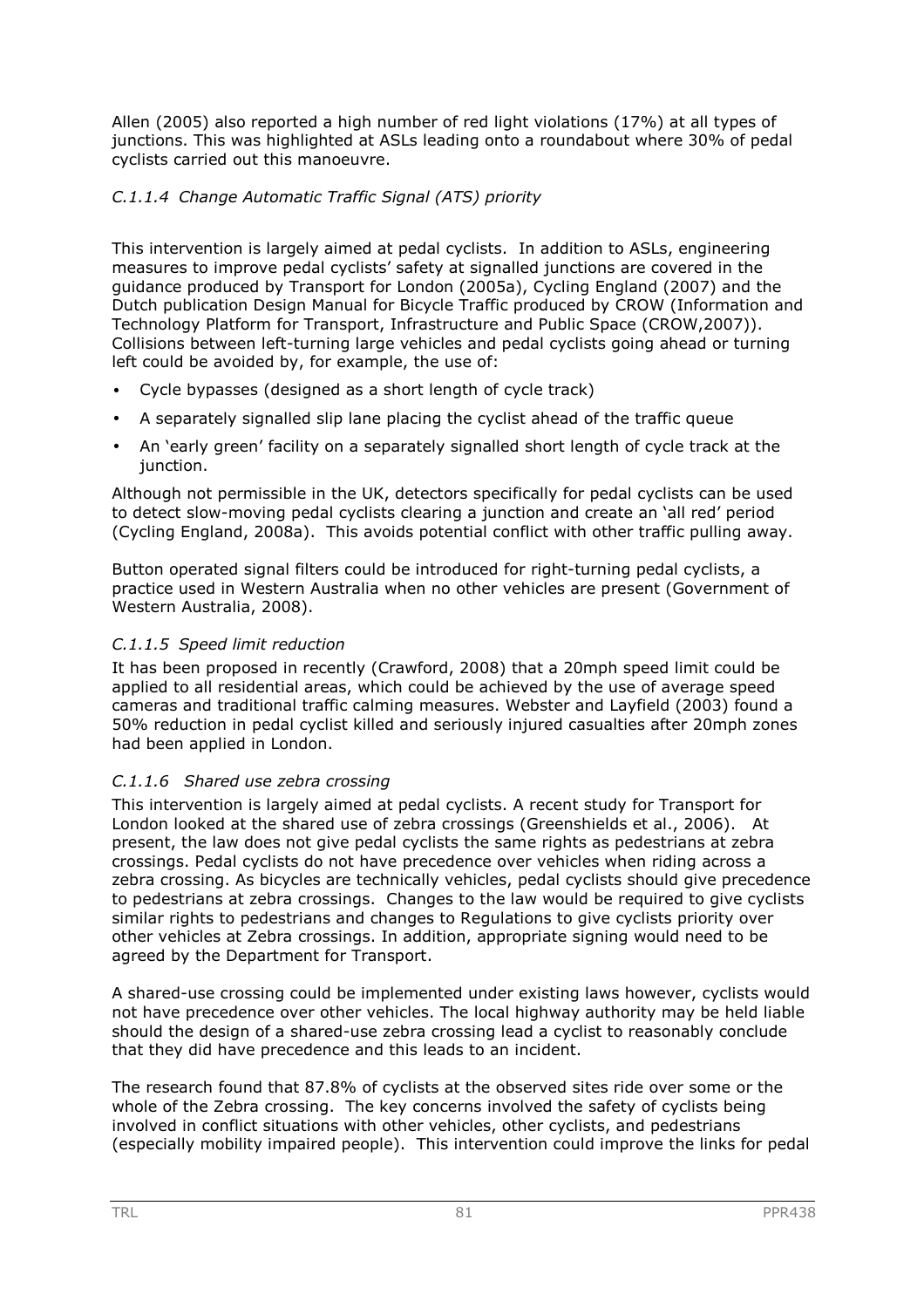cyclists when route planning (see C.2.1.3) and if introduced all road users would need to be informed and changes to signing would need to be implemented.

#### *C.1.1.7 Improve field of view for heavy goods vehicle drivers - mirrors*

This intervention is largely aimed at heavy goods vehicle drivers. A number of different types of mirrors are fitted to heavy goods vehicles to improve the field of view for the drivers. These are intended to reduce blind spots in the immediate area surrounding the vehicle. One of these types of mirror is the Type V, close proximity mirror. These mirrors are particularly relevant for collisions occurring at junctions that involve a heavy goods vehicle turning left or changing lane to the left with and a pedal cycle alongside the inside of the vehicle. Fenn et al. (2005) concluded that the cost of fitting these mirrors is small but there would be limited annual potential casualty saving to pedal cyclists. Fenn also reported that 90% of heavy goods vehicle drivers surveyed agreed that the use of close proximity mirrors generally contributes to the reduction of heavy goods vehicle collisions, with 61% of drivers claiming that use of this mirror had helped them to avoid a potential collision in the past 12 months. The report raised the concern that some drivers do not realise the purpose of this mirror and are failing to use it correctly.

The intention of providing these mirrors to improve the field of view for the drivers depends on them being adjusted correctly and being used before and during the turning manoeuvre. It is the driver's responsibility to adjust the vehicle mirrors correctly before each journey and to use them while driving. Consideration could be given to encourage compulsory retro fitting of mirrors, where feasible, to meet current design standards for new vehicles and to promote familiarity and use of such mirrors.

#### *C.1.1.8 Improve field of view for heavy goods vehicle drivers - sensors and CCTV*

This intervention is largely aimed at heavy goods vehicle drivers. Proximity or collision avoidance sensors can supplement mirrors by warning a heavy goods vehicle, bus or coach driver of moving objects close to the vehicle. The sensors start working as soon as the engine is started and the vehicle starts moving. They can work by ultrasound, radar or infrared, continuously sending and receiving signals from and to the moving object. As soon as a colliding object is detected, the driver receives an audible alarm and could possibly take appropriate avoidance action.

Instead of using proximity sensors, CCTV can be used to cover blind spots. They have an advantage over proximity sensors in that the driver can see what is going on rather than having to rely on an audible warning. Cameras would have to be mounted in a position where accumulation of dirt on the lens would be minimal. The cameras should provide full coverage of the front, rear and sides of the vehicle.

An alternative to the class VI mirror (see section 3.2.2.1 and Fenn, 2005) positioned to cover the blind spot below the windscreen) has been trialled using close-range obstacle detection by the use of stereo CCTV cameras on the front of a heavy goods vehicle to investigate the presence of obstacles in blind spot areas in front of the vehicle (Bertozzi *et al.*, 2006; Broggi *et al.*, 2007). The system is able to prevent a vehicle starting off when a pedestrian or cyclist close to the front of the cab is detected.

Using sensors as an intervention may be highly effective in alerting the driver to the presence of a pedal cyclist. However the complexity of the driving task may mean that this would overload the driver with information.

#### *C.1.1.9 Improve side guards on heavy goods vehicles*

This intervention is largely aimed at heavy goods vehicle drivers. Regulations exist that require spray suppression, side guards, rear under-run and front under-run protection to be fitted to heavy goods vehicles. These are considered to be effective in reducing the likelihood of an impact or the severity of injury when a heavy goods vehicle is overtaking a pedal cyclist. An example of the sequence of events for this type of collision is that the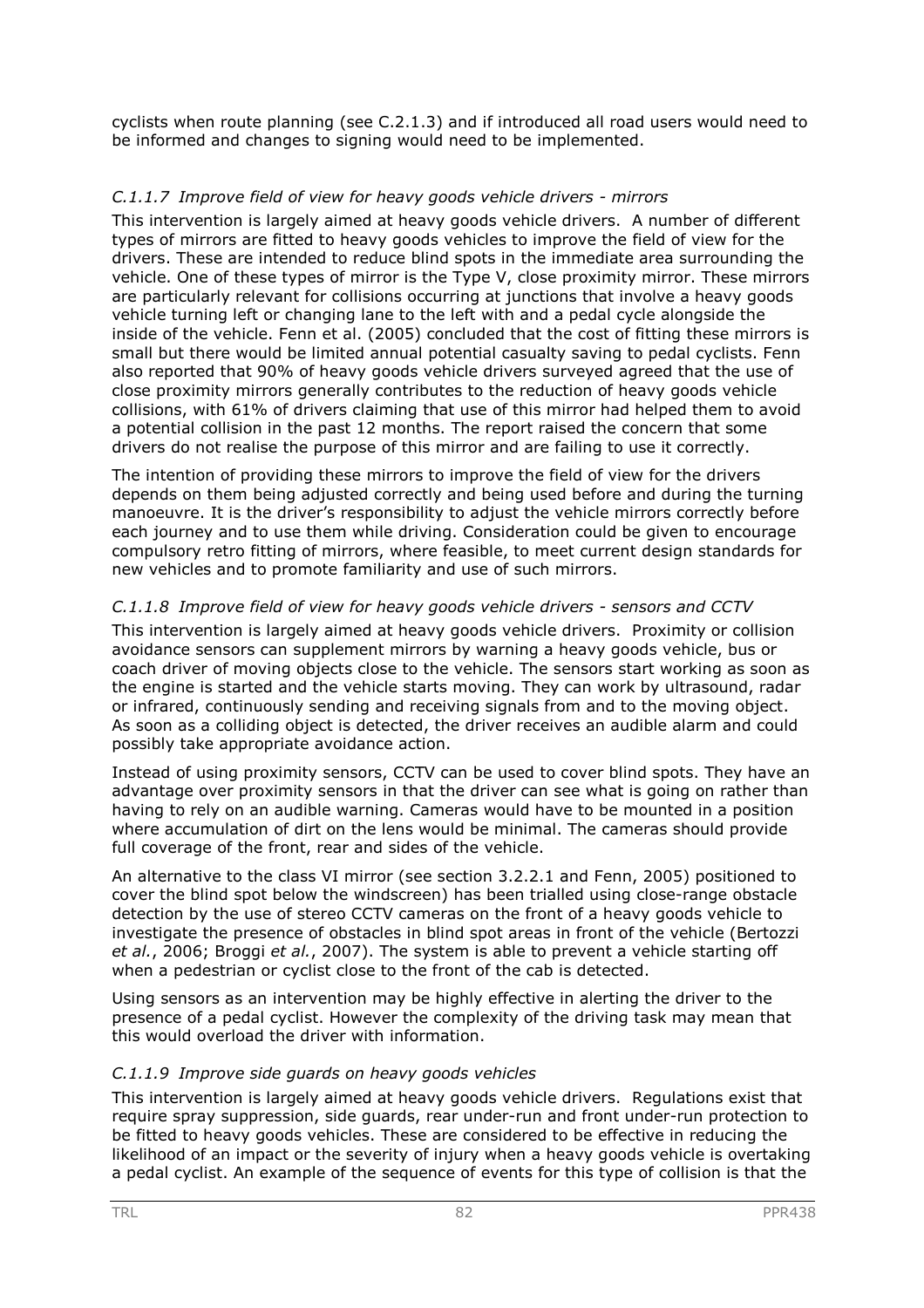pedal cyclist falls sideways into the side of the heavy goods vehicle between the front and rear axles and is run over by the rear wheels. This suggests that side guard design could be improved to give better protection to pedal cyclists and other vulnerable road users.

A project carried out by TRL for the Department for Transport studied the integration of safety guards and spray suppression for heavy goods vehicles (Knight et al., 2005). Under consideration was the development of a stronger and lower integrated structure all the way round the lower part of a heavy goods vehicle. This presents a smooth uninterrupted surface to the pedal cyclist or vulnerable road user and is usually flush with the outer edge of the vehicle and covers the wheels with very low ground clearance. The smooth surface of this structure, originally intended to enhance aerodynamic performance, has been shown through test work to prevent violent head strikes on the side of the vehicle body and the load hooks, and also prevents heavy chest strikes on the outer edge of the rear tyre as the cyclist tends to slide down the side panel. An additional benefit is that clothing and limbs are less likely to get caught or dragged by the vehicle and the pedal cyclist is not thrown to the ground with as much force. Computer simulation showed that smooth flat panelled side guards did offer potential for improved protection for vulnerable road users. Although, in simulation, the cyclist ends up very close to the wheels and there may be a risk of limbs being run over, this design may reduce the risk of head/thorax/abdomen being run over. Analysis of collision data did suggest that these would translate to real world casualty reductions.

## *C.1.2 Good practice*

## *C.1.2.1 Pedestrian guard rails*

This intervention is largely aimed at pedal cyclists. The positioning of guard rails, although well intended for pedestrian safety, may mean that a pedal cyclist is 'trapped' between them and a vehicle to their right. Cycle bypasses described in section C.1.1.4 can avoid this problem at signalled junctions. Another solution, if space permits, would be to install or reposition guard rails further away from the kerb edge.

## *C.1.2.2 Cycle super highway*

This intervention is largely aimed at pedal cyclists. Cycle Superhighways will provide cyclists with safe, fast, direct routes into central London from outer London. (Based on information on TfL web site at: http://www.tfl.gov.uk/roadusers/cycling/11901.aspx) The first two routes will open in Summer 2010 with ten more being introduced as part of a rolling programme.

They will be direct and continuous, with the routes clearly marked and easy to follow. There will be new signage and road markings, and information about journey time and links to other cycling routes.

TfL will be improving road surfaces and minimising obstructions along the routes so cyclists can pedal more comfortably.

Each Cycle Superhighway will have a clear and unique identity. Blue surfaces will also increase driver awareness.

The Cycle Superhighways will be at least 1.5m wide and provide continuous cycle lanes at junctions; advanced stop boxes; and signals to help cyclists keep safe.

The Cycle Superhighways project is one of TfL and the Mayor's main ways of bringing about a London cycling revolution, aimed at increasing cycling in London by 400 per cent by 2025 (compared to 2000 levels).

*C.1.2.3 Introduce other cycling infrastructure*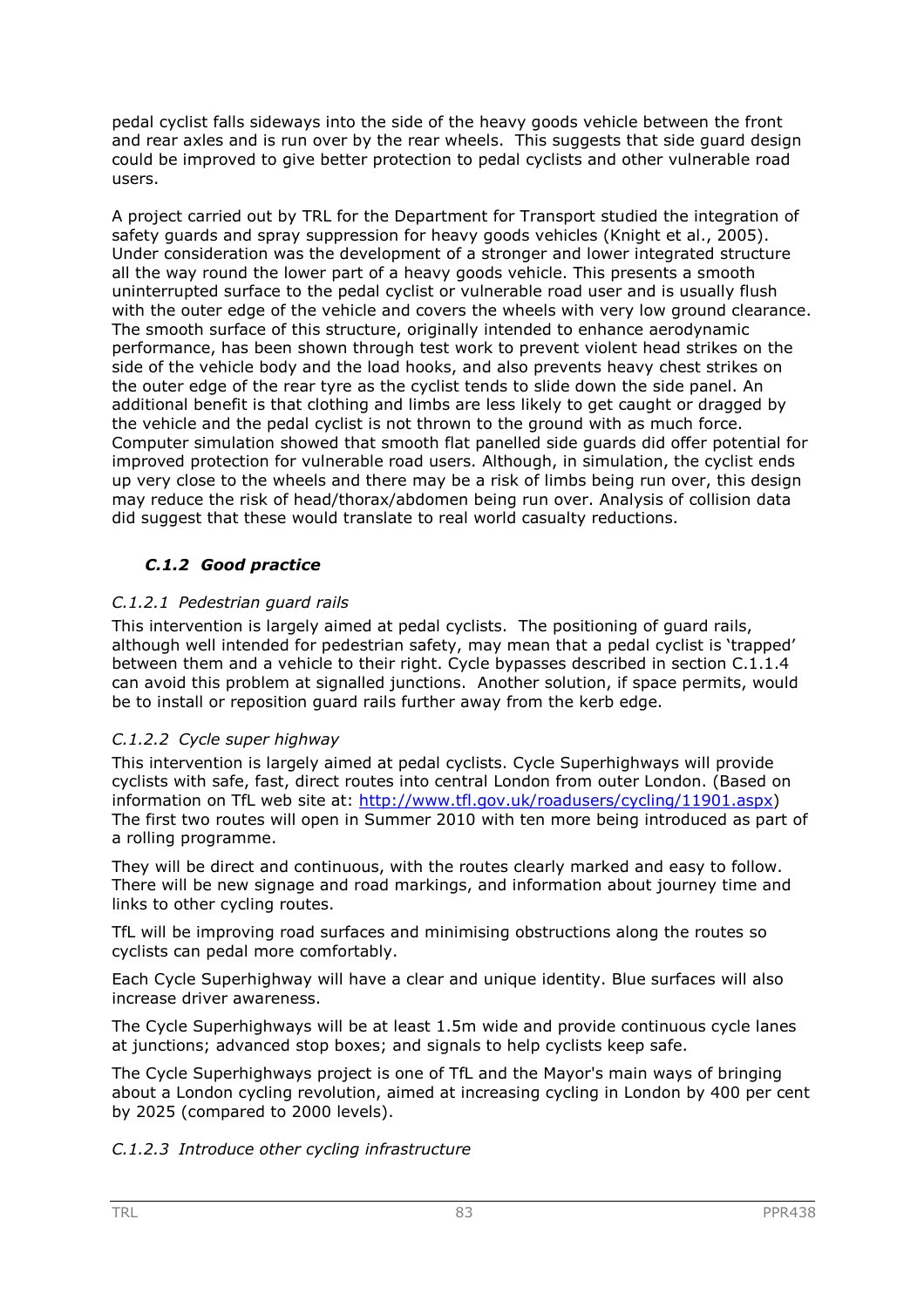This intervention is largely aimed at pedal cyclists. It is thought that a pedal cyclist's crossing facility or an alternative cycle route to avoid a complex road system could be beneficial, though this should be done in accordance with best practice in cycle infrastructure design, and having regard for the desire lines and the need for routes to avoid introducing excessive detour and delay. This intervention could be linked to the cycle super highway (see C.1.2.2).

## *C.1.2.4 Improve condition of the road surface*

This intervention is largely aimed at pedal cyclists. All ironworks, for example, drain covers, should be flush with the road surface, especially where cyclists are mostly likely to use the carriageway. The design of gulley gratings to eliminate the risk of a bicycle wheel being caught could possibly be achieved by changing the orientation. Roadside shrubbery should also be cut to ensure it is not an obstruction to pedal cyclists and does not compromise their sight lines.

Regular checks should be made for potholes and other defects, supplemented with an easy means of reporting them. Repairs should be carried out without delay. Consideration could be given to using an antiskid road surface, which can be used to cover drain covers.

## *C.1.2.5 Improve heavy goods vehicle lighting*

This intervention is largely aimed at heavy goods vehicle drivers. Heavy goods vehicles should be fitted with side and marker lights for all corners of the vehicle and especially repeater indicator lights on the side of the vehicle. This intervention is important when a large vehicle is at a junction and intends to turn left. The vehicle is indicating and the pedal cyclist, either alongside or moving up the inside of the vehicle, does not notice the indicators because of the lack of repeaters along the side of the vehicle. A left turning heavy goods vehicle often needs to be positioned towards the centre of the road to complete the manoeuvre. The pedal cyclist assumes the vehicle is travelling straight ahead or turning right because of the position of the vehicle, potentially leading to a collision. This intervention is considered to help communicate to the pedal cyclist the intended manoeuvre of the heavy goods vehicle. However, it depends upon the driver using the indicators appropriately.

## *C.1.3 Other intervention*

#### *C.1.3.1 Vehicle design standards*

This intervention is largely aimed at vehicle design regulators. Fatal collisions involving an impact with a car often result in the pedal cyclist's head striking the windscreen or bonnet. In the European New Car Assessment Programme (Euro NCAP, (NCAP,2008)) tests for pedestrians have been carried out replicating child and adult pedestrian collisions at 25mph. The new cars are awarded a star rating from one (least safe) to four (most safe). However, as corresponding tests for pedal cyclists' protection are not carried out it is possible that the results for pedestrian impact testing may be used as a guide for pedal cyclists' safety. There is potential for a test to be devised to assess new cars with respect to the safety of pedal cyclists and possibly extend this rating system to all types of vehicle, including buses, coaches and heavy goods vehicles.

## *C.1.3.2 Advance emergency brake systems*

This intervention is largely aimed at vehicle designers and vehicle owners and drivers. Collision avoidance systems capable of detecting pedestrians and pedal cyclists as well as vehicles that use a combination of radar and camera technology are available. These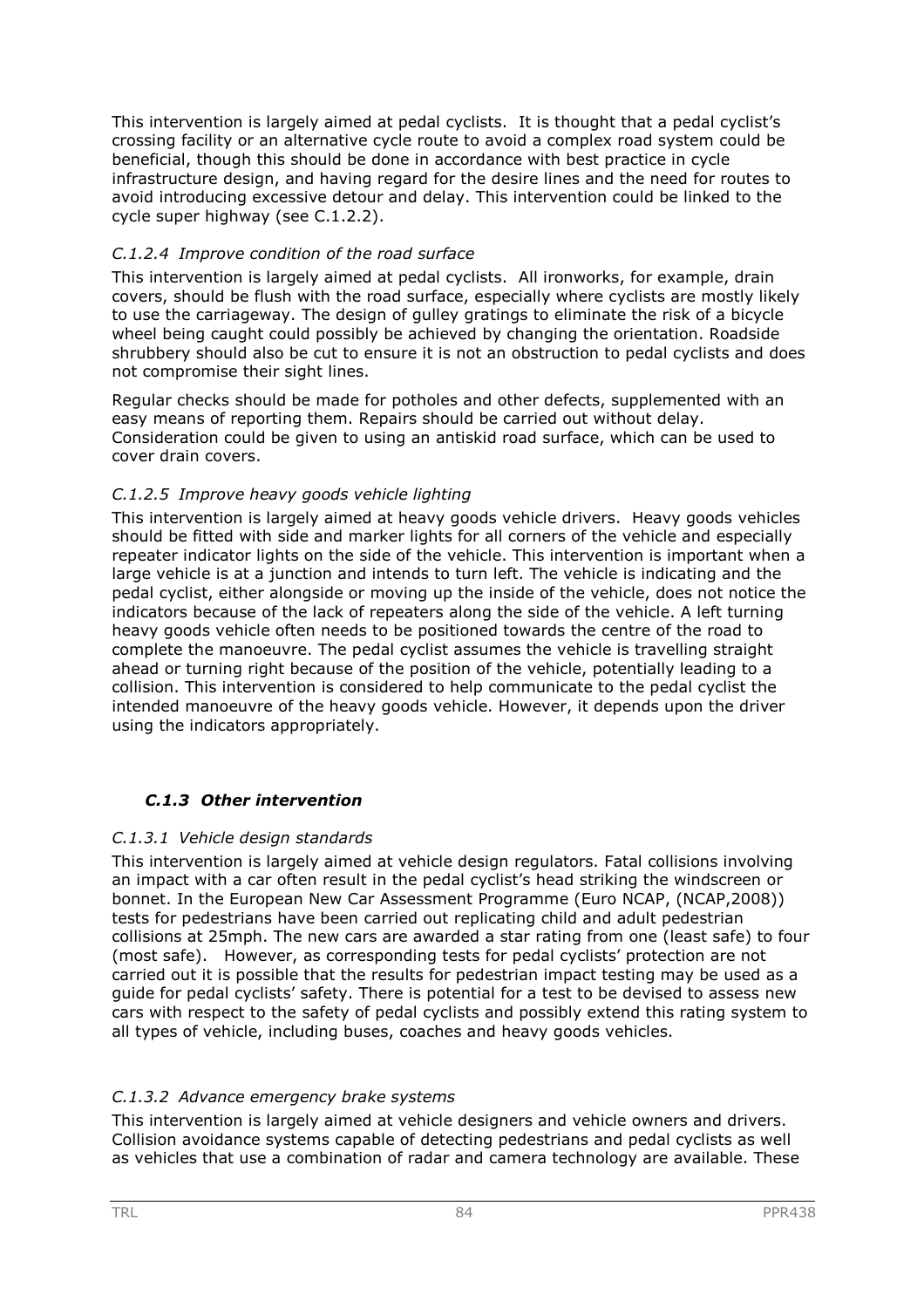succeed a first generation system which detected vehicles and lane departure; its main application was the prevention of rear-end collisions due, for example to slow driver reaction time or inattentiveness. This intervention would alert the driver to the presence of the cyclist and may allow more time for avoidance action. This could also be linked to Work Related Road Safety procedures (see Section C.2.2.10).

## *C.1.3.3 Black spot mirrors*

This intervention is largely aimed at highway engineers. Recent reports in the media (Bikeportland, 2009) highlight a convex mirror placed on a traffic signal, for example below 'the green light' on traffic lights. These mirrors are called 'black spot mirrors' or 'dead angle mirrors'. The mirror is heated for all weather use. They have been installed at over 100 locations in Amsterdam and are placed where the driver is already looking while waiting for the lights to change or to proceed through the junction. These could be considered useful at junctions controlled by Automatic Traffic Signals where pedal cyclists may be turning left or going straight ahead.

## **C.2 Education (including training and publicity) interventions**

## *C.2.1 Evidence based*

## *C.2.1.1 Improve pedal cyclists' awareness of other road users*

This intervention is aimed at pedal cyclists. Steer et al. (2008) reported that pedal cyclists in London view themselves as competent but that they also view other cyclists as less competent. It also reported that amongst cyclists themselves there is a feeling of being the "least protected" of all road users.

Pedal cyclists need to have sufficient skill to deal competently with the dynamic situations posed by pedestrians, other pedal cyclists and motor vehicles using the roads. This can be achieved through education, cycle training and publicity campaigns. Cycle Training UK Ltd (2004) assessed cycle training and found that, after training, people cycle more confidently, for longer journeys and more frequently. RoSPA (2008a) recommend that cycle training should go hand in hand with measures to create a safer cycling environment and measures to improve the behaviour of motorists. The competence of a cyclist is integral to the awareness of other road users. Steer et al. (2008) conducted a postal survey of people who received one to one training in London and found that 81% of trainees cycle more or more confidently as a result.

The intervention promoted here would be to encourage all cyclists to become familiar with the Highway Code, particularly the rules for pedal cyclists, and to undertake cycle training. The types of training available in London range from specific courses for children to individual training for adults (Transport for London, 2008d). This could be promoted by schools and colleges, employers and cycle retailers in conjunction with other stakeholders. Cycle training is being advocated at a national level following the development of the National Standards for Cycle Training for both child and adult cyclists. Child cycle training, promoted as Bikeability, is now being supported by Cycling England, with funding available to local authorities to set up cycle training schemes in their areas.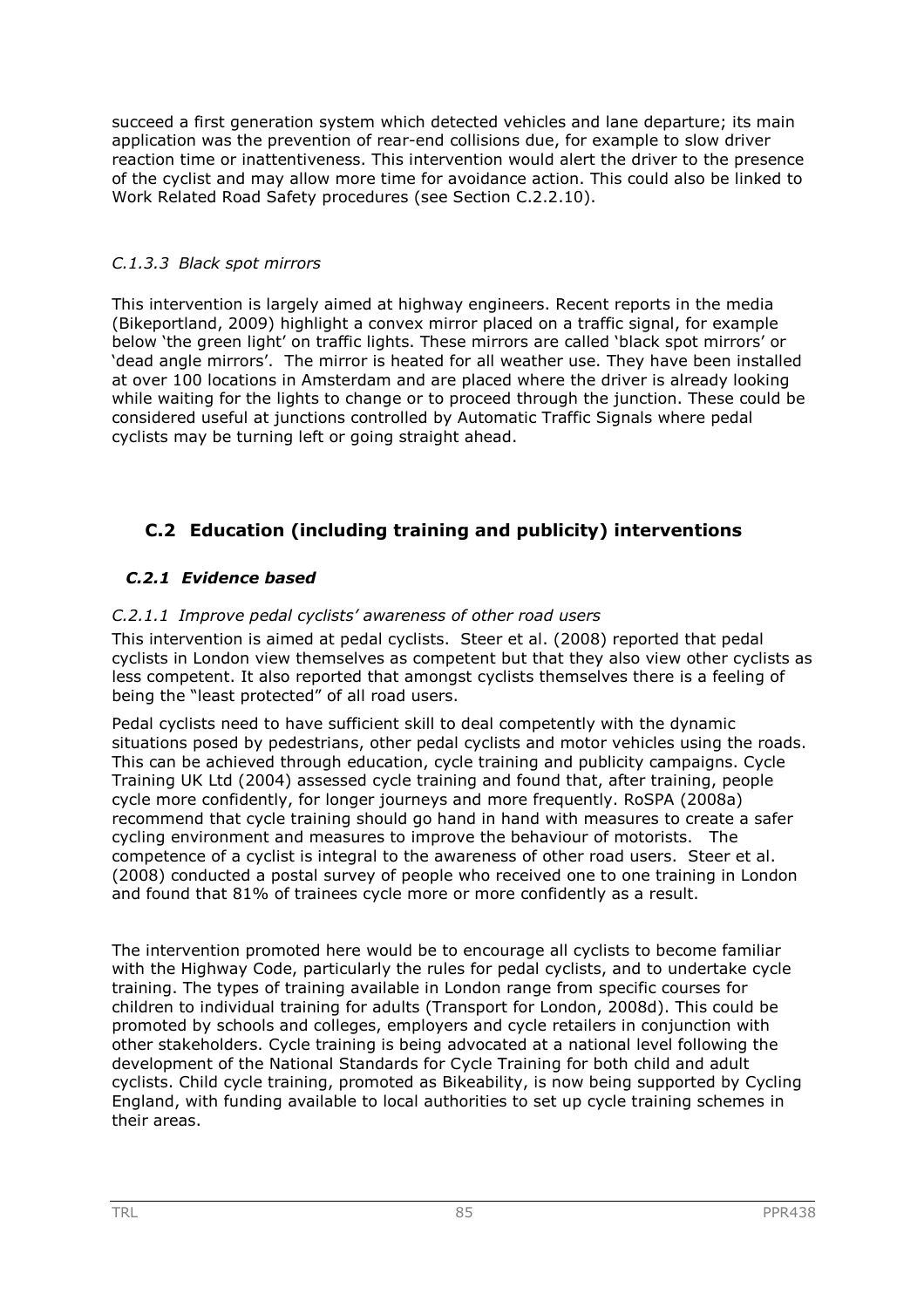Heavy goods vehicles pose a major threat to cyclists. In London between 1999 and 2004, 56% of cyclists killed were involved in a collision with a goods vehicle (Webster, 2006). Also in London between 1985 and 1992 there were 40 heavy goods vehicles, out of a total of 108 vehicles, involved in a fatal collision with a pedal cyclist (McCarthy and Gilbert, 1996).

Regular education campaigns about the dangers of cycling alongside heavy goods vehicles, especially when approaching junctions and roundabouts are worth considering and updating. In 2002, the need for more mutual awareness was highlighted with the slogan 'there are two sides to every story'. This was an initiative launched by Transport for London Street Management, in partnership with the London Cycling Campaign (London Cycling Campaign, 2008a and 2008b) and the Freight Transport Association. The campaign aimed at both cyclists and drivers of commercial goods vehicles. This campaign encourages cyclists and drivers to be more aware of the way each other uses the available road space, particularly at turns and junctions (Local Authority Road Safety Officers Archive, 2002).

Examples of other material already available are the Highway Code (DSA, 2008) and the DfT's THINK! Road Safety Campaign (Department for Transport, 2008b). These include advice on cycling near heavy goods and other large vehicles. There are free road safety resources available from RoSPA (2008b) including a film about 'pedal cyclists and lorries'. A lot of the information is freely available on the internet but for some people this resource is not easily accessible. Television / radio / cinema advertisements may reach more people.

A prominent notice on the back of a heavy goods vehicle warning pedal cyclists not to go alongside the vehicle or informing the pedal cyclist that if they cannot see the mirrors on the vehicle then the driver cannot see them are recommended.

## *C.2.1.2 Unexpected opening of vehicle door*

This intervention is aimed at pedal cyclists. Pedal cyclists should be aware that occupants of parked vehicles may open a door into their path (Transport for London, 2008c) and take action to overtake safely. When opening a door the vehicle occupants need to check for the presence of pedal cyclists before opening the door. A cyclist who is easily seen (see section C.2.2.3) increases the chance of being noticed by a driver in this situation.

Although this advice is included in cycle training it is worth considering using publicity to highlight the potential dangers of cycling near parked vehicles and advise on ways to overtake.

## *C.2.1.3 Route planning guidelines*

This intervention is aimed at pedal cyclists. Several cycling organisations provide information and mapping of safer routes for cyclists that are either part of the London and National Cycle Networks or are other signed on-road and traffic free routes. Examples are as follows:

• The London Cycling Campaign (London Cycling Campaign, 2008c) and Transport for London have jointly produced a series of guides covering Greater London. The guides are available from Transport for London and compliment the London Cycle Network Plus which is will be completed in 2009/10 with 900km of route.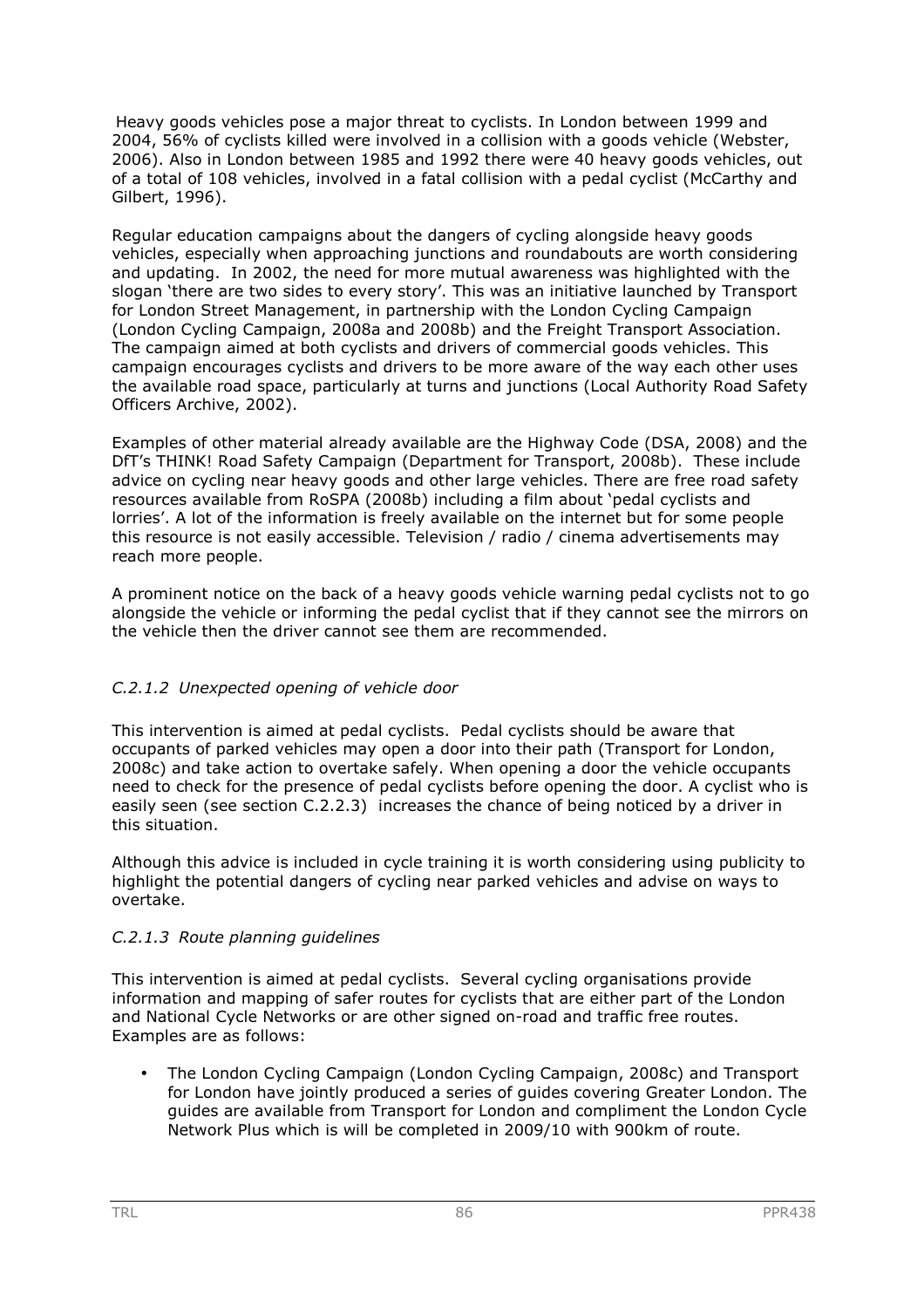- The Cyclists' Touring Club website (www.ctc.org.uk) contains information on recommended routes and designated cycle routes. They are regularly updated and are available for each county, including Greater London.
- Sustrans (www.sustrans.org.uk) includes interactive mapping of both on-road and traffic-free routes for each region of the UK and Ireland, including Greater London. Links are available to local news and information on developments of the network.
- Review of procedures associated with the development and delivery of measures designed to improve safety and convenience for cyclists (see C.1.1.2) and Transport for London, 2005b).

Clear signing and greater publicity of these routes in London would raise awareness and promote their use by more pedal cyclists. This is linked to the Engineering Interventions (see section C.1).

#### *C.2.1.4 Cycle training*

This intervention is aimed at pedal cyclists. The need for training to improve pedal cyclists' skills and behaviour has been mentioned earlier (C.2.1.1) and in other sources (Basford, 2002, Steer et al., 2008). Through Cycling England the Government has supported the development of National Standards for Cycle Training for both adults and children. National Standard cycle training is based on teaching the skills needed to cycle on the road with other traffic and helps to give pedal cyclists the confidence to avoid conflicting manoeuvres through correct positioning and planning.

Cycling safety could be taught in schools from as early an age as possible. This is particularly relevant on residential streets without traffic calming measures, especially those that can be used by through traffic.

Bikeability (2008) is a Government supported scheme that delivers outcomes at three award levels to provide basic skills, an introduction to on-road cycling and advanced cycle training, which includes familiarity with the Highway Code.

The www.bikeforall.net website (recommended by DfT's THINK! Road Safety Campaign) has a section on cycle training providing links to training schemes and providers specific to London. For example:

- Cycle Training UK (www.cycletraining.co.uk) which claims to be the largest independent provider of on-road cycle training and cycle maintenance training in London.
- The London School of Cycling (www.londonschoolofcycling.co.uk) which provides instruction and information for adults on riding and maintenance.
- The London Cycling Campaign (www.lcc.org.uk) which provides links to information on training from specialist organisations and through local borough groups for adults and children.
- Training available through some London boroughs, particularly for children (e.g. the Redbridge Cycling Centre, opened in 2008).

#### *C.2.1.5 Improve drivers' awareness of pedal cyclists*

This intervention is largely aimed at other vehicle drivers. There is evidence that, in London, road users other than pedal cyclists perceive cycling as dangerous and that pedal cyclists are a nuisance on the road (Steer et al., 2008). This view is supported by Basford et al. (2002). This research surveyed the attitude and behaviour of drivers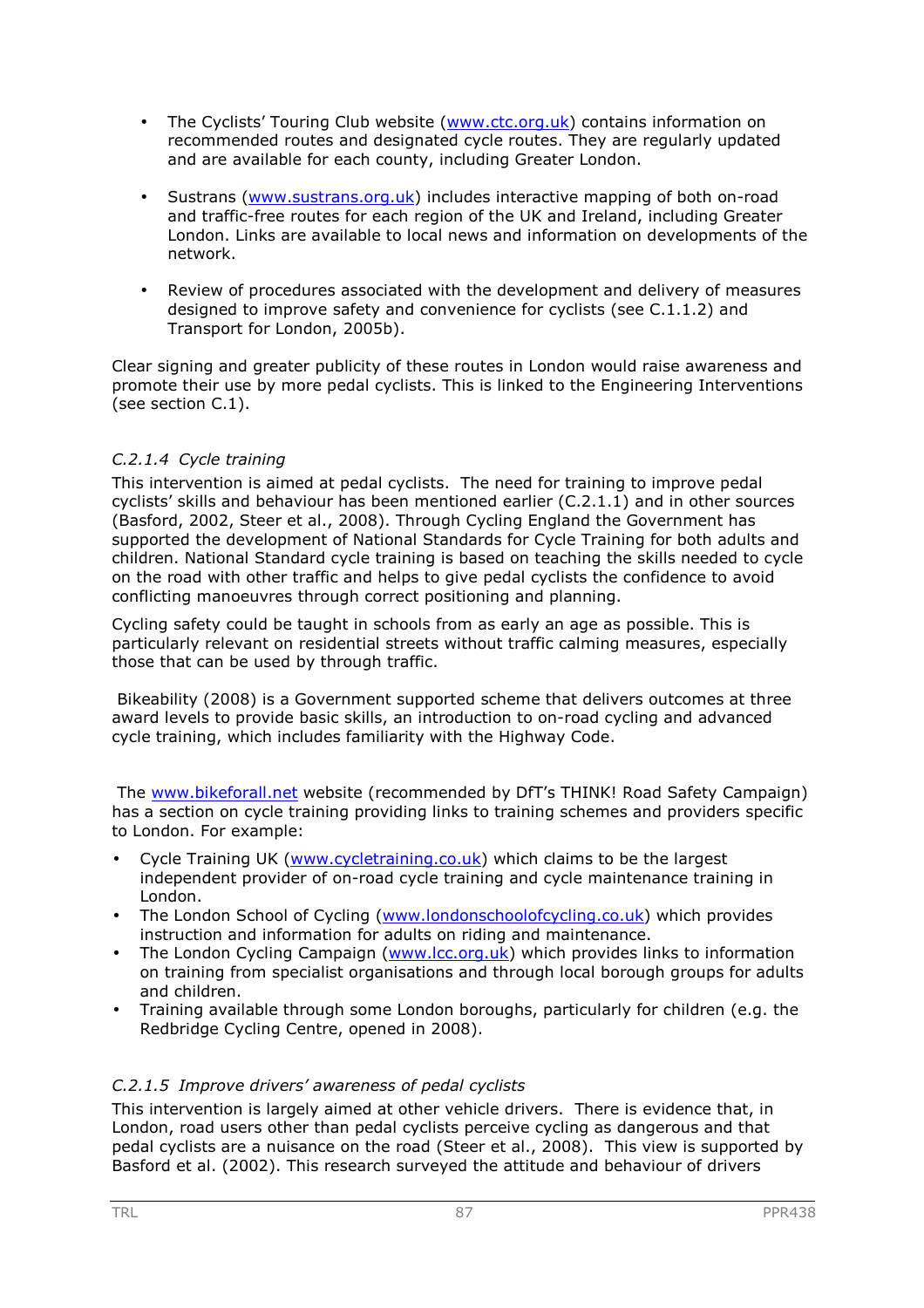towards pedal cyclists using various techniques including virtual reality equipment to simulate encounters between drivers and pedal cyclists. Basford recommended that the education of drivers should not only focus on helping them to predict pedal cyclist behaviour but to help them understand the circumstances that will influence that behaviour. The intention is to encourage drivers to not regard pedal cyclists as a 'nuisance' and to recognise that the road environment affects the pedal cyclist's behaviour. Basford also recommended that drivers' education, for example in the Highway Code, should include advice on how to respond when encountering pedal cyclists at certain types of road feature, both those explicitly for pedal cyclists and other highway features. This would enable drivers to respond considerately and resist social pressure from other drivers to force their way past pedal cyclists.

Integrated Educational and Awareness training is recommended to improve driver awareness of pedal cyclists. In March 2008, Transport for London launched a campaign to cut collisions between cyclists and goods vehicles distributing 10,000 free safety lenses to freight companies to improve lorry drivers' vision of cyclists. This lens is one of the tools of the Freight Operator Recognition Scheme (FORs), which encourages operators to ensure best practice both for driving standards and vehicle safety. This initiative was coupled with a driver awareness campaign.

More education is required for all types of road user to emphasise the need to be more considerate of others while using the roads in London and to follow the rules in the Highway Code (DSA, 2008).

It is possible that a simple first step that could be considered would be handing out free copies of the Highway Code by high profile enforcement or cycling personnel, for example, our Olympic cycling athletes / Police Officers.

## *C.2.2 Good practice*

## *C.2.2.1 Reduce impaired cycling*

This intervention is aimed at pedal cyclists. Impaired riding can arise through the use of alcohol, drugs (including medicine), and the use of earphones or a mobile phone. The use of alcohol and drugs is covered specifically by Section 30 of the Road Traffic Act (RTA) 1988 and constitutes an offence. However, reckless and careless cycling (Section 28 - amended to 'dangerous cycling' in RTA 1991) and inconsiderate cycling (Section 29) both constitute an offence and can arise from impairment.

Wearing earphones can make a pedal cyclist less able to hear other traffic (Highway Code Rule 148), and the use of a mobile phone can distract and reduce control of the bicycle (Highway Code Rule 149 – riders).

Interventions aimed at impaired cycling would need to educate pedal cyclists on the rules in the Highway Code (DSA, 2008) relating to impairment followed by enforcement measures.

## *C.2.2.2 Cycle helmet use*

This intervention is aimed at pedal cyclists. Much research has been carried out on the effectiveness of helmet. Some of the findings are contradictory, in some cases because of the different research approaches used (The Cochrane Library 2006, 2008a and 2008b). Towner et al. (2002) provided a critical review of research and evidence on the efficacy of cycle helmets. The review looked at the impact of compulsory cycle helmet use on cycling and safety with the intention of identifying gaps in existing knowledge and research. The conclusions reached by Towner were that there is a considerable amount of scientific evidence that cycle helmets are effective at mitigating head, brain and upper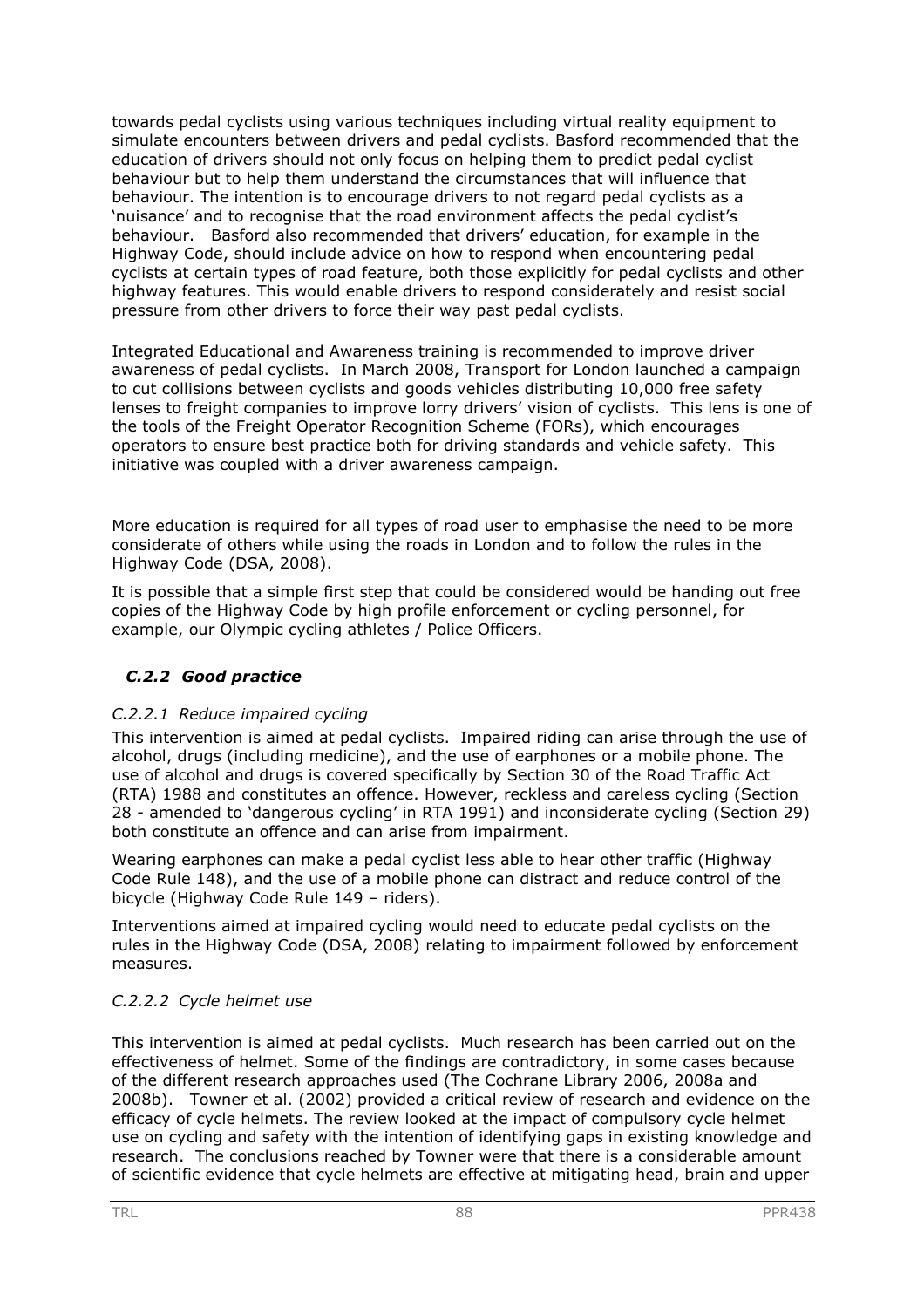facial injuries to pedal cyclists, particularly for children. Also, cycle helmet promotion and legislation needs to be seen as part of a broader package to enhance cycling safety and that barriers to cycle helmet use can be overcome. There are many public sources, including the Cochrane reviews regarding the use of cycle helmets. There is often controversy surrounding their conclusions.

However, there is also evidence from countries that have introduced cycle helmet wearing legislation that compulsion may have resulted in lower levels of cycling. For example in Australia there are reports that the reduction in overall cycle use was greater than the reduction in head-injury achieved.

There is some evidence that lower rates of cycling and helmet wearing by women may be due to comfort (Cycling England, 2008b). Specific publicity campaigns for women would need to take this into account.

The intervention would consider promotion of wearing cycle helmets to mitigate the severity of injury, particularly for children. It is important to recognise that even if they are effective at reducing head injury, helmets will only be able to benefit those who do not also suffer fatal injuries to other parts of the body.

#### *C.2.2.3 Improve pedal cyclists' conspicuity*

This intervention is aimed at pedal cyclists. Highway Code rule 59 recommends that pedal cyclists wear:

- light-coloured or fluorescent clothing in daylight and poor light, and
- reflective clothing and/or accessories (belt, arm or ankle bands) in darkness.

Highway Code rule 60 and Road Vehicle Lighting Regulations 13, 18 and 24 (1989, amended 1994 and 2005) state that at night a bicycle must have white front and red rear lights lit. The bicycle must be fitted with a red rear reflector (and amber pedal reflectors, if manufactured after 1/10/85). White front reflectors and spoke reflectors are recommended and flashing lights are permitted. The Highway Code recommends that cyclists who are riding in areas without street lighting use a steady front lamp.

There is a Cochrane (Kwan, 2008) review of interventions for increasing pedestrian and cyclist visibility for the prevention of death and injuries. This looked at various studies of using fluorescent materials in yellow, red and orange colours to improve detection and recognition in the daytime and lamps, flashing lights and retro-reflective materials in red and yellow colours to increase detection and recognition at night.

A study (Mills, 1989) of 776pedal cyclist casualties who attended hospital, recommended that cyclists should be encouraged to wear more protective clothing and head gear.

## *C.2.2.4 Address carrying loads on bicycles*

This intervention is aimed at pedal cyclists. Carrying loads on bicycles is likely to affect the balance and control of the bicycle. Long, heavy or large items are unsuitable and advice on the safest method would be useful. This may include using appropriate bags securely fixed to the bicycle, for example, cycle panniers. This intervention could be considered with cycling competency and cycle training (see section C.2.1.4).

#### *C.2.2.5 Roadworthiness of bicycles*

This intervention is aimed at pedal cyclists and is linked to Engineering and Enforcement interventions. The Highway Code (DSA, 2008) applies to England, Scotland and Wales. All road users should be aware of the Code and behave considerately towards other road users. Many of the rules in the Code are legal requirements, and if disobeyed a criminal offence is committed. These rules are identified by the use of the words **'MUST/MUST NOT'**.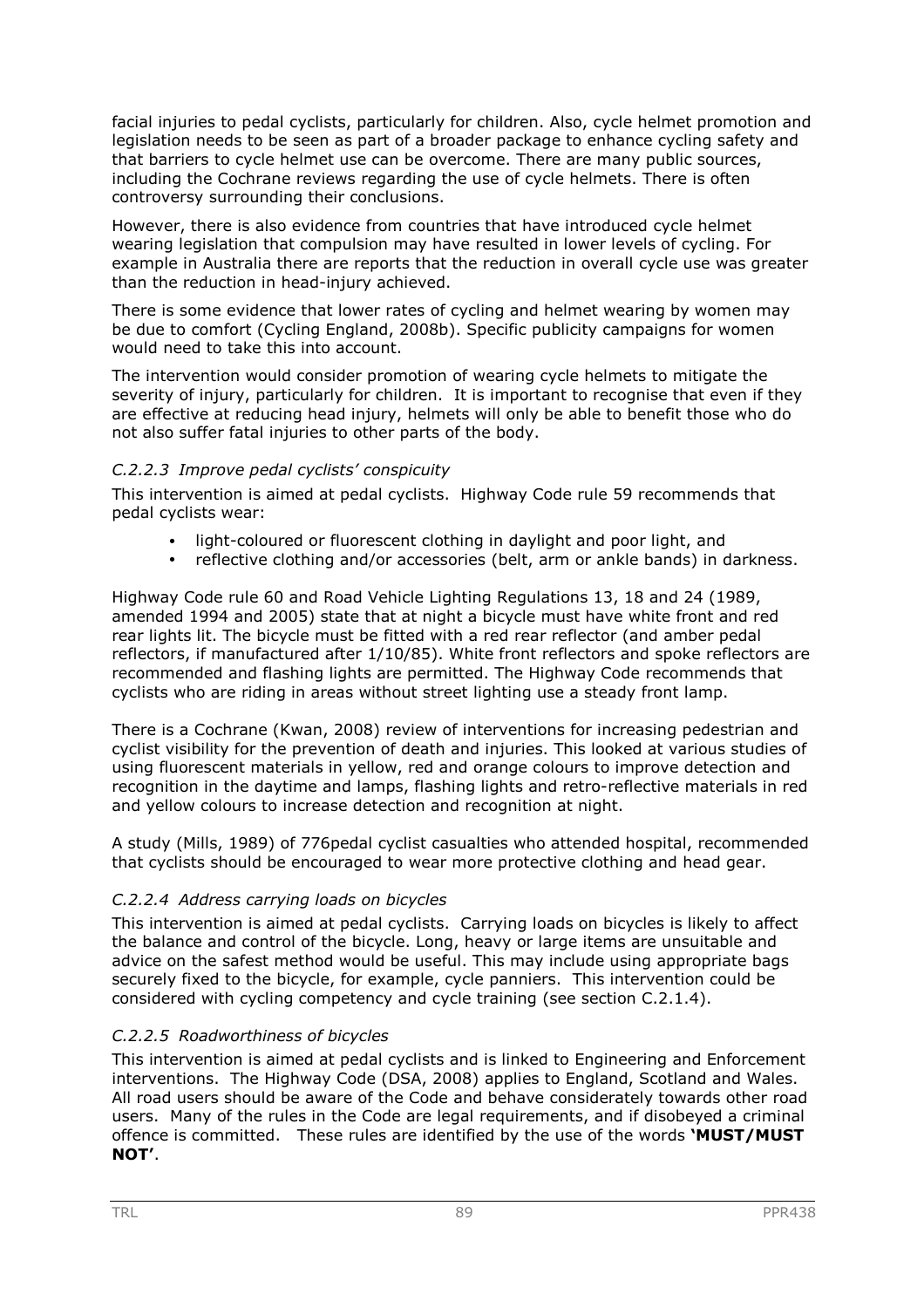The following is taken from the Highway Code rules for cyclists. These rules require pedal cyclists to ensure that they are confident in their ability to ride safely on the road. The rules for their bicycles are the following:

- Choose the right size and type of cycle for comfort and safety.
- Keep lights and reflectors clean and in good working order.
- Tyres should be in good condition and inflated to the pressure shown on the tyre.
- Ensure gears are working correctly.
- Keep the chain properly adjusted and oiled
- Adjust the saddle and handlebars to the correct height

It is recommended that a bell is fitted to your bicycle.

#### You **MUST**

- Ensure your brakes are efficient.
- At night, use lit front and rear lights and have a red rear reflector.

Interventions highlighting these rules from the Highway Code for bicycles could be in the form of roadside checks. Also, bicycle maintenance workshops could be incorporated into training courses. Employers could be encouraged to supply copies of the Highway Code to their employees (see Section C.2.1.1). The roadworthiness of bicycles is also linked to section C.2.2.3 which deals with bicycle lighting.

#### *C.2.2.6 Driving while impaired*

This intervention is largely aimed at other vehicle drivers. Drink driving is illegal and enforcement interventions are already in place (see section C.3.2.1). Further publicity in London highlighting the dangers of drink driving followed by enforcement could be considered. The use of alcohol interlocks in cars and commercial vehicles together with Work Related Road Safety (see section C.2.2.10) recommendations could be considered by employers.

#### *C.2.2.7 Driving while uninsured*

This intervention is largely aimed at other vehicle drivers. A review (Greenaway, 2004) for the Department for Transport of the extent and costs of uninsured driving in the UK reported that 5% of vehicles are being driven without insurance, uninsured drivers are more likely to be involved in a collision, more likely to be non-compliant with other road traffic requirements and obligations and potentially to be involved in other criminal activity. Education, training and publicity addressing uninsured driving could be considered with the corresponding enforcement intervention (see Section C.3.2.3).

#### *C.2.2.8 General driving skills*

This intervention is largely aimed at other vehicle drivers. Annual TRL reports monitoring the progress towards the casualty reduction targets for 2010 have been produced for the Department for Transport, the most recent of which is Broughton and Buckle (2008). Analysis of contributory factor data has shown a decline in driving standards since 1999 with a prevalence of the factors 'loss of control' and 'excessive speed' in fatal and serious car collisions. One interpretation of this is that driving standards have declined, particularly in urban areas, and the increase since 2002 in pedal cyclists who were hit by cars may mean that they have begun to suffer from the deteriorating behaviour of drivers. Education, training and publicity addressing driving standards or skill might focus on the needs of pedal cyclists to encourage drivers to drive safely, competently and considerately on the roads in London.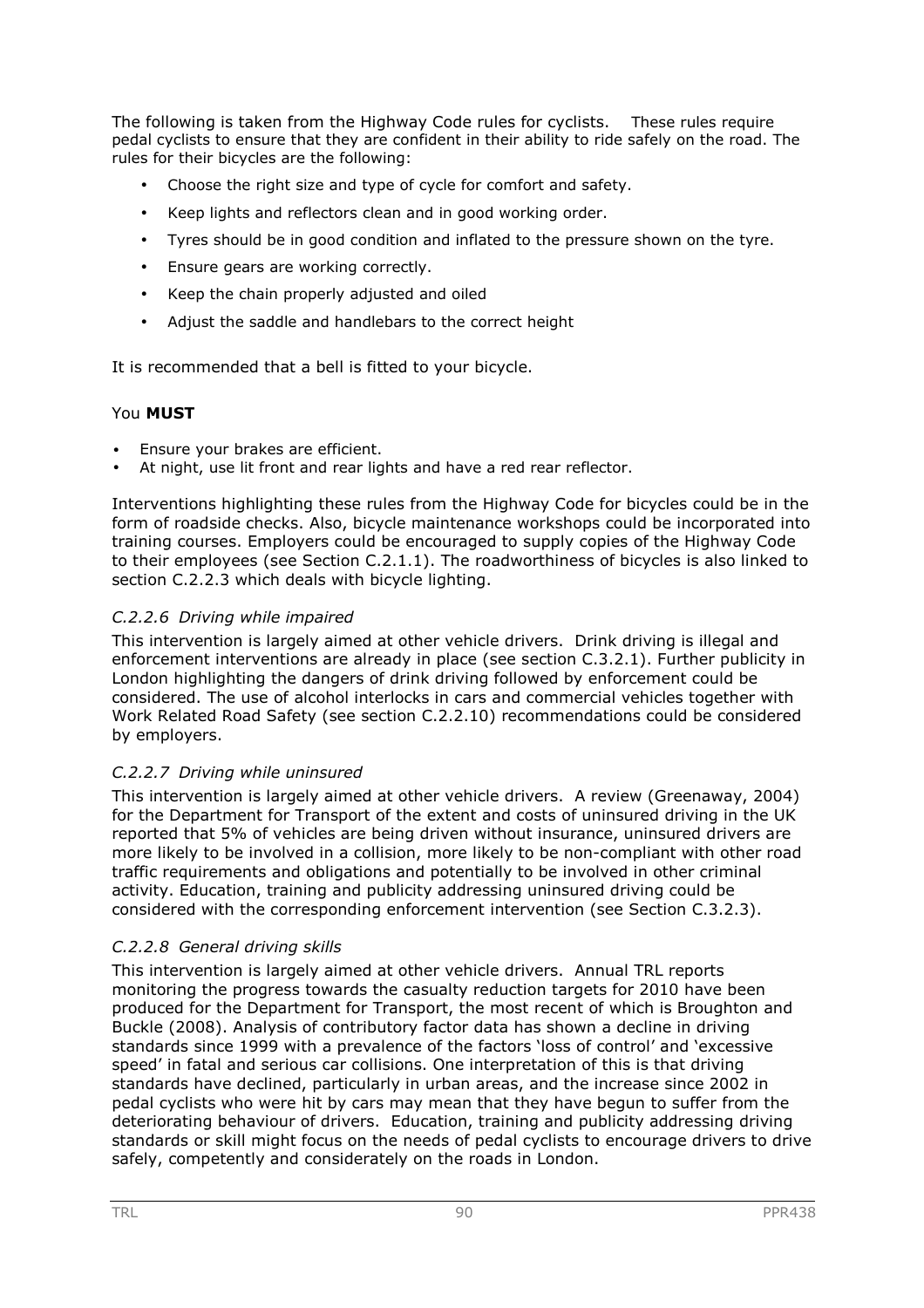## *C.2.2.9 Roadworthiness of vehicles*

This intervention is aimed at other vehicle drivers and is linked to Engineering and Enforcement interventions. The Highway Code applies to England, Scotland and Wales. All road users should be aware of the Code and behave considerately towards other road users. Many of the rules in the Code are legal requirements, and if disobeyed a criminal offence is committed. These rules are identified by the use of the words **'MUST/MUST NOT'**.

The Highway Code provides rules for vehicle maintenance regarding vehicle lighting, steering, brakes, the exhaust system, demisters, wipers and washers. There is a requirement for seat belts to be adjusted correctly and that luggage is secured before starting out on a journey. The rules for tyre pressures and tread depths are listed together with other rules for regular checks and maintenance of vehicles. General rules are given regarding penalties, first aid on the road, vehicle security and work related road safety (see Section C.2.2.10).

Interventions that ensure the roadworthiness of vehicles on the road should reduce the likelihood that a vehicle will respond adversely when involved in a collision, for example, very low brake fluid may result in brake failure which could affect the severity of a collision.

## *C.2.2.10 Work related road safety*

This intervention is largely aimed at heavy goods vehicle drivers. The Freight Operator Recognition Scheme (FORS) has been developed by Transport for London (2008b) to promote safe, efficient and environmentally friendly freight delivery in London. The scheme requires FORS members to run a safe, legally compliant operation and that they have the processes, systems, risk management procedures and records in place. The focus is on the following areas; drivers and driver management, vehicle maintenance and fleet management, transport operations and managing the performance of these operations.

It is possible that freight deliveries could be carried out during the night as fewer cyclists are around at that time, particularly during the 0200 to 0500 hours. However, care should be exercised since fatigue is likely to be an issue during these hours. Also, parts of London are a 24hour city and there could be a negative impact on pedestrian safety.

The preparations for the London Olympics in 2012 are increasing the numbers of heavy goods vehicles in London. These are mainly construction vehicles and it is possible that the procurement chain could demand that the operators sign up to FORS.

Employers often provide suitable storage for cyclists' equipment at work and facilities such as showers. However, it is also in the best interests of the employers to ensure the safety of their employees when commuting to and from the workplace and when using a bicycle for work related journeys. This could embrace cycle training, for example as provided by the London Boroughs (Transport for London, 2008c).

## *C.2.3 Other intervention*

## *C.2.3.1 Left turn on red at automatic traffic signals (ATS) for pedal cyclists*

This intervention is largely aimed at pedal cyclists. The problem of heavy goods vehicles turning left across the path of pedal cyclists has been mentioned earlier, see section C.2.1.1. It has been suggested that a possible intervention for this scenario would be to allow pedal cyclists to turn left on red at ATS (GLA, 2008). While this could allow the pedal cyclist to advance away from the junction ahead of any heavy goods vehicle, and perhaps remove them from danger, there are a number of considerations: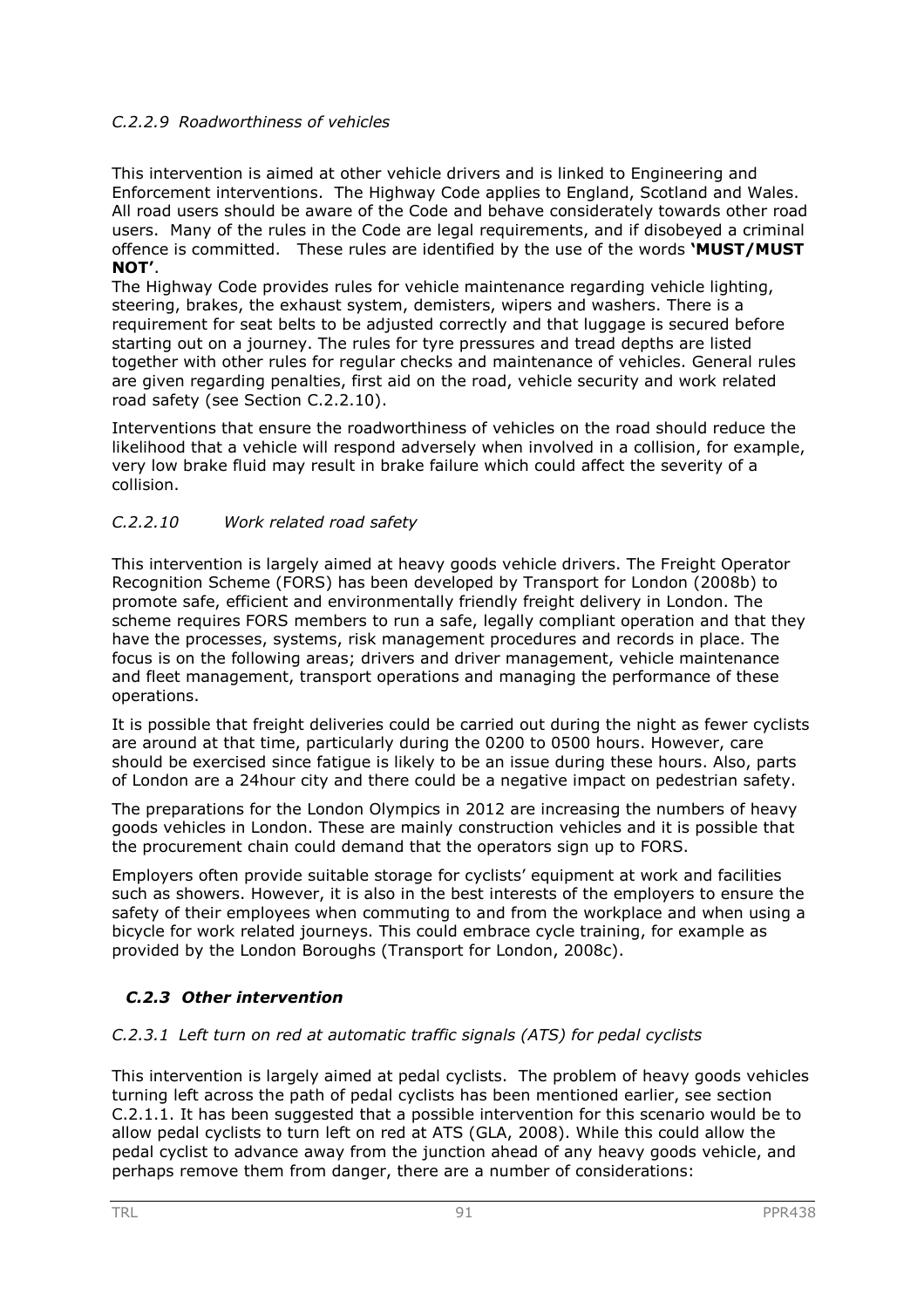- This would bring pedal cyclists into conflict with comparatively fast moving (typically 30-40mph) traffic and if the pedal cyclist was alongside a large vehicle then their vision of cross traffic would be hindered as would their visibility to oncoming traffic.
- If the pedal cyclists decide that it is unsafe to move on red at the ATS or they wish to travel straight ahead then they would still be alongside the heavy goods vehicle when the lights change.
- Understanding the attitudes of pedal cyclists' wish to take on any additional risk that this might involve would be important.
- There would be increased threats to pedestrian safety through greater conflict between pedestrians and pedal cycles.
- There is the potential for a rise in violation of other traffic signals and stop lines by pedal cyclists.
- There could be a loss of positive signal confidence and predictability amongst pedestrians.
- There would be a loss of priority and space for pedestrians.

Furthermore, allowing a left turn on red might not necessarily be the best way of dealing with this problem, which may be concentrated at particular junctions in which case they can be reviewed individually. For example, left-turn cycle lanes by-passing the lights could be considered, providing the same benefit without having to change the law. A recent initiative (GLA, 2008) by Transport for London, who have applied to the Department for Transport to run trials of the scheme, has been reported in the media (for example, Evening Standard, 2008).

#### *C.2.3.2 Changing driving behaviours that affect cycling safety*

This intervention is largely aimed at other vehicle drivers. These would include such measures as using the cameras in buses to alert parking regulators of vehicles parked in bus lanes, review the practice of bus lanes being shared by cyclists and to monitor cyclist use at ATS, for example by fitting red light cameras, and carrying out surveys to measure cyclist behaviours at different types of junctions. Another possibility would be to consider research that would collect data from cameras fitted to pedal cycles or helmets to obtain the cyclists' perceptions of riding in London. This is forming part of a review of pedal cyclists' safety currently being carried out for the Department for Transport by TRL.

*C.2.3.3 Drivers' behaviour - change presumptions of liability and/ or insurance cover*  This would require extensive education, training and publicity measures to ensure that all road users are aware of any changes to current practice in line with that in place in other countries for example, Holland.

## **C.3 Enforcement interventions**

## *C.3.1 Evidence based*

#### *C.3.1.1 Speed enforcement*

This intervention is largely aimed at other vehicle drivers. More effective enforcement may be achieved by the use of average speed cameras which would encourage drivers to maintain their speed within the limit rather than slow down in the vicinity of a traditional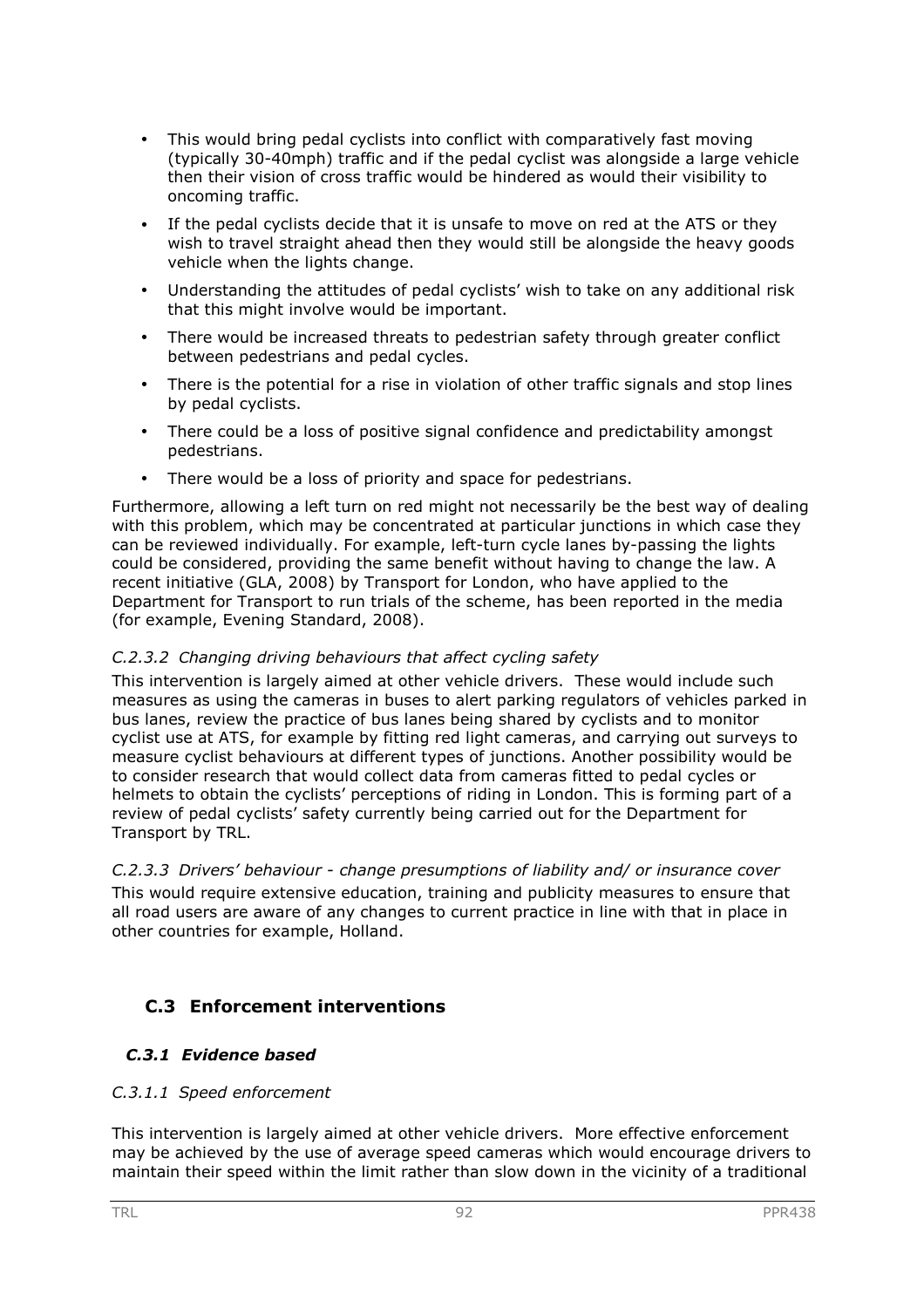safety camera. Speed awareness course for drivers could include an element that deals with awareness of pedal cyclists and their behaviours. Increased levels of enforcement could lower the incidence of speeding and reduce the severity of injury (Crawford, 2008).

## *C.3.2 Good practice*

## *C.3.2.1 Drinking and driving or riding*

This intervention is aimed at other vehicle drivers. In the UK the legal drink-drive limit for motor vehicle drivers and riders is 80 milligrams of alcohol per 100 millilitres of blood (equivalent to 35 micrograms of alcohol per 100 millilitres of breath). In London, there were 886 screening breath tests carried out in 2006 per 100,000 population compared to 1,127 for the whole of England and Wales (Ministry of Justice, 2008). For some of the Police Forces in England and Wales this number is much higher, for example, in Cheshire it is 3,599 and in Hampshire it is 1,920. A recent article in Road Casualties Great Britain (Department for Transport, 2008) shows that, generally, when the number of breath screening tests carried out increases, the number of positive / refused breath tests decreases, i.e. the number of drink drive collisions. This is probably closely linked to the perception of potential drink drivers as to whether they will be caught or not. Research (Broughton, 2003) has also shown that drivers who committed several non-motoring offences were far more likely than non-offenders to also commit offences such as drink driving or dangerous driving.

Consideration should be given to (a) increasing the breath testing rate and consequently discouraging potential drink drivers or (b) using the breath testing powers of the Police to identify drink drivers; this could reduce the load on Police resources.

#### *C.3.2.2 Impairment and cycling*

This intervention is largely aimed at pedal cyclists. The Highway Code states that pedal cyclists must not ride when under the influence of drink or drugs, including medicine (Highway Code, 2008d). However, there is no legal limit for alcohol for pedal cyclists and the Police do not have breath testing powers for cyclists. A method used by Police Forces to assess whether a pedal cyclist is impaired is similar to the impairment tests used for drivers when under suspicion of impairment but have passed a breath screening test. An example of one of these tests is the walk and turn test. The police office determines a suitable location and the driver is required to take nine heel-to-toe steps along the line, to turn keeping the toe of one foot on the ground and take small steps with the other foot and return. The driver must keep their hands by their sides throughout and count the steps out loud to the police officer (Department for Transport, 2004).

Future consideration could be given to setting a legal limit for alcohol for pedal cyclists. Some research would need to be done to determine a suitable level but the current drink-drive limit would be a good starting point. Other forms of riding while impaired, for example, using a mobile phone or earphones could also be considered.

## *C.3.2.3 Driving while uninsured*

This intervention is largely aimed at other vehicle drivers. Driving while uninsured indicates a lack of competence by the driver. A review of the extent and costs of uninsured driving in the UK (Greenaway, 2004) estimated that 5% drivers in the UK were uninsured. Greenaway reported that an uninsured driver is more likely to be involved in a collision, more likely to be non-compliant with other road traffic requirements and obligations and potentially to be involved in other criminal activity.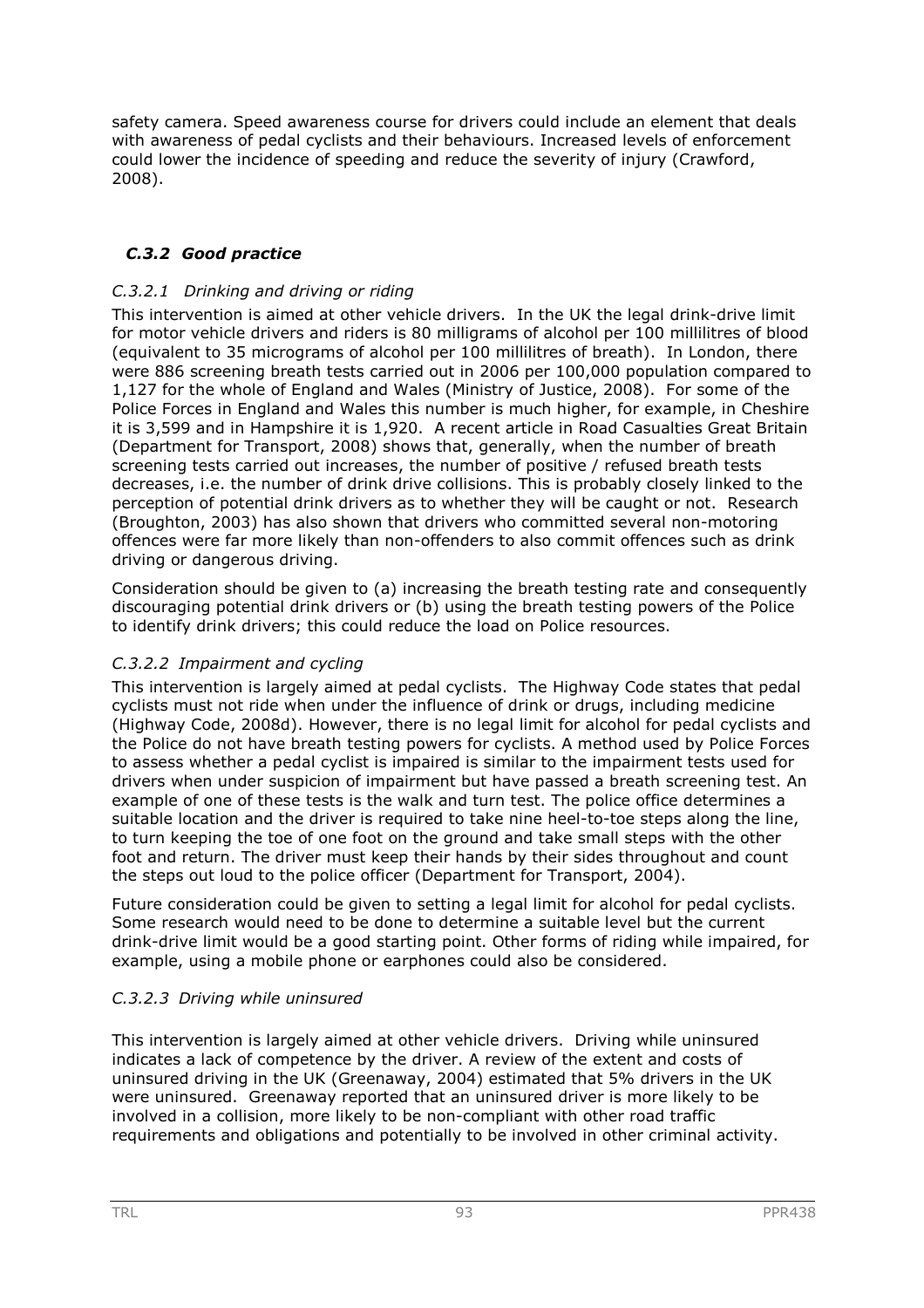Consideration could be given to monitoring of vehicles and real time checks against insurance databases combined with links to the enforcement of general Road Traffic Law.

## *C.3.3 Other interventions*

#### *C.3.3.1 Parking near junctions or within bus lanes*

This intervention is largely aimed at other vehicle drivers. Other uninvolved vehicles parked near junctions mask the pedal cyclist from moving traffic. Consideration should be given to whether parking should be made illegal within a certain distance of a junction. The advice in the Highway Code restricts parking within 10m of a junction and increasing this distance seems like an important consideration.

#### *C.3.3.2 Heavy goods vehicle construction and use offences*

This intervention is largely aimed at other vehicle drivers. Operation Mermaid is a multiagency operation carried out by the Metropolitan and other Police Force areas to check goods vehicles for defects and other offences, which could adversely impact road safety. The agencies that are involved include the Department of Transport, Vehicle and Operator Services Agency (VOSA), HM Customs Investigation Branch, the Benefits Agency and Trading Standards. Representatives from the different agencies check vehicles for offences, which could impact on road casualties in London, for example, driver hours, excess weight and mechanical defects.

This operation could include an additional check, which could be viewed as an intervention linked to the safety of cyclists, on correct fitting and adjustment of mirrors on goods vehicles and that their indicators are present and working correctly.

## *C.3.3.3 Compliance at traffic lights*

This intervention is largely aimed at pedal cyclists. Red light violations by all road users at ASLs have been reported by Allen (2005) and Webster (2006).

A recent manual survey carried out for Transport for London in June 2007 measured pedal cyclists' compliance with traffic lights on every arm of each of five selected sites in central London on a weekday. A violation was defined as a cyclists crossing though a red light, and continuing over or turning at a junction. As such, a violation was not merely deemed to be crossing the stop line. However, the results may be subjective to judgement of individual surveyors. The findings were:

- The majority of cyclists (84%) obey red traffic lights.
- Violation is not endemic, but 1 in 6 (16%) of cyclists do jump a red light, and at this level may encourage more to do so in the future.
- A much greater number of men cycle during the morning and evening peaks. When a comparison is made of the behaviour of male and female cyclists it can be concluded that men are slightly more likely to violate red lights (17% compared to 13%).
- In general cyclists who ride through red lights are more likely to do so whilst travelling straight ahead at a junction. They are least likely to do so when turning right.
- Red light violations are most common by cyclists travelling towards central London in the morning, and away from central London in the evening.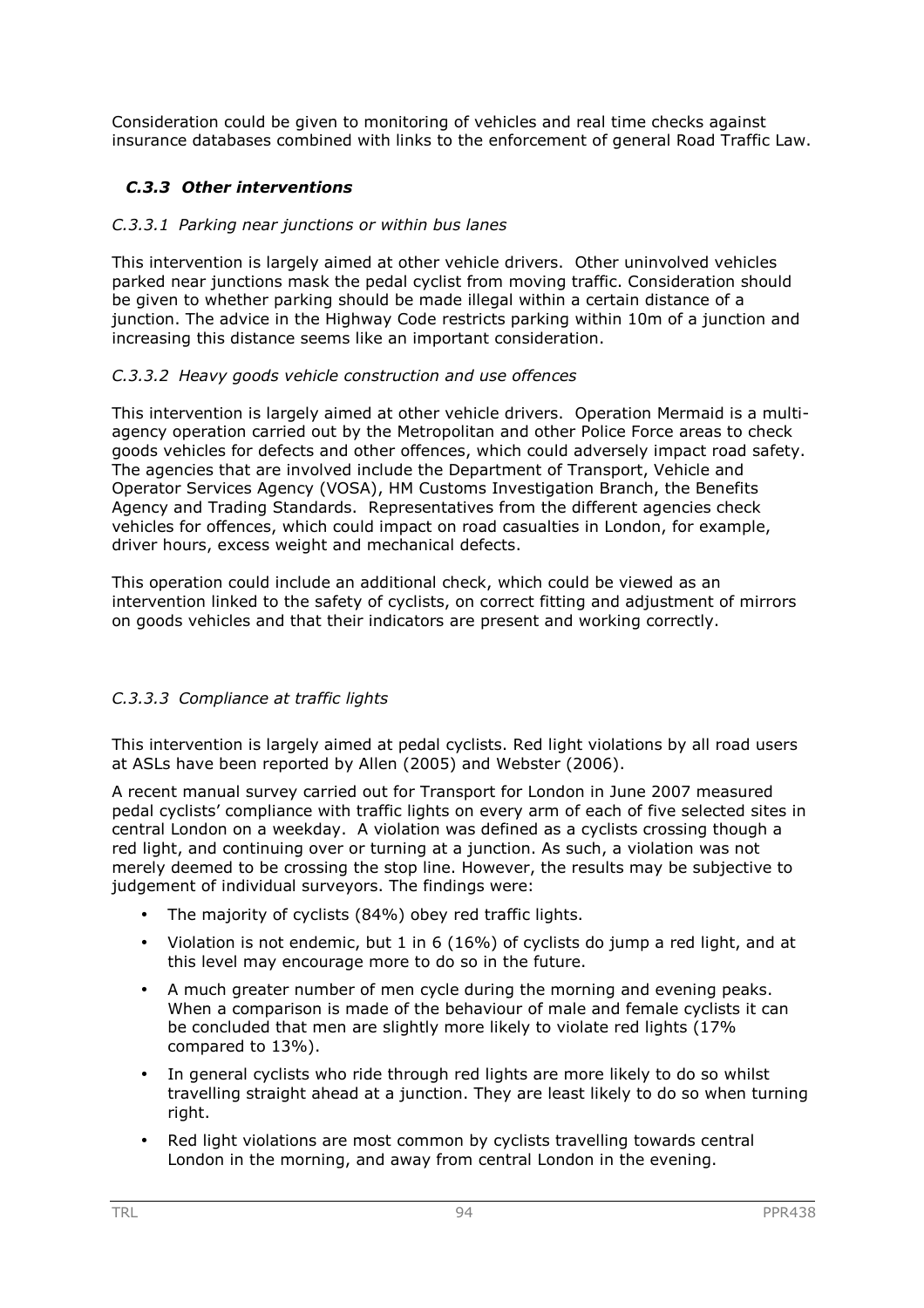Consideration to methods for changing this behaviour of pedal cyclists at traffic lights and perhaps changes to the phasing at traffic light controlled junctions.

# **References – Report and Appendix C (Interventions)**

ACPO (2007) *Road Death Investigation Manual*. Produced on behalf of ACPO by the National Policing Improvement Agency Produced on behalf of the Association of Chief Police Officers by the National Policing Improvement Agency http://www.itai.org/docs/RDIM.pdf. Downloaded October 2009.

ACPO (2004) *Road Death Investigation Manual, version 2* http://www.acpo.police.uk/asp/policies/Data/rd\_death\_manual\_v2\_2004\_updated\_19x0 4x04.pdf Dowloaded August 2008.

Allen D, Bygrave S and H Harper (2005). *Behaviour at cycle advanced stop lines.* TRL Report PPR 240*.* Wokingham: TRL Limited.

Basford L, Reid S, Lester T, Thompson J, Tolmie A (2002). *Drivers' Perceptions of Cyclists.* TRL Report 549*.* Wokingham: TRL Limited.

Bertozzi M, Broggi A, Medici P, Porta P P, Sjogren A (2006). *Stereo Vision-Based Start-Inhibit for Heavy Goods Vehicles.* Intelligent Vehicles Symposium, 2006 IEEE. Volume, Issue, 2006 Pages 350-355. ISBN: 4-901122-86-X. Abstract: http://ieeexplore.ieee.org/xpl/freeabs\_all.jsp?tp=&arnumber=1689653&isnumber=3562

9 Downloaded November 2008.

Bikeability. http://www.bikeability.org.uk/ Downloaded August 2008.

Bikeportland (2009) *Blackspot mirrors save lives in Amsterdam*. http://bikeportland.org/2008/05/13/black-spot-mirrors-save-lives-in-amsterdam/ Downloaded February 2009.

Broggi A, Medici P and Porta P P (2007). *StereoBox: A Robust and Efficient Solution for Automotive Short-Range Obstacle Detection.* Hindawi Publishing Corporation: EURASIP Journal on Embedded Systems, Volume 2007, Article ID 70256, 7 pages doi:10.1155/2007/70256. www.hindawi.com/getpdf.aspx?doi=10.1155/2007/70256

Broughton J (2003). *The number of motoring and non-motoring offences*. TRL Report 562. Wokingham: TRL Limited.

Broughton J and G Buckle (2008). *Monitoring progress towards the 2010 casualty reduction target: 2006 data.* TRL Report 668*.* Wokingham: TRL Limited.

Clarke, D. D., Ward, P., Bartle, C. and Truman, W. (2004). In-depth Study of Motorcycle Accidents. Road Safety Research Report No. 54. Department for Transport: London.

Clarke, D. D., Ward, P., Truman, W and C Bartle (2007*). Fatal Occupant collisions: an indepth study.* Road Safety Research Report No. 75. Department for Transport: London.

Crawford E. (2008) Beyond 2010 – a holistic approach to road safety in Great Britain. Parliamentary advisory council for transport safety (PACTS). London. http://www.pacts.org.uk/docs/pdf-bank/Beyond2010Final.pdf. Downloaded October 2008.

CROW (2007). Design Manual for Bicycle Traffic. Information and Technology Platform for Transport, Infrastructure and Public space, The Netherlands, 8 June 2007. ISBN 978 90 6628 494 4.

Cycling England (2007). *Design Checklist.* http://www.cyclingengland.co.uk/engineeringplanning/design-checklist/ Downloaded September 2008.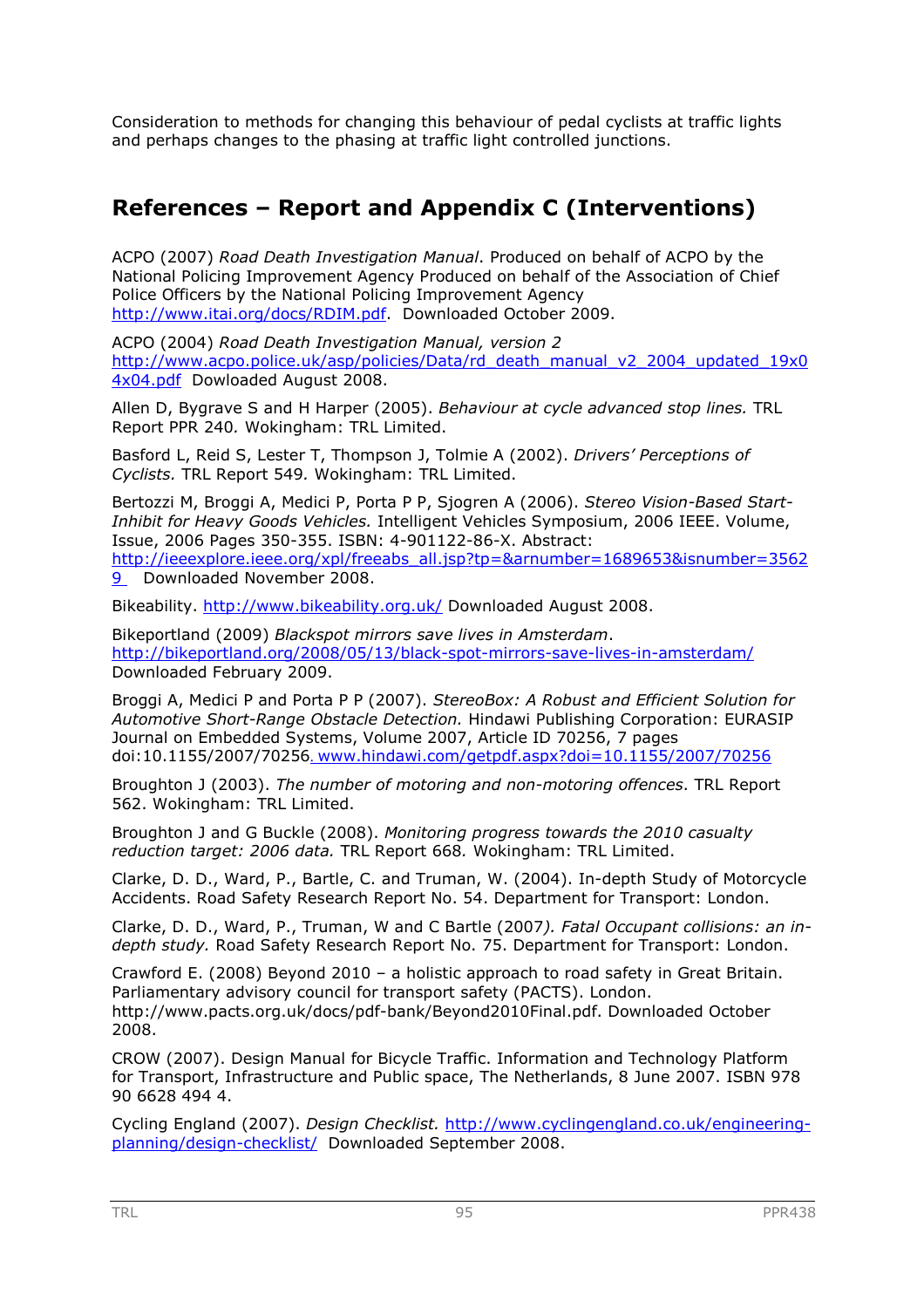Cycling England (2008a). *Design portfolio. A.08 Signal Controlled Junctions.*  http://www.cyclingengland.co.uk/site/wpcontent/uploads/2008/08/a08\_signal\_controlled\_junctions.pdf . Downloaded September 2008.

Cycling England (2008b). *Helmet hair and perspiration prevent women getting in the saddle.*  http://www.cyclingengland.co.uk/2008/09/helmet-hair-and-perspiration-prevent-women-gettingin-the-saddle/. Downloaded November 2008.

Cleary J (2008). *Providing for cycling and the public realm.* http://www.cyclingengland.co.uk/engineering-planning/infrastructure-for-cyclists/ Downloaded December 2008.

Cycle Training UK Ltd. Survey on the effectiveness of cycle training, March 2004. http://www.cycletraining.co.uk/resources/CycleTrainingWorks.pdf

Department for Transport (2004). *Code of practice for preliminary impairment tests.*  http://police.homeoffice.gov.uk/publications/operationalpolicing/Code\_of\_practice\_order.pdf?view=Binary, Downloaded October 2008.

Department for Transport (2008a). *Road Casualties Great Britain: 2007.* September 2008. Department for Transport: London.

Department for Transport (2008b). *DfT Think! Campaign.*  http://www.dft.gov.uk/think/focusareas/cycling?whoareyou\_id=&page=Overview. Downloaded August 2008.

DSA (2008). *Highway Code.*

http://www.direct.gov.uk/en/TravelAndTransport/Highwaycode/index.htm?cids=Google\_ PPC&cre=Highway\_Code. Downloaded August 2008.

EU Directive 1996 96/96/EC. *Roadworthiness tests for motor vehicles and their trailers.*  http://eur-

lex.europa.eu/smartapi/cgi/sga\_doc?smartapi!celexapi!prod!CELEXnumdoc&lg=EN&num doc=31996L0096&model=guichett Downloaded August 2008.

EU Directive 2003/97/EC. *Type-approval of devices for indirect vision and of vehicles equipped with these devices.*

http://ec.europa.eu/enterprise/automotive/directives/vehicles/dir2003\_97\_ce\_.htm. Downloaded September 2008.

EU Directive 2007/38/EC. *On the retrofitting of mirrors to heavy goods vehicles in the Community.* http://eur-

lex.europa.eu/LexUriServ/LexUriServ.do?uri=OJ:L:2007:184:0025:0028:EN:PDF. Downloaded September 2008.

EU Directive 71/127/EEC. *Rear view mirrors of motor vehicles.* http://ec.europa.eu/enterprise/automotive/directives/vehicles/dir71\_127\_cee.html

Evening Standard (2008). *Left turning cyclists should be exempt from stop signs.* http://www.thisislondon.co.uk/standard/article-23573636-details/Leftturning+cyclists+could+be+exempt+from+stop+signs/article.do. Downloaded November 2008.

Fenn B, Dodd M, Smith L, McCarthy M and G Couper (2005). *Potential casualty savings from fitting blind spot mirrors (Class V mirrors) to heavy goods vehicles – Final Report.* TRL Published Project Report PPR 013. Wokingham: TRL Limited.

Gennarelli TA, and Wodzin E (2005), *Abbreviated Injury Scale 2005*. Association for the Advancement of Automotive Medicine. Des Plaines. USA.

Government of Western Australia (2008), cycling and the Law. http://www.dpi.wa.gov.au/cycling/1976.asp. Downloaded September 2008.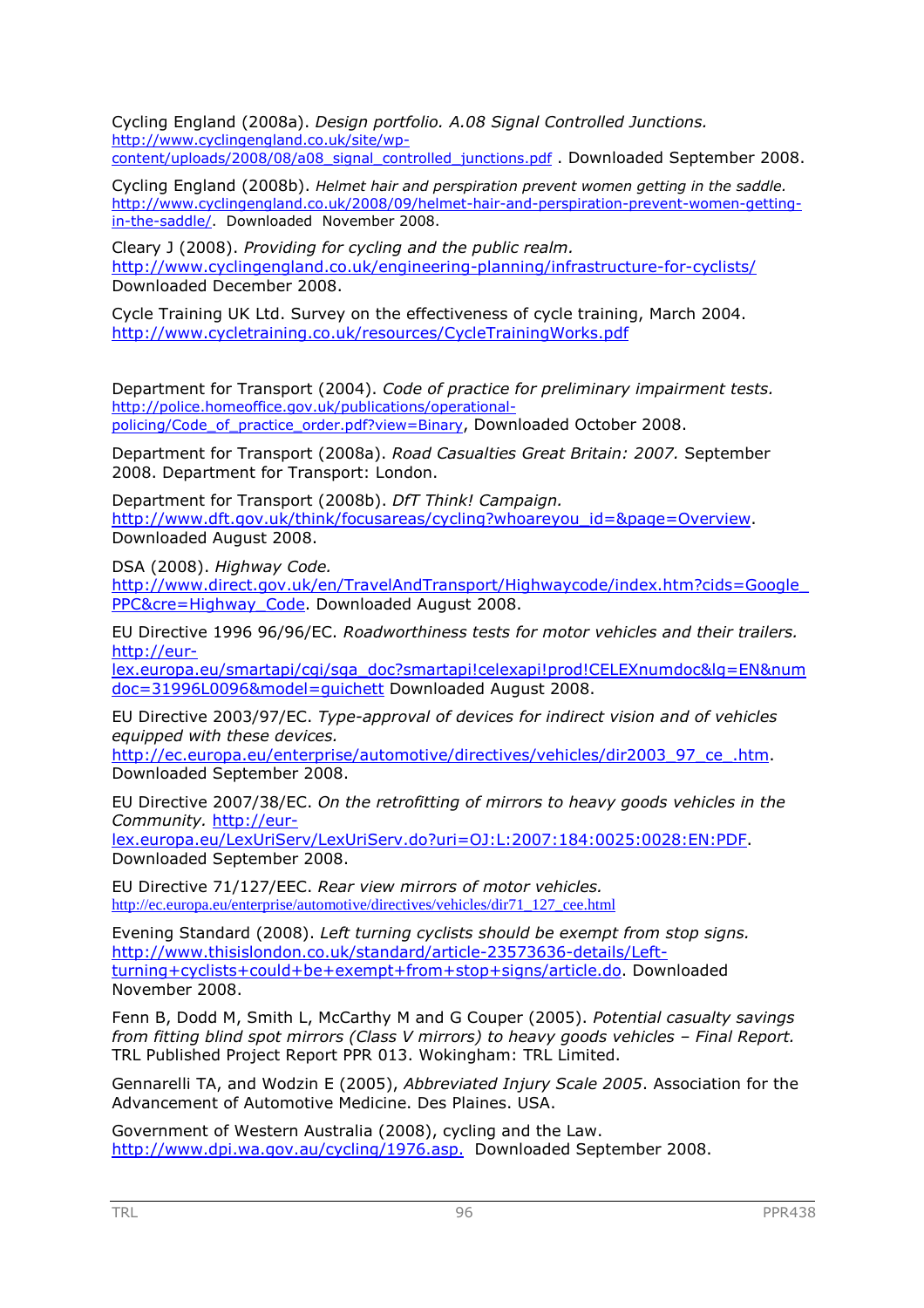Greenaway D (2004). *Uninsured driving in the United Kingdom.* A report to the Secretary of State for Transport by Professor David Greenaway, University of Nottingham. Department for Transport: London.

Greenshields S, Allen D, York I and R Paradise (2006). *Shared Zebra Crossing Study.*  http://www.tfl.gov.uk/assets/downloads/businessandpartners/shared-zebra-crossingstudy.pdf

Haddon, Jr W (1999) *The changing approach to the epidemiology, prevention, and amelioration of trauma: the transition to approaches etiologically rather than descriptively based.* Volume 5(3):231-235. Injury Prevention.

Highway Code (2008a) Rules for cyclists.

(http://www.direct.gov.uk/en/TravelAndTransport/Highwaycode/DG\_069866) Downloaded October 2008.

Highway Code (2008b) Rules for vehicle maintenance, safety and security. (http://www.direct.gov.uk/en/TravelAndTransport/Highwaycode/DG\_069871) Downloaded October 2008.

Highway Code (2008c) General advice. http://www.direct.gov.uk/en/TravelAndTransport/Highwaycode/DG\_070309. Downloaded October 2008.

Highway Code (2008d) Rule 68. http://www.direct.gov.uk/en/TravelAndTransport/Highwaycode/DG\_069837. Downloaded September 2008.

Knight I, Dodd M, Bowes D, Donaldson W, Smith T, Neale M, Grover C and Couper G (2005*). Integrated safety guards and spray suppression – final summary report.* TRL Published Project Report PPR 075. Wokingham: TRL Limited.

Kwan I and J Mapstone (2008). *Interventions for increasing pedestrian and cyclist visibility for the prevention of death and injuries.*  http://mrw.interscience.wiley.com/cochrane/clsysrev/articles/CD003438/frame.html. Downloaded October 2008.

Local Authority Road Safety Officers Archive (2002*) 'No blame' campaign aimed at London's cyclists and CGV drivers.*

http://www.larsoa.org.uk/larsoa\_archive/archive\_nov02/news11\_noblame.html. Downloaded October 2008.

London Cycling Campaign (2008a). *Lobby your MEP to vote for safer lorries.*  http://www.lcc.org.uk/index.asp?PageID=846, Downloaded September 2008.

London Cycling Campaign (2008b). *HGV mirrors campaign update.*  http://www.lcc.org.uk/index.asp?PageID=917 Downloaded September 2008.

London Cycling Campaign (2008c). *Cycle route maps for London*. http://www.lcc.org.uk/index.asp?PageID=37 Downloaded September 2008.

Lynam D, Broughton J, Minton R and RJ Tunbridge (2001). An analysis of police reports of fatal accidents involving motorcycles. TRL Report 492. TRL Limited: Wokingham

McCarthy M and K Gilbert (1996). *Cyclist Road Deaths in London 1985-1992: drivers, vehicles, manoeuvres and injuries.* Accident Analysis and Prevention, Vol. 28, No. 2, pp. 275-279. Elsevier Science Ltd. GB.

Mills P J (1989). *Pedal cyclist accidents - A hospital based study*. TRRL report 220. Wokingham: TRL Limited.

Ministry of Justice (2008). http://www.justice.gov.uk/docs/motoring-offences-andbreath-stats-2006.pdf. Downloaded October 2008.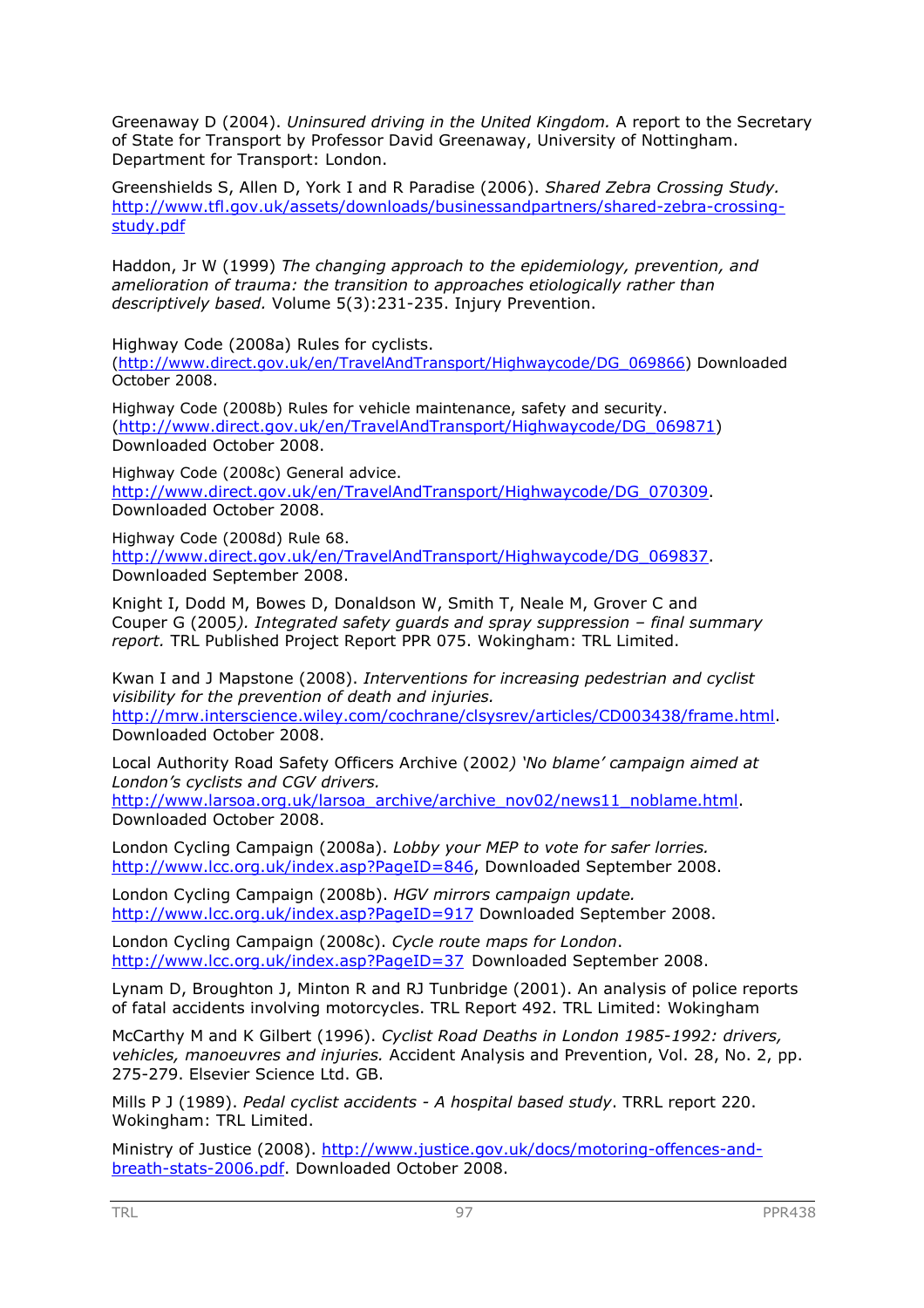NCAP standards (2008) http://www.euroncap.com/testresults.aspx. Downloaded September 2008.

Office for National Statistics (2001). *Ethnic Group Statistics: a guide for the collection and classification of ethnicity data.*

http://www.statistics.gov.uk/about/ethnic\_group\_statistics/ Downloaded May 2007.

Road Traffic Act (1988). 1988 Chapter 52. http://www.opsi.gov.uk/acts/acts1988/Ukpga\_19880052\_en\_1 Downloaded October 2008.

Road Traffic Act (1991). 1991 Chapter 40. http://www.opsi.gov.uk/ACTS/acts1991/Ukpga\_19910040\_en\_1.htm. Downloaded August 2008.

Road Vehicles Lighting Regulations (1989). http://www.opsi.gov.uk/si/si1989/Uksi\_19891796\_en\_1.htm

Road Vehicles Lighting (Amendment) Regulations (1994). http://www.opsi.gov.uk/SI/si1994/Uksi\_19942280\_en\_1.htm

Road Vehicles Lighting (Amendment) Regulations (2005). http://www.opsi.gov.uk/si/si2005/20052559.htm

RoSPA/CEMEX (2006). *Cyclists and lorries.* RoSPA Road Safety Information factsheet, February 2006.

http://www.rospa.com/roadsafety/advice/cycling/info/cyclists\_and\_lorries\_factsheet\_02 06.pdf

RoSPA (2008a)

http://www.rospa.com/RoadSafety/advice/cycling/cyclist\_training\_effectiveness.htm. Downloaded 7/10/2008.

RoSPA (2008b) http://www.rospa.com/RoadSafety/resources/videos/cycling.html. Downloaded 5/10/2008.

Ryley T J (1996). *Advanced stop lines for cyclists: the role of central cycle lane approaches and signal timings.* TRL Report 181. Wokingham: TRL Limited.

Sentinella J and M Keigan (2005). *Young adolescent pedestrians' and cyclists' road deaths: analysis of police accident files. TRL Report 620.* Wokingham: TRL Limited.

Steer Davies Gleave (2008). *Cycling in London.* Transport for London. London.

The Cochrane Library (2006) *Misconceptions regarding case-control studies of bicycle helmets and head injury*. http://dx.doi.org/10.1016/j.aap.2005.01.009

The Cochrane Library (2008a*) Bicycle helmet legislation for the uptake of helmet use and prevention of head injuries.* 

http://mrw.interscience.wiley.com/cochrane/clsysrev/articles/CD005401/frame.html. Downloaded October 2008.

The Cochrane Library (2008b*). Helmets for preventing head and facial injuries in bicyclists*. http://www.cyclehelmets.org/1069.html. Downloaded August 2008.

Towner E, Dowswell T, Burkes M, Dickinson H, Towner J and M Hayes (2002). *Bicycle Helmets: review of effectiveness (No 30).* Road Safety Research Report number 30. Department for Transport. London.

Transport for London (2005a). *London Cycling Design Standards.*  http://www.tfl.gov.uk/businessandpartners/publications/2766.aspx. Downloaded August 2008.

Transport for London (2005b). *Review of procedures associated with the development and delivery of measures designed to improve safety and convenience for cyclists.*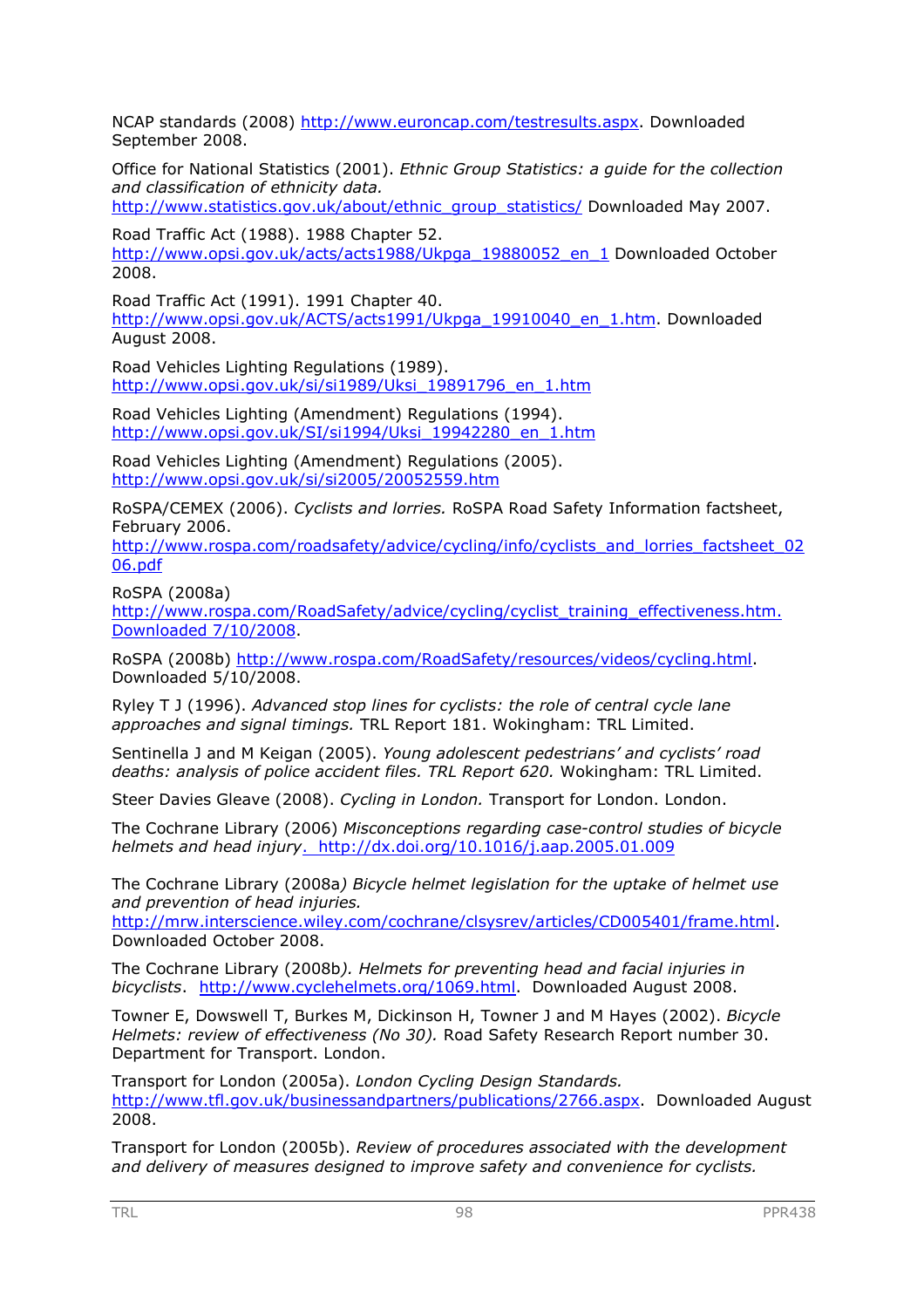http://www.tfl.gov.uk/assets/downloads/businessandpartners/cycling-review.pdf Downloaded October 2008.

Transport for London (2006) *Behaviour at Cycle Advanced Stop Lines. London Road Safety Unit Research Summary No 6.* TfL (March 2006) http://www.tfl.gov.uk/assets/downloads/behavour-at-advanced-stop-lines-summary.pdf Downloaded December 2008.

Transport for London (2007a). London Travel Report 2007. http://www.tfl.gov.uk/assets/downloads/corporate/London-Travel-Report-2007-final.pdf. Downloaded October 2008.

Transport for London (2007b). *Road Safety Audit 2007*  http://www.tfl.gov.uk/assets/downloads/Road\_Safety\_Audit\_issue2.pdf. Downloaded October 2008.

Transport for London (2007c). *Ford joins London campaign to reduce the number of cyclists injured in collisions with HGVs*. Press Release, 26 March 2007. http://www.tfl.gov.uk/corporate/media/newscentre/archive/4749.aspx

Transport for London (2008a). Advertising campaign directed towards drivers on 'inattention blindness' in which people fail to see a change in their surroundings because their attention is elsewhere.

http://www.tfl.gov.uk/corporate/projectsandschemes/roadsandpublicspaces/7599.aspx Downloaded December 2008.

Transport for London (2008b) Freight Operator Recognition Scheme (FORS). http://www.tfl.gov.uk/businessandpartners/freight/1286.aspx Downloaded October 2008.

Transport for London (2008c). Cycle London. http://www.tfl.gov.uk/roadusers/cycling/9051.aspx Downloaded October 2008.

Transport for London (2008d). Cycle London, cycle training. http://www.tfl.gov.uk/roadusers/cycling/9065.aspx. Downloaded October 2008.

Webster D C and R E Layfield (2003). *Review of 20mph zones in London Boroughs*. TRL Report PPR 243. Wokingham: TRL Limited

Webster N (2006) *Pedal Cyclist Fatalities involving Goods Vehicles from January 1999 – May 2004.* London Road Safety Unit, TfL Street Management, London. July 2006

World Bank (2003) Why is Road Safety an important public health issue? http://siteresources.worldbank.org/INTPHAAG/Resources/AAGRoadSafety3-04.pdf

Way to Go! Better planning for London Transport (2008). Greater London Authority, London. November 2008.

http://www.london.gov.uk/mayor/publications/2008/docs/way-to-go.pdf Downloaded January 2009.